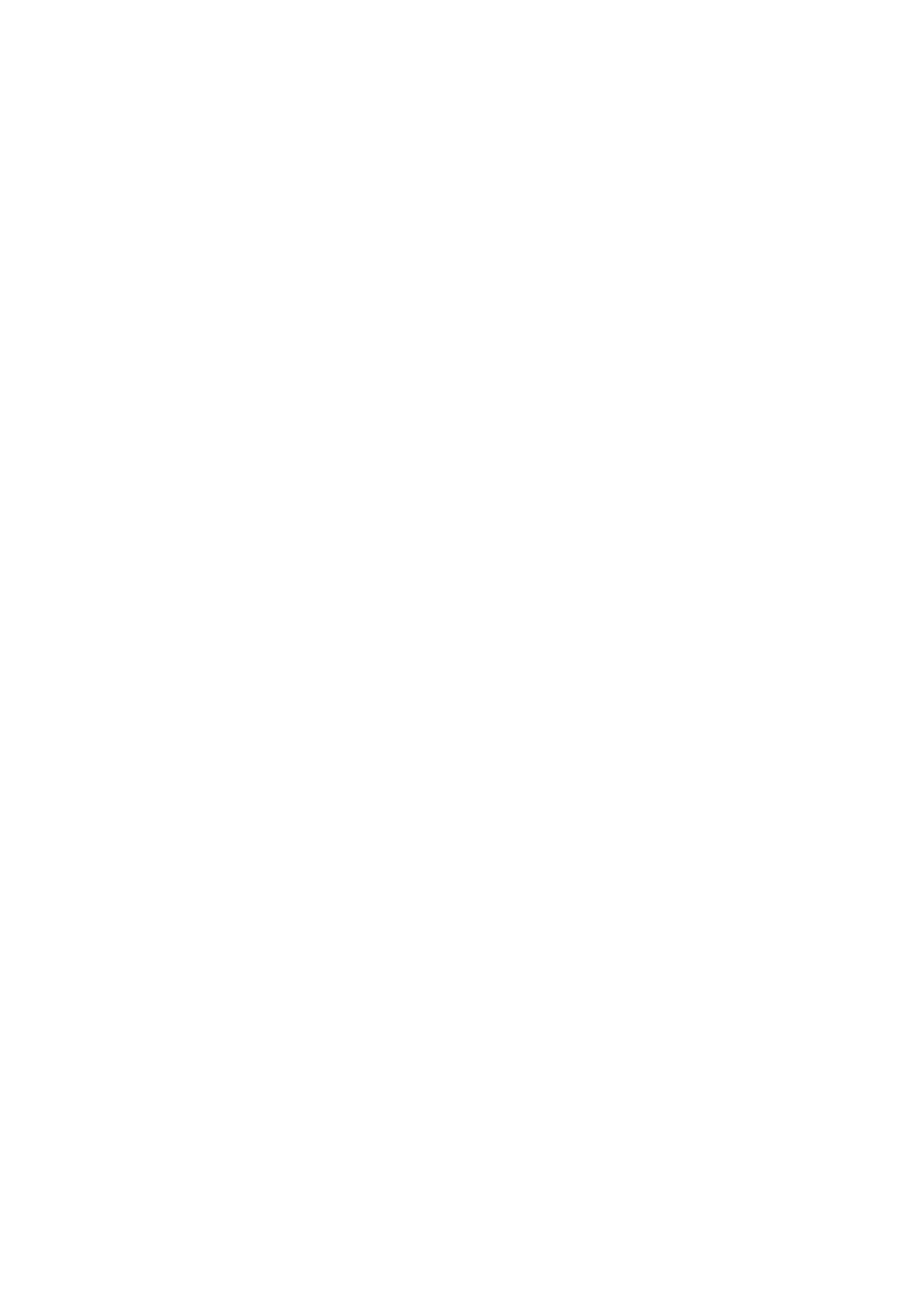#### Approval of the thesis:

### **EPIC GAZE IN PARADISE LOST**

submitted by **FATİH DEMİREL** in partial fulfillment of the requirements for the degree of **Master of Arts in English Literature, the Graduate School of Social Sciences of Middle East Technical University** by,

Prof. Dr. Yaşar KONDAKÇI Dean Graduate School of Social Sciences Prof. Dr. Çiğdem SAĞIN ŞİMŞEK Head of Department Department of Foreign Language Education Assoc. Prof. Dr. Margaret J. M. SÖNMEZ Supervisor Department of Foreign Language Education **Examining Committee Members:** Assoc. Prof. Dr. Nil KORKUT NAYKI (Head of the Examining Committee) Middle East Technical University Department of Foreign Language Education Assoc. Prof. Dr. Margaret J. M. SÖNMEZ (Supervisor) Middle East Technical University Department of Foreign Language Education Prof. Dr. Hande SEBER Hacettepe University Department of English Language and Literature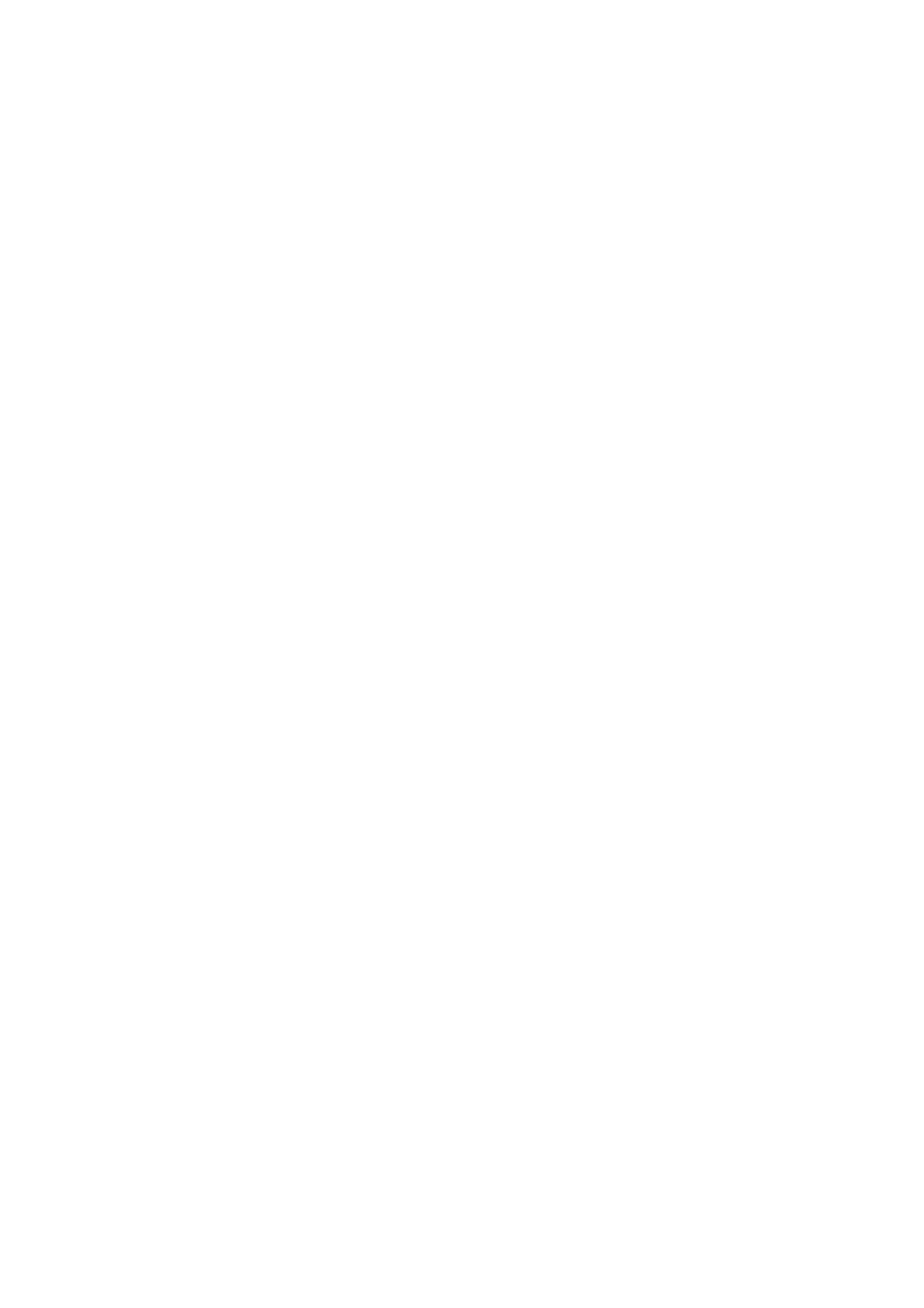<span id="page-4-0"></span>**I hereby declare that all information in this document has been obtained and presented in accordance with academic rules and ethical conduct. I also declare that, as required by these rules and conduct, I have fully cited and referenced all material and results that are not original to this work.**

**Name, Last Name:** Fatih DEMİREL

**Signature:**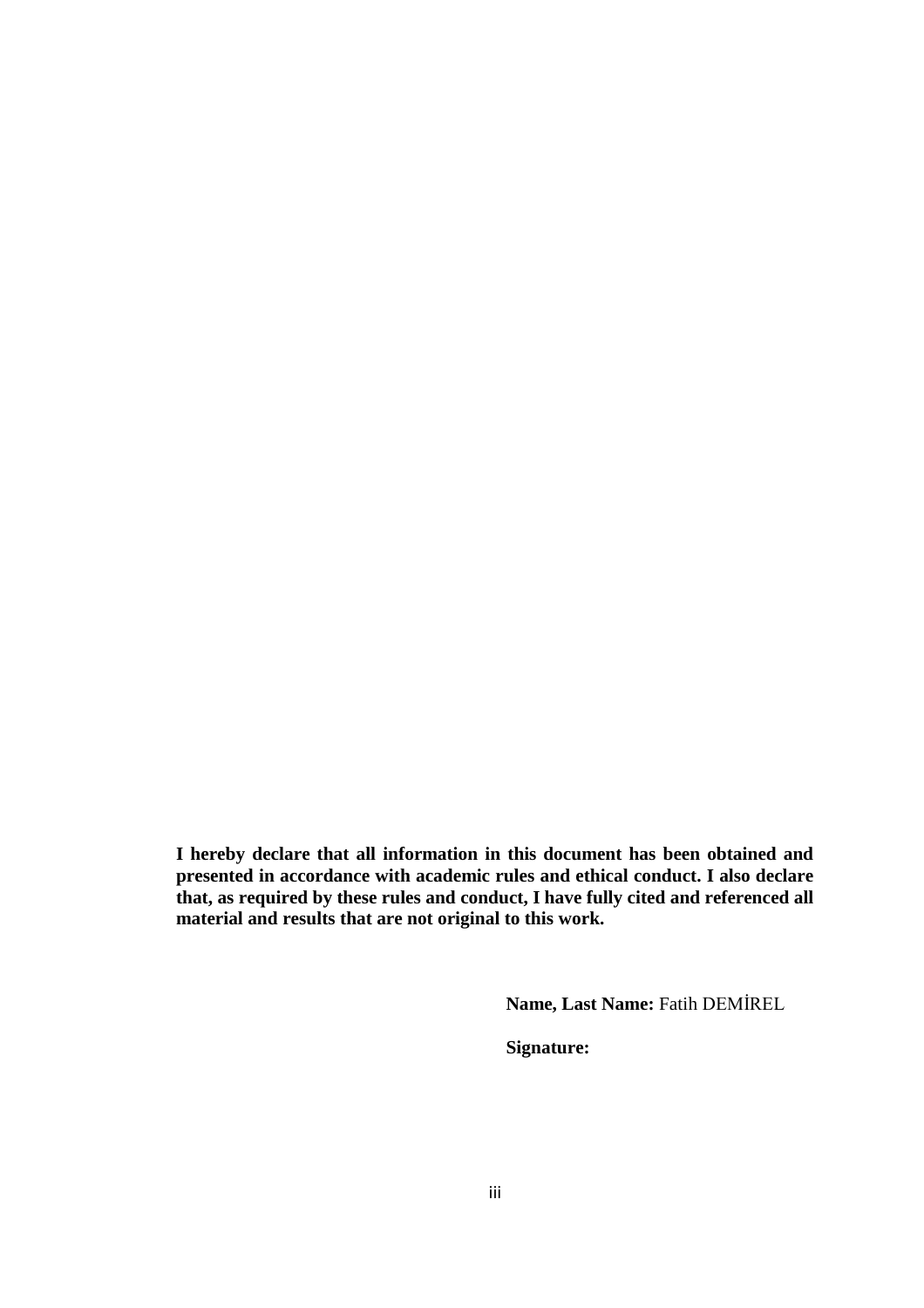#### **ABSTRACT**

## <span id="page-5-0"></span>EPIC GAZE IN *PARADISE LOST*

DEMİREL, Fatih M.A., The Department of English Literature Supervisor: Assoc. Prof. Dr. Margaret SÖNMEZ

February 2021, 109 pages

This study aims to investigate the workings of gaze in John Milton's Paradise Lost with regard to Helen Lovatt's book on epic gaze and the theoretical insights of three important writers on gaze: Sartre, Foucault and Lacan. The study focusses on four main characters of the epic: Satan, God, Adam and Eve. Lovatt's epic gaze proves to be an appropriate starting point for this study, while the other named theorists' ideas are employed more or less for different characters and for different scenes. Sartre's notion of the gaze concerns the ontological level rather than everyday experience and is used mostly for the analysis of the gazes of Satan, Adam and Eve. Foucault's view of the gaze, however, concerns power relations and therefore offers most insights into God's gaze in the poem. For the investigation of Satan and Eve's gazes in different phases, in contrast, the analysis employs mostly Lacan's ideas of the gaze, which are related to his developmental psychological model. All the findings show that Milton's epic uses gaze in differing and distinctive ways, producing cinematographic scenes.

**Keywords:** Paradise Lost, John Milton, theories of the gaze, epic gaze.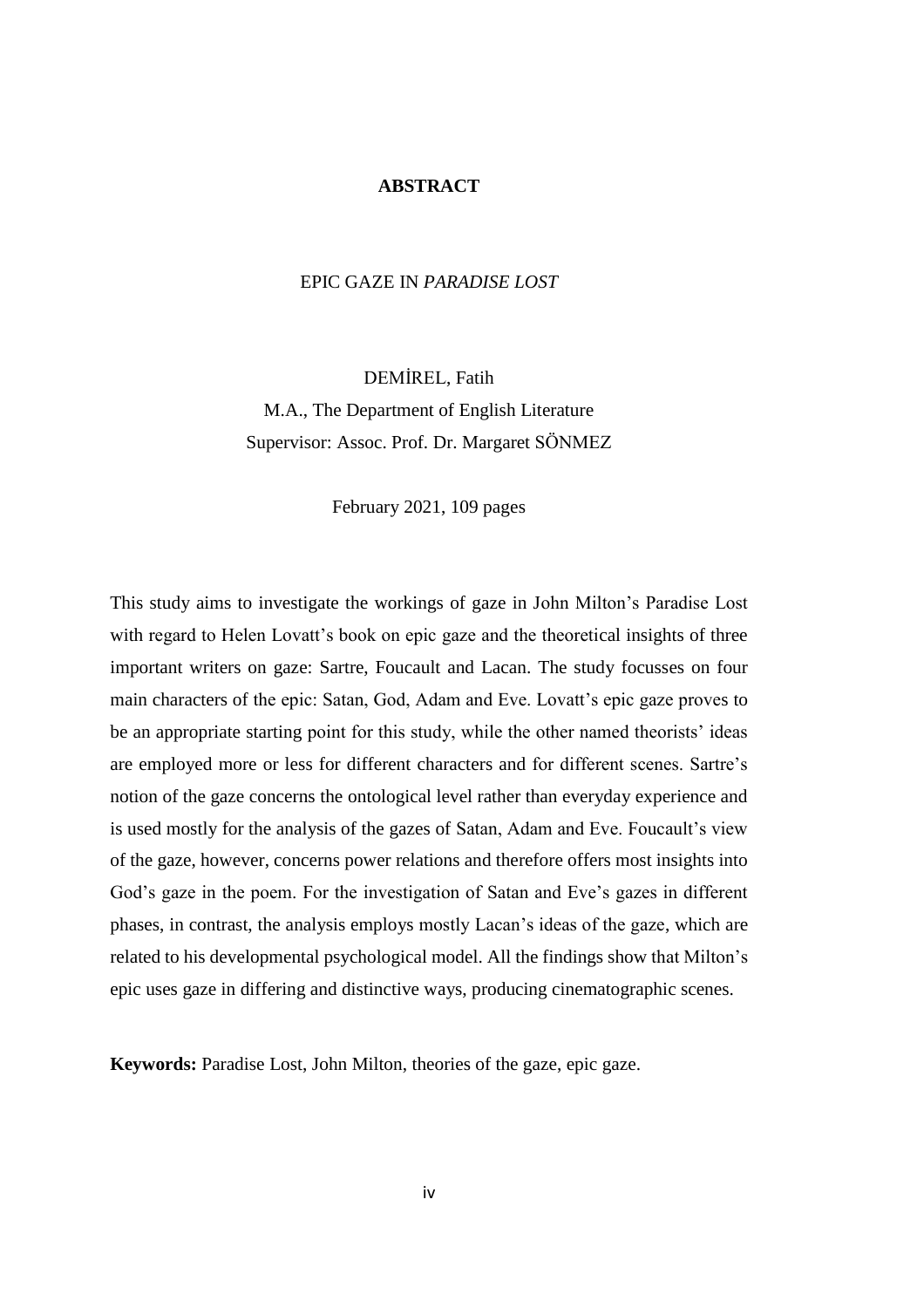## **ÖZ**

## <span id="page-6-0"></span>*KAYIP CENNET* ADLI ESERDE EPİK BAKIŞ

DEMİREL, Fatih Yüksek Lisans, İngiliz Edebiyatı Bölümü Tez Yöneticisi: Assoc. Prof. Dr. Margaret SÖNMEZ

Şubat 2021, 109 sayfa

Bu çalışma, Helen Lovatt'ın epik bakış üzerine yazmış olduğu kitaba ve Sartre, Foucault ve Lacan gibi üç önemli yazarın teorik kavramlarına ilişkin John Milton'un *Kayıp Cennet* adlı eserindeki bakış işleyişini incelemeyi amaçlamaktadır. Çalışma, şiirin dört ana karakterine odaklanmaktadır: Satan, God, Adam ve Eve. Lovatt'ın epik bakışı bu çalışma için uygun bir başlangıç noktası olmuştur ve diğer adlandırılmış kuramcıların fikirleri farklı karakterler ve sahneler için uygun olduğunda kullanılmıştır. Sartre'ın bakış kavramı günlük deneyimden çok varoluşçu bir düzeydedir ve çoğunlukla Satan, Adam ve Eve'in bakışlarının analizi için kullanılmıştır. Ancak Foucault'nun bakış görüşü güç ilişkileriyle ilgilidir ve bu nedenle God karakterinin şiirdeki bakışına ışık tutmaktadır. Bunun tersine, Satan ve Eve'in farklı aşamalardaki bakışlarının incelenmesi için, analiz çoğunlukla Lacan'ın, gelişimsel psikolojik modeliyle ilgili bakış fikirlerini kullanmıştır. Tüm bulgular, Milton'un destanının sinematografik sahneler üreterek bakışı çeşitli şekillerde kullandığını göstermektedir.

**Anahtar Kelimeler:** Kayıp Cennet, John Milton, bakış teorileri, epic bakış.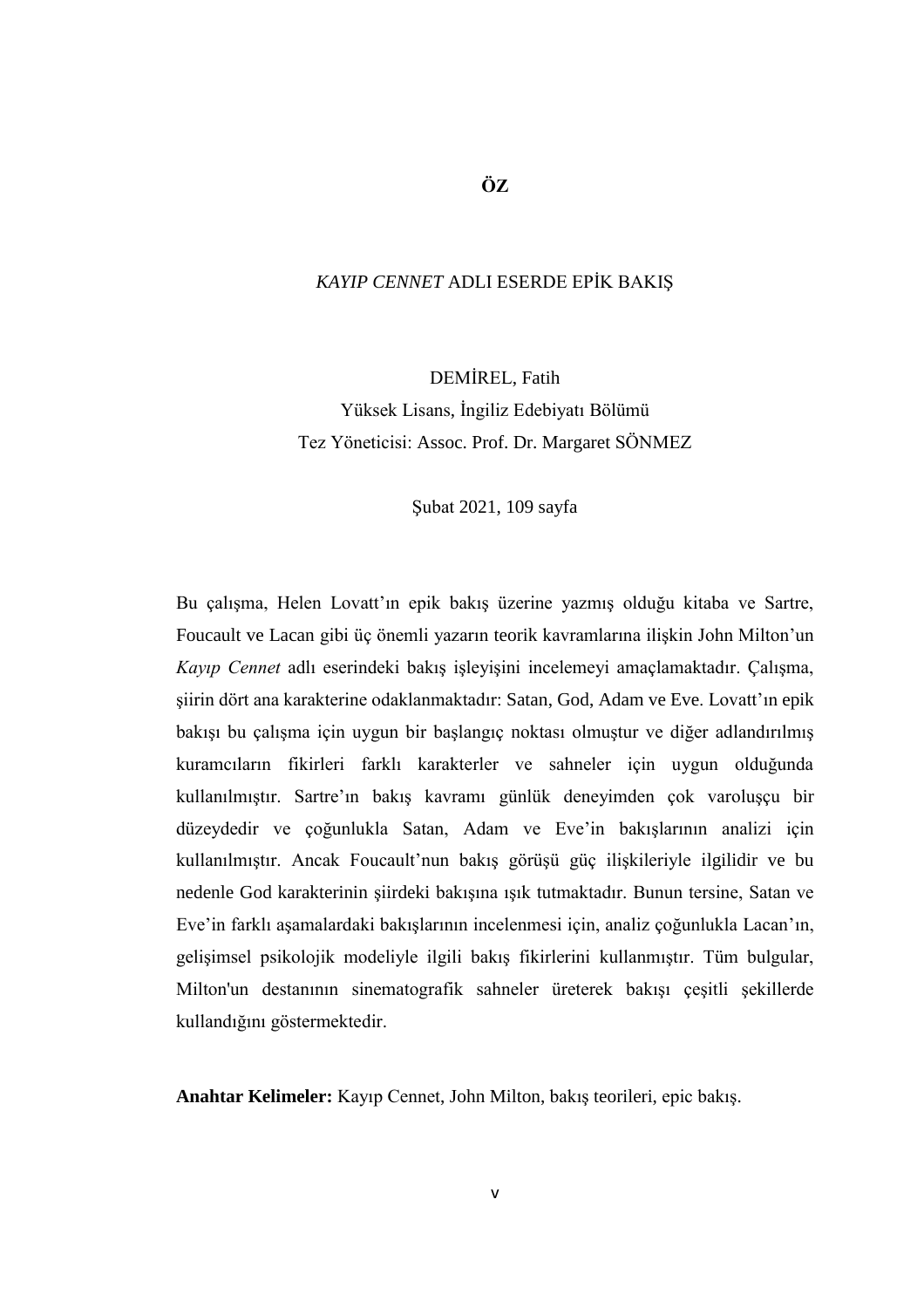<span id="page-7-0"></span>*To my family*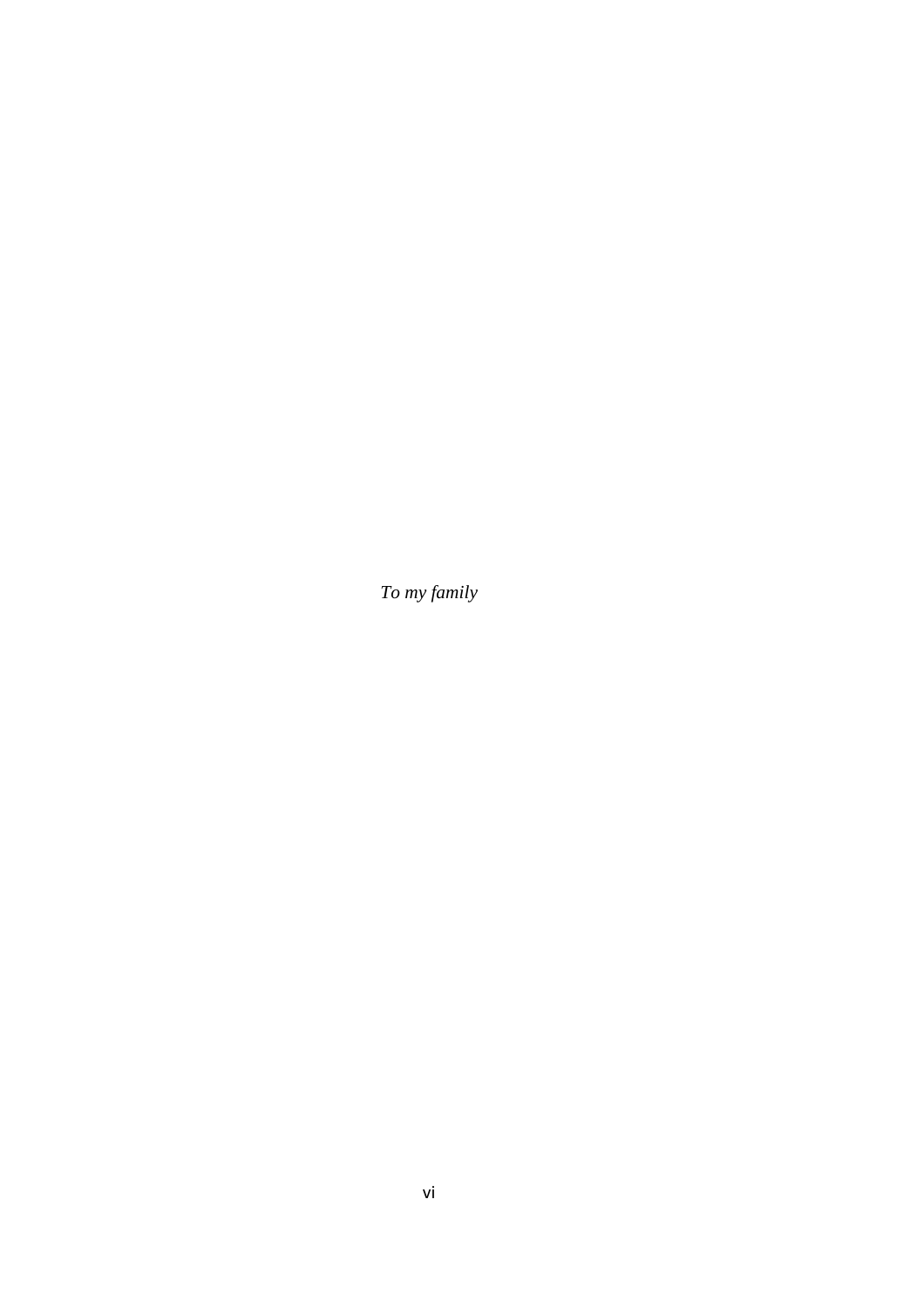#### **ACKNOWLEDGMENTS**

<span id="page-8-0"></span>First and foremost, I would like to express my very great appreciation and sincere gratefulness to my supervisor Assoc. Prof. Dr. Margaret J. M. Sönmez for her valuable and continuous support, encouragement and inspiration throughout this research. Her dedicated guidance and friendly supervision helped me succeed in this study. I feel truly honoured and privileged to be one of her students. I would also like to offer my special thanks to the members of the jury Assoc. Prof. Dr. Nil Korkut Naykı and Prof. Dr. Hande Seber for their valuable support and comments.

I would like to thank my beloved parents Ahmet Sıtkı and Lütfiye Demirel for their endless love and support. I wish to convey my hearty thanks to my brother Ahmet Demirel, who has always inspired and encouraged me in all aspects of my life. I also wish to offer my deepest heartfelt appreciation to my sister Sadıka Semra Alkan, who has always been there for me.

Thanks should also go to my friends Bora, Buğra, Fatih, Samet and Uygar who have always been a major source of support and encouragement.

Last but not least, "my one flesh, one heart and one soul," Gökçe Nihan Taşkın deserves special thanks for her everlasting love and constant support. Without her, I am incomplete, like Milton's Adam without Eve.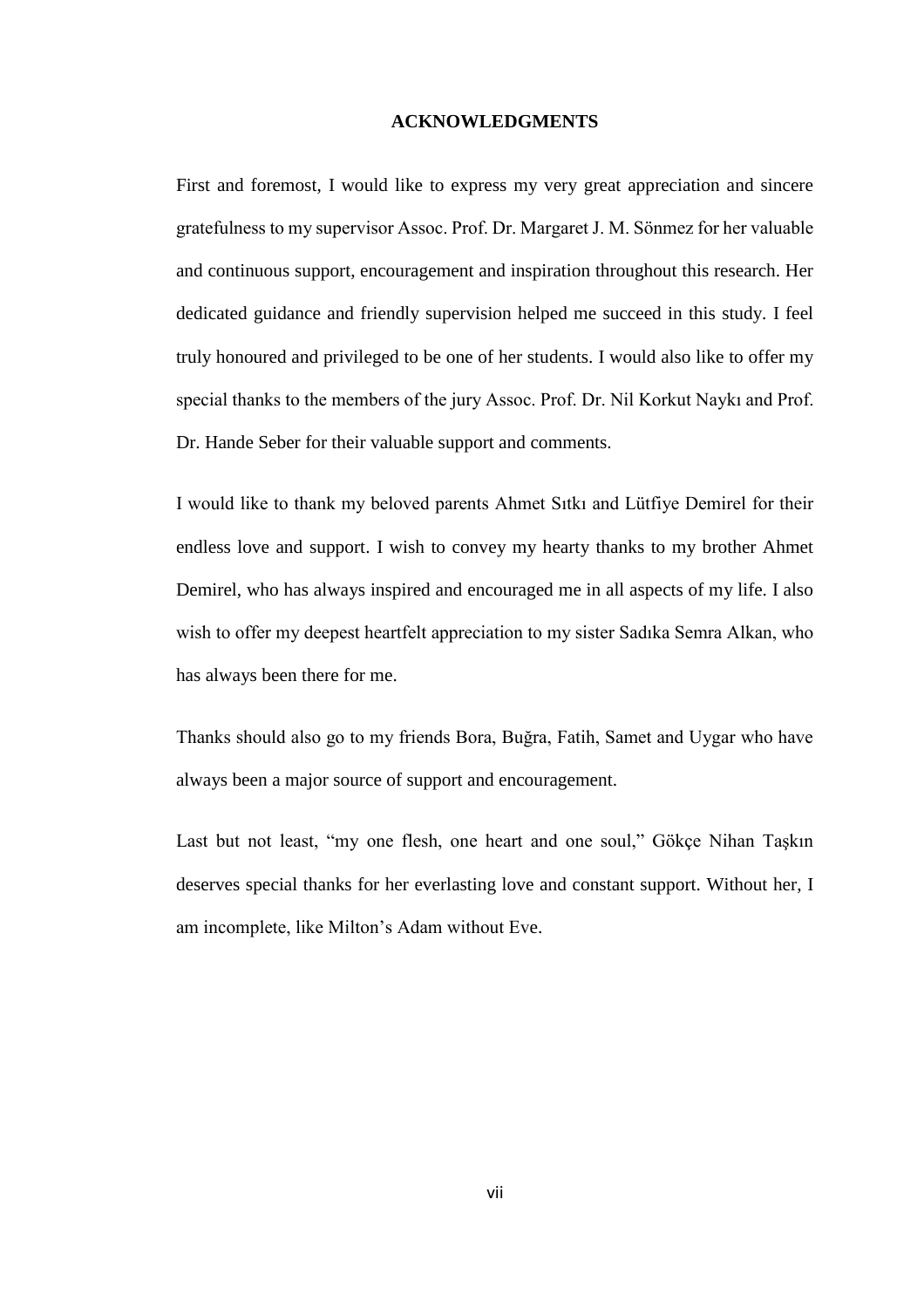# **TABLE OF CONTENTS**

<span id="page-9-0"></span>

| <b>CHAPTERS</b> |  |  |  |  |
|-----------------|--|--|--|--|
|                 |  |  |  |  |
| 1.1.            |  |  |  |  |
| 1.2.            |  |  |  |  |
| 1.3.            |  |  |  |  |
| 1.4.            |  |  |  |  |
| 1.4.1.          |  |  |  |  |
| 1.4.2.          |  |  |  |  |
| 1.5.            |  |  |  |  |
| 1.5.1.          |  |  |  |  |
| 1.5.2.          |  |  |  |  |
| 1.6.            |  |  |  |  |
|                 |  |  |  |  |
| 2.1.            |  |  |  |  |
| 2.2.            |  |  |  |  |
| 2.3.            |  |  |  |  |
| 2.4.            |  |  |  |  |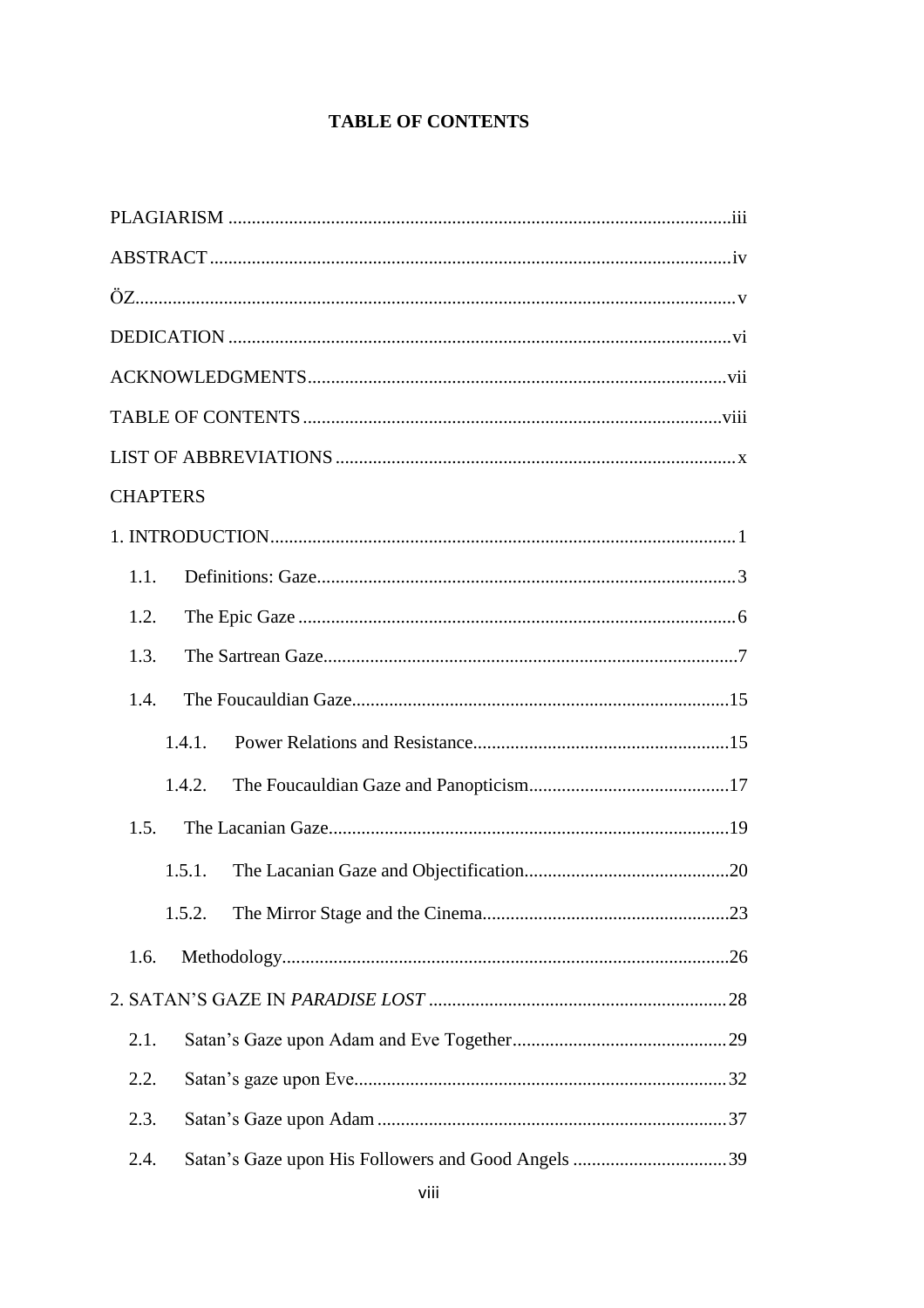|  | 2.5.              |  |  |  |
|--|-------------------|--|--|--|
|  |                   |  |  |  |
|  | 3.1.              |  |  |  |
|  | 3.2.              |  |  |  |
|  | 3.3.              |  |  |  |
|  |                   |  |  |  |
|  | 4.1.              |  |  |  |
|  | 4.2.              |  |  |  |
|  | 4.3.              |  |  |  |
|  | 4.4.              |  |  |  |
|  |                   |  |  |  |
|  |                   |  |  |  |
|  | <b>APPENDICES</b> |  |  |  |
|  |                   |  |  |  |
|  |                   |  |  |  |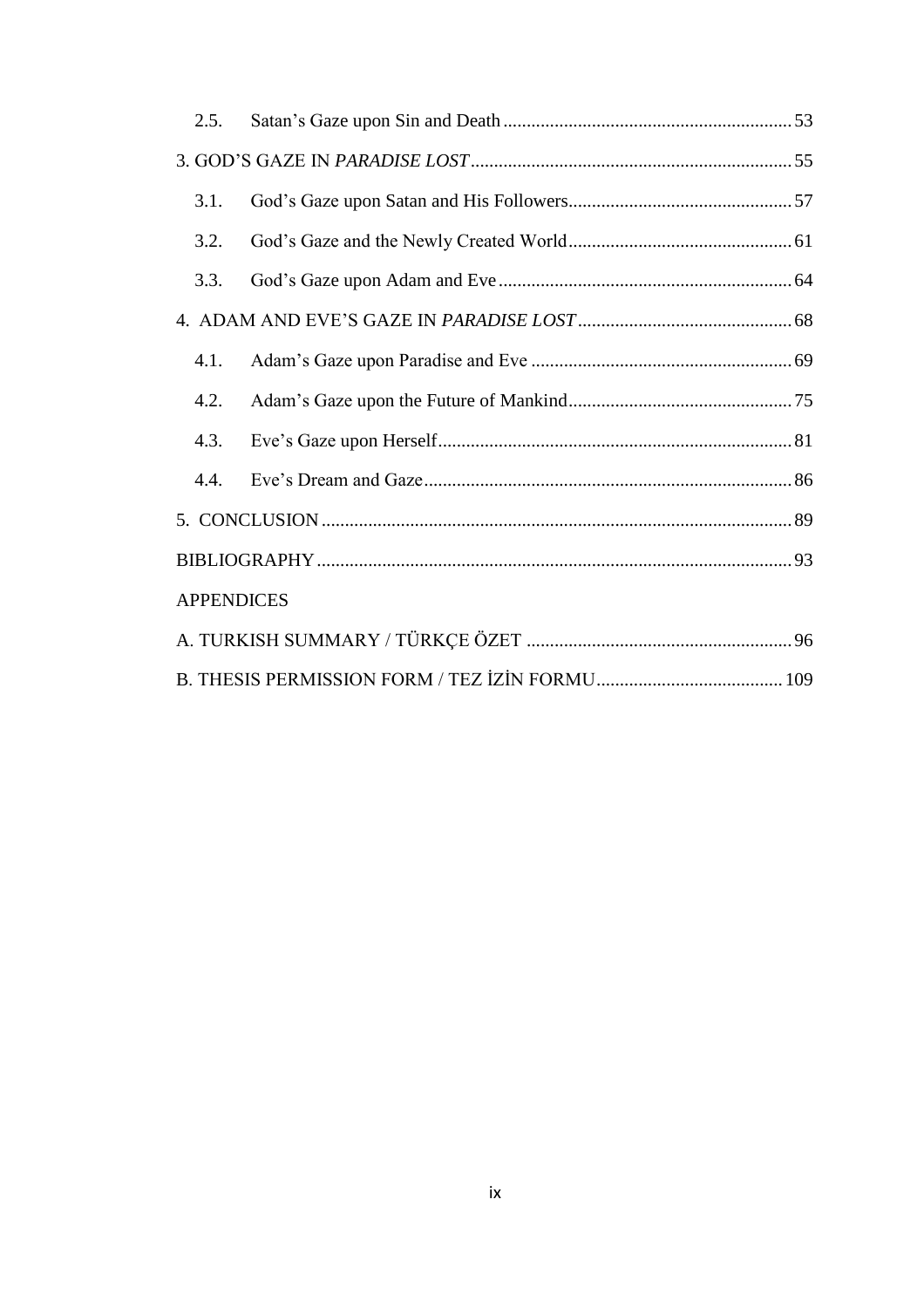# **LIST OF ABBREVIATIONS**

<span id="page-11-0"></span>

| PL         | <i>Paradise Lost</i>             |
|------------|----------------------------------|
| <b>OED</b> | <b>Oxford English Dictionary</b> |
| DP         | Discipline and Punishment        |
| HS.        | <b>History of Sexuality</b>      |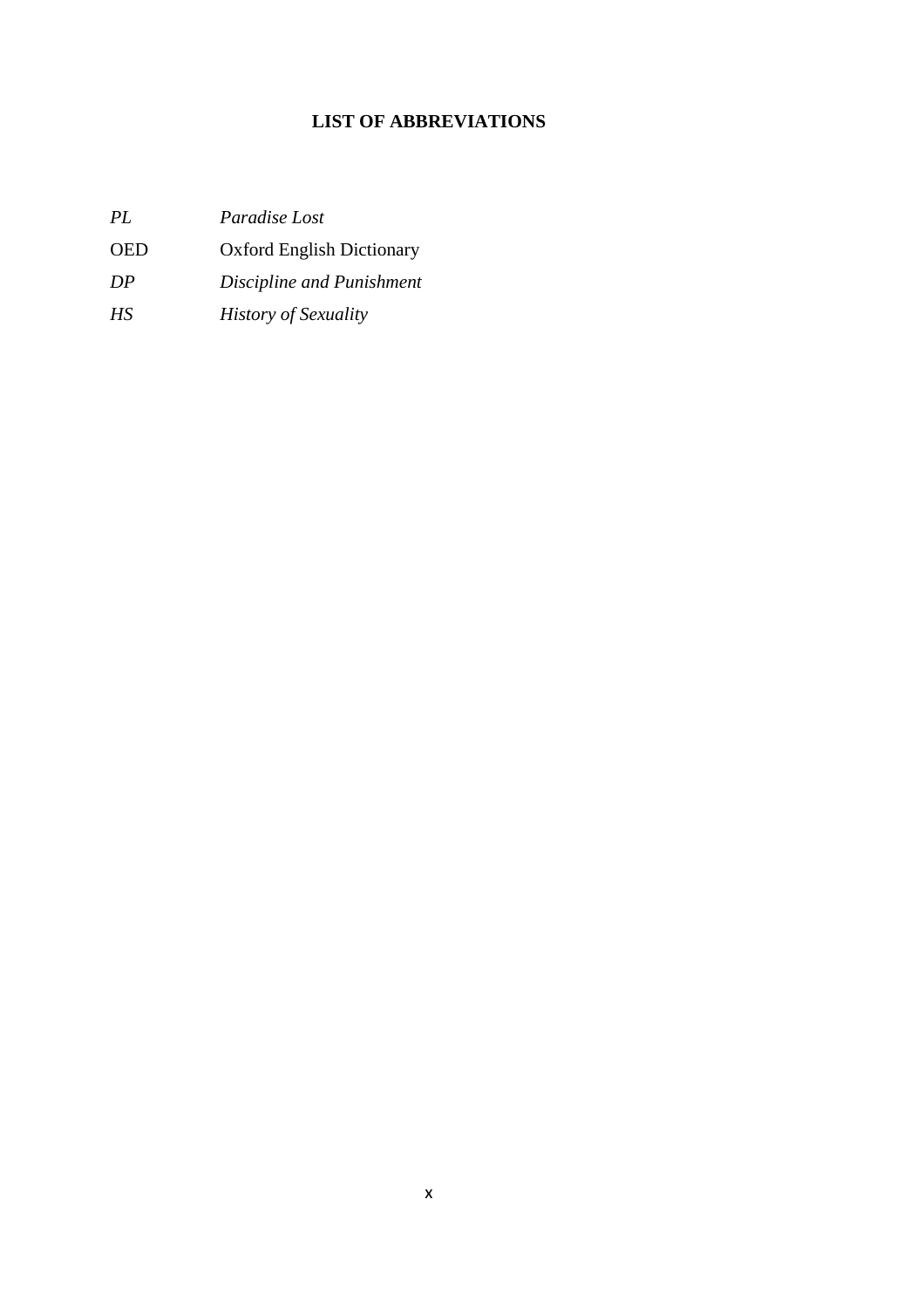#### **CHAPTER I**

## **INTRODUCTION**

"O hell! what do mine eyes with grief behold, Into our room of bliss thus high advanced Creatures of other mould, earth-born perhaps, Not spirits, yet to heavenly spirits bright Little inferior…" (4.358-62)

Scholarship about John Milton's epic, *Paradise Lost* (1667) is in itself a huge corpus. From almost the moment of its publication, the poem has inspired deep critical analysis of various aspects of both its form and its content. There have been many works which refer to visual aspects in the poem, one such work being McColgan's essay "Light out of Darkness" (1991). Many unexplored areas remain, and current theoretical and critical discourses bring new perspectives to our understanding of the poem. One such discourse concerns theories of gaze. It is quite surprising that no one has brought modern theoretical perspectives into questioning the whole idea of gaze in this poem, since Milton's epic uses lines of sight and ideas of viewing in distinctive ways, producing visual scenarios, especially since theories of gaze have become influential in different areas of the representational arts such as film studies, the visual arts, and literature.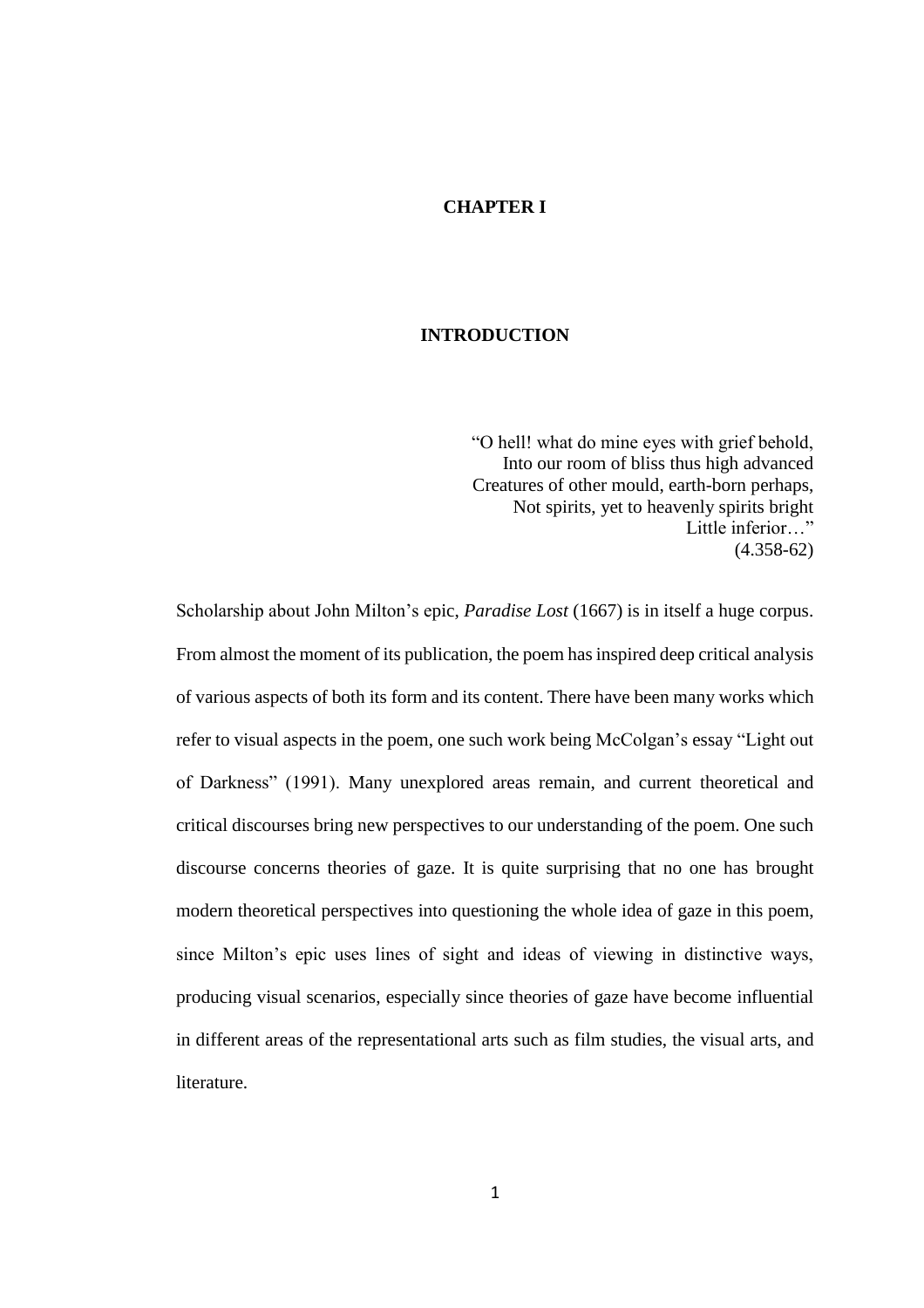Directly relevant to Milton's representation of gaze in *Paradise Lost* is Lovatt's work on what she calls the epic gaze. In her book on this subject she aims to explore how lines of sight (primarily the gazes of characters) create structures and define power relationships in ancient works. Unlike her work, this study will explore these lines of sight in Milton's *Paradise Lost* and with respect only to the gaze. For Lovatt, the gaze is a defining feature of epic poetry. She describes the significance of the concept of the gaze for the epic genre with the following words:

[e]pic is an omniscient and objective narrative, one that looks down on its characters, and turns them into objects of its gaze, although the characters themselves strive to stand out […] The narrative of epic is structured by the gazes of those watching, not just the gods (and goddesses) on the mountains above, but also the women (and old men) on the walls at the edge (1).

The gaze is thus a fundamental concept of epic poetry, and the characters of epic are defined by the gazes of other characters, and the gazes of characters determine how other characters act or behave. This thesis proposes that using theories of gaze and ideas related to the concept of an epic gaze will improve our understanding of *Paradise Lost* and an overlooked aspect of its epic modality. For this reason, this thesis will present a study of epic gaze in *Paradise Lost* by analysing selected significant aspects of Milton's poem through the theoretical insights of three important writers on gaze: Sartre, Foucault and Lacan. It will reach the conclusion that the gaze reinforces the power relations within the poem, including those related to gender and to perceptions of identity.

In this chapter, the epic gaze, Sartrean, Foucauldian and Lacanian concepts and theories of gaze will be discussed, and the methodology of the thesis will be discussed.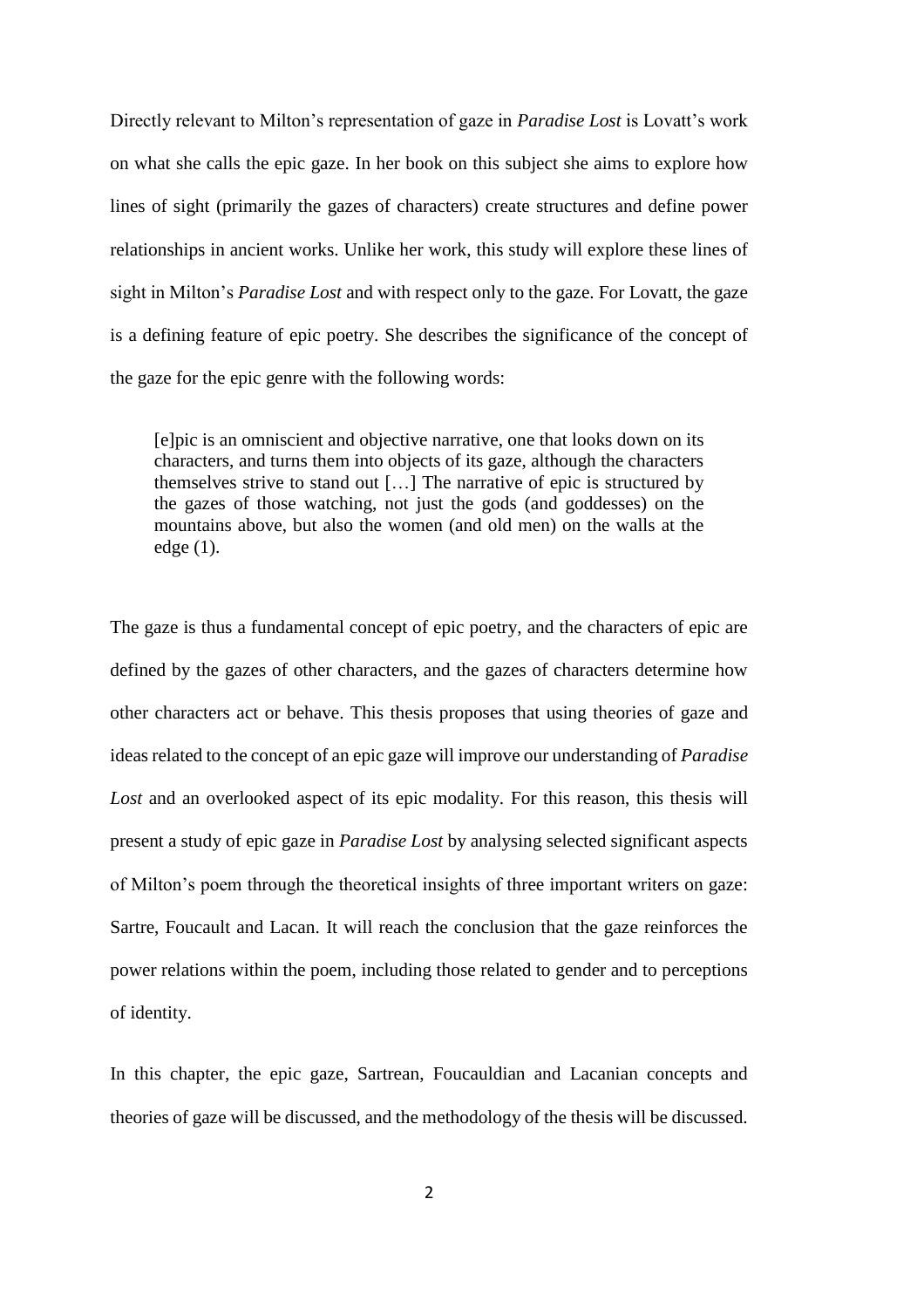#### **1.1 Definitions: Gaze**

To start with the definition of the word "gaze": in earlier usage, it meant "to look vacantly or curiously about; also, to stare, open one's eyes (with astonishment)", a sense that is still current; however in modern times and in the use of the theorists whose ideas are used in this thesis, it has taken the more specific meaning of "to look fixedly, intently, or deliberately at something" (*OED* "Gaze," def. v. 1a). These definitions draw a parallel between the word's usage in literary theory and its common usage. Yet, these definitions do not fully acknowledge the broad range of ways in which the word is used in philosophical, cultural and literary theory. Margaret Olin in a chapter about "gaze" in *Critical Terms for Art History* (2003) provides a useful background about the word. Olin describes the term as such: "gaze is a rather literary term for what could be called "looking" or "watching." Its connotation of a long, ardent look may bring to mind the intensity in which knowledge and pleasure mingle when I behold a work of art" (319). For visual arts, the gaze or gazing might be associated with looking and at the same time deriving pleasure from a work of art. Yet, in other discourses, it may go beyond looking. With regard to this, Olin states that:

While most discourse about the gaze concerns pleasure and knowledge, however, it places both of these in the service of issues of power, manipulation, and desire. There is usually something negative about the gaze as used in art theory. It is rather the word "stare" in everyday usage (319).

Similarly, the feminist film theorist Laura Mulvey emphasizes how the word "gaze" might be associated with the issues of power and desire. In her seminal article "Visual Pleasure and Narrative Cinema" (1975) Mulvey, using Freudian and Lacanian ideas, says that "gaze" is a defining feature of the cinema. She claims that the cinema offers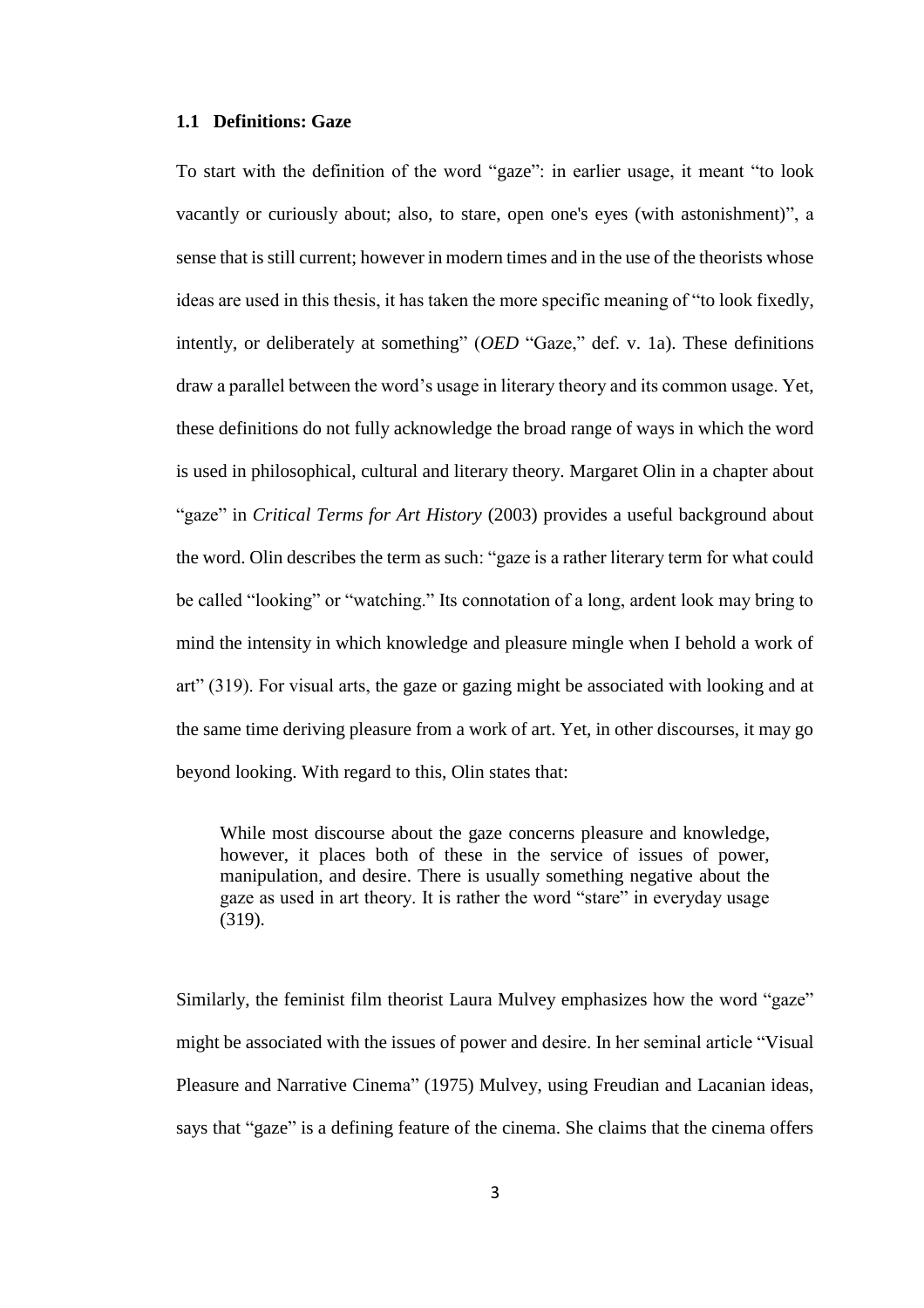a number of possible pleasures, which one of them is scopophilia. Scopophilia is a term which appears in Sigmund Freud's *Three Essays on the Theory of Sexuality*  (1905), and it means "taking other people as objects and subjecting them to a controlling and curious gaze." This particular pleasure is also visible in the cinema as maintained by Mulvey:

[T]he mass of mainstream film, and the conventions within which it has consciously evolved, portray a hermetically sealed world that unwinds magically, indifferent to the presence of the audience, producing for them a sense of separation and playing on their voyeuristic fantasy. Moreover, the extreme contrast between the darkness in the auditorium (which also isolates the spectators from one another) and the brilliance of the shifting patterns of light and shade on the screen helps to promote the illusion of voyeuristic separation. Although the film is really being shown, is there to be seen, conditions of screening and narrative conventions give the spectator an illusion of looking in on a private world (Mulvey, 9).

According to Mulvey, women in films are turned into objects of desire by male gazes in the cinema. The male gaze is not limited to the characters in the films as it might be extended to the gaze of male spectators. The male gaze bears the look whereas the female body is reduced to an image to be looked at. As Mulvey asserts:

In a world ordered by sexual imbalance, pleasure in looking has been split between active/male and passive/female. The determining male gaze projects its phantasy on to the female figure which is styled accordingly. In their traditional exhibitionist role women are simultaneously looked at and displayed, with their appearance coded for strong visual and erotic impact so that they can be said to connote to-be-look-at-ness. Women displayed as sexual object is the leit-motif of erotic spectacle (11).

As she maintains, the pleasure in question belongs to a male gazer whereas the passive role of an exhibitionist is taken by female gazed. Similarly, in the world outside the cinema, John Berger (in a book adapted from a television series *Ways of Seeing* (1972)) suggests that: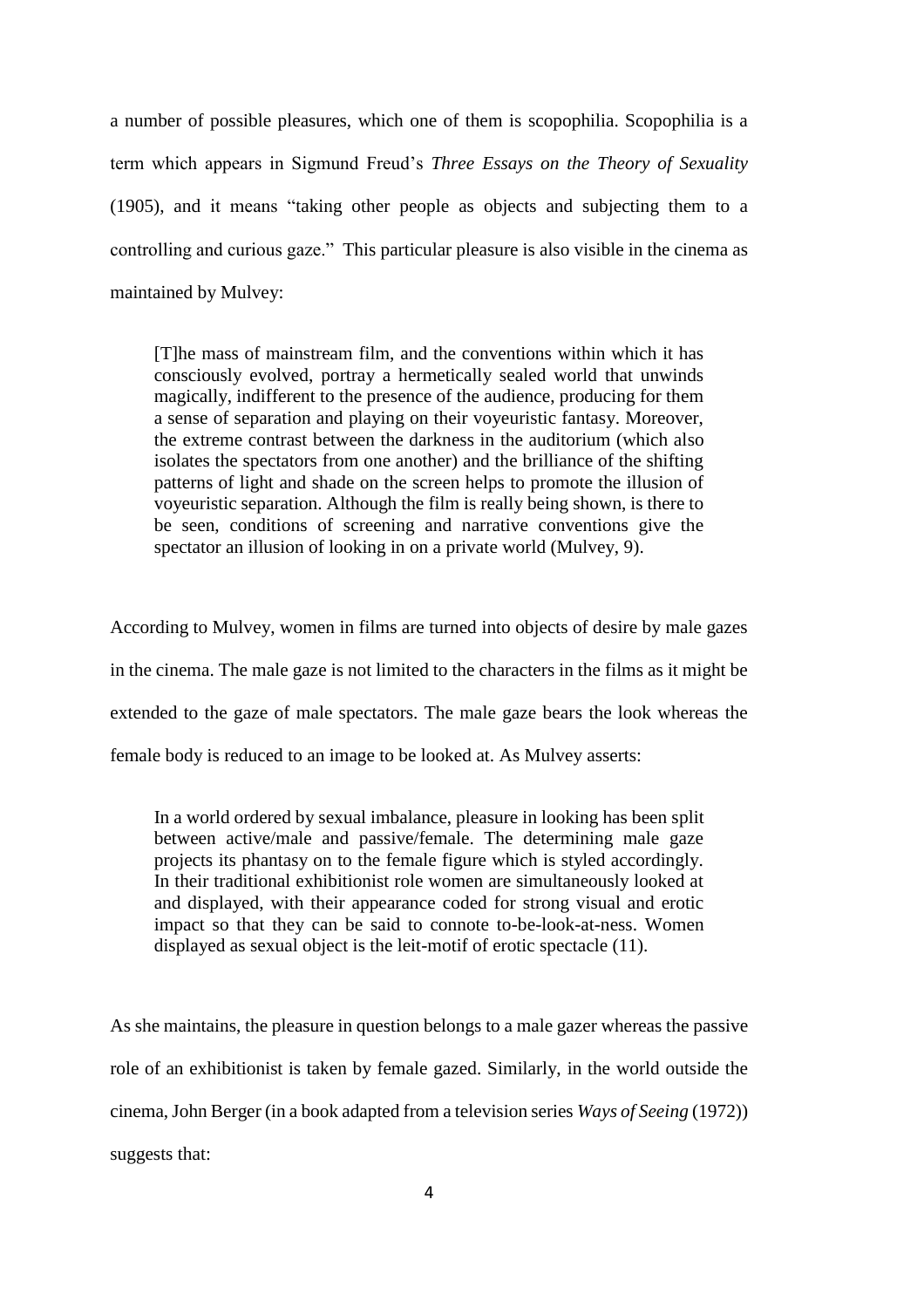Men act and women appear. Men look at women. Women watch themselves being looked at. This determines not only most relations between men and women but also the relation of women to themselves. The surveyor of woman in herself is male: the surveyed female. Thus she turns herself into an object- and most particularly an object of vision: a sight (47).

Berger's claim is especially significant in the way that it also shows how women even beyond the cinema screen turn themselves into an object; visual representations definitely construct women as objects for the construction of male subject, a conclusion arrived at by critics and theorists from the fields of art, film criticism, and theory. While other theorists have written about the gaze in other not necessarily gendered ways, it is important in this thesis to bear in mind the cinematographic qualities of several passages of *Paradise Lost*, which will be reconsidered from the point of view of the gaze.

The first theorist of the gaze is generally understood to be Jean- Paul Sartre, the first modern philosopher to focus on gaze as a very specific situation; his ideas will be discussed in a separate section below. Following that, the ideas of the French theorist and psychoanalyst Jacques Lacan, who also wrote about the gaze, will be discussed. After Sartre, Lacan was the most important theorist dealing with the concept of the gaze. In addition, because the gaze is so evidently one of the discourses of power, Foucault has made very significant contributions to the study of the gaze within culture and literature, so the Foucauldian gaze will also be inspected in this thesis. When it comes to epic gaze, this is a new term coined by Helen Lovatt in her scholarly work on ancient epics, and it is to her work that this thesis will be a supplement, and an addition to general scholarship on the gaze.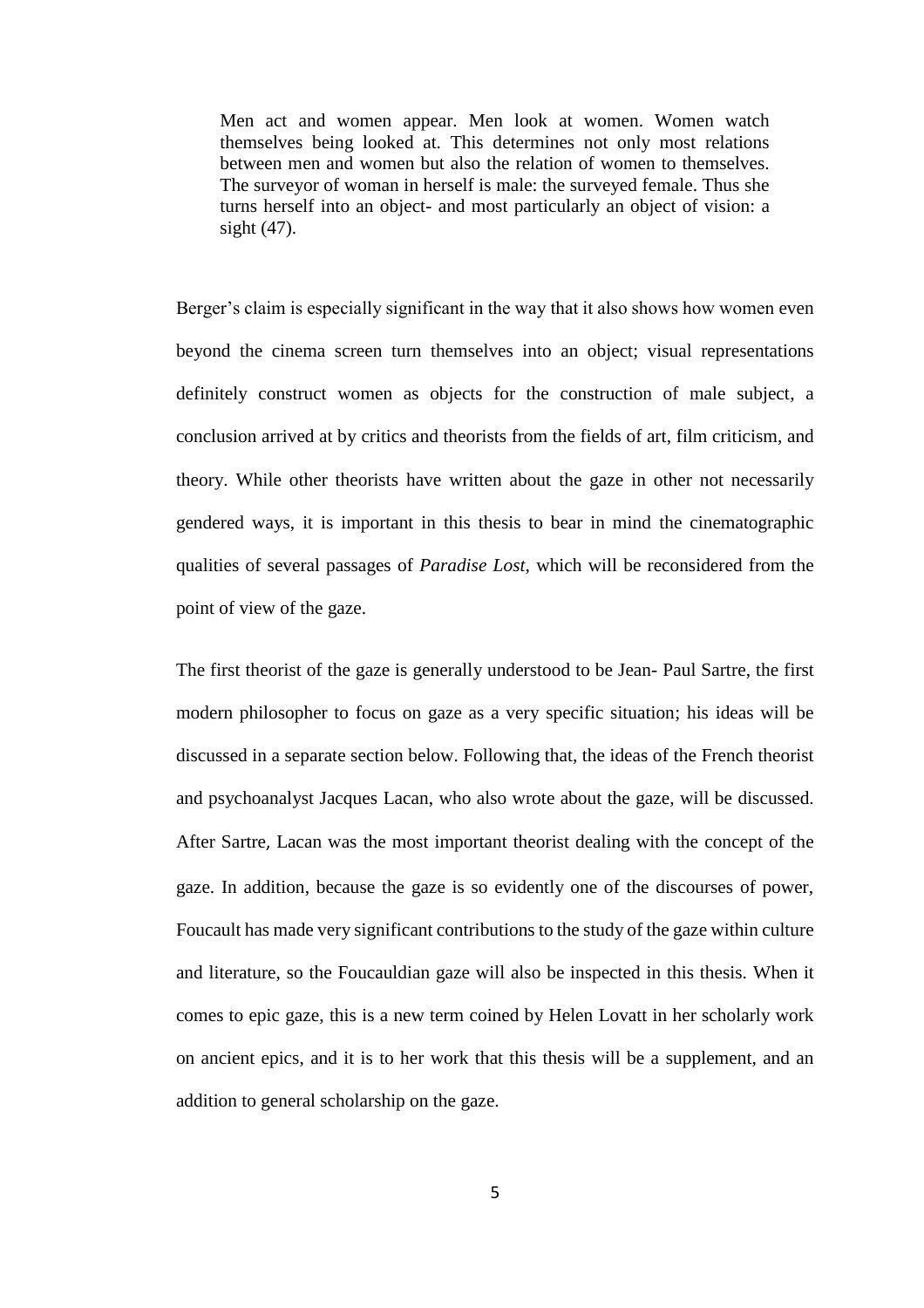#### **1.2 The Epic Gaze**

In her investigation of the theme of vision in Greek and Latin epic, Lovatt begins with the discussion of the gaze-related nature of epic: "Epic is an omniscient and objective narrative, one that looks down on its characters, and turn them into objects of its gaze, although the characters themselves strive to stand out" (1). Observing that the protagonists of epic are 'action heroes' who join battles, move from one place to another, and change the 'world around them', she argues that the purpose of epic glory requires these protagonists to be transfixed, becoming monuments and poetic artefacts (1). She further continues her explanation about the narrative structure of epic as follows: "The narrative of epic is structured by the gazes of those watching, not just the gods (and goddesses) on the mountains above, but also the women (and old men) on the walls at the edge" (1). After these explanations, she straightforwardly comes to discuss her ideas about the epic gaze with various examples from a group of ancient texts. For Lovatt, the owner of the gaze can be divine characters (gods) who can function on a number of levels: "as characters taking full part in the story; as allegorical representations of human emotions (anger, wisdom, love); as embodiments of the natural world; as cultic presences, worshipped by readers outside the poems" (30). She says that the divine gaze is characterized as clearer, more penetrative and effective than that of mortals, which makes it improbable for them to appropriate the divine gaze even when they are granted divine vision by the gods. Then, we are informed about the prophetic gaze, which is again not as effective as the divine gaze because the owners of the prophetic gaze lack the agency of divine viewers (124). It should be here noted that the prophetic gaze is more effective than the gaze of other mortals because she notes that the prophets come between gods and mortals (122).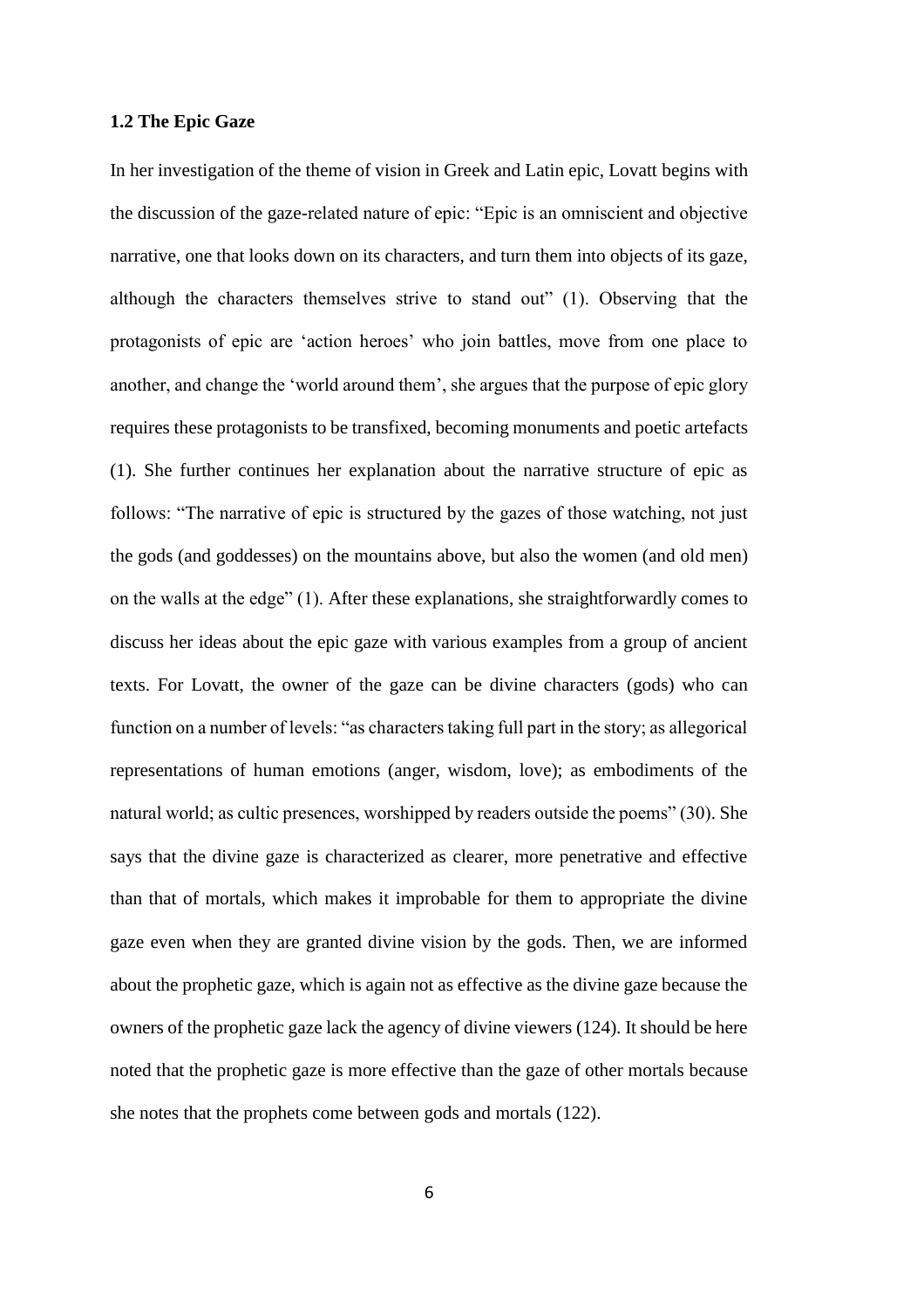Although Lovatt explores how Ariadne (in Catullus 64) becomes the object of the gaze, she demonstrates the significance of the female gaze for epic with the following words: "the presence of a female perspective, even if disempowered and on the margins, is an important part of the epic gaze" (224).

Subsequently, she asserts that epic gaze often focusses on looking at men: "women are not the central subject matter of epic: the epic gaze is fundamentally concerned with looking at men" (205). She explores how the body of the hero in epic is erotically objectified when he is exposed to the gazes of those gazing upon him. Yet, heroes are not only presented as an object to be looked at, but also they can show their strength with their assaultive gaze on which they act.

It is also worth pointing out that she provides approaches to theories of 'the gaze', referring to Sartre, Foucault and Lacan's views of gaze.

In sum, as Lovatt maintains, epic uses lines of sight and ideas of viewing in distinctive ways, and this produces visual scenarios, in which all sorts of gazing (theatrical, cinematographic etc.) occur. The gaze is a significant aspect of epic genre, and it plays a major role in how the characters act and behave. Further, epic owes much of its fascination to the act of gazing, allowing us, the readers to act as the biggest gazers.

## **1.3 The Sartrean Gaze**

First of all, I am going to outline some key ideas of Sartre's with respect to consciousness and existence, and then I am going to separately add Sartre's discussions of the fall and shame, which will be short sections because these are separate issues that will be referred to again, later in my analysis. Here the most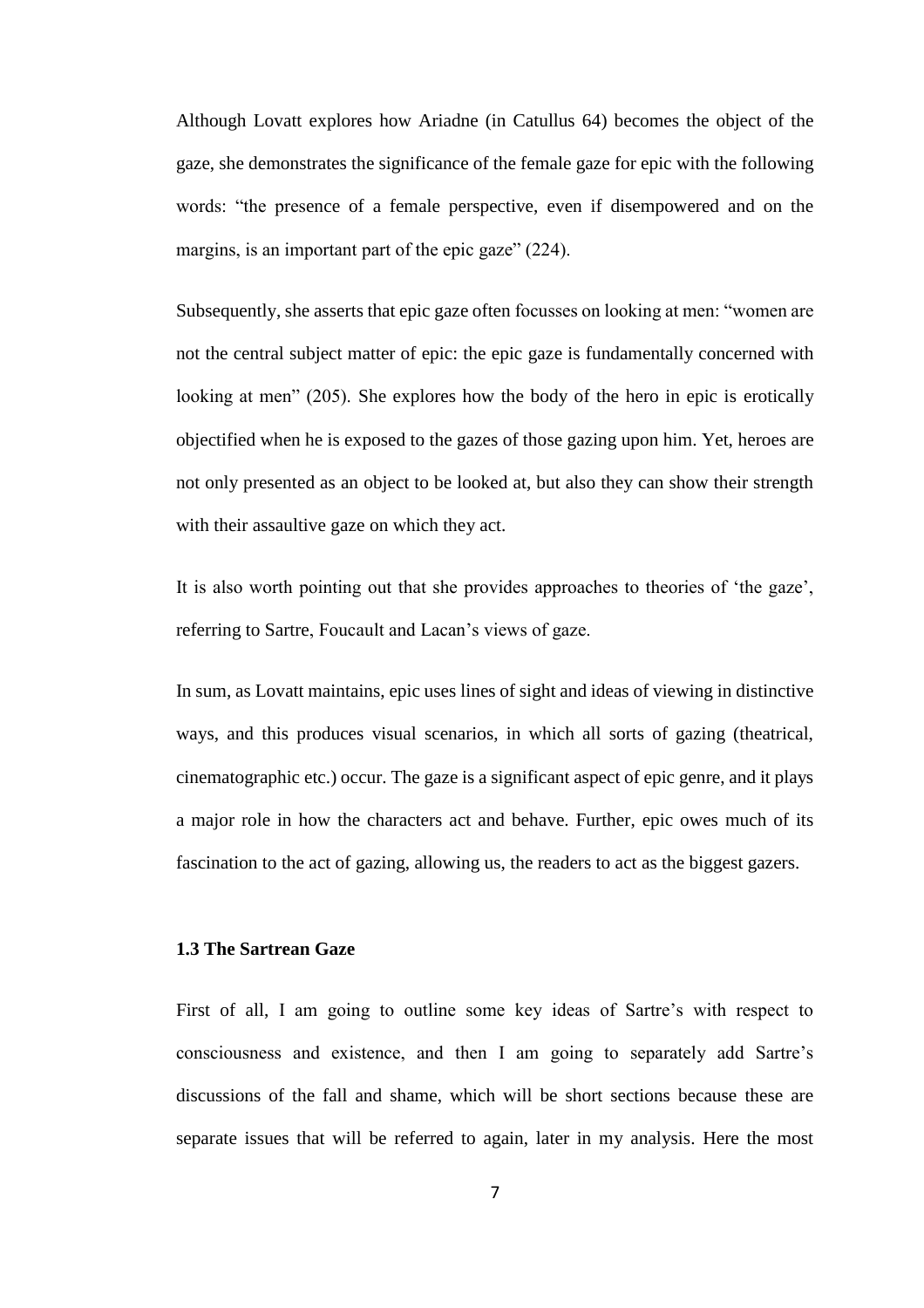significant concepts are "being-for-itself", "being-in-itself", "being-for-others", "shame", "pure shame" and "fall" which Sartre mentions in his *Being and Nothingness,* and these are the Sartrean concepts which most closely refer to the issues of the gaze in *Paradise Lost.*

The significance of vision is explicit in the work of Jean-Paul Sartre. In his major work *Being and Nothingness* (1943), a phenomenological enquiry into the nature of being, he demonstrates how looking (i.e. the gaze)  $\frac{1}{1}$  plays an essential role in human experience, in particular for the relations between the subject and the object. We should here note that the Sartrean gaze exists at the ontological level rather than referring to everyday experience (yet for Lacan, who benefits from Sartre's work, the gaze is concerned with the scopic field in psychoanalysis). To display the relations between the subject and the object within the scope of the gaze, Sartre introduces to us the existence of two kinds of being, which are 'being-for-itself' (the subject) and 'being-in-itself' (the object). 'Being-for-itself' is the nature of being of consciousness while 'being-in-itself' refers to the nature of being of non-conscious things. As also suggested by Storr, for Sartre, to be a subject is to be active rather than passive, which is the locus of existential phenomenology (64). Thus, we can equate 'being-for-itself' with subject-hood and activity whereas 'being-in-itself' with object-hood and passivity. The Subject's activity is achieved through the act of looking at the Other with the Subject's objectifying gaze, which is also confirmed by Storr:

Both the activity through which the subject posits itself as such in relation to others, and the term by which it extrapolates from the fact of its own consciousness to the apprehension of that of others, is explicitly set out as looking. Looking is the essential and original mode of the Sartrean

 $\overline{a}$ 

<sup>1</sup> In French as 'le regard.' In her translation of *Being and Nothingness*, Barnes uses the word 'look.' However, this thesis will use the word 'gaze' here, as it is 'the concept of gaze' which is explored, and which Sartre seems to be referring to in this passage.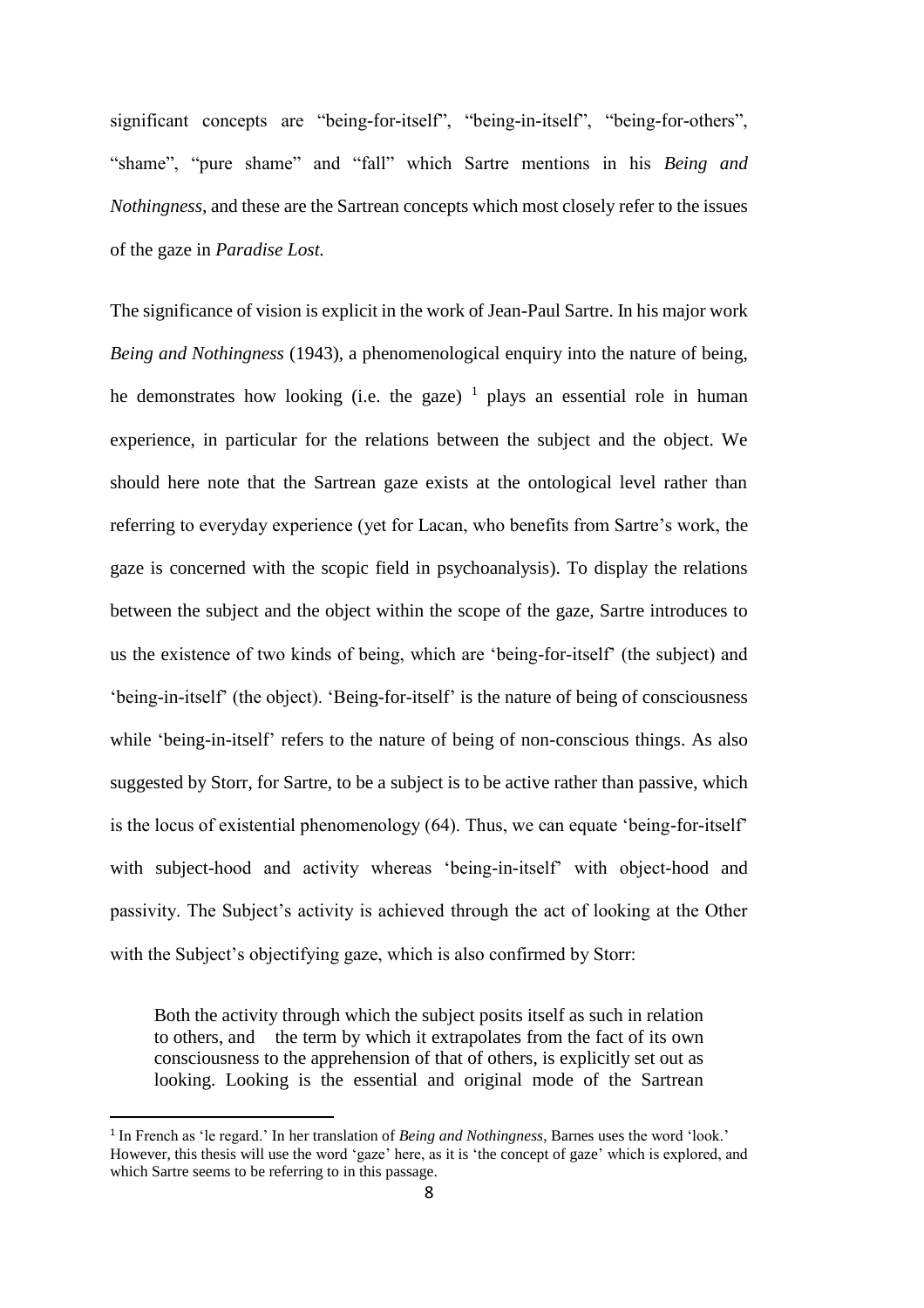subject's relation to other subjects; moreover, the construction of looking as an activity inscribes all such relations as power relations between active subject and passive object (64-65).

Thus, the gaze determines the power relations between the subject and the object in a way that it exalts the position of one, allowing him or her to assert his or her subjectivity, while it reduces the Other to the level of a passive object to be looked at. In other words, when one puts the other under his or her gaze, he or she takes on the role of an active subject and the Other becomes a passive object in the Subject's field of vision. At this point, neither of them can occupy the positions of object and subject at the same time. However, they can exchange their roles because for Sartre the gaze is a two-way process; as his own claim clearly confirms: "'Being-seen-by-the-Other' is the truth of 'seeing-the-Other'" (257). (In the preceding sentences Sartre has shown how these two states imply the "permanent *possibility*" (my emphasis) of each other, which is easier to accept). This causes a conflict in the interaction between these two sides. In this conflict, achieving subjectivity means the negation of objectivity, which demonstrates the power of the Subject's gaze. Storr defines this particular conflict as a 'battle of looks' with the following words:

When I look at someone, I see him or her just as I see any object in the world, but my recognition of that someone as another human subject is, in Sartrean terms, based on my recognition that he or she may look at me and thereby make me into an object for himself or herself. Any meeting of subjects is therefore a battle of looks, a struggle by each subject to save its own subject-hood from obliteration by the other's look (65).

As in Sartre's account, the Other is "on principle the one who looks at me" (257), it is inevitable that I am rendered an object under the gaze of the Other. Also, as a response to the gaze of the Other, I can assert myself as an active subject so as to make him or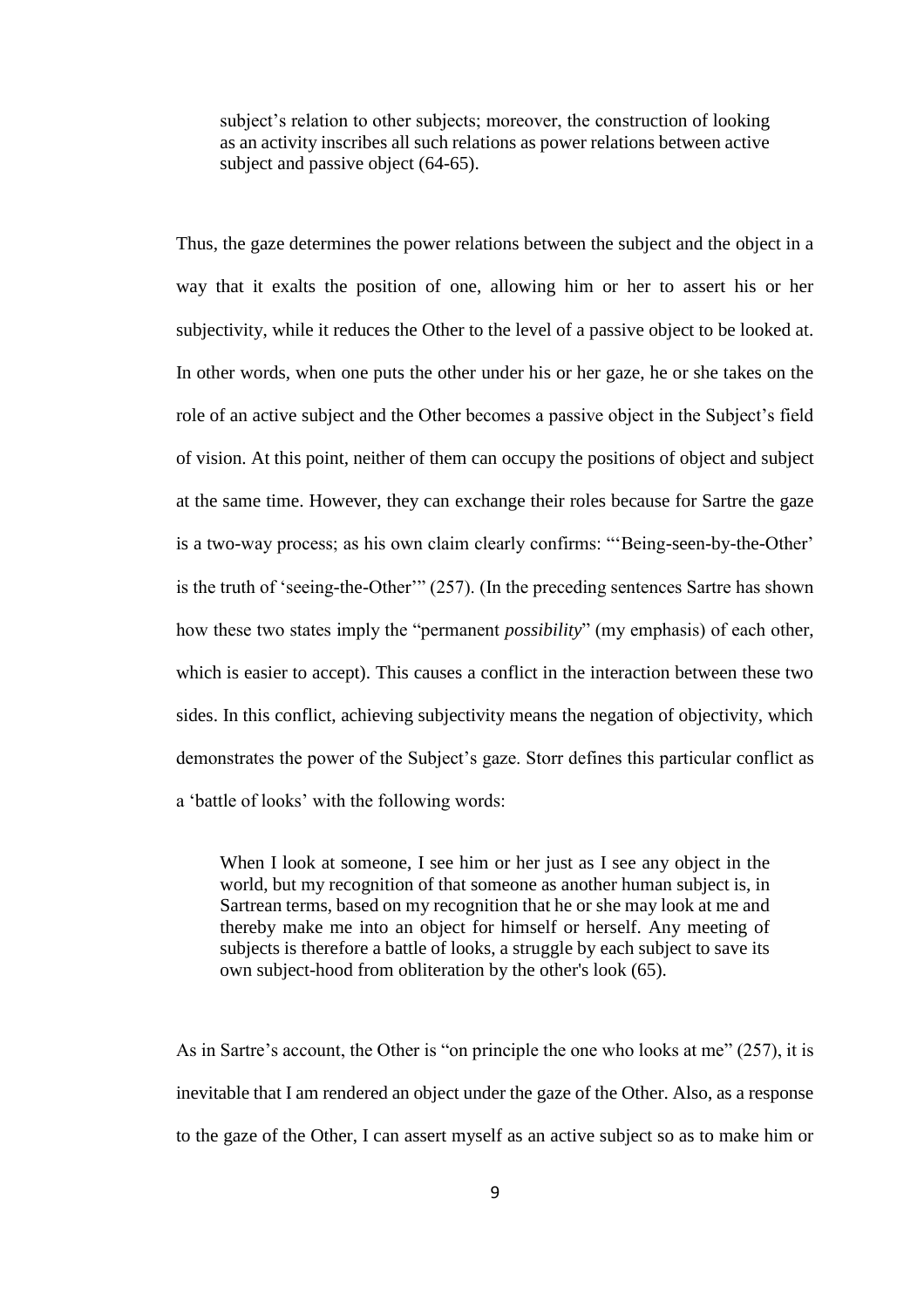her an object of my gaze. This is the beginning of a conflict between me and the Other since both of us attempt to objectify each other. With regard to this particular issue, Martinot makes the following explanation:

If one apprehends the other as a subject through having been rendered an object for the other in the look, when one reciprocates, retrieving one's own subject hood by returning the look, one thereby renders the other an object for oneself in turn. And the ensuing oscillation of successive objectivizations signifies an unending conflict as the originary nature of this process of interaction. An uneasy balance of subjectivities can be achieved as a contingent mutuality; but it is an unstable structure, continually on the verge of breakdown. Each individual lives in peril of the other's re-objectivizing look; both stand ready with a pre-emptive look in order to preserve their own autonomy, subjectivity, and freedom - a kind of ontological Cold War (Martinot).

As mentioned above, the gaze is a determining factor in the Subject's relation to the Other. It enables one to assert his or her own subjectivity and freedom. Yet, achieving it by all means raises a conflict between two subjects. This conflict, in Sartre's account, is based on the ground of 'being-for-others:'

Everything which may be said of me in my relations with the Other applies to him as well. While I attempt to free myself from the hold of the Other, the Other is trying to free himself from mine; while I seek to enslave the Other, the Other seeks to enslave me. We are by no means dealing with unilateral relations with an object-in-itself, but with reciprocal and moving relations… Conflict is the original meaning of being-for-others (364).

As Sartre indicates, our relations with the Other are reciprocal and bilateral, and this is experienced by both sides. What takes place in our relation with the other also takes place in his or her relation with us. Conflict is the indication of being-for-others. He describes our being-for-others with the following words:

If we start with the first revelation of the Other as a *look*, we must recognize that we experience our inapprehensible being-for-others in the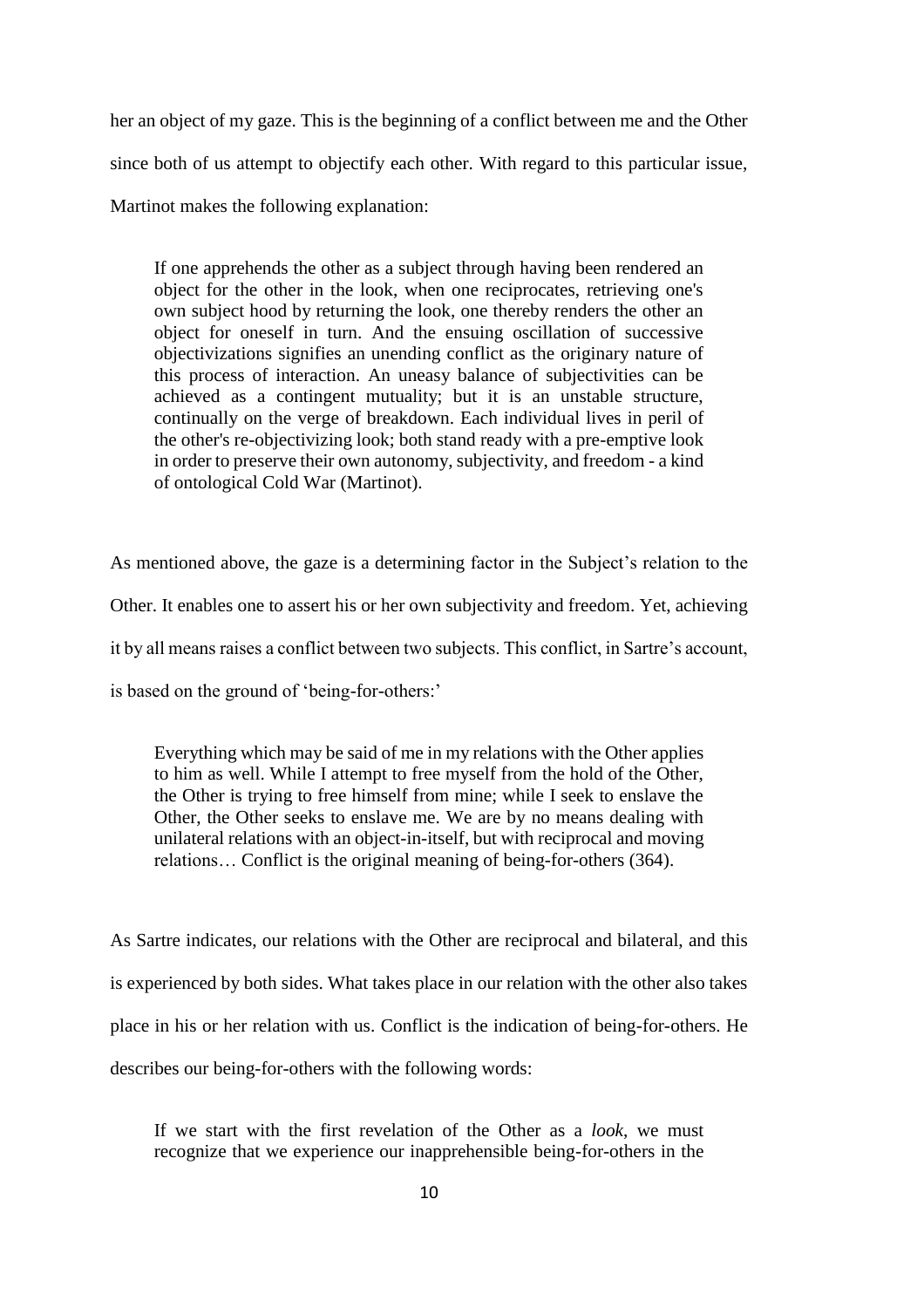form of a possession. I am possessed by the Other; the Other's look fashions my body in its nakedness, causes it to be born, sculptures it, produces it as it is, sees it as I shall never see it. The Other holds a secret - the secret of what I am. He makes me be and thereby he possesses me, and this possession is nothing other than the consciousness of possessing me. I in the recognition of my object-state have proof that he has this consciousness. By virtue of consciousness the Other is for me simultaneously the one who has stolen my being from me and the one who causes "there to be" a being which is my being (364).

As is obvious from Sartre's description, the Other's gaze strips us of our being and freedom and we are possessed by the Other. This is the indication of our being-forothers, in which our freedom or being is stolen by the Other's gaze. In this ontological structure, thus, so as to recover our being, we are compelled to assimilate the other's being and freedom. In the words of Sartre:

[. . .] if in one sense my being-as-object is an unbearable contingency and the pure "possession" of myself by another, still in another sense this being stands as the indication of what I should be obliged to recover and find in order to be the foundation of myself. But this is conceivable only if I assimilate the Other's freedom. Thus my project of recovering myself is fundamentally a project of absorbing the Other (364).

Furthermore, as hinted by the preceding explanations, in Sartre's view, our being-forothers is an alienating experience because we are reduced to an object and defined by the gaze of the Other when his or her gaze is directed at us. To illuminate the power dynamics inherent in the gaze, Sartre gives two examples. In the first example, I sit in a public park and look at another man who is not aware of being looked at. As long as the man at does not return the gaze, he remains an object in my field of vision.

[T]he Other is still an object for me. He belongs to my distances; the man is there, twenty paces from me, he is turning his back on me. As such he is again two yards, twenty inches from the lawn, six yards from the statue; hence the disintegration of my universe is contained within the limits of this same universe; we are not dealing here with a flight of the world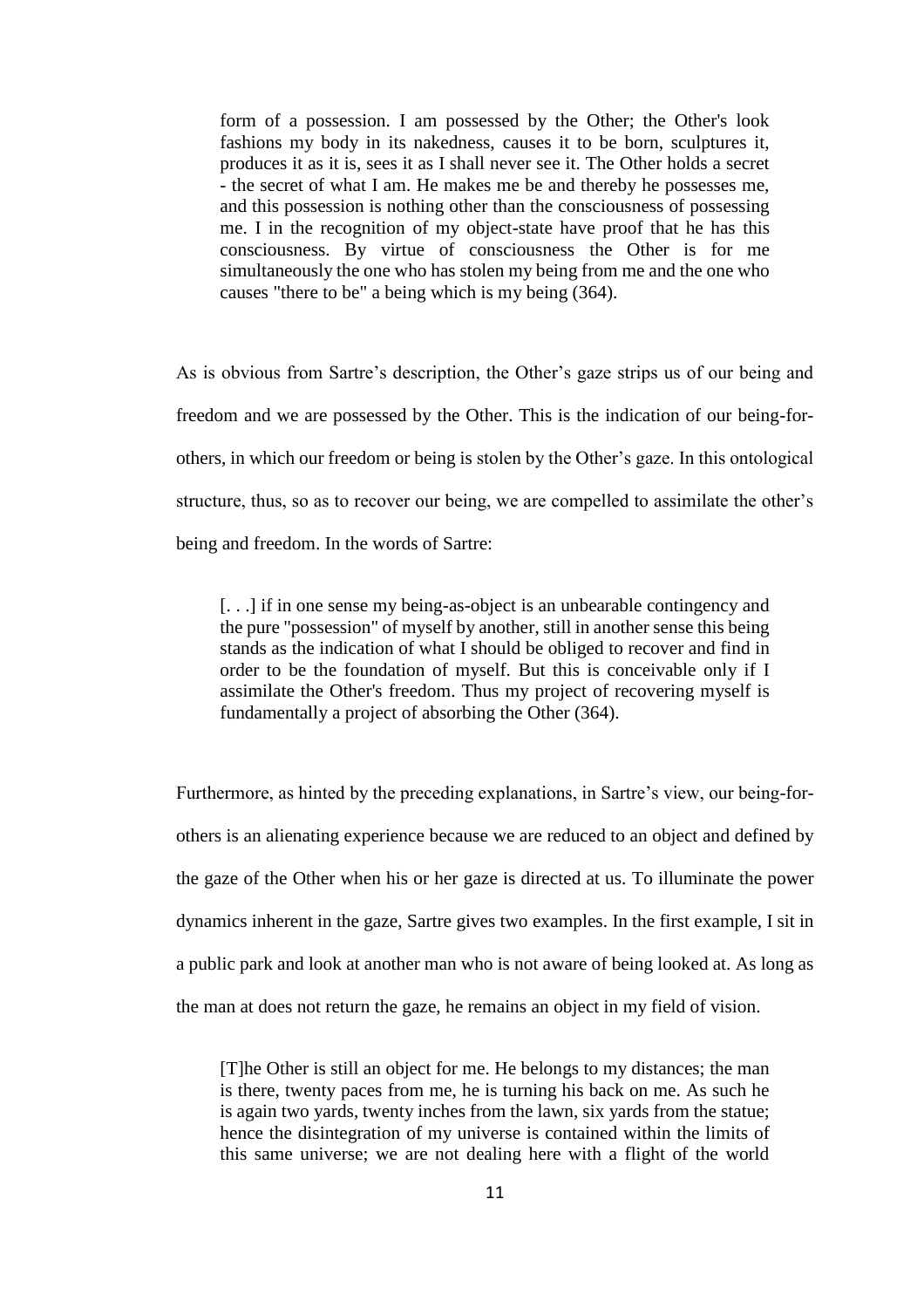toward nothingness or outside itself. Rather it appears that the world has a kind of drain hole in the middle of its being and that it is perpetually flowing off through this hole. The universe, the flow and the drain hole are all once again recovered, reapprehended and fixed as an object. All this is there for me as a partial structure of the world, even though the total disintegration of the universe is involved (255-6).

In this example, 'the disintegration of universe' is the moment when the Other fixes his or her gaze upon me. As I apprehend the gaze of the Other, my subjectivity is annihilated. The annihilation of my subjectivity is an effect of apprehending the Other as an active subject and as another consciousness who can define me by his objectifying gaze, as Sartre says: "I grasp the Other's look at the very center of my act as the solidification and alienation of my own possibilities" (263). The gaze of the Other strips me of my being-for-itself. As explained by Spade, the gaze of the Other is a threat to the order and arrangement of my whole world. As an object of the Other's gaze I recognize the fact that I am seen, and thence my universe disintegrates. I become exposed to the Other's judgement, and feel vulnerable because I have no control over the fact that I am looked at. This is why the Other's gaze is alienating in my relation with the Other.

In Sartrean gaze, being seen while gazing upon an object, by another observer is a shameful experience for this gazing object, too. Sartre's second example is an apt description which manifests this particular experience which is felt by the person who recognizes the gaze directed upon himself or herself; this time I am subject who is looking through a keyhole, as Sartre describes:

Let us imagine that moved by jealousy, curiosity, or vice I have just glued my ear to the door and looked through a keyhole. I am alone and on the level of a non-thetic self-consciousness. This means first of all that there is no self to inhabit my consciousness, nothing therefore to which I can refer my acts in order to qualify them. They are in no way known; I am my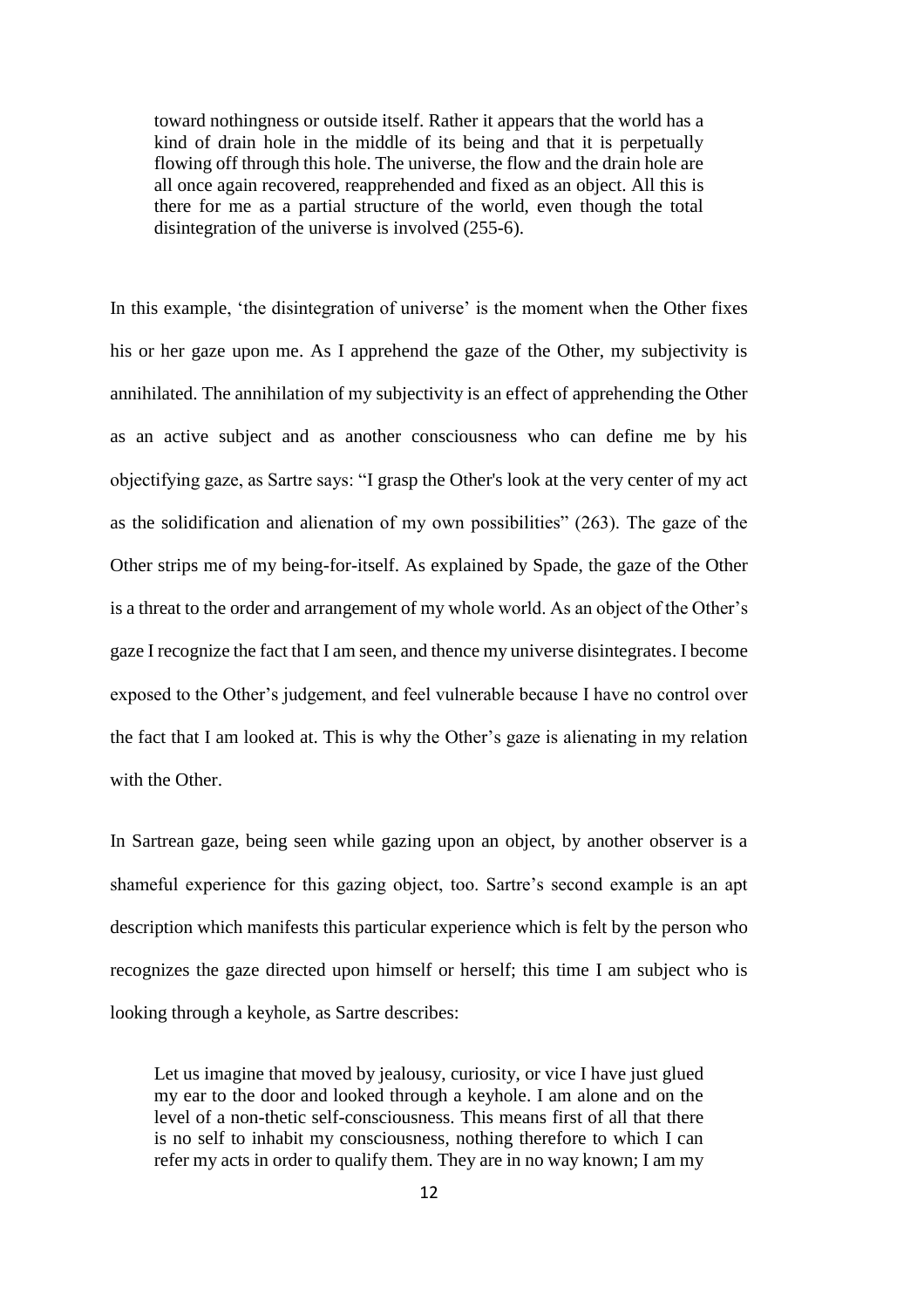acts and hence they carry in themselves their whole justification. I am a pure consciousness of things, and things, caught up in the circuit of my selfness, offer to me their potentialities as the proof of my non-thetic consciousness (of) my own possibilities. This means that behind that door a spectacle is presented as "to be seen," a conversation as "to be heard" (259).

In this first case, I (looking through the keyhole) am nothing and, as there is no gaze directed at me, I do not have a consciousness because I have no awareness of existing for an Other (I am not an object of an Other's gaze); I only become a "reflective consciousness" when I become aware of another person gazing at me (260). So, as soon as I become aware of the fact that someone is looking at me (for I hear footsteps as Sartre describes), there happens to be a radical change in the structure of my being:

All of a sudden I hear footsteps in the hall. Someone 'is looking at me! What does this mean? It means that I am suddenly affected in my being and that essential modifications appear in my structure-modifications which I can apprehend and fix conceptually by means of the reflective cogito.

I experience myself as an 'object-for-the-Other.' Through the gaze of the Other, I get self-consciousness, but am reduced to an object. The change in the structure of my being, becoming an object engaged in doing something that is somehow illicit, brings forth the experience of shame, as Sartre notes: "Shame reveals to me that I am this being, not in the mode of "was" or of "having to be" but in-itself" (262). Sartre's following comment clearly demonstrates that shame is an effect of our being-seen-bythe Other when not wishing or ready to be seen:

I am ashamed of myself as I appear to the Other. By the mere appearance of the Other, I am put in the position of passing judgment on myself as on an object, for it is an object that I appear to the Other […] Shame is by nature recognition. I recognize that I am as the Other sees me (222).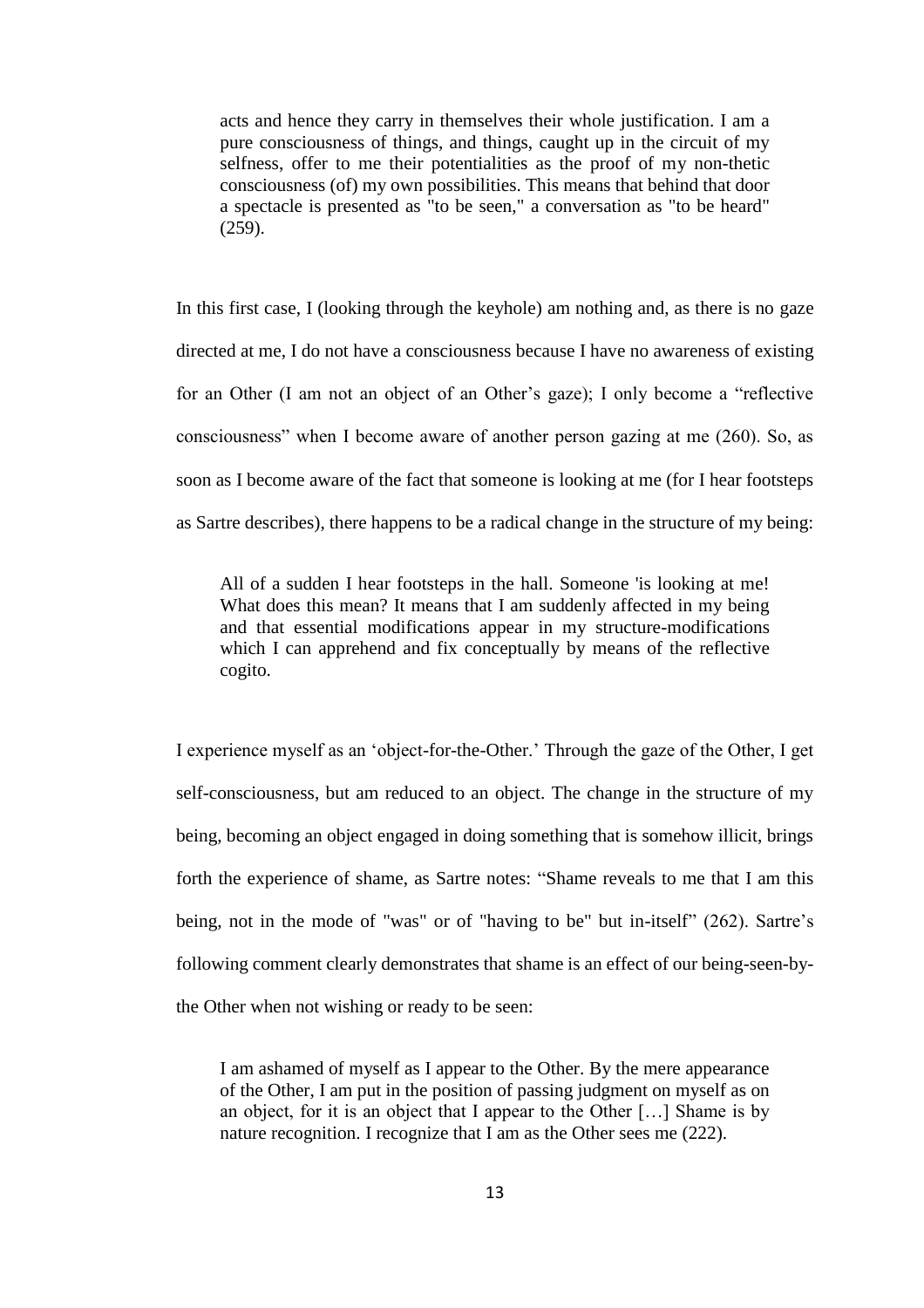Pointing out that involuntary being-seen-by-the Other is a shameful experience for the object, Sartre introduces to us another term, "pure shame" which has an ontological significance.

Pure shame is not a feeling of being this or that guilty object but in general of being an object; that is, of recognizing myself in this degraded, fixed, and dependent being which I am for the Other. Shame is the feeling of an original fall, not because of the fact that I may have committed this or that particular fault but simply that I have "fallen" into the world in the midst of things and that I need the mediation of the Other in order to be what I am  $(288-9)^2$ 

Again, 'pure shame' still arises due to the fact that I am an object for the Other, but this time without reference to the sense of being seen doing something that might make me feel guilty. I am inevitably rendered an object under the gaze of the Other. I recognize that I am dependent on the Other. To be what I am and feel my own being, I need the presence of the Other in my existence.

In addition to comments about shame and pure shame, Sartre also relates the experience of shame to the physical body, with direct reference to the story of Adam and Eve. In his words:

Modesty and in particular the fear of being surprised in a state of nakedness are only a symbolic specification of original shame; the body symbolizes here our defenseless state as objects. To put on clothes is to hide one's object-state: it is to claim the right of seeing without being seen; that is, to be pure subject. That is why the Biblical symbol of the fall after the original sin is the fact that Adam and Eve 'know that they are naked.' The reaction to shame will consist exactly in apprehending as an object the one who apprehended my own object-state (289).

 $\overline{a}$ 

<sup>&</sup>lt;sup>2</sup> Sartre's concept of a fallen state in which you are aware of being in the midst of things bears many parallels to Lacan's mirror stage and an entry of the subject into the Symbolic order, which objectifies him or her.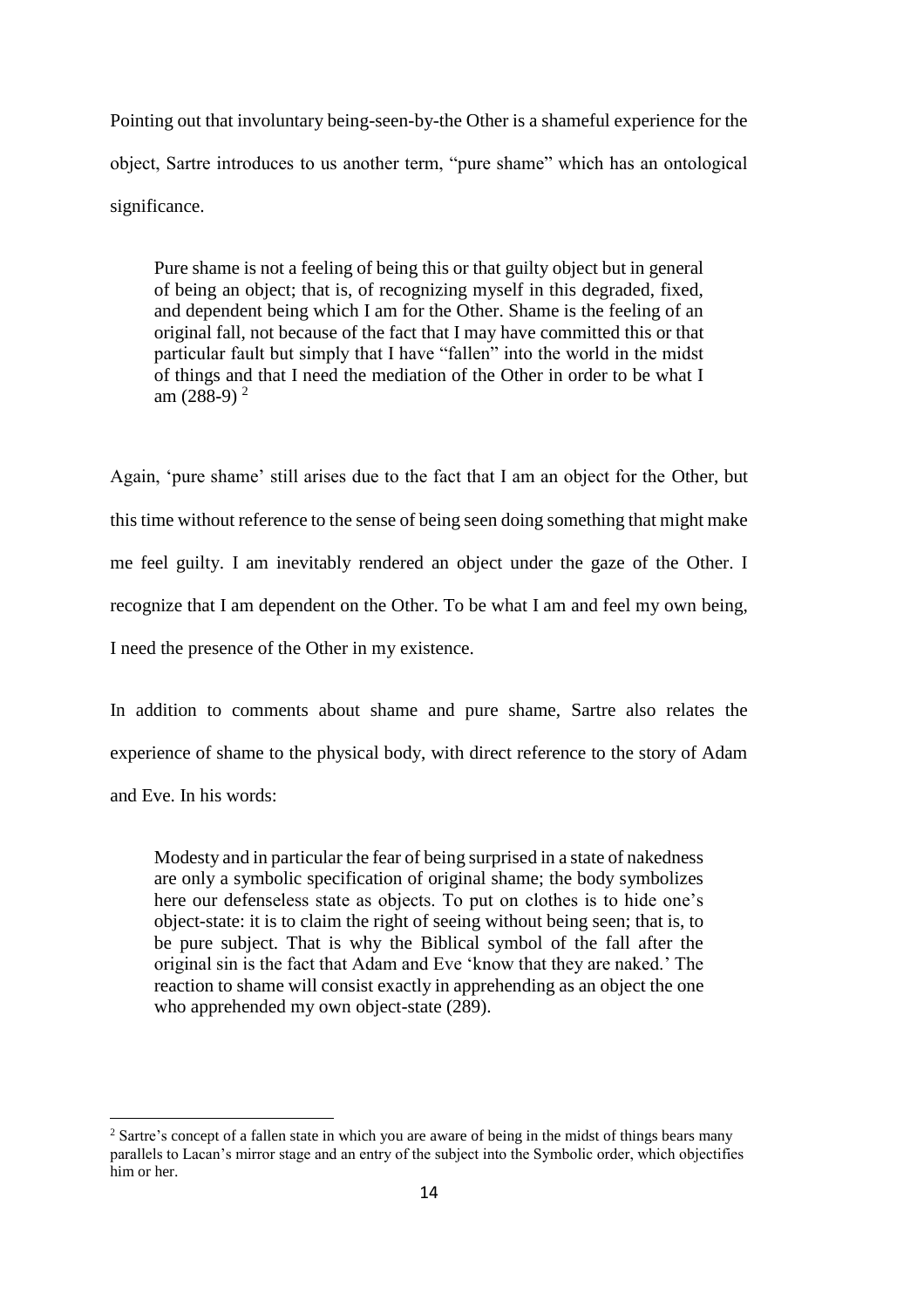## **1.4 The Foucauldian Gaze**

When considering the gaze from the point of Foucault, we will be concentrating on power dynamics, resistance and Panopticism. Unlike Sartre and Lacan's notions, Foucault's account of the gaze concerns the Panopticon model, in which power is exercised by someone with authority (through a surveying and controlling gaze). So, the most relevant aspect of the Foucauldian gaze is the surveillance system which allows an observer to gaze upon freely and exercise mastery over others from an invisible central point. Although Foucault uses the gaze to explain a disciplinary mechanism<sup>3</sup> at the same time, not all aspects of this gaze are directly related to our analysis of *Paradise Lost,* and will not therefore be described in detail in this section. However, the panoptic aspect of the gaze with respect to power relations and dynamics, which is very important in understanding the epic gaze in *Paradise Lost*, will be referred to here.

## **1.4.1 Power Relations and Resistance**

l

Foucault in his writings is very concerned with power relations between social structures, and institutions and the individual, which makes his analysis of power central to these relations. Power is generally understood to be something which is possessed, and exercised by those in power over a powerless group. According to Foucault, however, power should not be seen as a possession, but rather as something which is enacted in the form of a strategy. In his book *The History of Sexuality*, criticizing the common understanding of the term, he defines power as follows:

<sup>&</sup>lt;sup>3</sup> This is surveillance's self-disciplinary form for individuals due to being watched or observed; in particular, for prisoners which Foucault discusses in "Panopticism".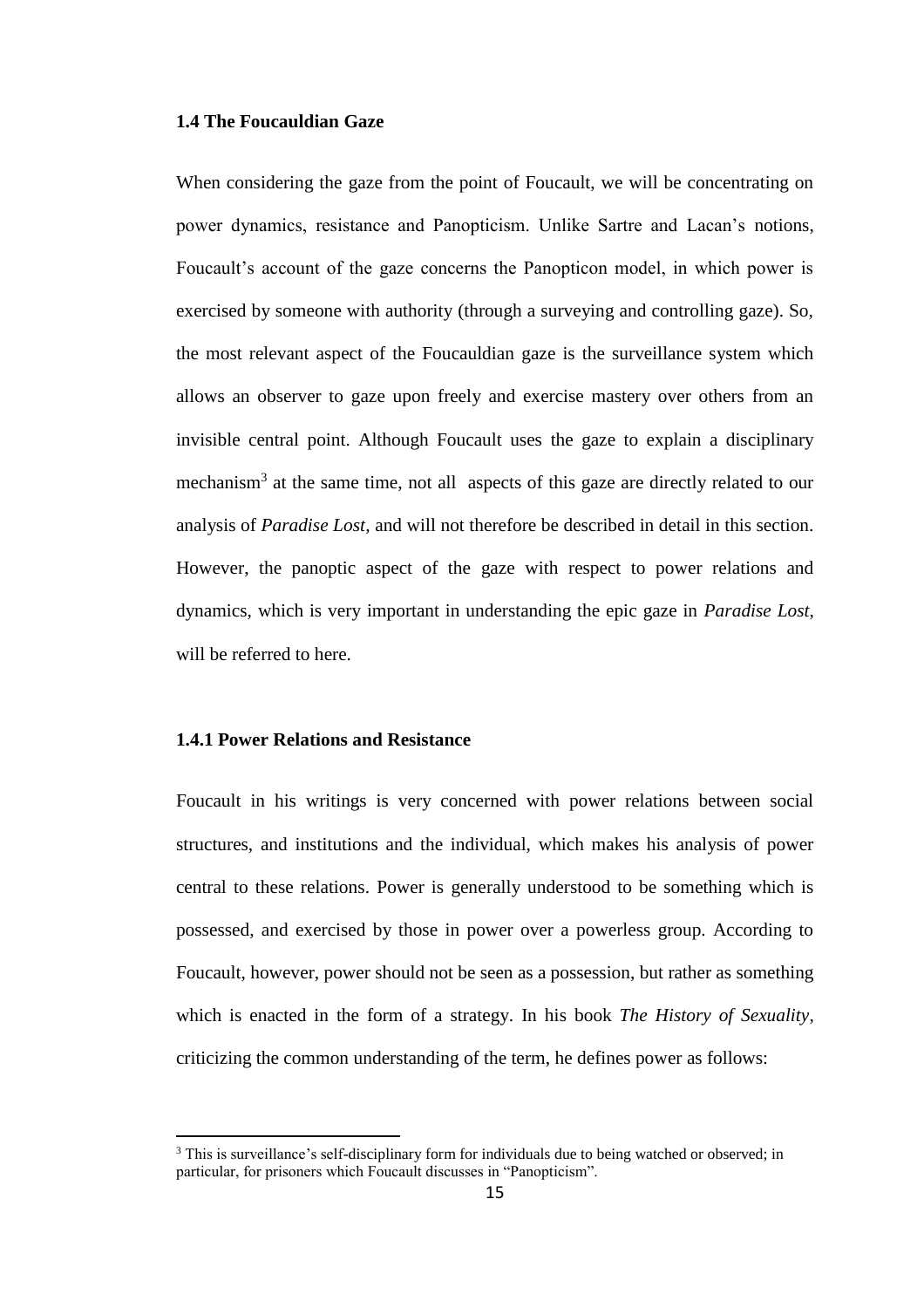It seems to me that power must be understood in the first instance as the multiplicity of force relations immanent in the sphere in which they operate and which constitute their own organization; as the process which, through ceaseless struggles and confrontations, transforms, strengthens, or reverses them; as the support which these force relations find in one another, thus forming a chain or a system, or on the contrary, the disjunctions and contradictions which isolate them from one another; and lastly, as the strategies in which they take effect, whose general design or institutional crystallization is embodied in the state apparatus, in the formulation - of the law, in the various social hegemonies (92).

Foucault's view of power is evidently different from commonly held ideas (e.g. power as a possession) about power since his main focus is on the workings of power in the form of a chain or system; indeed, with regard to Foucault's notion of power, Mills points out that "power should be seen as a verb rather than a noun, something that does something, rather than something which is or which can be held onto", and makes the

following comment:

Foucault tends to see power less as something which is possessed but rather as a strategy, something which someone does or performs in a particular context. Power needs to be seen as something which has to be constantly performed rather than being achieved. Indeed, he argues that power is a set of relations which are dispersed throughout society rather than being located within particular institutions such as the State or the government (35).

Further, according to Foucault's account of power:

Power is produced from one moment to the next, at every point, or rather in every relation from one point to another. Power is everywhere; not because it embraces everything, but because it comes from everywhere [...] power is not an institution, and not a structure; neither is it a certain strength we are endowed with; it is the name that one attributes to a complex strategical situation in a particular society (93).

In *The History of Sexuality*, with reference to networks of power relations, Foucault

says that "[p]ower comes from below; that is, there is no binary and all-encompassing

opposition between rulers and ruled at the root of power relations, and serving as a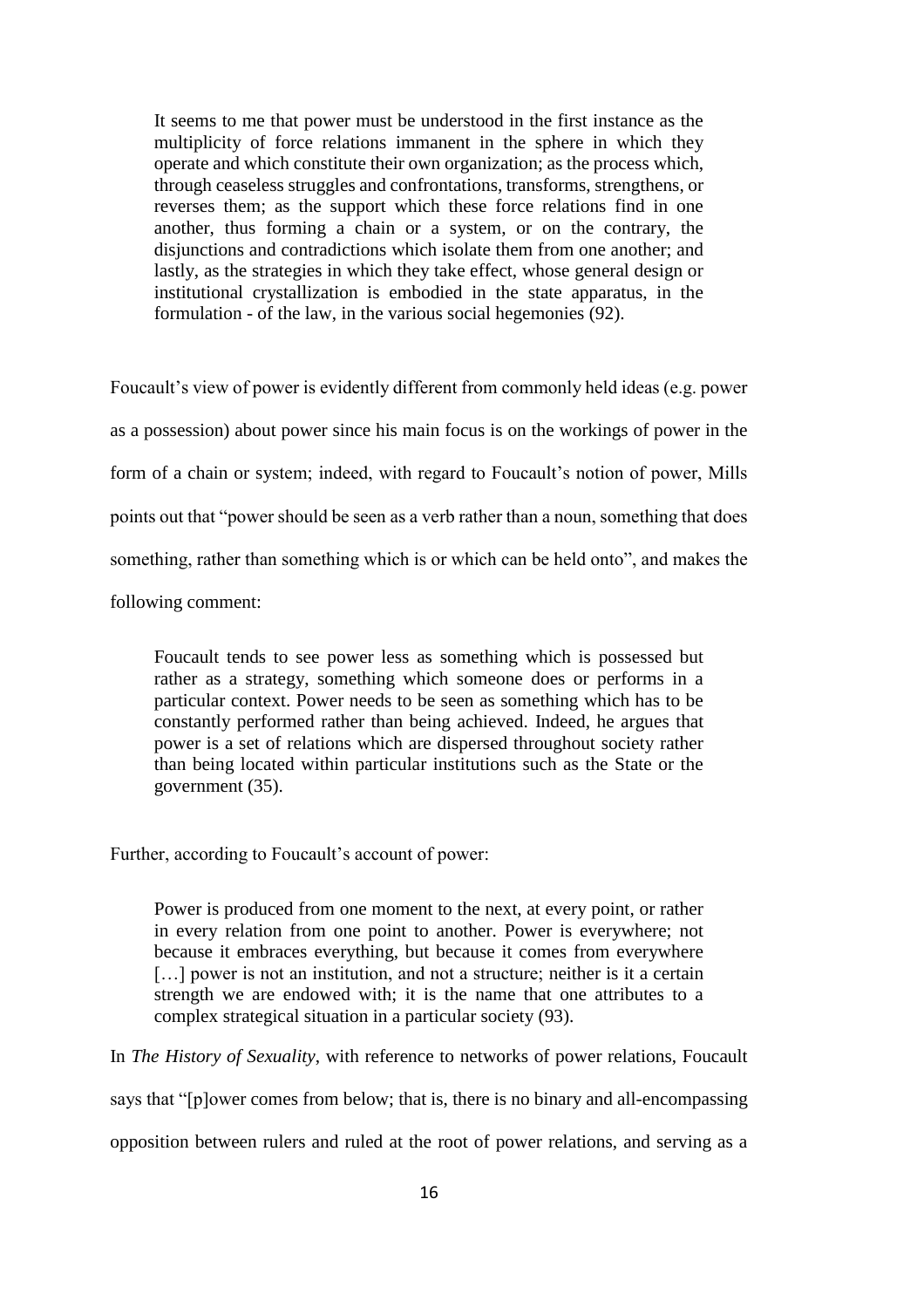general matrix" (94). This introduces to us the existence of resistance in power relations, for which he asserts that "[w]here there is power, there is resistance" (95), and for this very reason, we understand that there is no binary opposition between rulers and ruled at the root of power relations. As also explained by Downing, according to this view, power does not operate from the top down- either with a hierarchy or by oppression, but rather from below to up, through resistance (90). The strictly relational character of power relationships [operates in such a way that] their existence depends on a multiplicity of points of resistance: these play the role of adversary, target, support, or handle in power relations. These points of resistance are present everywhere in the power network (*HS*, 95). With respect to Foucault's this particular view, Gutting makes the following comment: "Power is not something possessed or wielded by powerful agents, because it is co-constituted by those who support and resist it. It is not a system of domination that imposes its rules upon all those it governs, because any such rule is always at issue in ongoing struggles" (112).

#### **1.4.2 The Foucauldian Gaze and Panopticism**

 $\overline{a}$ 

It is in *Discipline and Punish: The Birth of the Prison* (1977) that Foucault discusses the concept of the gaze as a disciplinary and control mechanism by means of observation. <sup>4</sup> In this work, he demonstrates how several measures were to be taken so as to control plagues at the end of seventeenth century (Downing, 81). Foucault describes these measures with the following words:

Inspection functions ceaselessly. The gaze is alert everywhere: 'A considerable body of militia, commanded by good officers and men of

<sup>4</sup> It should here be noted that before the publication of *Discipline and Punish* (1975), Foucault had discussed power relations and gaze in his *The Birth of the Clinic* (1963); however, the surveillance system in this section is different from his medical gaze as described in the earlier book.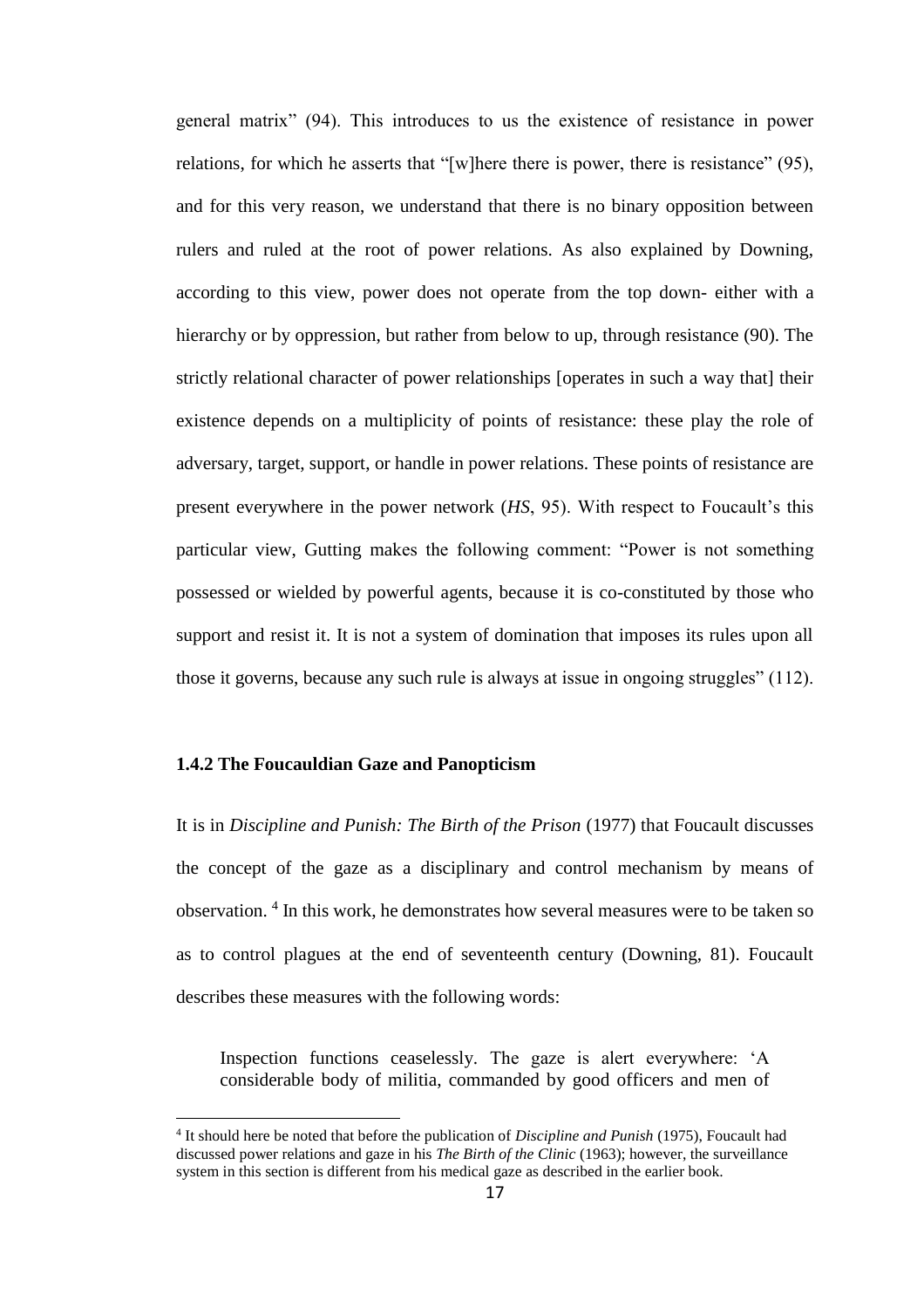substance', guards at the gates, at the town hall and in every quarter to ensure the prompt obedience of the people […] At each of the town gates there will be an observation post; at the end of each street sentinels (*DP*, 195-6).

Foucault then describes the control of lepers, who were treated as 'plague victims'. These people were excluded from society and treated as 'others', which caused a division, that of a binary distinction:

[A]ll the authorities exercising individual control function according to a double mode; that of binary division and branding (mad/sane; dangerous/harmless; normal/abnormal); and that of coercive assignment, of differential distribution (who he is; where he must be; how he is to be characterized; how he is to be recognized; how a constant surveillance is to be exercised over him in an individual way, etc.) (199).

Thus, we can understand that surveillance in the hands of authorities has operated in various ways. It functioned as a way to control the spread of diseases and was also used as a technique to 'otherise' (199) a group of people (as seen in the case of lepers). For Foucault, there is also disciplinary model of observation. This account of the gaze concerns Bentham's model of prison, which is designed in a circle with an observation tower in the center. This is a surveillance mechanism in which the inmates of this prison are observed from a central tower through a controlling gaze but they cannot see the observer or return the gaze. Foucault makes this clear with the following words:

Each individual, in his place, is securely confined to a cell from which he is seen from the front by the supervisor; but the side walls prevent him from coming into contact with his companions. He is seen, but he does not see; he is the object of information, never a subject in communication. The arrangement of his room, opposite the central tower, imposes on him an axial visibility; but the divisions of the ring, those separated cells, imply a lateral invisibility (200).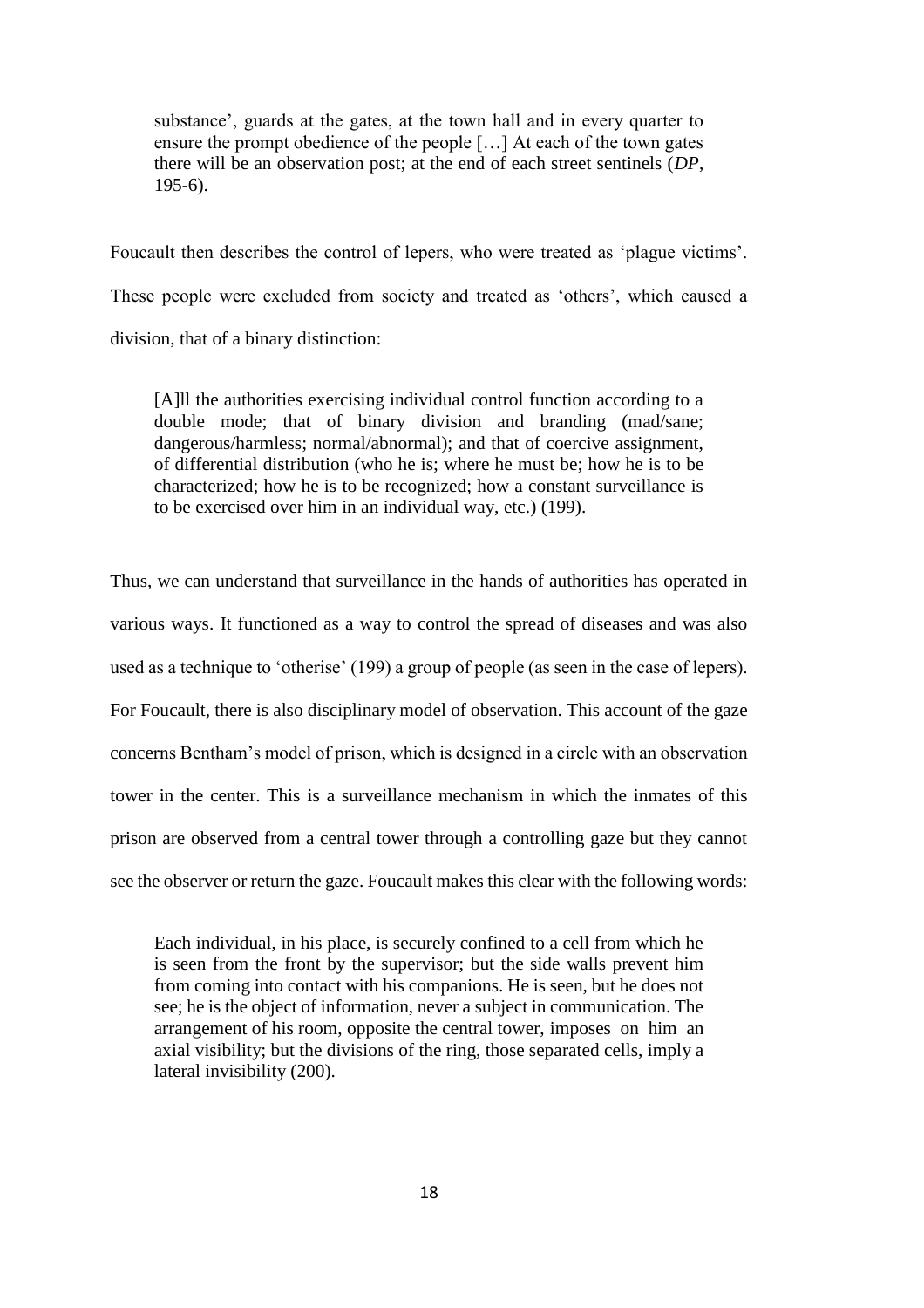Foucault says that the Panopticon is 'a machine for dissociating the see/being seen dyad: in the peripheral ring, one is totally seen, without ever seeing; in the central tower, one sees everything without ever being seen' (202). Downing draws our attention to the fact that surveillance allows these inmates to regulate their behaviour:

As the watcher cannot be seen or identified by the watched, the inmates develop an impersonal and anonymous relationship with power. Without being able to verify the presence of the watcher, they soon behave as if they are being watched, without knowing for certain whether or not this is the case. Thus, discipline becomes self-regulatory (82).

This allows us to understand that surveillance has a disciplinary mechanism for the individual observed, and this is achieved through the effects of the surveillance. Regarding the effect of this surveillance system on the convicts, Foucault says:

The major effect of the Panopticon: to induce in the inmate a state of conscious and permanent visibility that assures the automatic functioning of power. So to arrange things that the surveillance is permanent in its effects, even if it is discontinuous in its action, that the perfection of power should tend to render its actual exercise unnecessary; that is architectural apparatus should be a machine for creating and sustaining a power relation independent of the person who exercises it; in short, that the inmates should be caught up in a power situation of which they are themselves the bearers (201).

So, as also maintained by Downing, the power dynamics described by Foucault concern 'internalisation', 'invisibility', and 'plurality' (Downing, 84). Surveillance, thus becomes self regulatory.

# **1.5 The Lacanian Gaze**

The Lacanian gaze fits in with the Sartrean gaze and with the gaze in the poem with respect to parallels between Sartre and *Paradise Lost* and Lacan's concepts of the Imaginary, the Symbolic, the Law of the Father, and the Mirror Phase. Also of course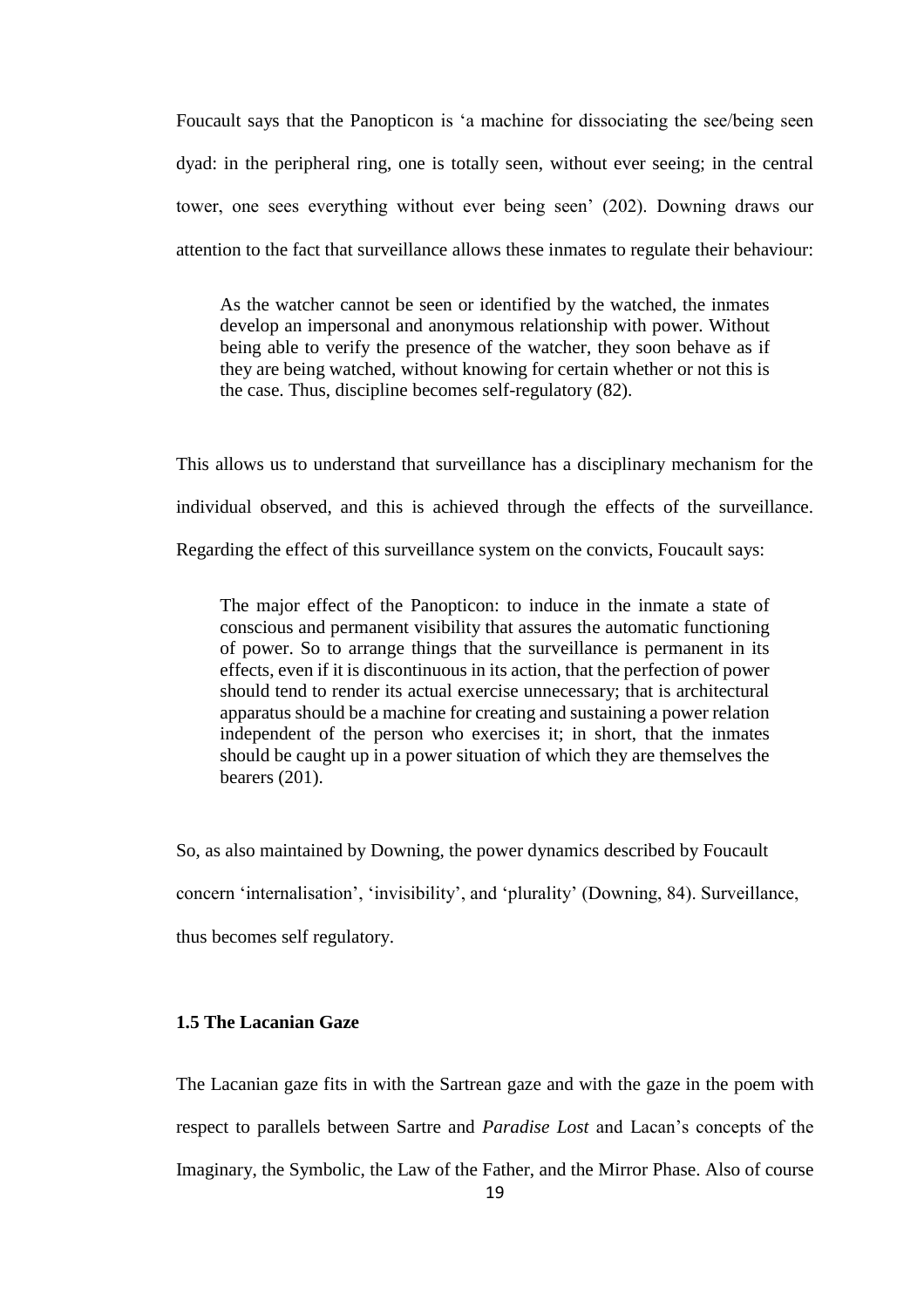involved in all of these is the concept of objectification. However, because Lacan's work is mostly interested in a developmental psychological model, his other concepts are not so directly related to our analysis of *Paradise Lost*, and will not therefore be described in detail here.

In this thesis, there are two main Lacanian ideas about the gaze that will be used in the analyses: objectification and the gaze, and the mirror phase as has been interpreted in the film studies.

#### **1.5.1 The Lacanian Gaze and Objectification**

Concerning the gaze and otherness, as also noted by Boothby, as far as the structure of the gaze is concerned, in the Sartrean gaze there is only a relation between the Subject and the Other, which makes it dual, the Lacanian gaze is triadic: including the subject (the one who sees), the visual object (the Other who is seen), and the gaze (a third locus) (170). As highlighted in the previous section, in the Sartrean gaze, there is a binary opposition between the two poles (the Subject and the Other), which causes a conflict between them; either I as an active subject make the Other an object of my gaze, or I am objectified under the gaze of the Other. In Lacan's view of the gaze, however, there is no such ontological structure between the Subject and the Object as Boothby says: "[…] there is nothing to prevent both positions from being occupied simultaneously (169). So as to clarify this point, Boothby gives the example of the cover girl face that functions in two ways at once: first she looks directly at the viewer with an intense and penetrative gaze, and second she appears to the viewer as a fascinating object of beauty.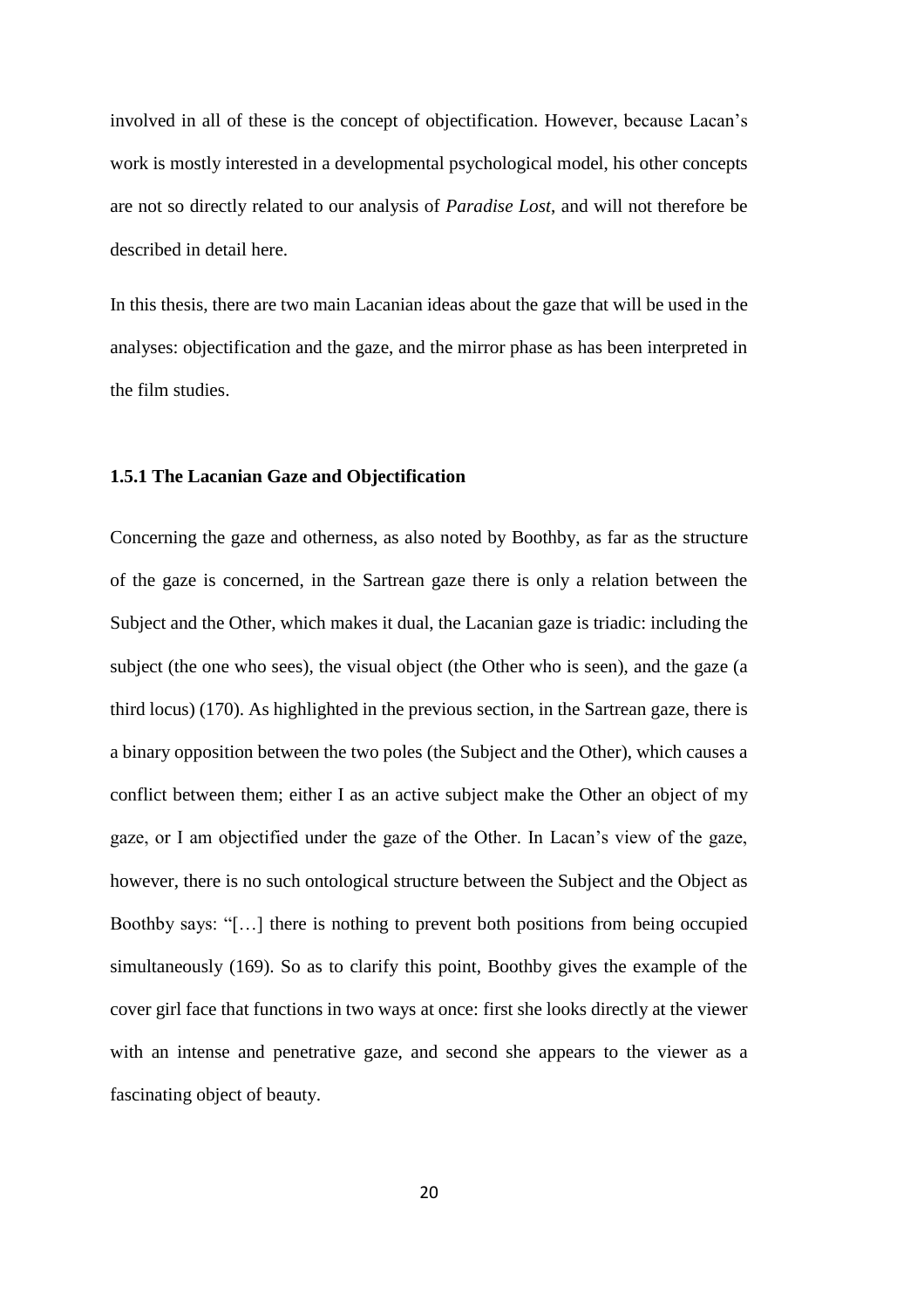It is in his seminar XI that Lacan further developed Merleau-Ponty's idea of a preexisting gaze which is always directed at us from the outside. Drawing attention to the distinction between Lacan and Merleau-Ponty's notions of the gaze, Homer points out the following: "For Merleau-Ponty [the] gaze emanates from an all-seeing transcendental subject, but for Lacan no such subject exists. According to Lacan, we are not primarily conscious subjects viewing the world, but rather we are alwaysalready 'beings that are looked at'" (125). For Lacan, there is a clear distinction between the eye and the gaze for which he says: "I see only from one point, but in my existence I am looked at from all sides" (72). That is, we are always subjected to an all-seeing gaze and, the gaze is always prior to the act of seeing. Žižek's following comment provides a summary of this given distinction: "[T]he eye viewing the object is on the side of the subject, while the gaze is on the side of the object. When I look at an object, the object is always already gazing at me, and from a point at which I cannot see it" (109). In a similar vein, McGowan notes that "Lacan […] conceives of the gaze as something that the subject encounters in the object; [thus] it becomes an objective, rather than a subjective, gaze"  $(5)$ . <sup>5</sup> McGowan further says that "[A]s an object, the gaze acts to trigger our desire visually, and as such it is what Lacan calls an *objet petit a* or object-cause of desire" (5). Again, we see this specific term *objet petit a* in Lacan's seminar XI in which he defines it as the gaze: "*The objet a in the field of the visible is the gaze*" (105). McGowan explains this particular term as such:

This special term *objet petit a* indicates that this object is not a positive entity but a lacuna in the visual field. It is not the look of the subject at the object, but the gap within the subject's seemingly omnipotent look. This gap within our look marks the point at which our desire manifests itself in

 $\overline{a}$ 

<sup>&</sup>lt;sup>5</sup> At this point, Lacan seems to embody Sartre's notion of the gaze as this idea of the gaze also emanating from the object is also found in Jean-Paul Sartre's discussion of "The Existence of Others" in *Being and Nothingness.*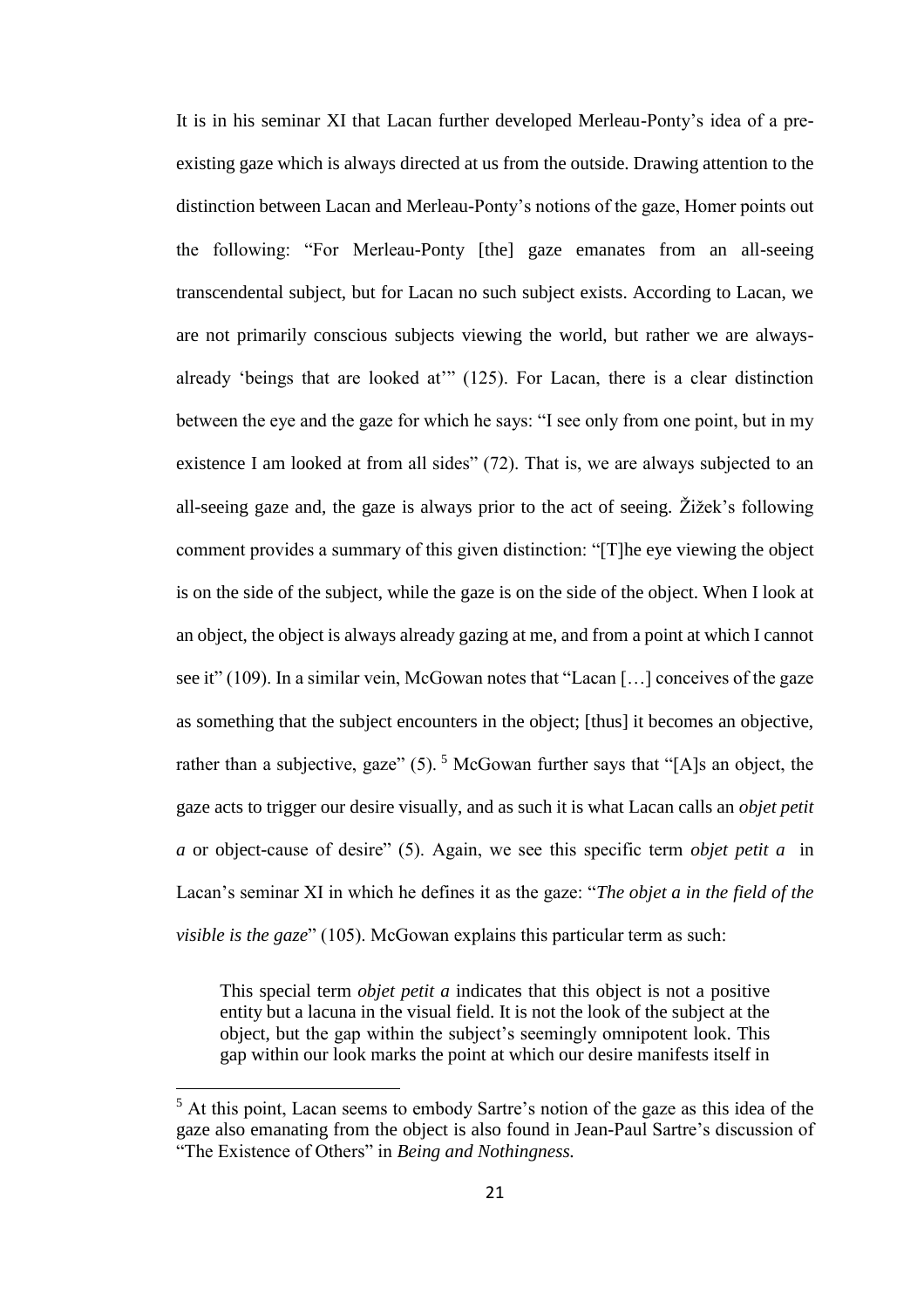what we see. What is irreducible to our visual field is the way that our desire distorts that field, and this distortion makes itself felt through the gaze as object (6).

From this explanation, we can understand that the gaze is not the look which is directed at the object by the subject but rather it is an object (a third locus in this sense) that the subject does not possess. This is further explained by McGowan in the following:

Though the gaze is an object, it is not just an ordinary object. There is, according to Lacan, a form of the objet petit a that corresponds to each of our drives. The gaze is the objet petit a of the scopic drive (the drive that motivates us to look), functioning in a way parallel to the breast in the oral drive, the feces in the anal drive, and the voice in what Lacan calls the "invocatory" drive. The objet petit a is in each case a lost object, an object that the subject separates itself from in order to constitute itself as a desiring subject. It is the loss of the object that inaugurates the process of desiring, and the subject desires on the basis of this loss. The subject is incomplete or lacking because it doesn't have this object, though the object only exists insofar as it is missing. As such, it acts as a trigger for the subject's desire, as the object-cause of this desire, not as the desired object. Though the subject may obtain some object of desire, the objet petit a lacks any substantial status and thus remains unobtainable (6).

As evident in McGowan's description, the gaze in Lacan's notion is the object-cause of desire, which the subject is not able to sustain, thence the subject is 'incomplete' and 'lacking'. According to Lacan, the gaze by its nature is not something that the subject can grasp in the field of vision; rather it remains unreachable. This lack triggers the subject's desire. McGowan suggests that the desiring subject attempts to find its lack in the field of the Other because its desire is the desire of the Other as put by Lacan himself. McGowan gives more details about this desiring subject and its experience with the gaze.

[T]he path of desire is infinite because the subject's desire can never line up perfectly with what the Other offers the subject. In the visual field, for instance, the subject desires to see precisely what is not visible in the Other, and what results is that the subject continually seeks without ever finding. In the experience of desire, the gaze remains a motivating absence: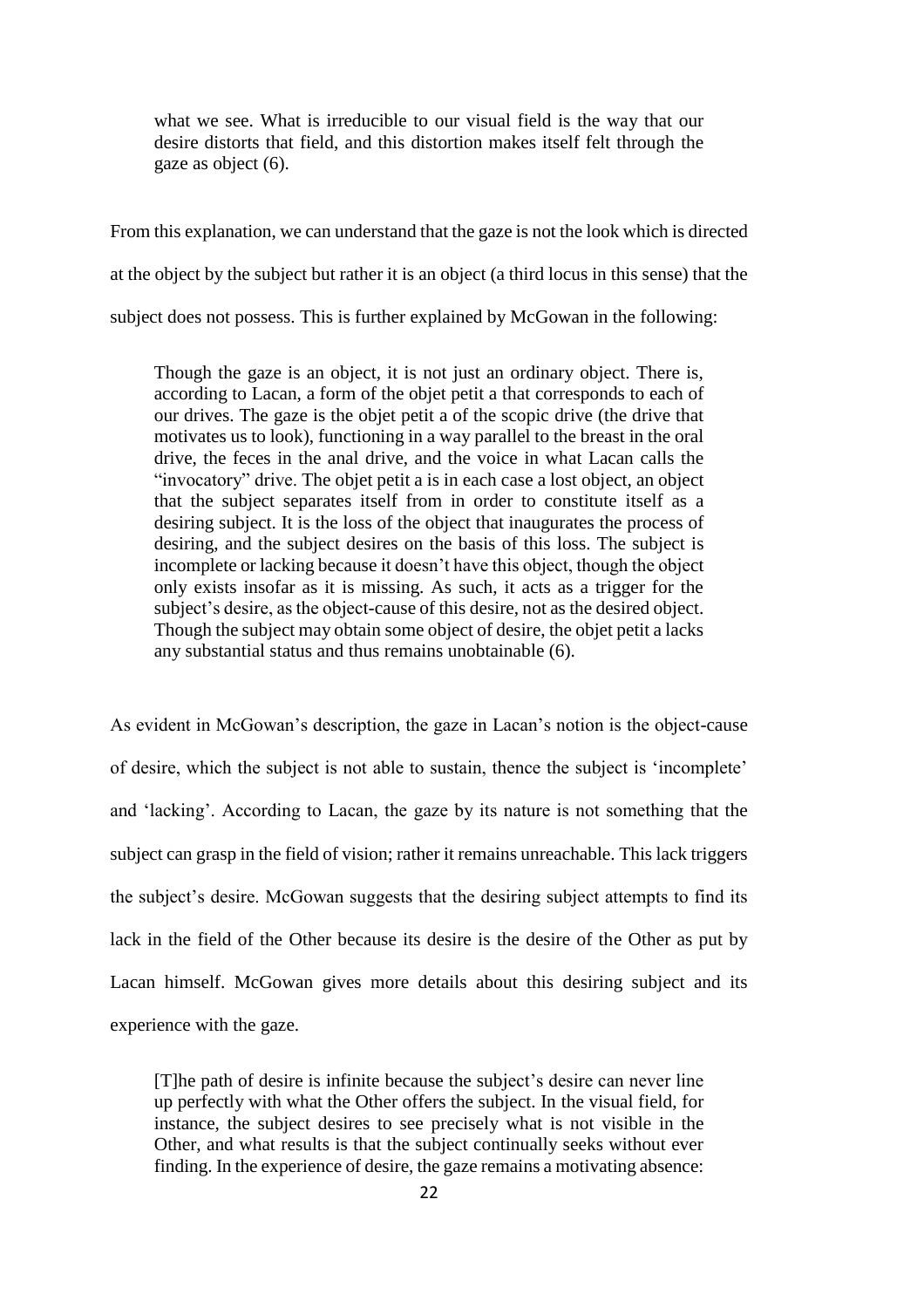it triggers the movement of desire but remains an impossible object in the field of vision. Visually, desire concerns what we don't see, not what we see (69).

So, in Lacan's account, the gaze is a lost object that the subject does not have, which is clearly different from Sartre's understanding of the gaze. For Sartre, however, the gaze is at the ontological level and it only concerns the two poles. On the other hand, Lacan's view of the gaze concerns the scopic field in psychoanalysis.

### **1.5.2 The Mirror Stage and the Cinema**

According to Lacan, the mirror phase occurs between the ages of six and 18 months. At these ages, the infant starts to recognize his/her own image in the mirror (any reflective surface), which is accompanied by pleasure. In the beginning, the child confuses its own image with reality; however, he/she later discerns that the image in the mirror is a reflection of himself/herself and, becomes aware of the fact that his/her body has a total form. Although his/her motor control is not fully developed, he/she feels a sense of mastery over his/her body. It is the mirror image that allows them to have a sense of wholeness, of which Homer claims to be "crucial" stage of identification (25). Further, during this phase, the child identifies with this mirror image, concluding that what he/she sees is an image of him/herself. In Sartre's account of the gaze, we come to understand that the gaze of the Other is an alienating experience for the Subject. In Lacan's mirror stage in which the gaze plays a major role (in the acquisition of the selfhood), we can understand that there is an alienation between the self and the image in the mirror, which paves the way for the emergence of the ego. In the words of Homer: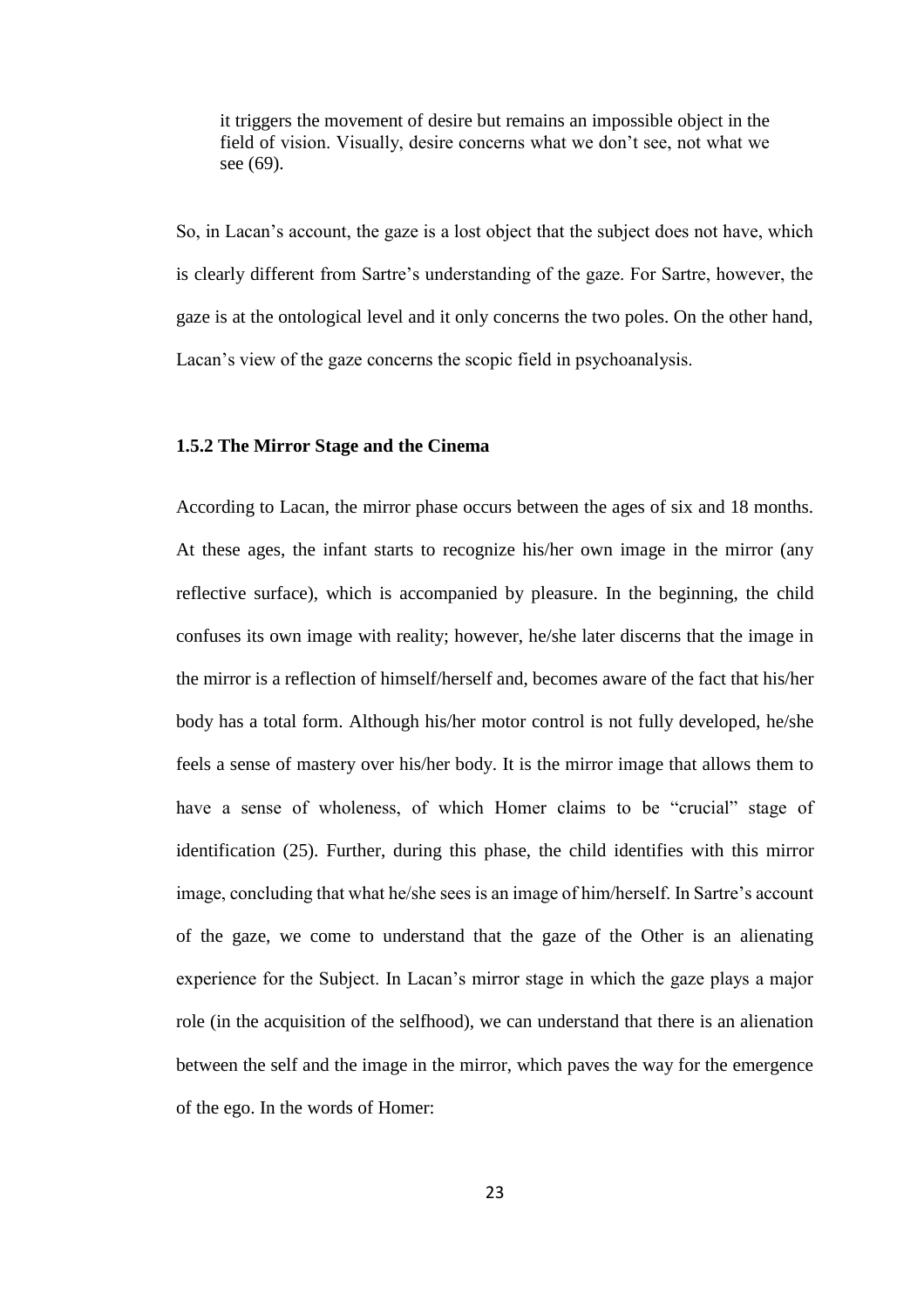At the same time, however, the image is alienating in the sense that it becomes confused with the self. The image actually comes to take the place of the self. Therefore, the sense of a unified self is acquired at the price of this self being an-other, that is, our mirror image… For Lacan, the ego emerges at this moment of alienation and fascination with one's own image. The ego is both formed by and takes its form from the organizing and constituting properties of the image. The ego is the effect of images; it is, in short, an imaginary function… The ego is based on an illusory image of wholeness and mastery and it is the function of the ego to maintain this illusion of coherence and mastery. The function of the ego is, in other words, one of mis-recognition; of refusing to accept the truth of fragmentation and alienation (25).

It should be here noted that this alienation is different from Sartre's alienation because the subject is not alienated from itself as we see in Sartre. Concerning this, Homer underlines this by saying Lacan's use of the term alienation is different from that of his critics:

Through the mirror stage the infant imagines that it achieves mastery over its own body but in a place outside of itself. Alienation, in Lacan, is precisely this 'lack of being' through which the infant's realization (in both senses of the term: forming a distinct concept in the mind and becoming real) lies in an-other place. In this sense, the subject is not alienated from something or from itself but rather alienation is constitutive of the subject – the subject is alienated in its very being (26).

However, as critics have pointed out, this is not so much philosophical alienation (as

in the Sartrean sense) as a psychological awareness of the distinctive fragmentation of

the self.

The previous section has shown that there is a conflict between the Subject and the

Other in Sartre's concept of the gaze. Likewise, in Lacan there is a conflict between

the infant's fragmented sense of self and the imaginary autonomy, as Homer says:

From the moment the image of unity is posited in opposition to the experience of fragmentation, the subject is established as a rival to itself. A conflict is produced between the infant's fragmented sense of self and the imaginary autonomy out of which the ego is born. The same rivalry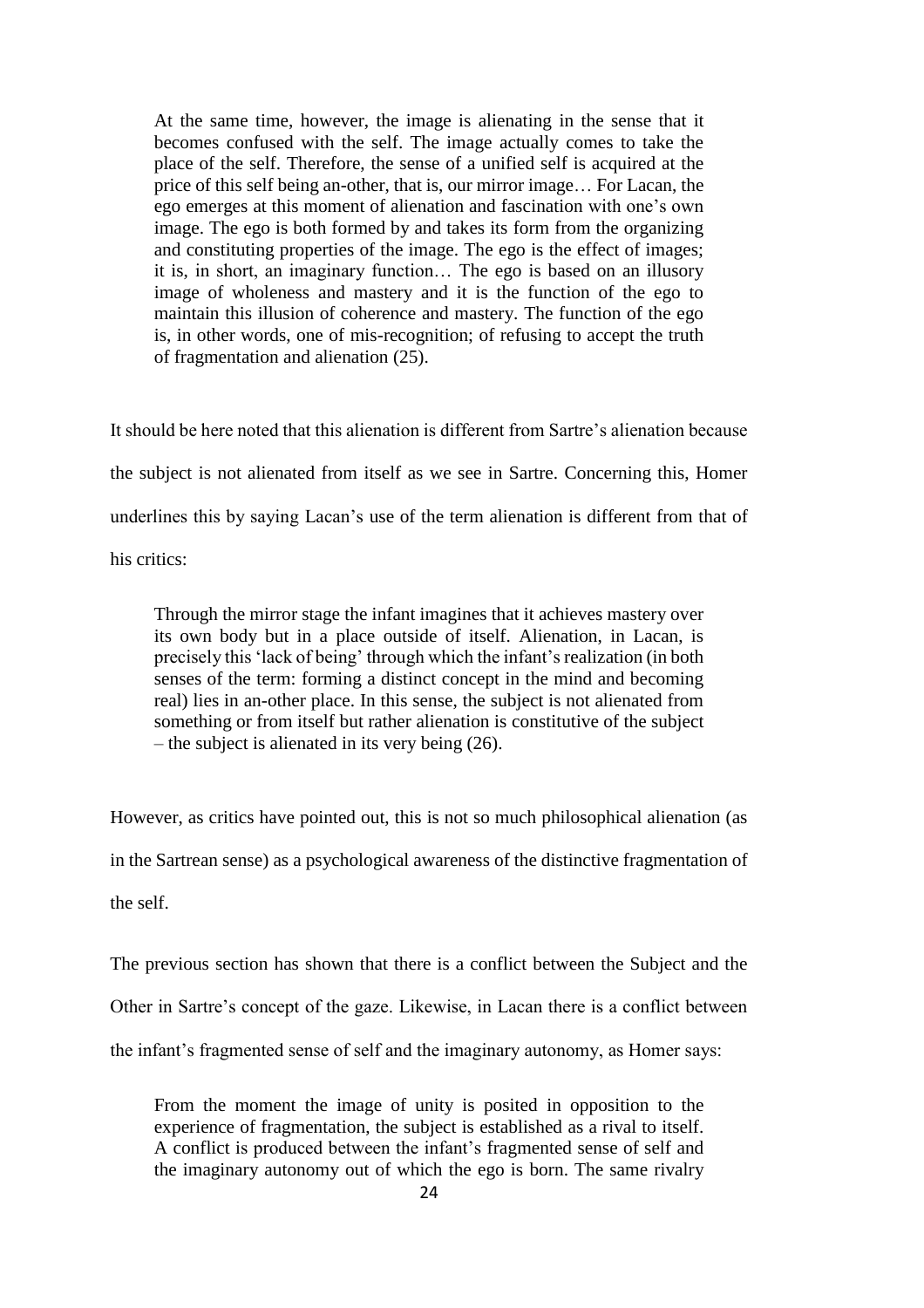established between the subject and him/herself is also established in future relations between the subject and others (26).

Lacan's psychoanalysis has been incorporated into the study of the cinema by film theorists in 1970s and continues to be discussed to this day (although he never theorized about film); his notion of the gaze had a huge impact on these theories about the cinema. In this thesis, it will be referred to whenever the main characters of the poem view a scene presented in a cinematographic fashion. According to early film theorists, since spectators (as active viewers) exercise a sense of mastery over what they see on the screen, they derive an imaginary pleasure from their filmic experience. This particular experience is likened by these theorists to the experience in Lacan's 'mirror stage,' as pointed out by Baudry: "the arrangement of the different elements projector, darkened hall, screen—in addition to reproducing in a striking way the miseen-scene of Plato's cave [...] reconstructs the situation necessary to the release of the "mirror stage" discovered by Lacan" (45). According to Lacan, the gaze in the mirror stage allows a child to achieve an illusory sense of completeness and mastery over his/her own body even though his/her motor control is not fully developed (1). So, as cinematic experience provides an imaginary pleasure, the spectator is considered by film theorists to be like the child looking in a reflective surface (which for Lacan includes the mother's face). Referring to Baudry's earlier idea about this cinematic experience, McGowan has criticized his "theoretical approach [that] conceives of the gaze […] as a function of the imaginary, the key to the imaginary deception that takes place in the cinema", claiming that Lacan's gaze is more fundamentally concerned with the Real (3-4). Thus, for McGowan "[t]he real provides the key for understanding the radical role that the gaze plays within filmic experience. As a manifestation of the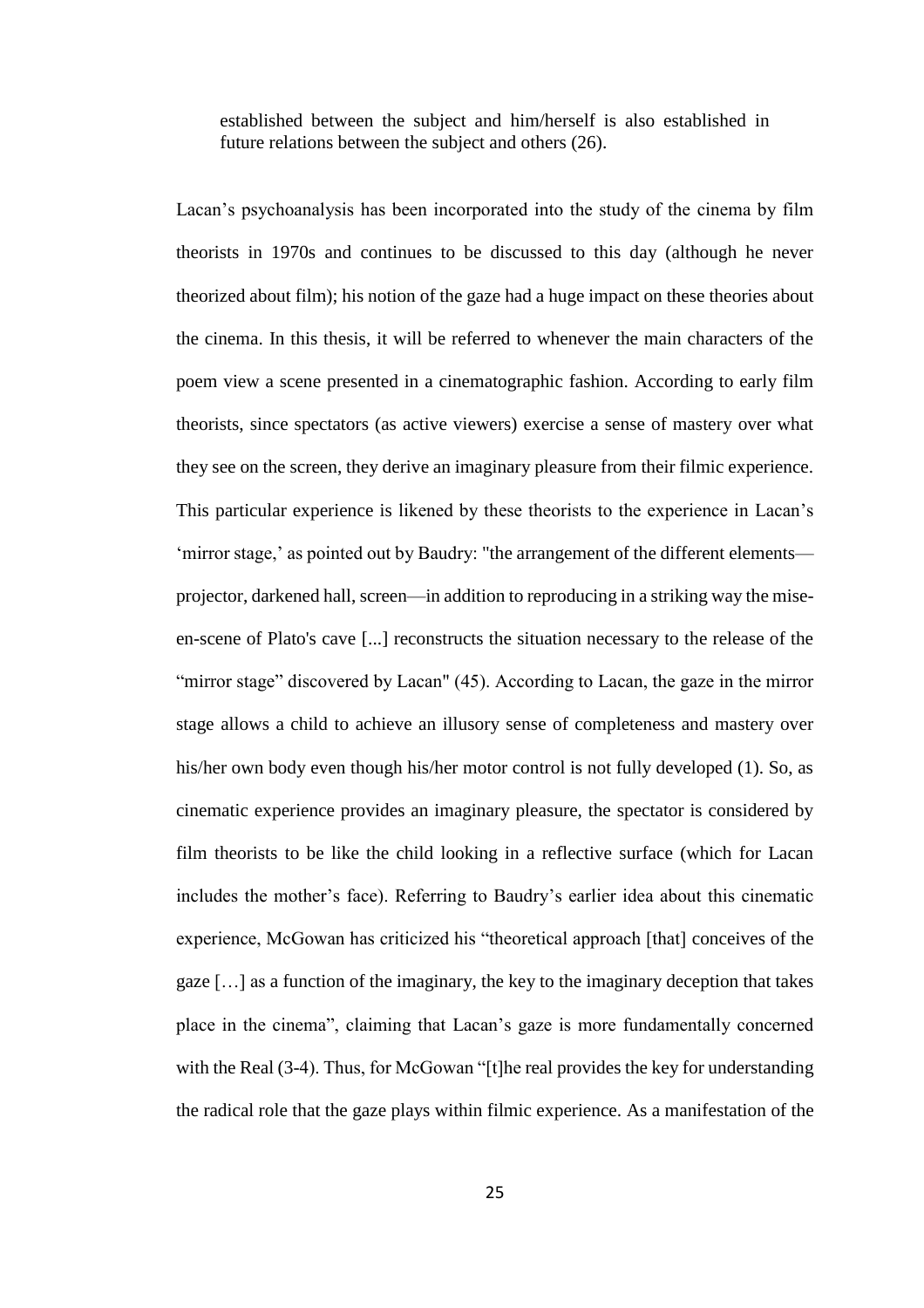real rather than of the imaginary, the gaze marks a disturbance in the functioning of ideology rather than its expression" (7).

#### **1.6 Methodology**

This thesis aims to investigate Milton's epic with respect to four perspectives on gaze: Lovatt's epic gaze, and the theories of Sartre, Foucault and Lacan. Milton uses the gaze of his characters in such a way that it endows individual scenes. In *Paradise Lost*, all the characters look at one another. It should be also noted that, as potentially in all literature, the narrator and the reader become a part of seeing or looking. Thus, our eyes are constantly directed to the actions of the characters. This thesis will analyse *Paradise Lost* by analysing selected significant aspects of Milton's poem through the theoretical insights of three important writers on the gaze: Sartre, Foucault and Lacan. It should be noted that this thesis will focus on the gazes of four main characters: Satan, God, Adam and Eve, respectively.

The second chapter of the thesis will deal with Satan's gaze through which he acts as a voyeur. As readers, we are continuously directed to the act of gazing through the eyes of Satan. The gaze is a major element in Satan's characterization. However, it should be pointed out that Satan does not only gaze upon others, but also is gazed from all sides, which inevitably makes him concerned about his own physical deformation throughout the poem. Lacan's ideas about the concept of the gaze prove to be useful in understanding Satan's discomfort about his appearance.

The third chapter will focus on God's gaze, which is the only absolute and omnipresent gaze in the poem. In *Paradise Lost*, Milton shows the powerful gaze of God as a constitutive aspect of his divine omnipotence. Unlike other characters in the poem,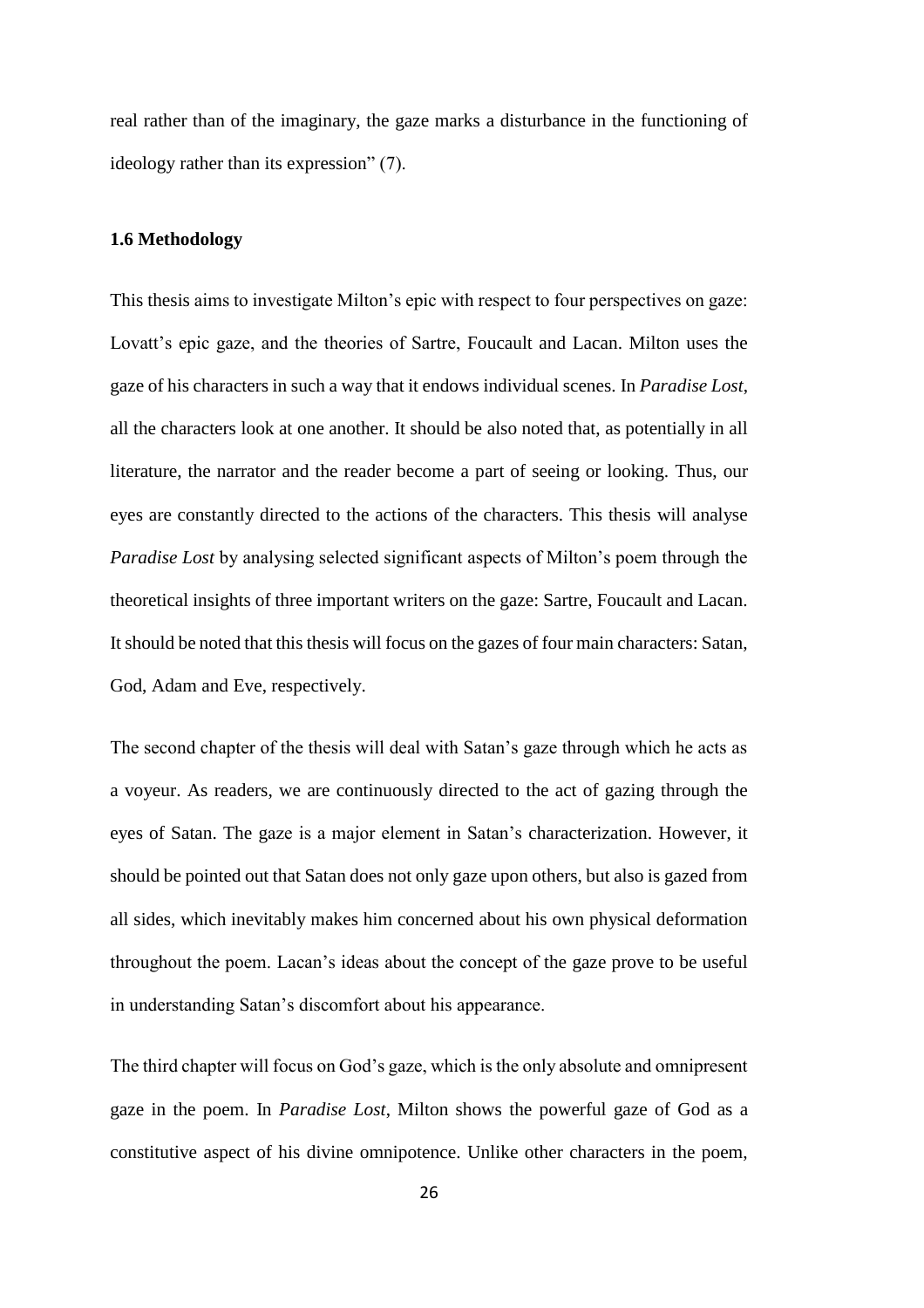God gazes upon other characters with a central and dominant gaze, which is suitable for Foucault's notion of the gaze.

The fourth chapter will focus on Adam and Eve's gaze. Adam's first gaze upon Eve and Paradise will be examined, then his gaze upon the future of mankind as shown to him by Michael. His gaze here illustrates the cinematographic aspect of the gaze. So the ideas of Lacanian film theory offer us a possible reading of Adam's gaze. Eve's gaze upon herself will be examined in accordance with Lacan's views of the Mirror Phase, which introduces the 'primary narcissism'. Eve's dream will be analysed, as well, since female dreams allows us to approach the female gaze in epics, according to Lovatt.

The concluding chapter will summarize the findings of each analytic chapter and give information about possible further research into *Paradise Lost* and other works by Milton with respect to theories of gaze. It will present the answers that this thesis has found to the questions implied by the applications of four concepts of the gaze to this great epic poem.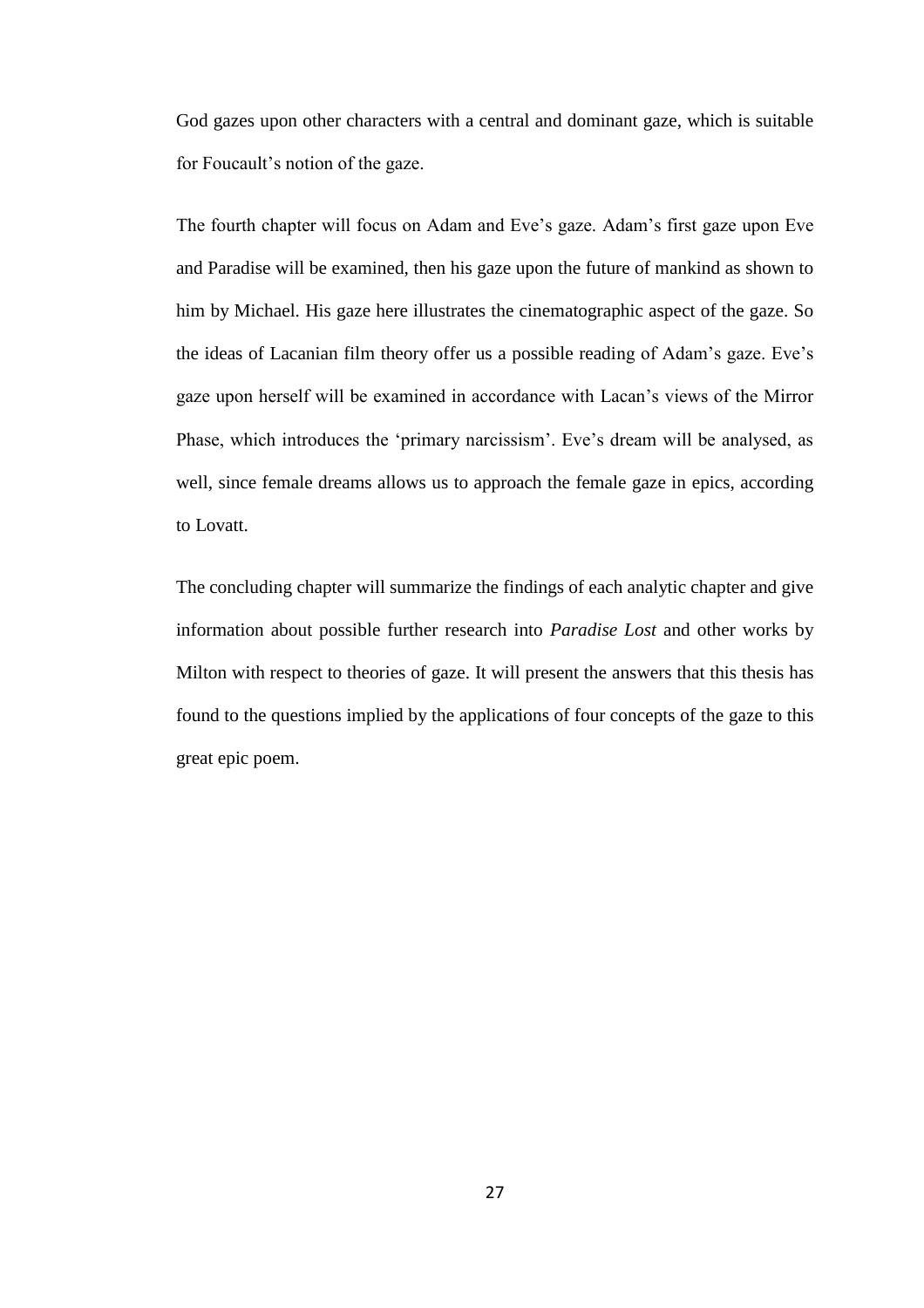#### **CHAPTER II**

# **SATAN'S GAZE IN** *PARADISE LOST*

This chapter looks at how Satan acts as a voyeur, because we are continuously directed to the act of gazing through the eyes of Satan. In fact, gazing is a prime element in the characterization of Satan in this poem; the very first reported action of any character in Paradise *Lost* is Satan's casting his tormented gaze upon hell – "round he throws his baleful eyes [...] At once as far as Angels kenn he views / The dismal Situation waste and wilde' (*PL* 1.56, 59-60), whereupon he 'discerns' (1.80) 'the companions of his fall' (1.76). His gaze upon the other fallen angels will be dealt with in the fourth section of this chapter, which starts with an analysis of Satan's gaze upon Adam and Eve together, before examining how Eve is turned into an object under his gaze, which is perhaps the most notable of his acts of gazing. Adam is also gazed upon but not independently, and this is studied before turning to the complex issue of his gaze upon the good angels, and finally this chapter analyses Satan's gaze on Sin and Death.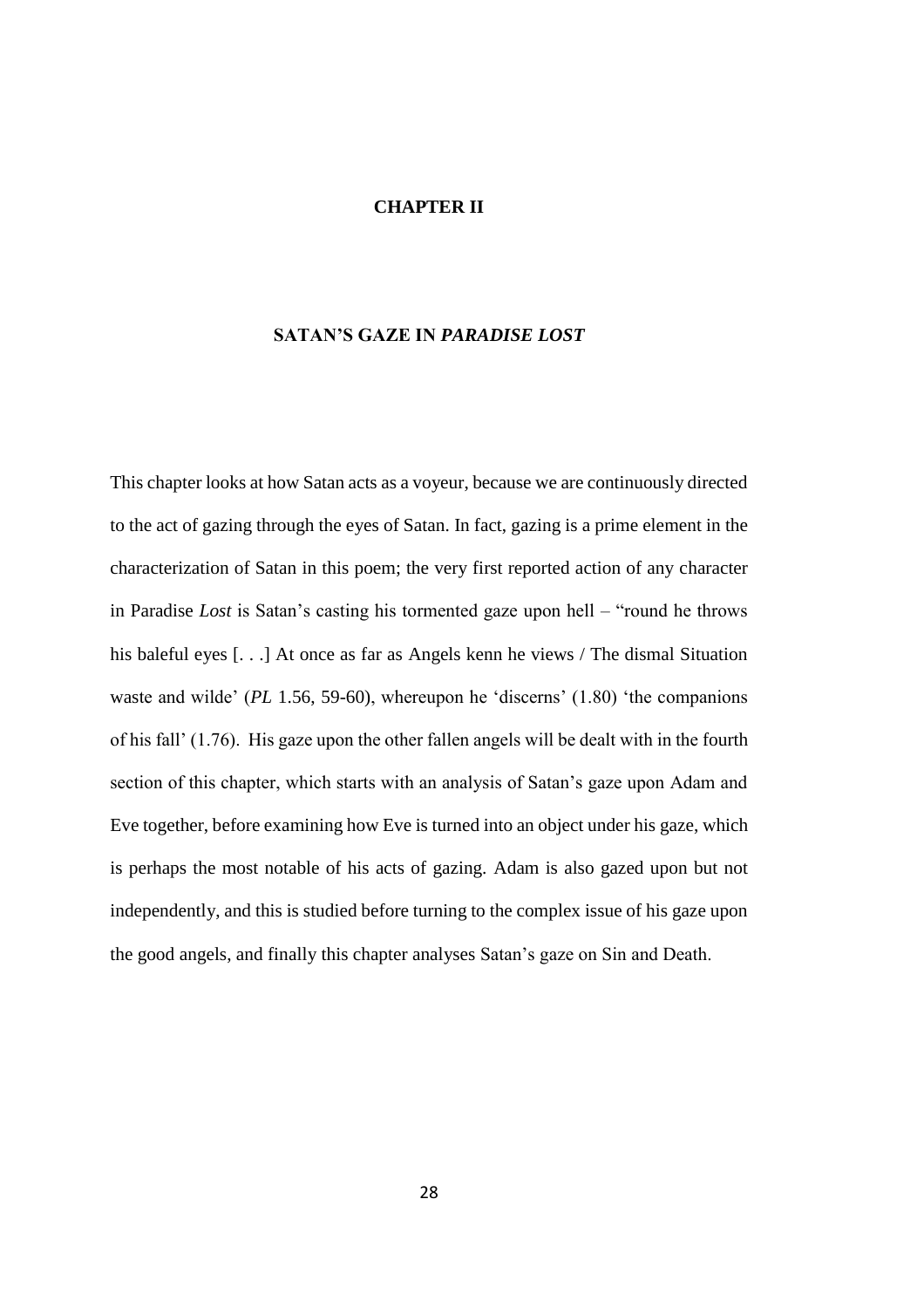# **2.1 Satan's Gaze upon Adam and Eve Together**

Satan first catches sight of Adam and Eve together in Book 4. He turns them both into objects by gazing at them, but the nature of his gaze and of its objectification is different for each. Satan sitting in the shape of a cormorant on the tree of life in Paradise, wonders at their perfect form and happy state, lamenting his own expulsion from heaven. The narrator describes this scene by drawing our attention to Satan's first gaze at the first man and woman.

From this Assyrian garden, where the fiend Saw undelighted all delight, all kind Of living creatures new to sight and strange: Two of far nobler shape erect and tall, Godlike erect, with native honour clad In naked majesty seemed lords of all, And worthy seemed, for in their looks divine The image of their glorious maker shone, Truth, wisdom, sanctitude severe and pure, Severe but in true filial freedom placed; (*PL* 4.285-94)

At this moment, Satan is amazed at the majestic beauty of God's new creation, which comes from their divine creation. Here, his main interest is to have mastery over everything he surveys, and especially over these two creatures who 'seemed' to be 'lords of all', and to whom he considers himself unambiguously "foe" (*PL* 4 372), perhaps for that very reason, among others. Through his sight, he wishes to acquire more knowledge about them, and his gaze is destructive, as Schwartz stresses: "That mastering, destructive aim of his gaze is perhaps the clearest when Satan watches Paradise from a special position of concealment (89-90). Schwartz makes another interesting point related to Satan's gaze which is that, according to Freud's theory, the primacy of narcissism begins by directing our own gaze at ourselves, after which we direct it outward. From a Lacanian viewpoint, we can take this further and understand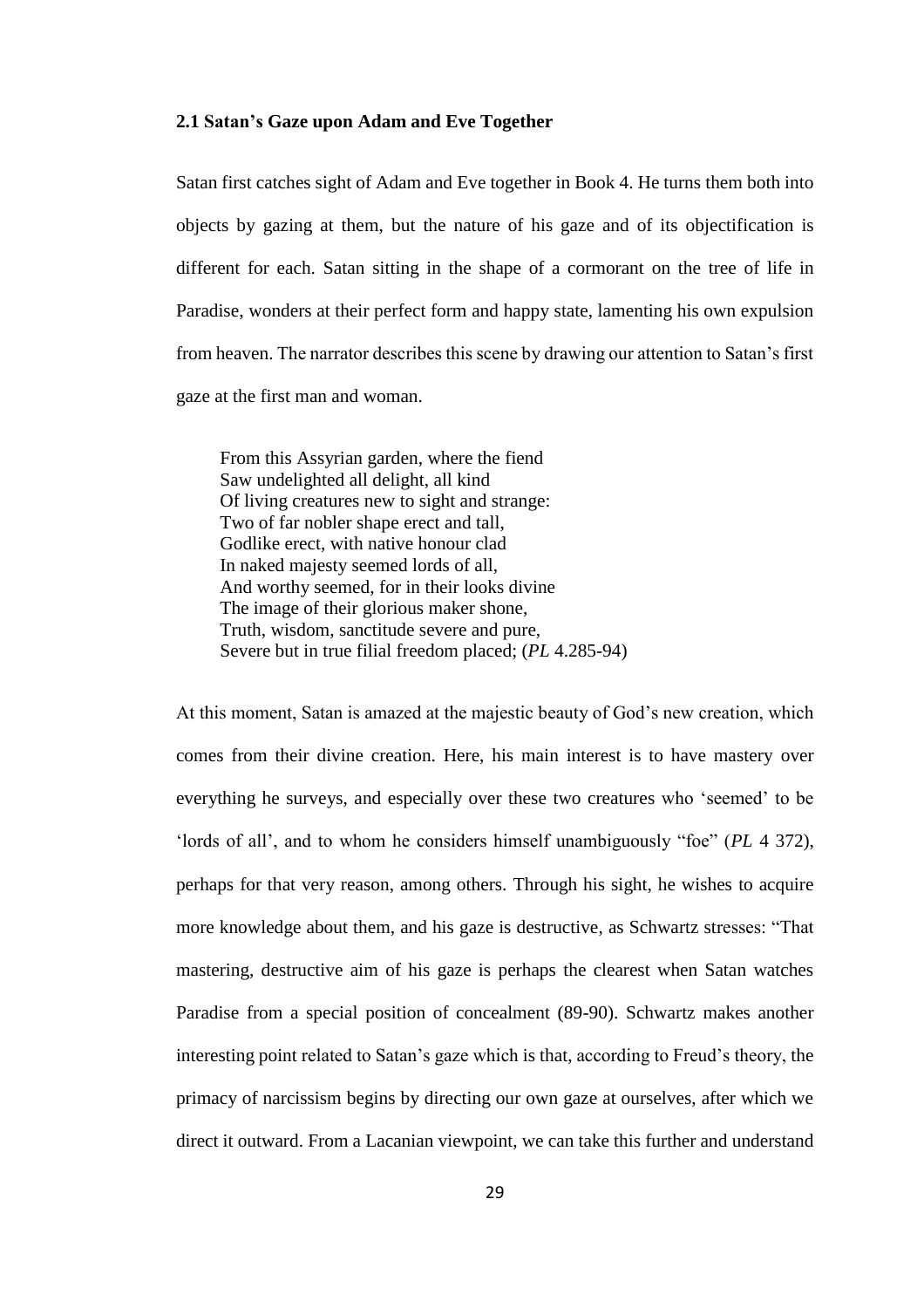that this first looking at yourself can be seen as the beginning of a very anxious process whereby you become aware of yourself as an other that can be gazed upon by someone else, and this recognition threatens your subjective position. We may consider what's happening to Satan in this respect because he does also look at other characters around him, and he is aware of the fact that in looking at them he is also looking at himself (in various ways) and that he is thus also the other. Therefore, this provides a gazerelated explanation as to why Satan, as a narcissistic character, needs to think of, or 'see', himself as superior over Adam and Eve. In the very beginning of the poem, after the famous 'baleful eyes' passage, Satan directed his gaze at Beelzebub, almost speculatively implying a worry about his own appearance. When he sits on the tree in Book 4, he beholds the new creations with 'grief', again turning his thoughts to himself as he remembers his own expulsion and his physical fall from grace, as he cries out:

Oh hell! what do mine eyes with grief behold, Into our room of bliss thus high advanced Creatures of other mould, earth-born perhaps, Not spirits, yet to heavenly spirits bright Little inferior; whom my thoughts pursue With wonder, and could love, so lively shines In them divine resemblance, and such grace The hand that formed them on their shape that poured, Ah gentle pair, ye little think how nigh Your change approaches, when all these delights Will vanish and deliver ye to woe, More woe, the more your taste is now of joy; (*PL* 4.358-369)

His soliloquy reveals significant details about his acts of gazing and his inner state of mind. Although he acknowledges that, in other circumstances, he could love these creatures, he is full of hatred, and has a burning desire to change the nature of God's first created man and woman. Satan's internal discomfort also increases his desire to take revenge against God. He cannot bear the loveliness he sees before his eyes. By gazing at them, he remembers what he has lost-his perfect angelic form before his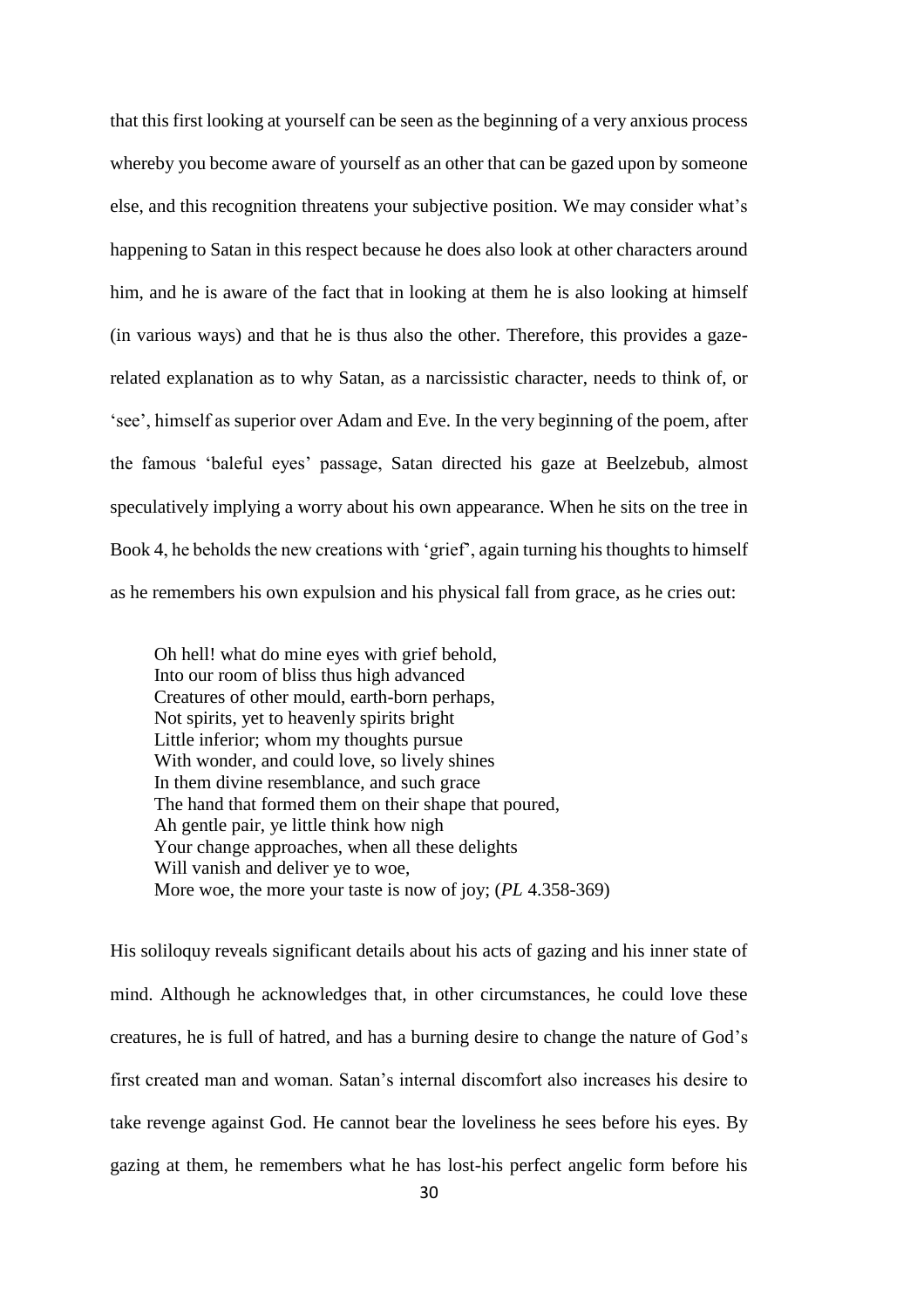expulsion. Therefore, it might be argued that Satan's looking at God's newest creations Adam and Eve also means looking at himself because he understands the relation between his earlier angelic beauty and his present fallen physical appearance by looking at them. As Satan turns Adam and Eve into objects through his gaze, it puts him in a position of power, which is increased by his hidden position as Schwartz has shown. However, as has been stated earlier, Satan himself is also the object of gaze in the poem. God, as an all-seeing character watches Satan throughout the poem (as do the readers). Smith has pursued this complicated of the gazed-upon classical hero in his reading of Virgil's *Aeneid.* He, regards Aeneas as Merlau- Ponty's voyant-visible and conveys the way that the hero is both powerful because "spectacular", and at the same time disempowered by being watched (qtd. in Lovatt, 10). Although whether or not Satan is the hero of the poem has long been debated, it is indubitable that Satan is transformed and disempowered as the object of God's gaze, and is thus evidently not a hero from that superordinately authorial perspective.

Notwithstanding being an object of Satan's gaze, Adam and Eve are presented as naked as the day they were created, and this is expressed in several passages: "Nor those mysterious parts were then concealed, / Then was not guilty shame, dishonest shame/ Of works, honour dishonourable (4.312-14) […] "so passed they naked on, nor shunned the sight/ Of God, or angel, for they thought no ill" (4.319-20). For example, Eve appears naked to Raphael when he arrives in Paradise to inform them about their free state, and enemy near at hand, but "no veil/ She needed, virtue-proof, no thought infirm/Altered her cheek" (5.383-5). These innocent creatures are unashamed of their nakedness in their pre-fall Paradise. It is their lack of self-consciousness the fact that the angels who walk among them, the other creatures, and they themselves, are free to look upon each other without any sense of nakedness, or shame. The gaze has no harm

31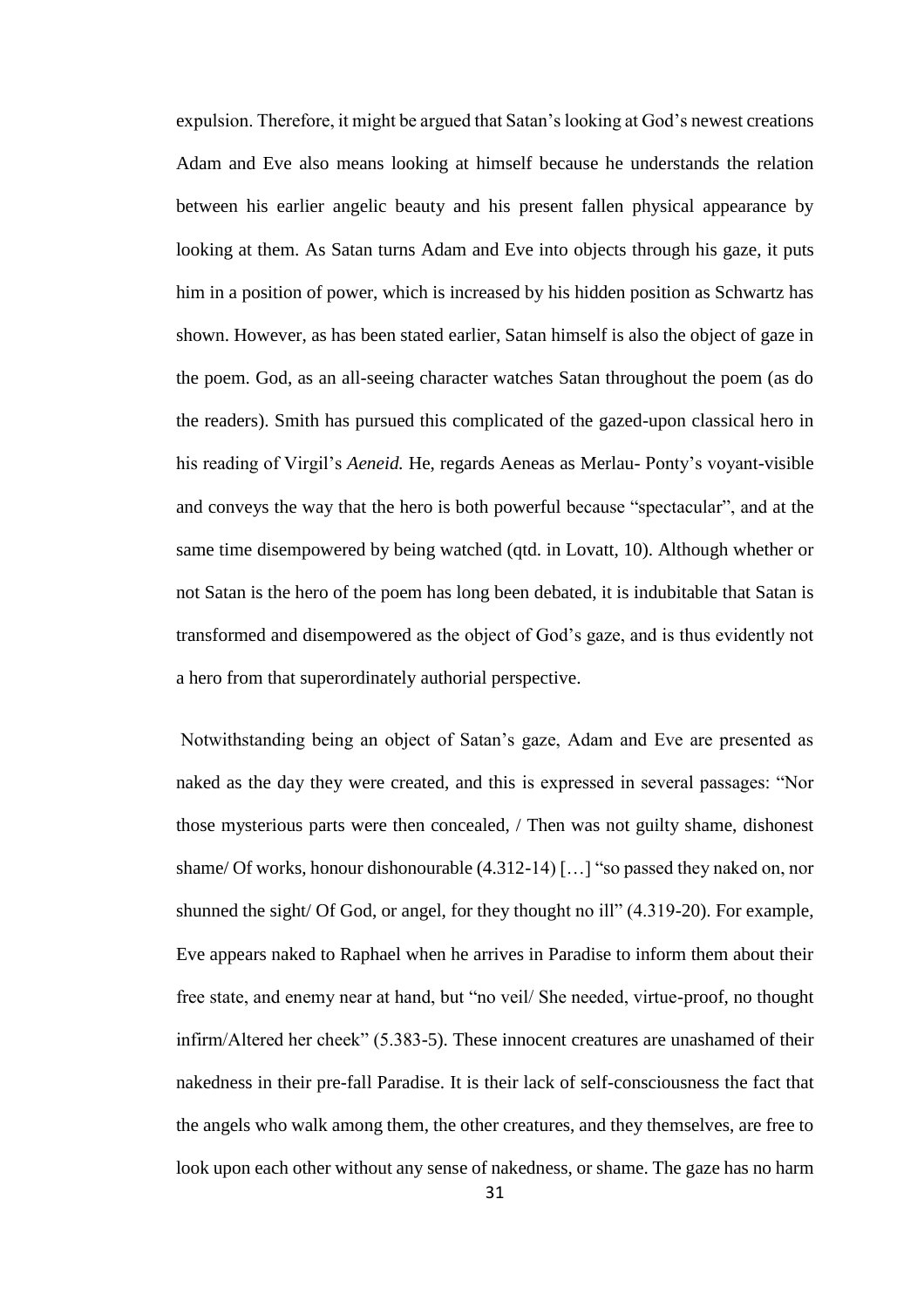for them, and they are open to the gazes by each other for evil does not reside within them. Yet, after eating the fruit, they become aware of their nakedness, and feel a need to hide themselves from their creator's gaze, and this new awareness brings selfconsciousness. Changing his shape, Satan gazes upon them attempting to cover themselves to hide 'their shame' from view, but he then flees in fear from the sight of his vanquisher, the Son.

He after Eve seduced, unminded slunk Into the wood fast by, and changing shape To observe the sequel, saw his guileful act By Eve, though all unweeting, seconded Upon her husband, saw their shame that sought Vain covertures; but when he saw descend The Son of God to judge them terrified, He fled… (10.332-39).

## **2.2 Satan's Gaze upon Eve**

So as to explore Satan' act of gazing with a deeper analysis, the following passages will focus on a closer examination of Satan's gaze on Eve, which will be analysed separately from his gaze on Adam, because Eve is more exposed to his controlling gaze, and his gaze upon her has greater repercussions than it does with other characters, for it ultimately leads to her temptation to eat the fruit from the forbidden tree. Here, one may argue that after seeing her, Eve becomes Satan's main target or victim, since he very quickly singles her out for ill-intentioned attention (and only she is thus chosen), he then appears in her dream, not Adam's, to entice her to eat the fruit. In Mulvey's version of gaze, Eve would presumably be chosen as the main target of Satan's gaze, for she argues that it is the female body reduced into an object to be looked at. Especially it could be argued that Milton's representation of Eve, as enchanted by her own reflection, presents her as the first, original case of a woman in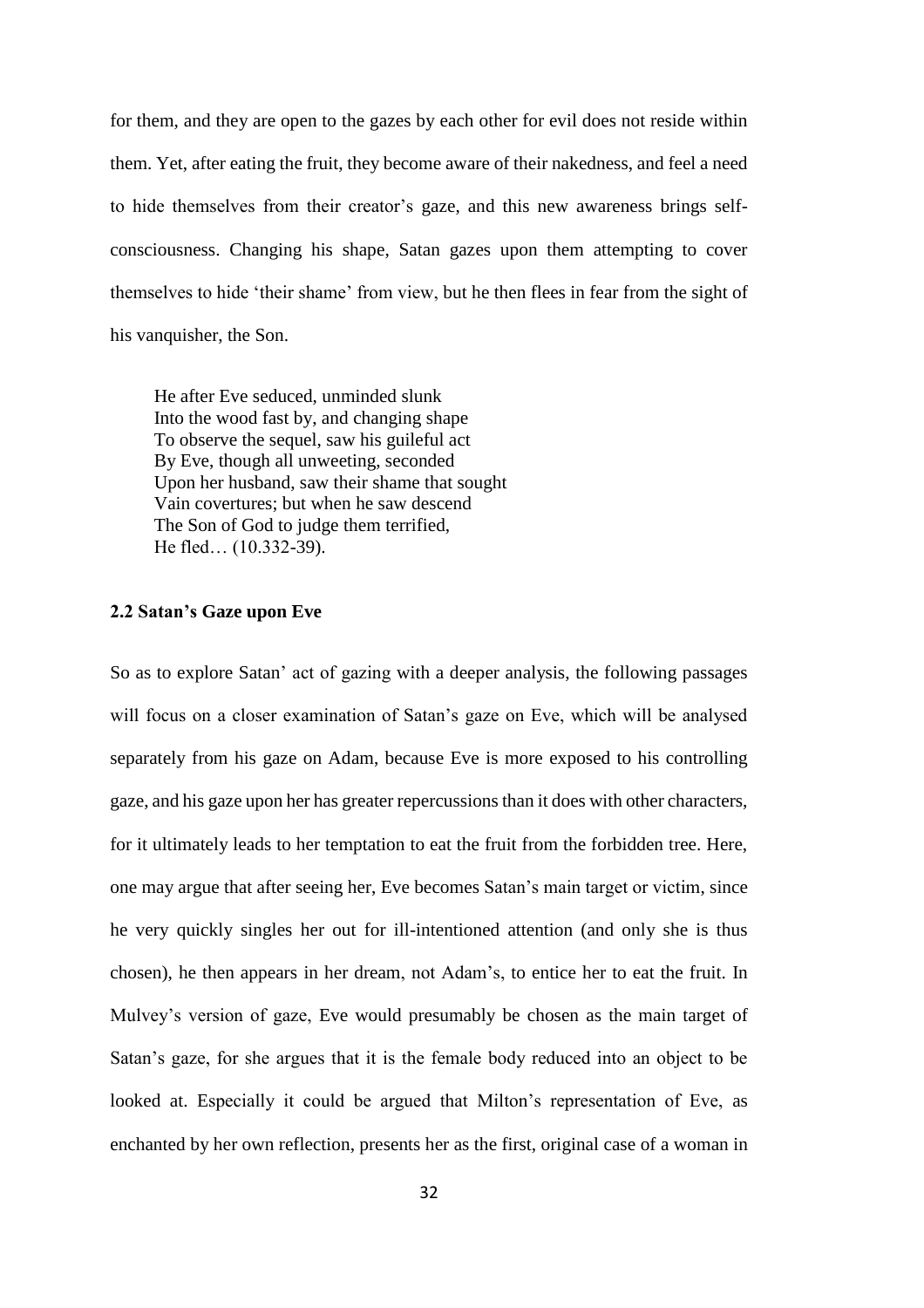what became women's "traditional exhibitionist role" wherein they are "simultaneously looked at and displayed, with their appearance coded for strong visual [...] impact ..." (Mulvey, 11). Mulvey adds that their appearance is also of erotic impact, but this part of the comment will not be pursued here, since eroticism is not a part of the objectification of Eve through Satan's predatory gaze.

Satan gazes upon Eve separately in Book 9. After having compassed the earth, Satan returns as a mist into Paradise: "By night he fled, and at midnight returned/From compassing the earth, cautious of day… (9.58-9). Afterwards, Satan chooses a creature to possess, in order to continue his temptation of Eve, and he decides that the snake is the best fit for his purpose:

…his final sentence chose Fit vessel, fittest imp of fraud, in whom To enter, and his dark suggestions hide From sharpest sight: for in the wily snake Whatever sleights none would suspicious mark (9.88-92).

He recognizes that only the snake is clever, or 'subtle' enough to be accepted as an intelligent conveyor of an argument; "the serpent subtlest beast of all the field" (9.86). Any other creature arguing with Eve would be suspected of being possessed by a greater power. This is why only the snake is a "fit vessel" for Satan. In the following scene, Satan enters the snake and waits for Eve to steal her innocence and happiness with his 'false guile.' Satan feels that it will be particularly easy to deceive Eve if he finds her "separate": "he sought them both, but wished his hap might find/ Eve separate, he wished" (9.421-22) […] "Eve separate he spies" (424). When he catches sight of Eve, he enjoys seeing her alone due to the fact that without Adam she is more vulnerable and being less intelligent than him as later he says "her husband, for I view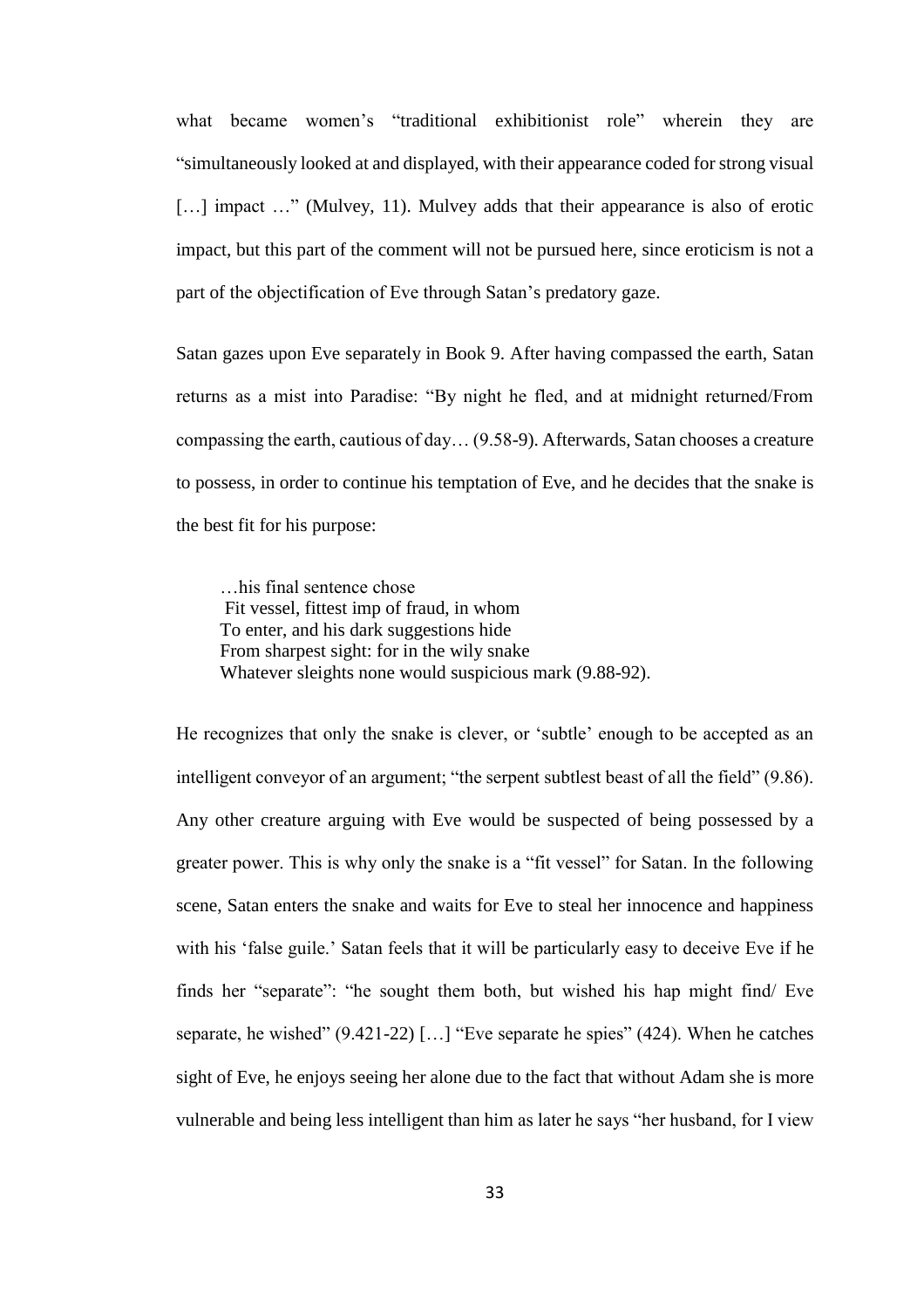far round, not nigh/ Whose higher intellectual more I shun" (9.482-3) At the same time, Satan takes pleasure in gazing at Eve because she has a 'heavenly angelic' form.

Such pleasure took the serpent to behold This flowery plat, the sweet recess of Eve Thus early, thus alone; her heavenly form Angelic, but more soft, and feminine, Her graceful innocence, her every air Of gesture… (9.455-460)

As a voyeur with a dark intent, Satan watches unseen, turning his object of sight, Eve, to an object. Here, we may recall what Schwartz observes: "The reason that, theoretically, the voyeur's pleasure depends upon his hiding, upon his seeing without being seen, is that the very character of his aggression is to turn the object of his sight into just that, an object (94). Indeed, Satan as an aggressive voyeur puts himself in a position of power by watching hidden from view. Besides, as an active subject and gazer, he recognizes that Eve has an angelic beauty which is different from Adam's. Eve is adorned with a feminized innocence and sweetness, which does not go unnoticed by Satan. In fact, even he surveys Eve through his destructive and voyeuristic gaze, he is momentarily 'disarmed' of his hostility:

That space the evil one abstracted stood From his own evil, and for the time remained Stupidly good, of enmity disarmed, Of guile, of hate, of envy, of revenge (9.463-66)

It could be considered that his gaze upon Eve's beauty and innocence disarms him of his enmity precisely because he now does not possess all of his previous angelic beauty. His hate returns when he recalls that nothing in the garden of Eden is created for him. Since he is actively positioning himself as a gazer; actively looking at things as the object of his somehow more important subjectivity, this inevitably alienates him. The more he gazes, the more he becomes aware of what he has lost after he was cast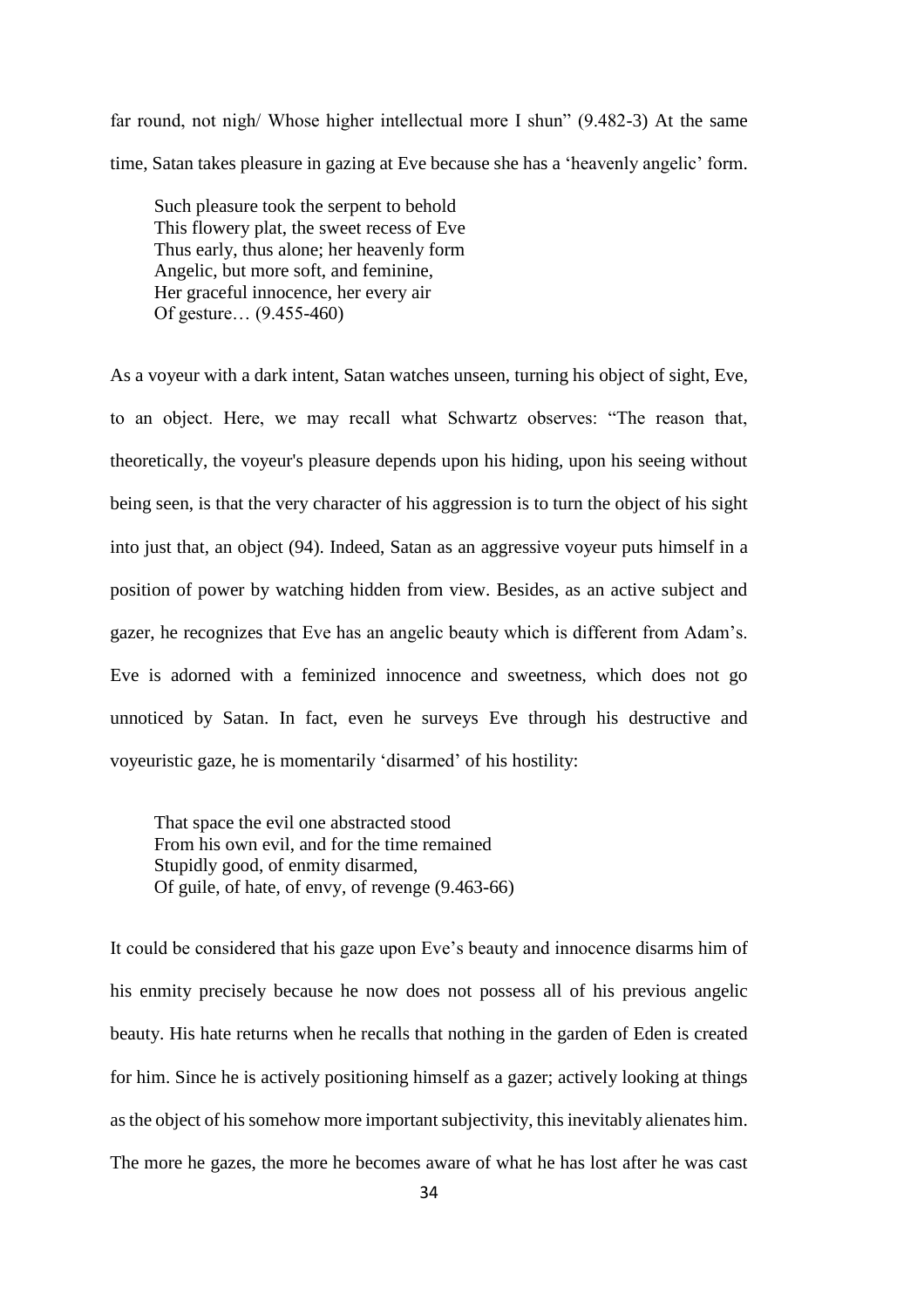out of heaven, and recognizing the gulf between his subjective existence and the total separate existence of the other that he gazes upon gives him discomfort and pain. Therefore, Satan's discomfort and pain is an effect of his gaze and we can certainly say that his gaze determines how he has to feel, or even act.

…the more he sees Of pleasure not for him ordained: then soon Fierce hate he recollects, and all his thoughts Of mischief, gratulating, thus excites (9.469-72).

Satan in the form of a snake moves closer to Eve and finally gains her attention. At this point, he is not a voyeur anymore but an active subject who has already turned Eve into an object. When he starts to speak to her, he continuously uses words related to the act of gazing: …I approach thee thus, and gaze/ Insatiate, I thus single…" (9.535-6) and then just as he did in Eve's temptation dream he claims that all things gaze upon her: "Fairest resemblance of thy make fair/ Thee all things living gaze on, all things thine/By gift, and thy celestial beauty adore/With ravishment beheld, there best beheld (9.538-41). Here Satan aims to tempt Eve by employing sight-related language. That is, by using words such as "gaze" and "behold", Satan wishes to draw attention to the fact that Eve is a woman with feminine traits that (he implies) should be looked at, or in this case, be gazed upon by others. The words used by Satan certainly suggest that Eve is the victim of all gazes. Somewhat contradictorily, through shifting the topic to that of her sexual identity, he says that Eve is only seen by 'one man' (Adam): "one man except, / Who sees thee? (and what is one?) who shouldst be seen/ A goddess among gods" (9.545-47). With regard to this, Schwartz says that Satan's main goal is to encourage Eve to be an exhibit: "the serpent tries to trick Eve by inciting her supposed wish to be an exhibit" (85-6). According to Satan, Eve should be 'served, adored, and gazed upon' by numberless angels (9.547-8). He wants her to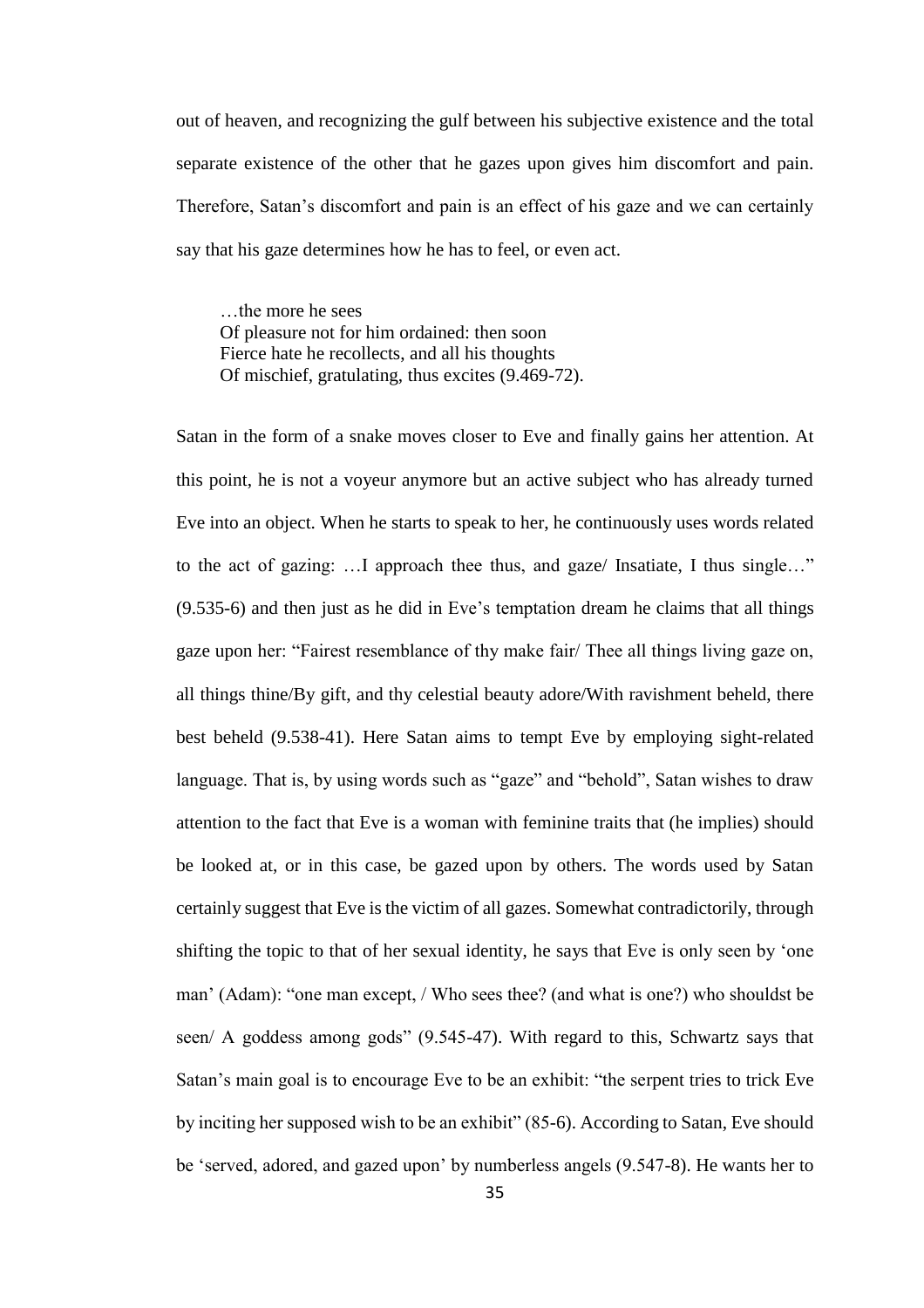see herself as the object of more admiring gazes because this is how he believes he will tempt her. Later on, Satan urges Eve to eat the fruit from the Tree of Knowledge.

Ye eat thereof, your eyes that seem so clear, Yet are but dim, shall perfectly be then Opened and cleared, and ye shall be as gods, Knowing both good and evil as they know. That ye should be as gods...  $(9706-710)$ .

Through his 'wily' and persuasive remarks, Satan finds access to Eve's heart, and she fixes her eyes on the fruit. Her hunger for the fruit intensifies with her gaze: "Fixed on the fruit she gazed, which to behold/ Might tempt alone…" (9.735-6). Concerning this scene, Schwartz makes an interesting point about Satan's gaze upon Eve. According to her, their roles change, and Satan shifts from an active voyeur to an active exhibitionist whereas Eve takes on the role of a passive voyeur. She is a passive voyeur because her gaze does not belong to her anymore.

"Look on me" (9.687) says phallus, late-voyeur-become-exhibitionist. She looks, and then, as in her dream, her gaze moves from serpent to the object of his sight…In the scene, Satan has literally caught her eye, and possessing it, he directs it where he chooses. Her point of view is now Satan's. Again, Satan has turned Eve-the-exhibit into Eve-the-voyeur; for once she fixes her/his gaze on that fruit, she must possess it, just as Satan possesses her (91).

Schwartz's viewpoint illustrates how Satan controls Eve through his controlling gaze. She becomes a victim of his predatory gaze, and finally is possessed by his gaze. In the earlier scenes, Satan possessed the snake, and now he also possesses Eve as the director of her gaze. The ability of Satan to possess certainly comes from the fact that he is able to turn his object of sight into an object. Besides, as maintained by Sartre, it is only because of the gaze of the Other that one gets a reflective consciousness, which is a key to Satan's success in tempting Eve. We can certainly understand that Eve has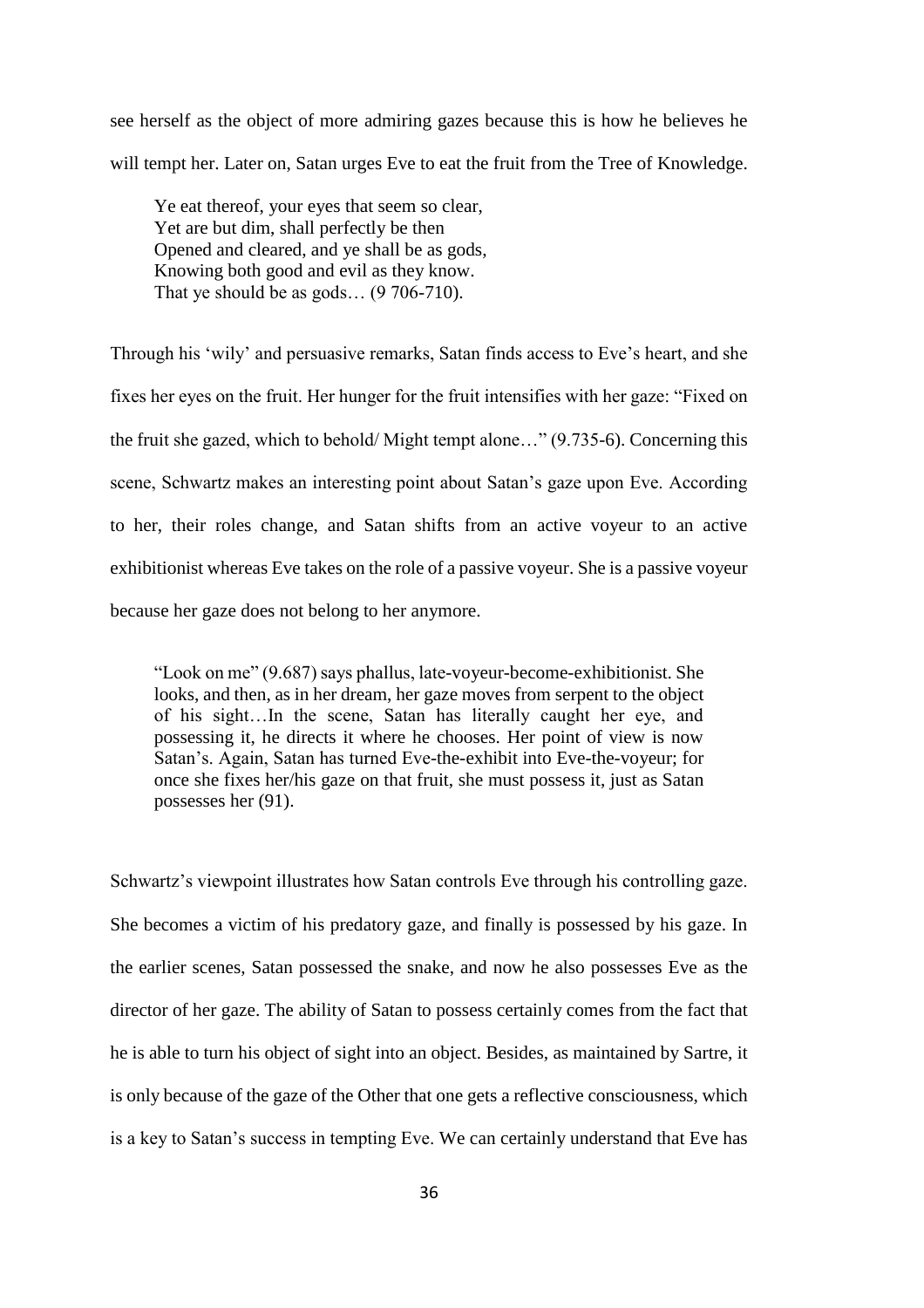a reflective consciousness at this moment of the scene since the unreflective consciousness does not apprehend the person directly or as its object; the person is presented to consciousness in so far as the person is an object for the other. Eve apprehends the snake (Satan), and herself as a beautiful object that can be gazed upon. She is also aware that she is turned into an object as Satan also informs her about his "insatiate" gaze (9.536), and her beauty which is gazed on "by all things living" (9.539). Again, with a Sartrean point of view, we could say that Eve only becomes aware of herself in this scene due to the gaze of Satan, just as she became aware of herself only through gazing at her own image in the lake in Book 4. That is, she is given physical self-consciousness by Satan's gaze for she was all alone labouring in the garden before Satan appeared. Yet, it is only with Satan's arrival that she is reduced to an object to be looked at. Now, in fact, unlike in the dream, having become a selfconscious object of Satan's gaze, Eve eats the fruit.

## **2.3 Satan's Gaze upon Adam**

As discussed earlier, Satan first views Adam and Eve together when he sits on the tree of life as a cormorant. In this scene, the narrator explains Adam and Eve's physical appearance, and as readers we also witness what Satan gazes upon. Although they are both of "far nobler shape erect and tall" (4.288), they are not equal as described: "Not equal, as their sex not equal seemed" (4.296). It should be noted that in addition to having differences, they also have hierarchical stages in relation to God. The following lines give further information about their difference: "For contemplation he and valour formed, / For softness she and sweet attractive grace, / He for God only, she for God in him" (4.297-99). In terms of physical strength, Adam is stronger than Eve as also expressed by Satan: "and strength, of courage haughty, and of limb heroic built"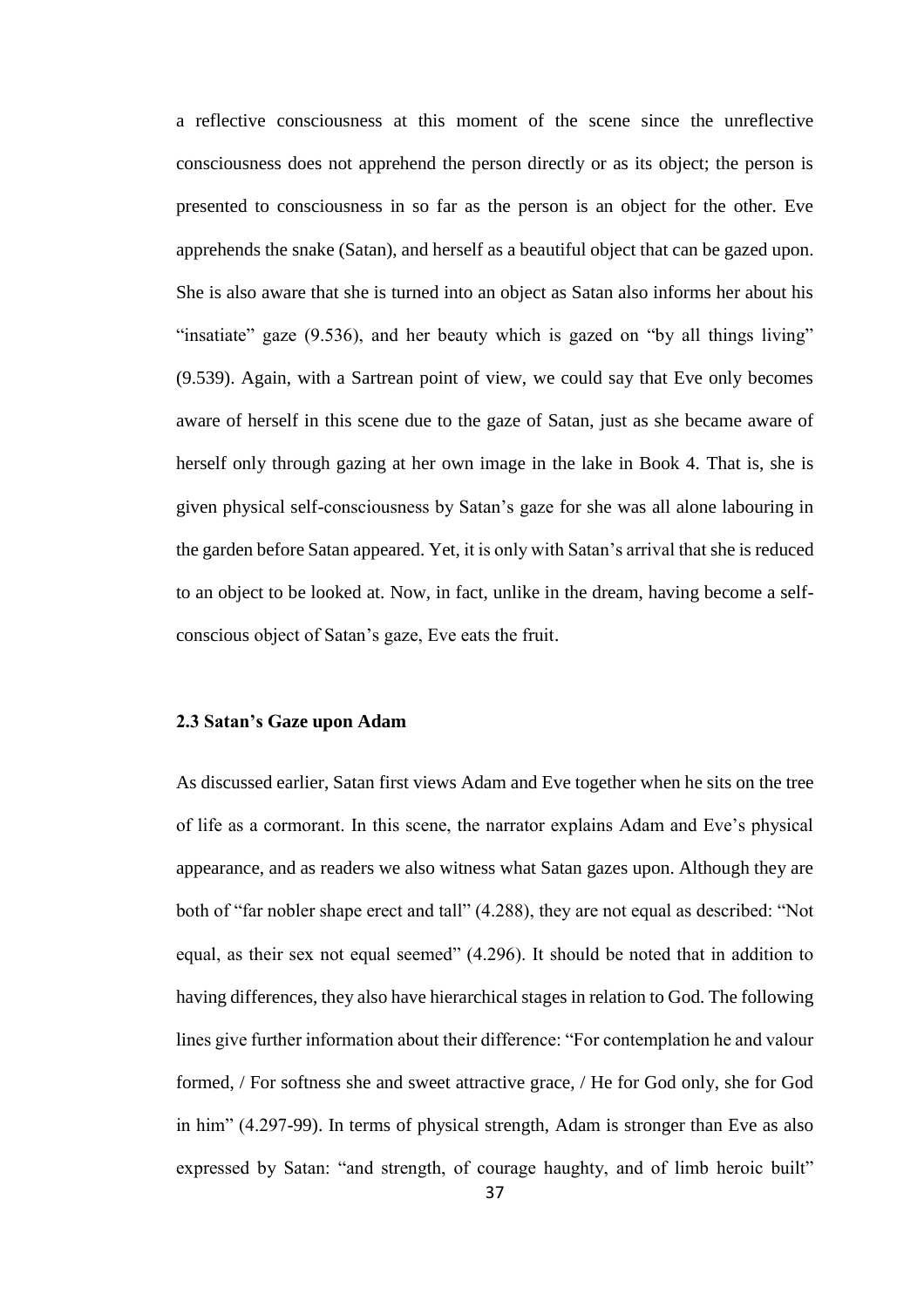(9.484-5). On the other hand, Eve recognizes the hierarchy with her "coy submission" (4.310). It could be considered that Eve is already created as an object within a hierarchy for she was not created at the same time as Adam. When Adam asks a companion in his own likeness, Eve is created from his rib (8.469). The fact that she was created out of Adam's request is a hierarchal point. Then, it is worth asking whether there is any connection between this hierarchy and the fact that there is no scene in which Satan is directly showing his gaze upon Adam separately. The only scene that he spies Adam is when he is with Eve. Nevertheless, Adam's strength and intellect does not go unnoticed by Satan especially when he desires to find Eve alone. In this chapter's previous passages, it was shown that Satan fears Adam because he is intelligent. It is also worth asking whether Satan fears Adam because he is physically stronger than him: "[…] I shun, /And strength, of courage haughty, and of limb/ Heroic built, though of terrestrial mould (9.483-85). Although he also acknowledges that they are both "creatures of other mould, earth-born perhaps, / Not spirits (4.360-1), it is interesting that Satan does not spy on Adam separately. Is he afraid of being gazed upon by Adam? Or is it because he sees the image of God in Adam, which has to be avoided? Or rather, from a Sartrean point of view, does Satan fear a fierce conflict when the gaze returns back and Satan is rendered an object under Adam's gaze? Yet, it should be also suggested that it would be difficult for Satan to prevent both positions (gazing and being gazed upon) from being occupied simultaneously, as Lacan could have maintained (see Introduction). Another point for Lacanian interpretation is that Satan seems to ignore the fact that he sees from one point, but in his existence he is looked at from all sides (by God). Throughout the poem, Satan continuously suffers from this dilemma. He considers himself to be almost a God, and most possibly the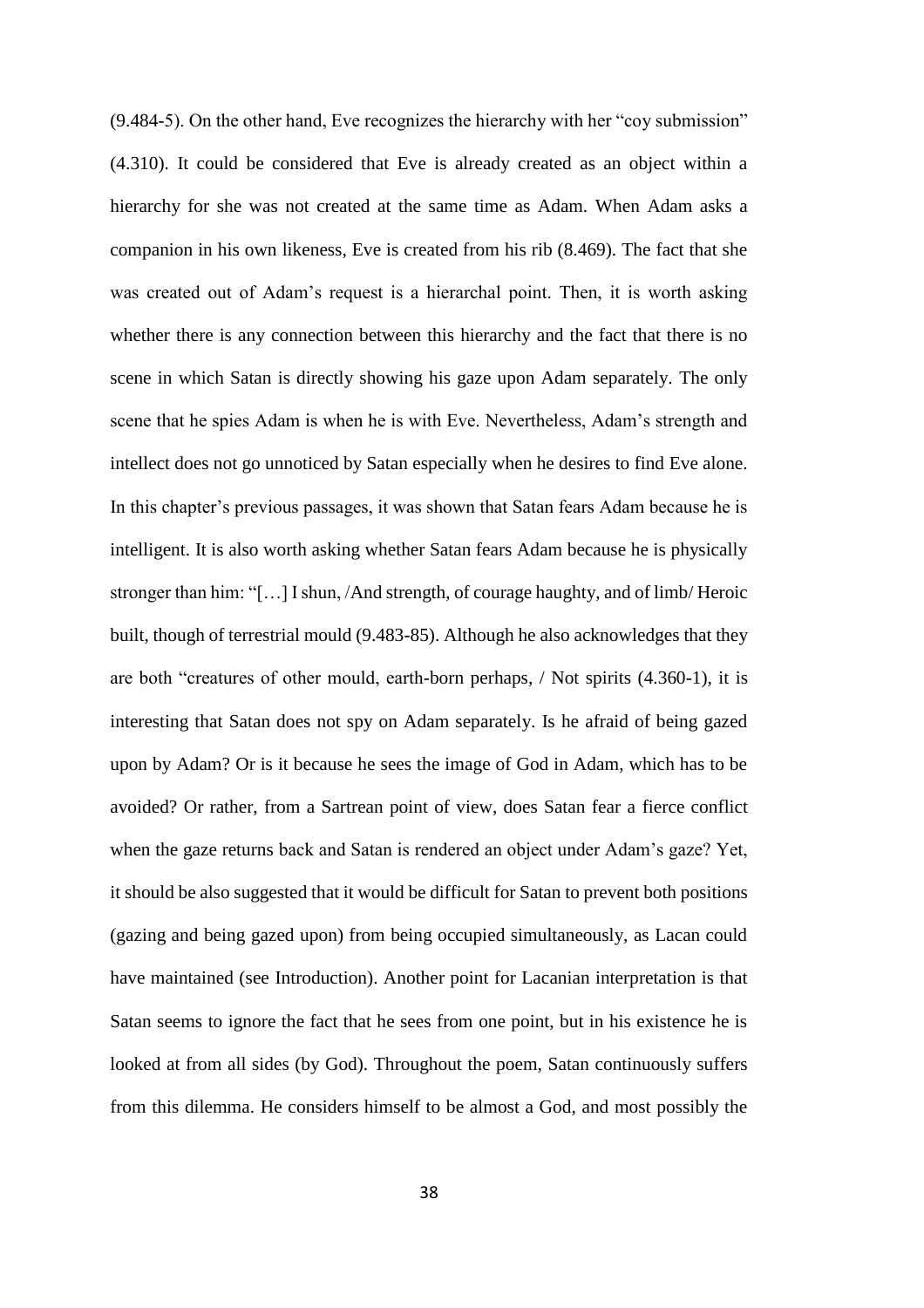only gazer because he does not remember being created. Just before the battle in heaven he had revealed this when arguing with Abdiel, he asks:

When this creation was? rememb'rest thou Thy making, while the maker gave thee being? We know no time when we were not as now; Know none before us, self-begot, self-raised By our own quickening power, when fatal course Had circled his full orb, the birth mature Of this our native heaven, ethereal sons (5.857-63).

Satan wishes to be the one who is able to gaze upon others. Interestingly, although he craves the attention of the other fallen angels at the beginning, which is a political side of his existence, he does not seem to accept the fact that he is under the gaze of God. Thus, he believes that he can hide himself from God's gaze. Also, he considers that they might be self-raised and even Gods. Later on, when he urges Eve to eat the fruit, he assumes that she too, would desire divinity and that it would therefore be an effective part of his temptation, telling her that "should be seen a goddess among gods" (9.546-7). He wishes her to believe that she also could be a goddess, although he knows that Adam and Eve are "spirits, yet to heavenly spirits bright little inferior (4.61-2).

### **2.4 Satan's Gaze upon His Followers and Good Angels**

Turning to Satan as a self-conscious object of the gaze, it is noticeable that he uses his companions (other fallen angels) like mirrors, and it sheds light on Satan's anxiety which arises from the fact that he is also the other who is being looked at. At the very beginning of the poem, in book one, Satan is presented with his infernal angels in a place of utter darkness; nevertheless, they can see each other. They are all seen lying on a burning lake, thunderstruck and astonished: "There the companions of his fall,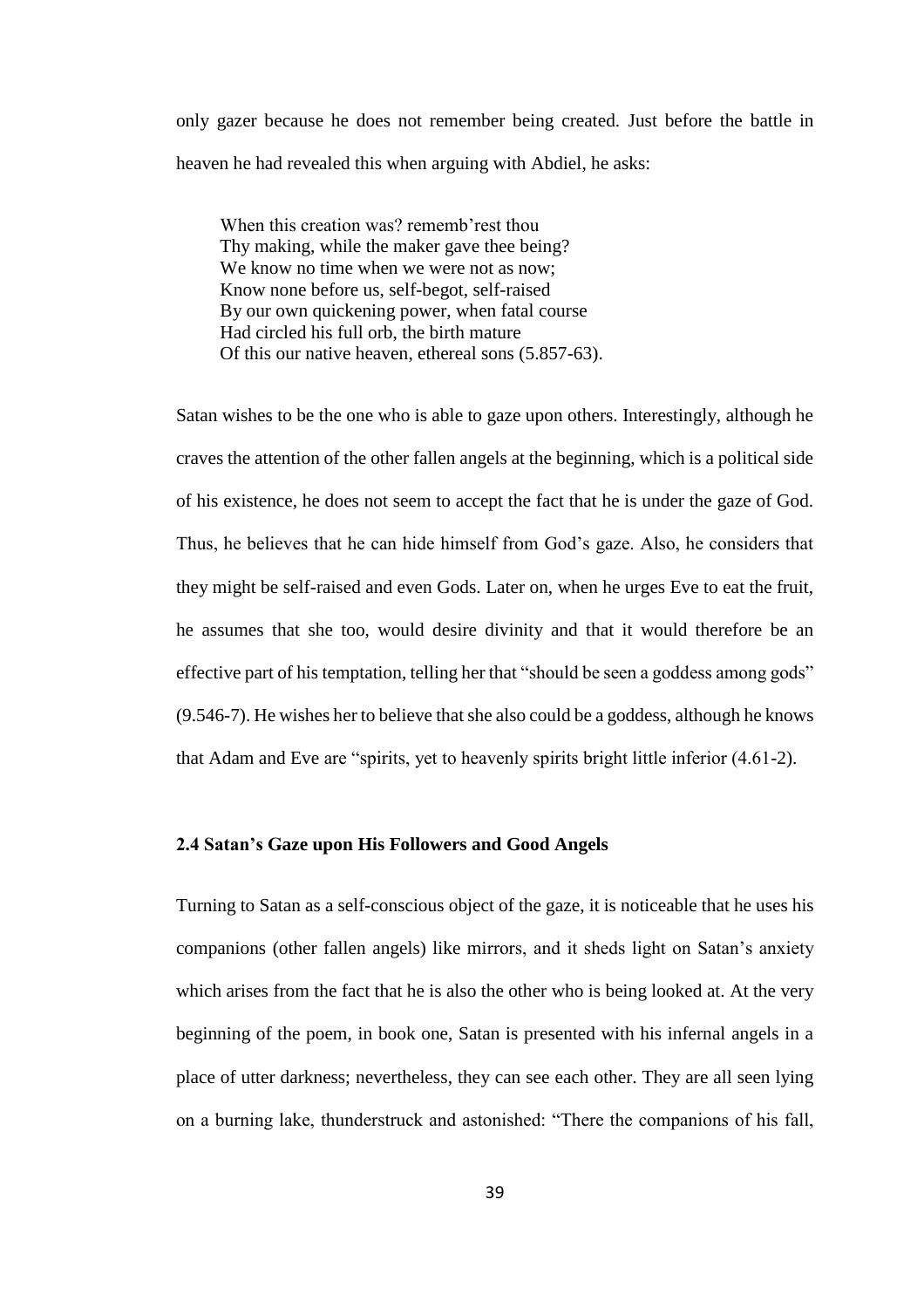o'erwhelmed/ With floods and whirlwinds of tempestuous fire" (1.76-77). <sup>6</sup> It could be said that Satan's first looking at himself begins when he first gazes upon other fallen angels. Satan "weltering by his side" (1.78) gazes upon and recognizes Beelzebub to whom he speaks "with bold words" (82):

If thou beest he; but O how fallen! How changed From him, who in the happy realms of light Clothed with transcendent brightness didst outshine Myriads though bright: if he whom mutual league, United thoughts and counsels, equal hope And hazard in the glorious enterprise, Joined with me once, now misery hath joined In equal ruin: into what pit thou seest From what height fallen, so much the stronger proved (1.84-92).

Satan implies that Beelzebub has lost much of his angelic appearance, and as his later words indicate, he knows that this reflects his own physical appearance. By gazing at Beelzebub, he receives an image of himself, equally ruined, which is only identifiable through his gaze. That is, Beelzebub provides Satan's notion of his appearance. Therefore, from a Lacanian point of view, Beelzebub might be associated with the "mirror" in which Satan finds himself reflected. Satan is conscious of his fall from grace and thence he becomes presumably aware of his changed physical appearance through his gaze upon Beelzebub. A further Lacanian consideration could be that Satan's unconscious is revealed in his language, and this speech might thus reveal how he thinks about his own fallen appearance. It is also possible to see the effects of his gaze on his speech. In Lacanian terms, his repressed unconscious may be explicated by taking his gaze into consideration. Although he tries to repress his feeling or opinion about his changed appearance, his following words make it clear that he is actually aware of his outward appearance. While questioning whether he should feel remorse

 $\overline{a}$ 

<sup>6</sup> Unlike the lake (4.459) in which Eve sees herself, this fiery lake presents no reflection.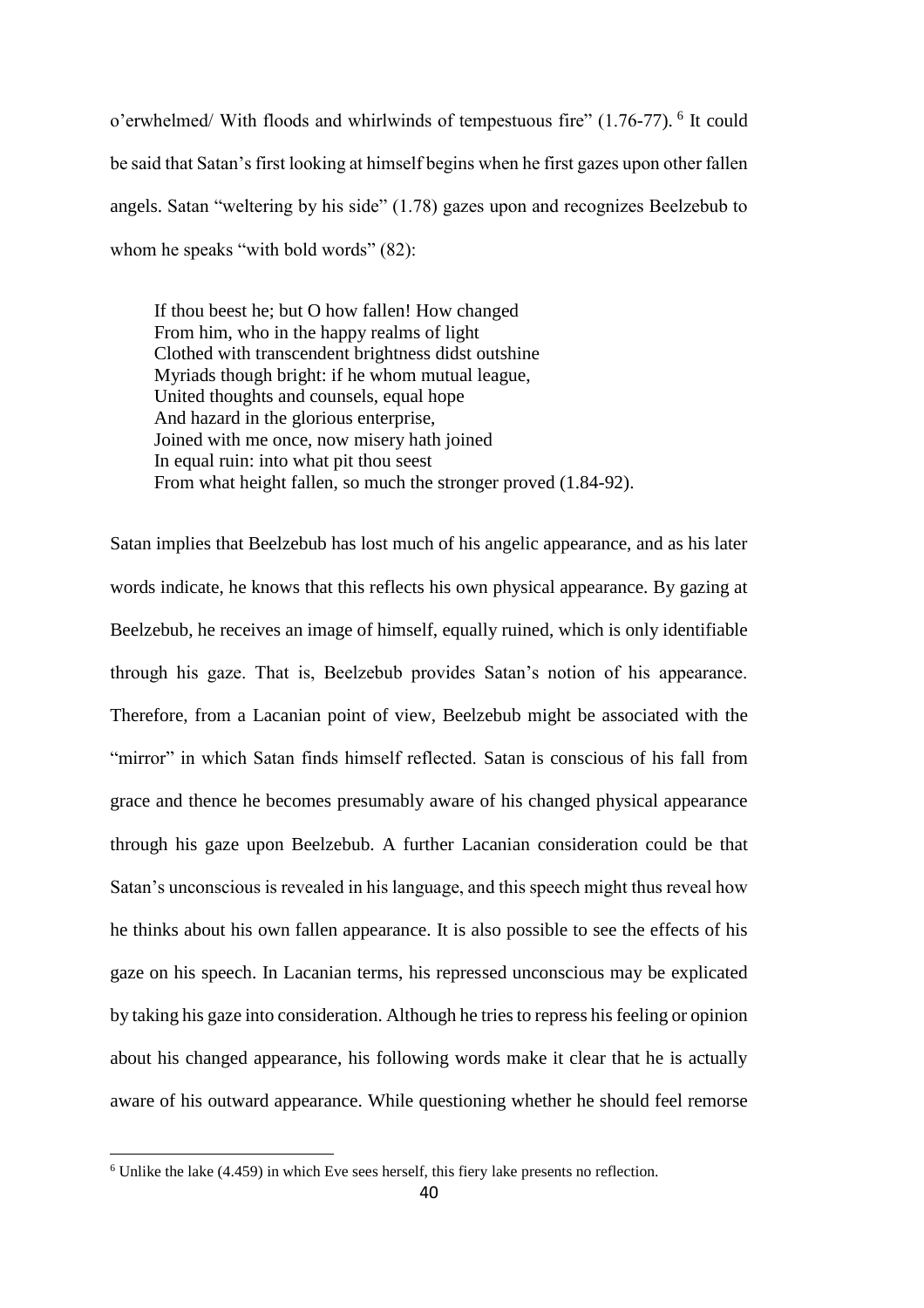for his revolt against God, almost unavoidably he continues to think about his appearance, and says that his former splendour has seen a change for the worse:

…do I repent or change, Though changed in outward lustre; that fixed mind And high disdain, from sense of injured merit, That with the mightiest raised me to contend, And to the fierce contention brought along Innumerable force of spirits armed (1.96-101).

When he utters these words, Satan is addressing his fallen angels, and he knows that he is under the gaze of his infernal peers. He is an object of sight for them, and can be gazed upon by fixed stares from all sides whereas he can gaze upon them from one side, only and thus needs to move his sight from one object to another, casting his eyes (his baleful stare) around. As an ambitious leader, he has to convince them that he is bold and strong enough to war against the almighty God. Yet we should not ignore that Satan is worried by their observing him too closely, both in terms of the gaze and in terms of keeping his deepest thoughts hidden from his followers. This is why he does not seem to elaborate on his current appearance and condition. He directly raises the issue of waging war against their grand foe (God). This is the scene in which Satan's rage and desire to seek revenge against an almighty God intensifies. Starting from this moment, for Satan as a tragic protagonist, there will be no turning back:

Me miserable! which way shall I fly Infinite wrath, and infinite despair? Which way I fly is hell; myself am hell; And in the lowest deep a lower deep Still threatening to devour me opens wide (4.73-77).

Even though he perceives that God is matchless in direct conflict, as a self-promoted protagonist he asserts that he has to carry out his plan: "All good to me is lost;/ Evil be thou my good" (4.109-10). When he is in the presence of his fallen angels, he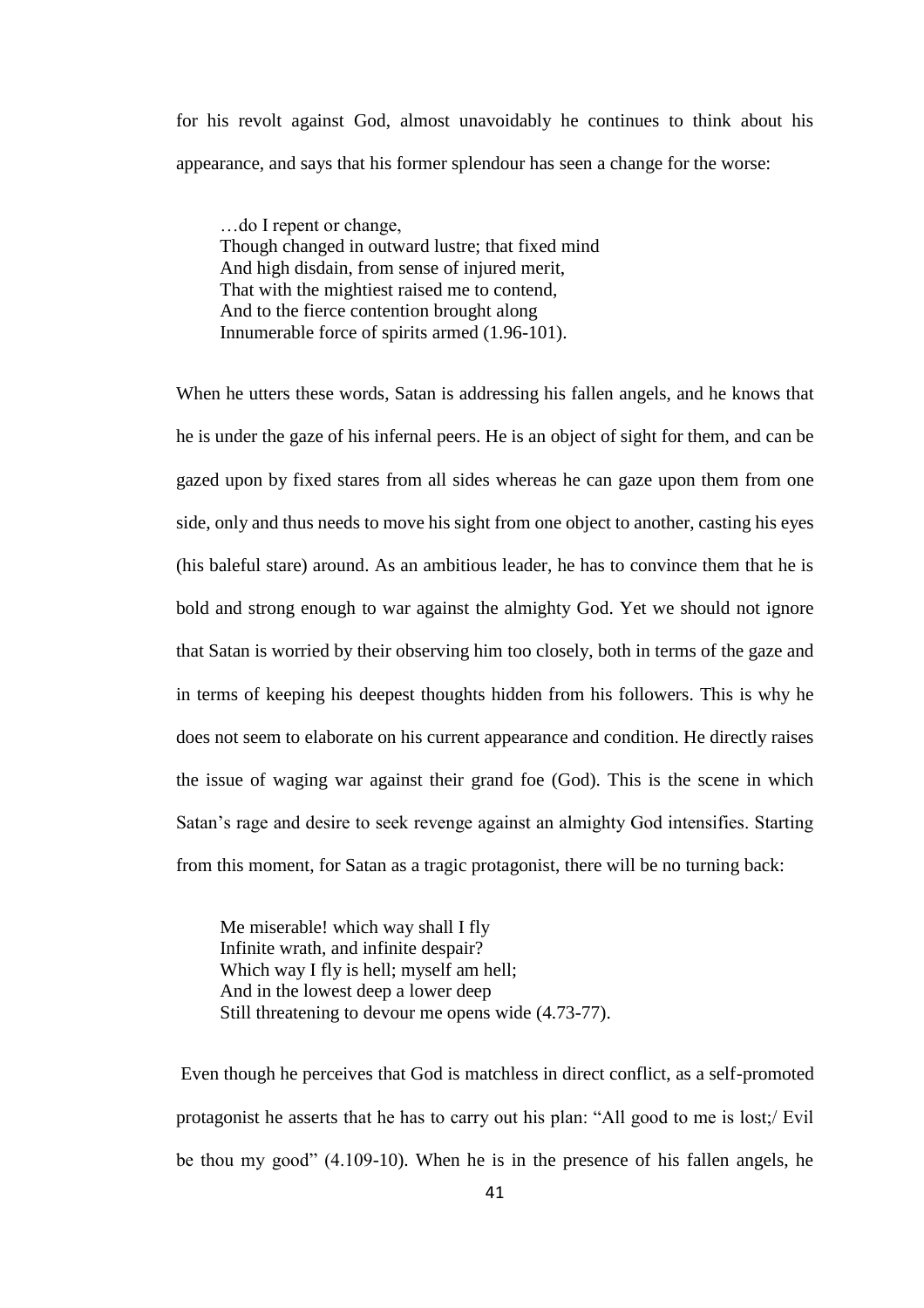displays words of courage. On the other hand, when he is in the prospect of Eden away from his followers, his hidden thoughts come to the surface, and are expressed in soliloquys, in the first of which he acknowledges that he will not be successful in a conventional war against God: "Till pride and worse ambition threw me down/ Warring in heaven against heaven's matchless king" (4.40-1). Satan, who is shown throughout the poem to be uncertain of his exact identity, needs to define himself in the eyes of the fallen angels. Furthermore, this is necessary to allow him to pursue his aspiration. For his own self-image and political ambitions, he has to be seen as a superior and fearless leader, and their gaze upon him plays a major role on his determination and behaviour. However, in his followers' presence, he informs us about their shame due to their downfall as expressed by these words: "That were an ignominy and shame beneath/ This downfall…" (1.115-6). As well as shame that comes from his downfall, Satan also suffers from the "shame of self" (Sartre, 261). That is, he feels a sense of shame due to the recognition of the condition that he is indeed an object at which the other fallen angels are gazing, and about which they are making judgements. In addition, his condition which is accompanied by shame results in alienation from his old self, and he has become in his own estimation a tragic character suffering from degradation. His sense of shame and degradation are especially apparent in his soliloquy in Book 4, in which Satan speaks of a particular shame among his companions, and each time sinking lower and lower.

O then at last relent: is there no place Left for repentance, none for pardon left? None left but by submission; and that word Disdain forbids me, and my dread of shame Among the spirits beneath, whom I seduced With other promises and other vaunts Than to submit, boasting I could subdue The omnipotent. Ay me, they little know How dearly I abide that boast so vain,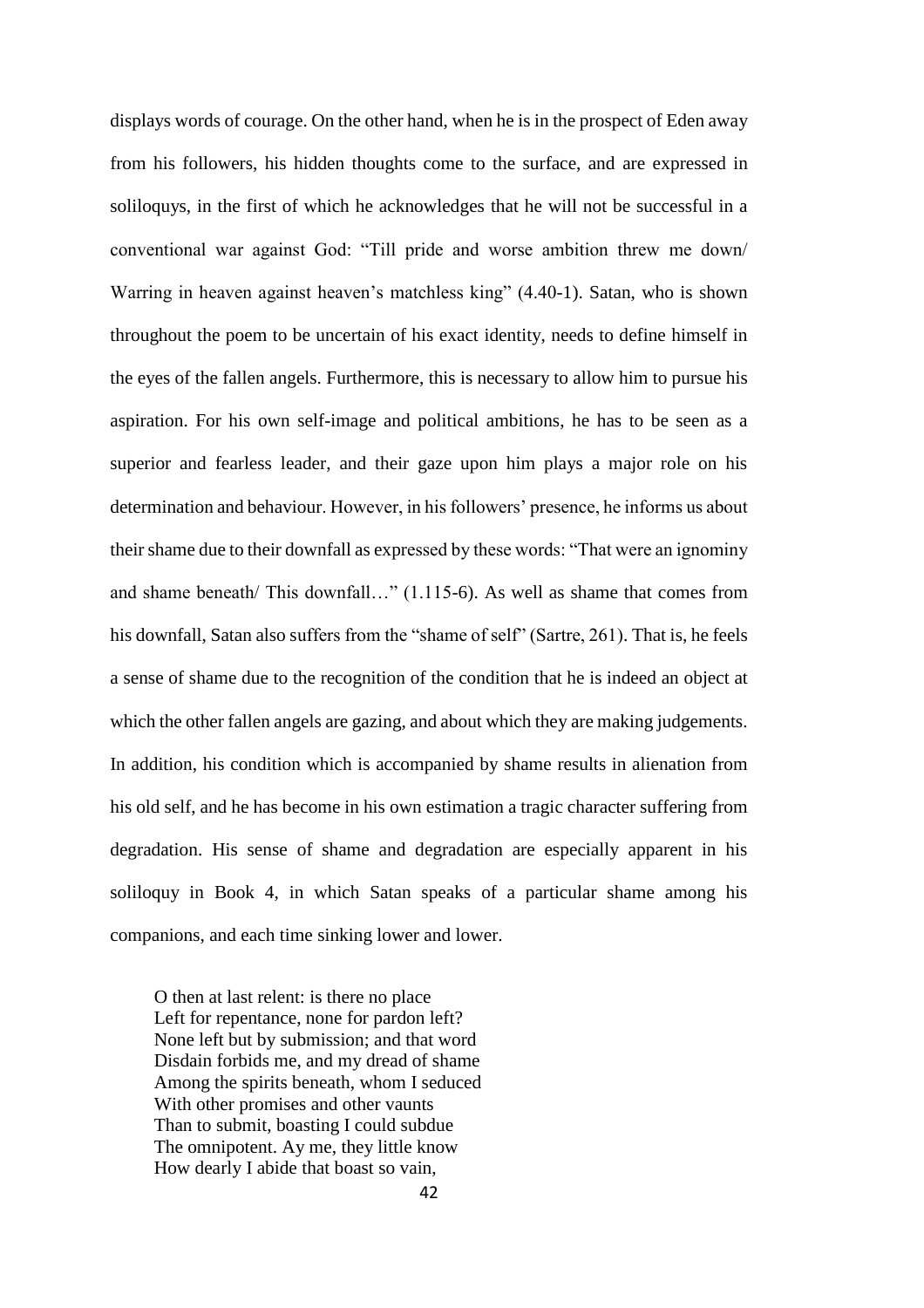Under what torments inwardly I groan: While they adore me on the throne of hell, With diadem and sceptre high advanced The lower still I fall, only supreme In misery: such joy ambition finds (4.79-92).

Satan could submit himself to God by asking his repentance but this is an entirely impossible thing to do for him because he places how others see him more highly than how God sees him, and also he does not wish to lose his authority over his companions. Shame stops him from choosing God's mercy. As his words here also confirm, Satan has been falling spiritually lower and lower since he chose evil. Being supreme among infernal angels does not help him out of his moral predicament. Although he is treated as a supreme ruler among his infernal peers, in God's eye, he is just an outcast, and this is very painful for him. What is more painful is that by his reckoning he will not manage to win a victory against omnipotent God, which will presumably bring more shame among his companions. His following words reveal that his relationship with God is irreparable in his estimation, and submission would bring more degradation in his eyes and in the eyes of his followers.

But say I could repent and could obtain By act of grace my former state; how soon unsay What feigned submission swore: ease would recant Vows made in pain, as violent and void. For never can true reconcilement grow Where wounds of deadly hate have pierced so deep: Which would but lead me to a worse relapse, And heavier fall… (4.93-101).

Satan also finds it difficult to accept the fact that he is diminished in appearance, something which will only increase as the biblical plot continues. In Book 4, filled with rage, he reacts strongly when Ithuriel and Zephon gaze upon, and fail to recognize him. Satan through being conscious of their gaze is made aware of his further diminution, in a way that is again explicable through Lacan's mirror concept.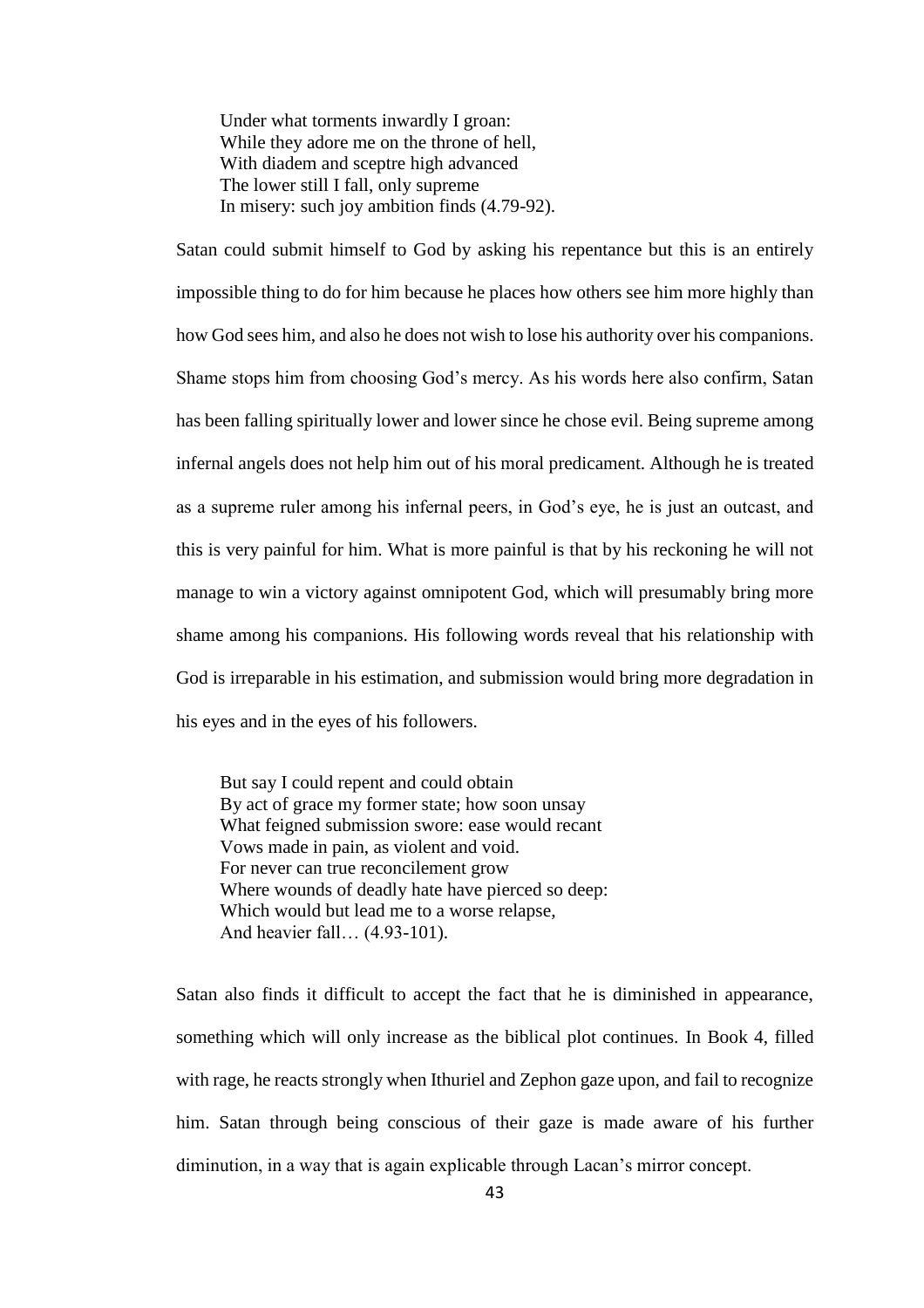Know ye not then said Satan filled with scorn, Know ye not me? Ye knew me once no mate For you, there sitting where ye durst not soar; Not to know me argues yourselves unknown, The lowest of your throng (4.827-831)

Satan is conscious of his diminution but he cannot stand this confirmation of the loss of his supreme angelic appearance in the eyes of other angels. This is especially painful for him when he is being observed by unfallen and therefore undiminished angels. Satan also draws attention to the fact that the unfallen angels were not as powerful or important as he used to be in heaven. Yet, Satan has lost his previous state and he is no longer highly respected by them. Zephon confirms this, emphasizing Satan's physical change.

Think not, revolted spirit, thy shape the same, Or diminished brightness, to be known As when thou stood'st in heaven upright and pure; That glory then, when thou no more wast good, Departed from thee, and thou resemblest now Thy sin and place of doom obscure and foul (4.835-840).

This speech allows us to understand that Satan's appearance is deteriorating. However, Satan's physical appearance is not a stable thing. He is able to change it, as we see on four occasions. Intriguingly he does not attempt to regain his former splendour, perhaps because he knows – without directly acknowledging it for his own case – that it is not in his power to attain the 'divine resemblance' that has to be 'poured' from 'the hand that formed them', as he recognizes in Adam and Eve. Thus, having appeared like 'a stripling cherub' (3.636) and then a cormorant, in the next scenes he becomes a lion and a tiger (4.402-3), and later he continues his physical descent from flying, to stalking and 'watching' creatures, and then to a meanly 'squat' (4.800), crouching creature as he takes on the appearance of a toad (this is how the 'radiant' and 'dazzling'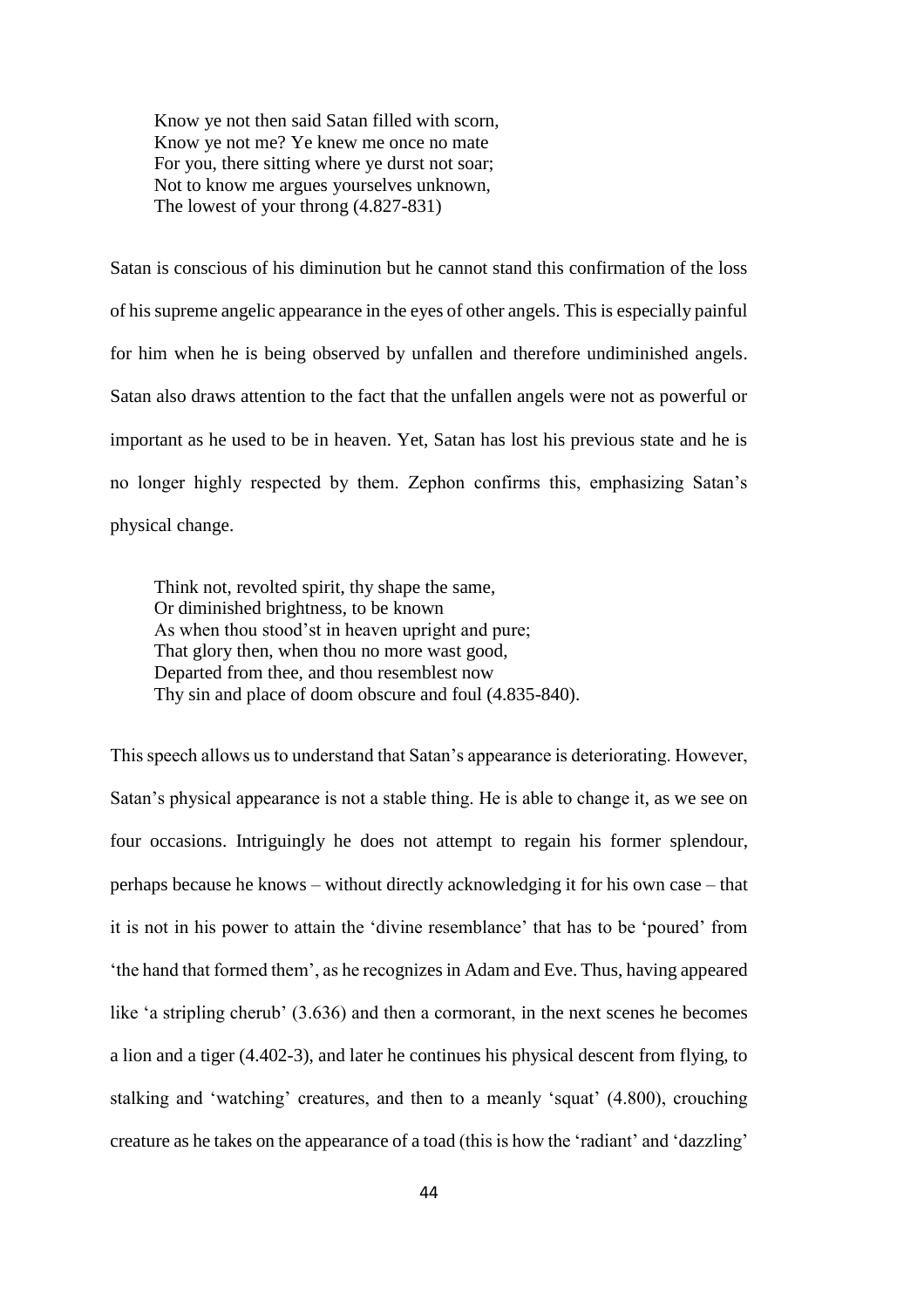angels (4.797-8) Ithuriel and Zephon find Satan, before returning him to his Satanic form as 'the grisly King' of Hell (4.821)). Therefore, Satan's experience of diminution is a point worth discussing in relation to his exposure to continuous gaze. It could be argued that Satan's transitions on earth from one animal to another could be also connected to his anxiety about being gazed upon. It is not only to avoid recognition that he takes on different shapes when he visits Paradise; it is also because he wishes to prevent the gaze of others. Interestingly, in Book 4, he aimed to disguise himself in the shape of a young angel, and he failed in this attempt even though at first he managed to escape the gaze of Uriel in Book 3. The narrator turns our attention to Satan's gaze upon Uriel on the orb of the sun. He is able to see Uriel with no difficulty "for sight no obstacle found here, nor shade" (3.615).

…sharpened his visual ray To objects distant far, whereby he soon Saw within ken a glorious angel stand, The same whom John saw also in the sun: His back was turned, but not his brightness hid; Of beaming sunny rays, a golden tiar Circled his head, nor less his locks behind Illustrious on his shoulders fledge with wings Lay waving round; on some great charge employed He seemed, or fixed in cogitation deep (3.620-29).

While throwing his baleful eyes, Satan sees the magisterially static Uriel who is the regent of that orb, and he considers that he would be easily turned into an object through his gaze. So as to operate as an active gazer, he transforms himself into a good angel.

…first he casts to change his proper shape, Which else might work him danger or delay: And now a stripling cherub he appears, Not of the prime, yet such as in his face Youth smiled celestial, and to every limb Suitable grace diffused, so well he feigned;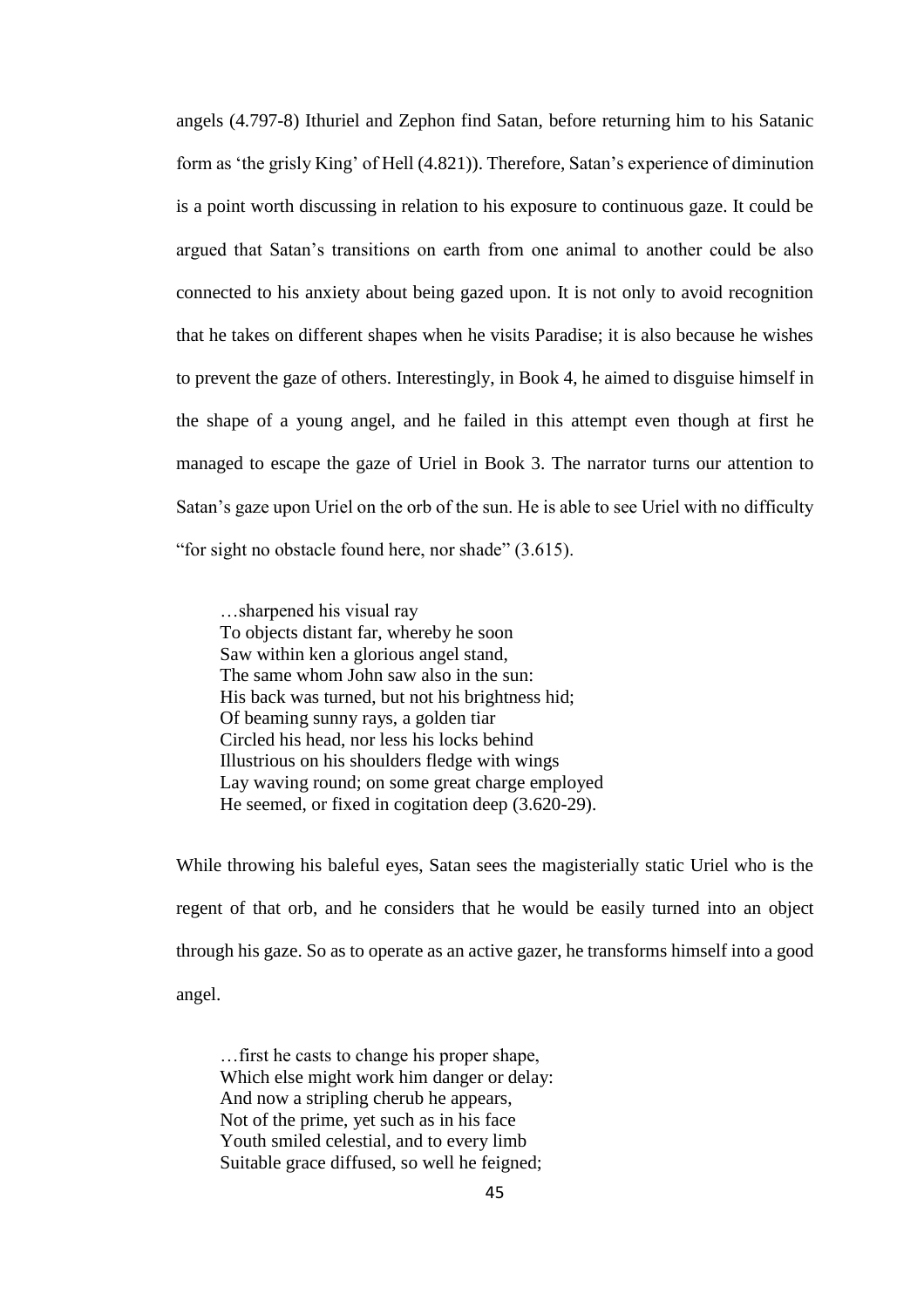Under a coronet his flowing hair In curls on either cheek played, wings he wore Of many a coloured plume sprinkled with gold (3.634-42).

The first reason why he changes himself into a good angel is that he does not wish to be recognized as Satan by Uriel. The second reason is that he intends to prevent Uriel's gaze owing to the fact that he is often confronted with his diminished appearance. Although Satan takes on the shape of a young angel, his appearance still lacks a Godgiven beauty, which Uriel, however, fails to perceive. The narrator emphasizes how Uriel gazes upon the heavens and earth in a controlling way: "… his eyes/That run through all the heavens, or down to the earth" (3.650-1). Nonetheless, Uriel is unable to recognize Satan, because he has never encountered deception before, and because angelic gazing, is weaker than God's divine gazing. Speaking to Uriel, Satan asks where he may find God's new creation, Adam and Eve to "behold with secret gaze and open admiration" (3.671-2). Uriel points out Paradise. Uriel's gaze is nevertheless all-surveying and all-considering ('fixed in cogitation deep'), and it does not take long for him to understand that the young angel is in fact Satan himself. Satan's own, apparently uncontrollable, furious gestures on Mt. Niphates cannot escape Uriel's gaze:

Yet not enough had practiced to deceive Uriel once warned; whose eye pursued him down The way he went, and on the Assyrian mount Saw him disfigured, more than could befall Spirit of happy sort: his gestures fierce He marked, and mad demeanour, then alone, As he supposed, all unobserved, unseen. So on he fares, and to the border comes, Of Eden, where delicious Paradise (4.124-132).

After having gazed steadily upon Satan's antics (he 'marked' them), Uriel discovers from the 'cherub''s frantic motions that it is in fact a fallen angel. Satan could have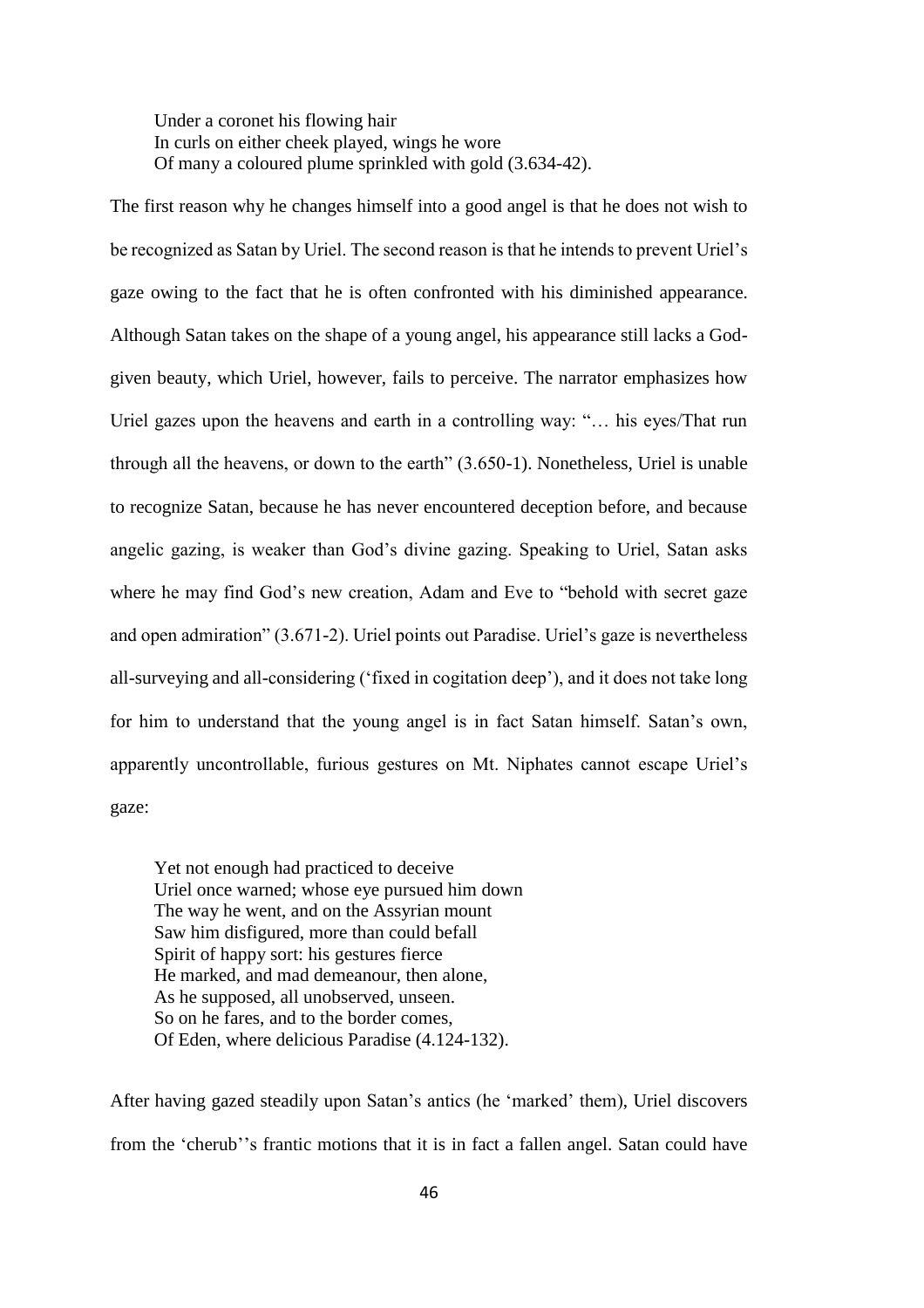escaped the gaze of Uriel but his deep malice and hate, his 'passions foul' (4.571) which were also visible in his marred physical appearance in hell, are unveiled through his very motions. Satan thought that, in the shape of a good angel, he would not be gazed upon and inspected; yet, he could not prevent himself from the notice of the steady and sun-like gaze of Uriel, which is more powerful than his. Later, Uriel warns Gabriel of a fallen angel's presence in Paradise:

Gabriel, to thee thy course by lot hath given Charge and strict watch that to this happy place No evil thing approach or enter in; This day at height of noon came to my sphere A spirit, zealous, as he seemed, to know More of the almighty's works, and chiefly man God's latest image: I described his way Bent all on speed, and marked his airy gait; But in the mount that lies from Eden north, Where he first lighted, soon discerned his looks Alien from heaven, with passions foul obscured: Mine eye pursued him still, but under shade Lost sight of him; one of the banished crew I fear, hath ventured from the deep, to raise New troubles; him thy care must be to find (4.561-575).

These lines prompt us to question whether there is a limit to the act of angelic gazing. That is, as it is the case in this part of the poem, Uriel's gaze was not entirely discerning at first, as he was unable to recognize Satan until 'warned' and until Satan reveals himself through antics; furthermore, he then loses sight of him. Lovatt devotes an entire chapter about the significance of prophetic gaze. She considers that the prophetic gaze is one of the fundamental ways of negotiating the relationships of power and authority. Although there are no prophet characters in the whole poem, we may consider angels such as Uriel and Gabriel in *Paradise Lost* as taking on prophetic roles, inasmuch as they are in a secondary position in relation to God within a hierarchy, and give warnings and information to mankind. Concerning prophetic gazing, Lovatt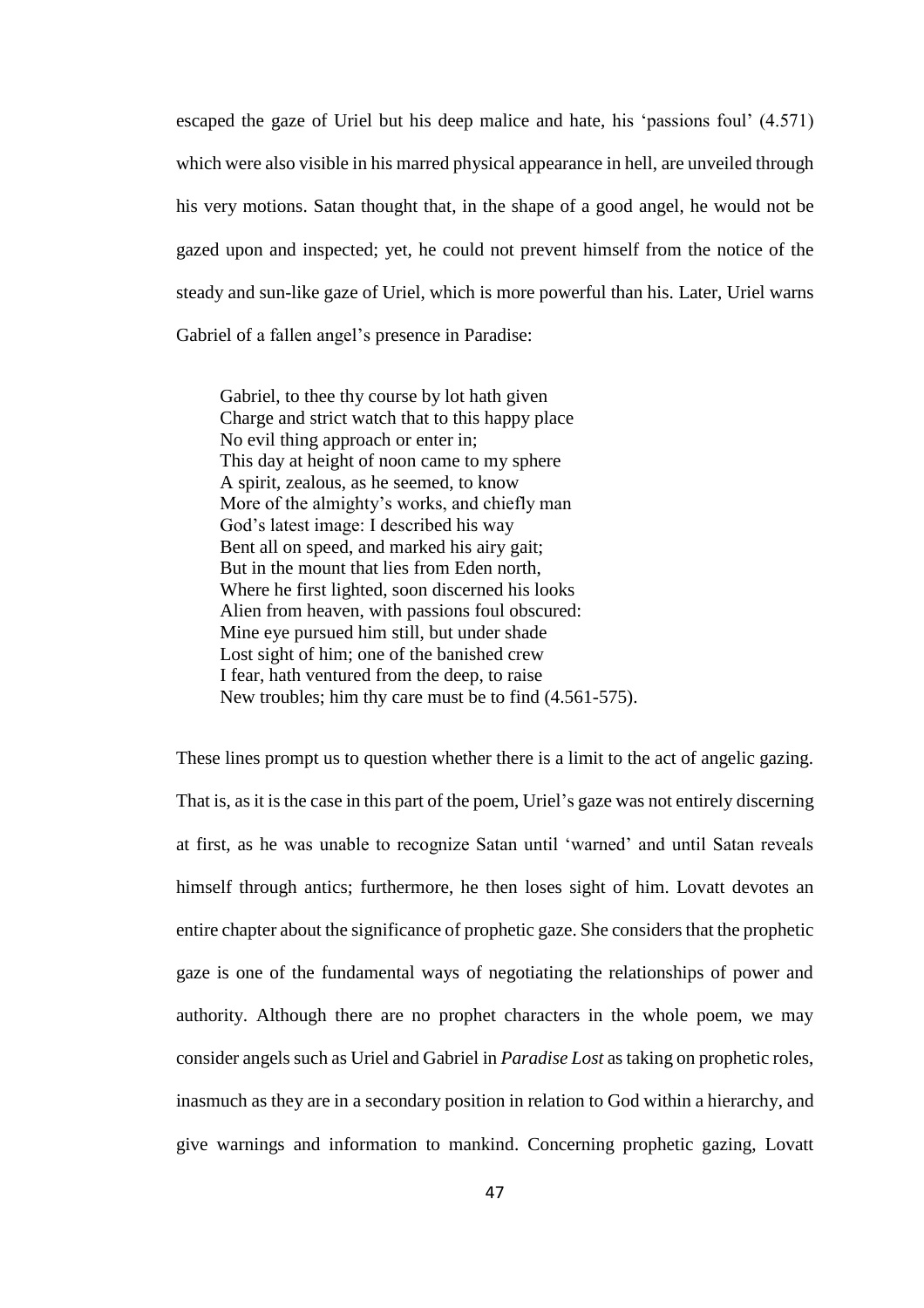observes: "A special relationship with the divine gives prophet figures authority and privileged knowledge of things far away, deep inside and to come, but they lack the agency of divine viewers" (124). In Milton's representation, God is an all seeing divine authority whereas the good angels are his messengers with limited angelic gazing. Lovatt further says that prophets operate in various ways, to foretell the future, interpret the will (or anger) of the gods, and to warn and advise mostly using visual aids or operating as gazers (127). The good angels in the poem certainly fit into this category. For example, in the case of Raphael, in Book 5, God sends him to Paradise to relate how Satan has come to be a foe, and to warn Adam and Eve against Satan. In another scene, God sends Michael with a band of cherubim to Paradise, and up on a hill Michael sets before Adam a vision of what shall happen in the future (following Adam and Eve's expulsion from Paradise). According to Lovatt, the gaze of prophets might be powerful or powerless. As they do not possess the agency of divine gazing, their gaze might be powerless in comparison to divine gazing. Likewise, in *Paradise Lost,* the angels are represented in a secondary or even tertiary position in relation to Christ, and Adam and Eve. The good angels share the same essence with the fallen ones, too; and as equals, the good angels do not have an authority over them. Most compelling example could be that in Book 6 God asks Christ to win a glory in the battle against Satan and his followers since the war cannot be won by angels such as Michael and Gabriel who are equals to Satan.

Effulgence of my glory, Son beloved, Son in whose face invisible is beheld Visibly, what deity I am, And in whose hand what by decree I do, Second omnipotence, two days are past, Two days, as we compute the days of heaven, Since Michael and his powers went forth to tame These disobedient; sore hath been their fight, As likeliest was, when two such foes met armed;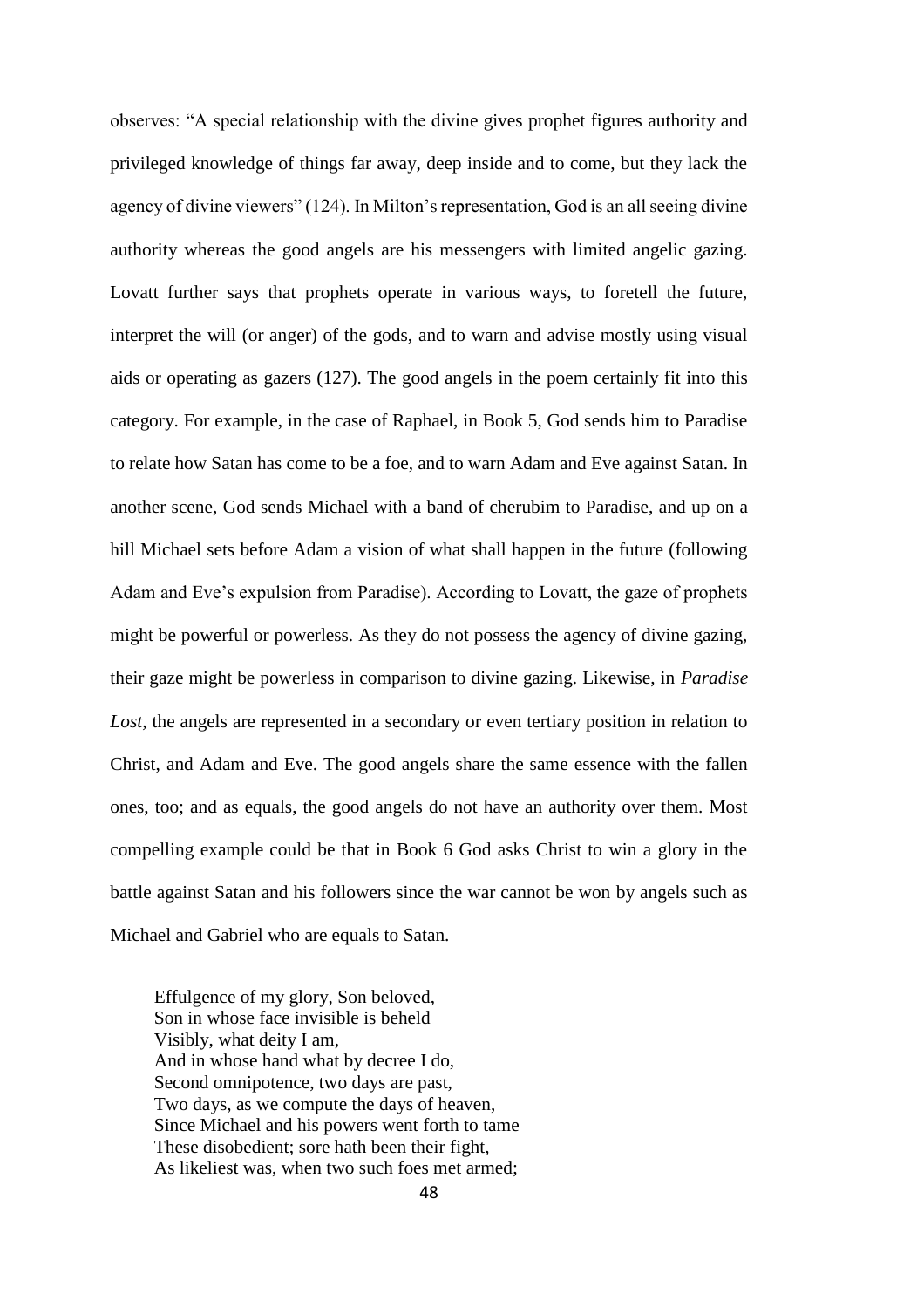For to themselves I left them, and thou know'st, Equal in their creation they were formed (6.680-90).

In God's speech, we may observe that Christ is the second most omnipotent being after the Father, and that almighty God has ordained victory for the Son. The fact that the war between God's angels and Satan is perpetual is a point worth discussing in the framework of act of gazing as God gazes upon the whole battle on his throne, awaiting his Son to end it on the third day. For the first two days, God as the source of authority shows no motion, he only gazes upon the war which is the centre of visual power. Another interesting point is that God draws our attention to the issue of being invisible; therefore, not being gazed at. Yet he points out that it is possible to see him by gazing upon Christ. Considering this, we may conclude that there is a hierarchal act of gazing in the whole poem. To get back to the main subject of this chapter, we have come to understand that Satan is conscious of his worsening outward appearance. As has been noted earlier, Zephon also confirmed Satan's changing and diminishing brightness. It is also noticeable that there is a binary opposition between Satan and Zephon's appearance. When Satan received a stern rebuke from Zephon, Satan gazed upon him, and felt sorrow at his loss of beauty, which is bountiful in Zephon.

So spake the cherub, and his grave rebuke Severe in youthful beauty, added grace Invincible: abashed the devil stood, And felt how awful goodness is, and saw Virtue in her shape how lovely, saw and pined His loss; but chiefly to find here observed His lustre visibly impaired… (6.844-50)

Again, using Zephon as a mirror, Satan plunges himself into despair due to his state. He is no longer an active subject who turns others into objects but a figure who turns himself to a passive object to be gazed upon with pity. He is deprived of any sign of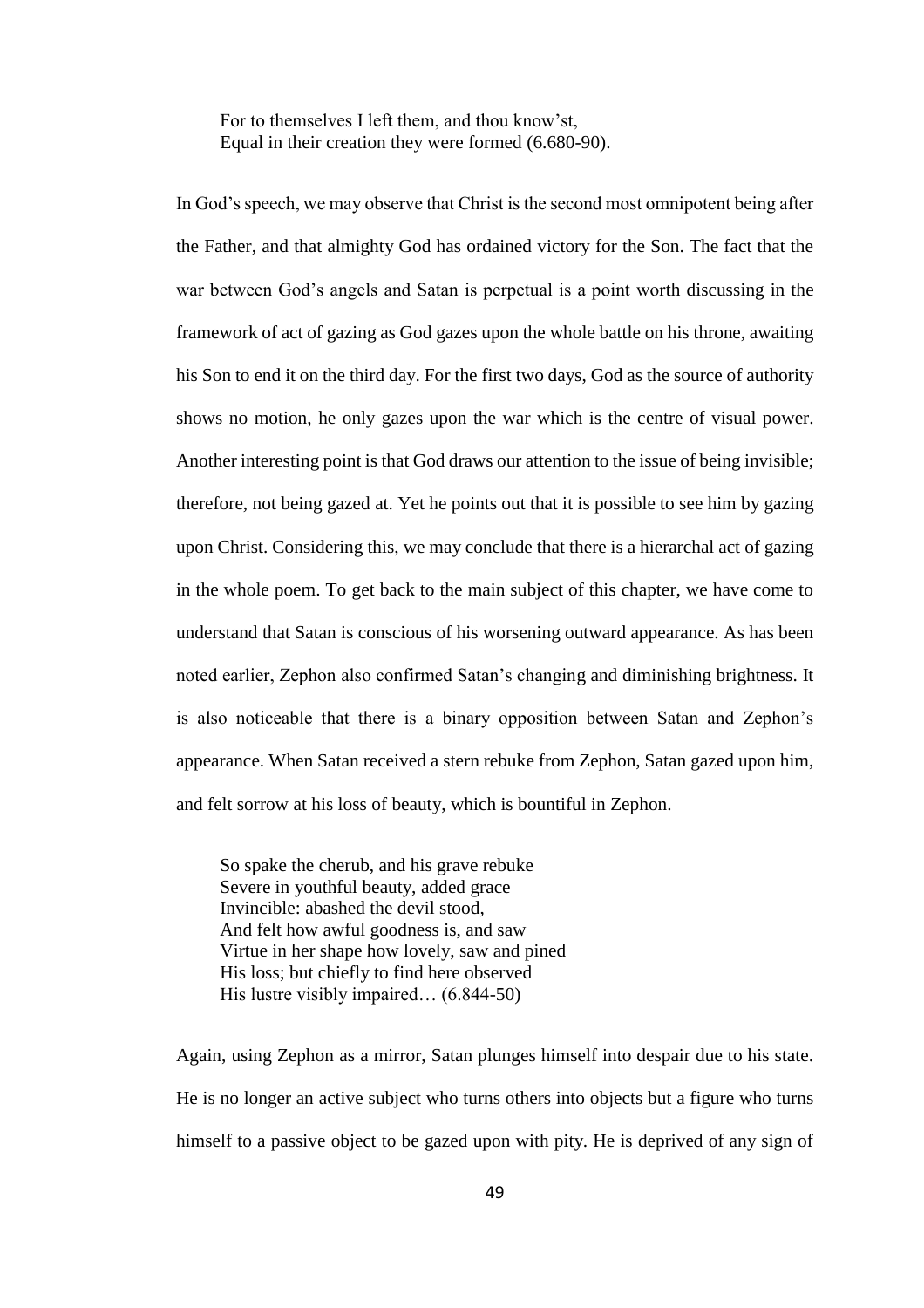goodness and this is morally tragic for him forasmuch as that he defines virtue and goodness with physical beauty. Namely, he considers that physical beauty comes from virtue. This condition throughout the poem becomes an unbearable burden for Satan as earlier he identified himself with evil, therefore in his frame of mind rendering himself vulnerable to diminution in physical appearance. Hence, there is no doubt that Satan feels shame due to his appearance, and it is not surprising that he looks abashed in the presence of a lesser but an unfallen angel. Regarding this, it should be acknowledged that Satan's shame is both mental and physical. Satan's impaired appearance is noted by others, too. The narrator also informs us about it, for instance, and in addition to the gazes of Zephon, the narrator and the reader, Gabriel also gazes upon Satan from a distance, and recognizes him right away.

O friends, I hear the tread of nimble feet Hasting this way, and now by glimpse discern Ithuriel and Zephon through the shade, And with them comes a third of regal port, But faded splendour wan; who by his gait And fierce demeanour seems the prince of hell, Not likely to part hence without contest; Stand firm, for in his look defiance lours (6.866-73).

Satan's diminished appearance and characteristic movement (gait) makes him vulnerable to the gazes of other characters, and he continues this act of diminution in physical appearance due to being exposed to acts of gazing from all sides. Not only through unfallen angels' demeaning act of gazing, but also in their speeches Satan is often confronted with his fallen appearance. There is almost no scene in which Satan's fallen and diminished appearance is not made explicit when other characters speak to him.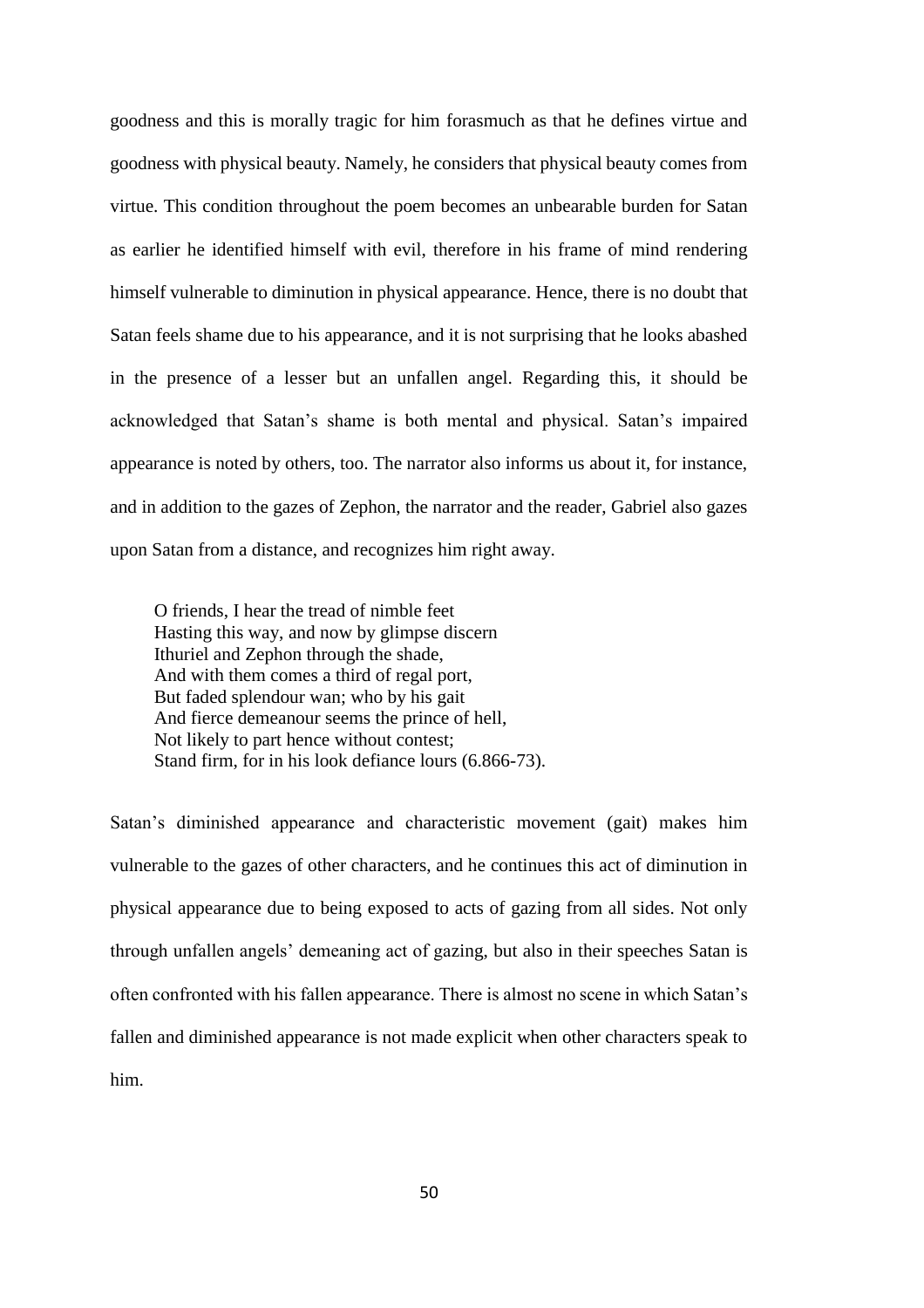Satan's gaze upon his followers after returning to hell is also significant because it shows us how he and his followers are punished by God's unwavering gaze. He returns to Hell as victorious in his purpose to turn God's newest creation against their creator. He ascends his throne without being observed by his followers: "[…] from the door/ Of that Plutonian hall, invisible/ Ascended his high throne (10.443-5) so as to give his victory speech. For a moment, he is not seen by his followers. He surveys them through his gaze. Satan here in a way shows his followers how powerful his gaze is. He sits on his throne and looks at his followers until he appears in a cloud with his bright head, just like the Eternal Father, God appears from his secret cloud (*PL*,10.32). He seems to believe that he has reached God's position who is invisible to his followers.

[...] Down awhile He sat, round about him saw unseen: At last as from a cloud his fulgent head And shape star-bright appeared, or brighter, clad With what permissive glory  $[...]$ " (10.447-51).

After making his God-like entrance, Satan delivers his speech to his followers, and he says that he deceived the mankind in the form of a serpent. At the very moment he is expecting to hear his followers' applause, to his surprise, he hears nothing but hisses from his followers' tongues.

…expecting Their universal shout and high applause To fill his ear, when contrary he hears On all sides, from innumerable tongues A dismal universal hiss, the sound Of public scorn; he wondered, but not long Had leisure, wondering at himself now more; His visage drawn he felt to sharp and spare, His arms clung to his ribs, his legs entwining Each other, till supplanted down he fell A monstrous serpent on his belly prone, Reluctant, but in vain, a greater power Now ruled him, punished in the shape he sinned,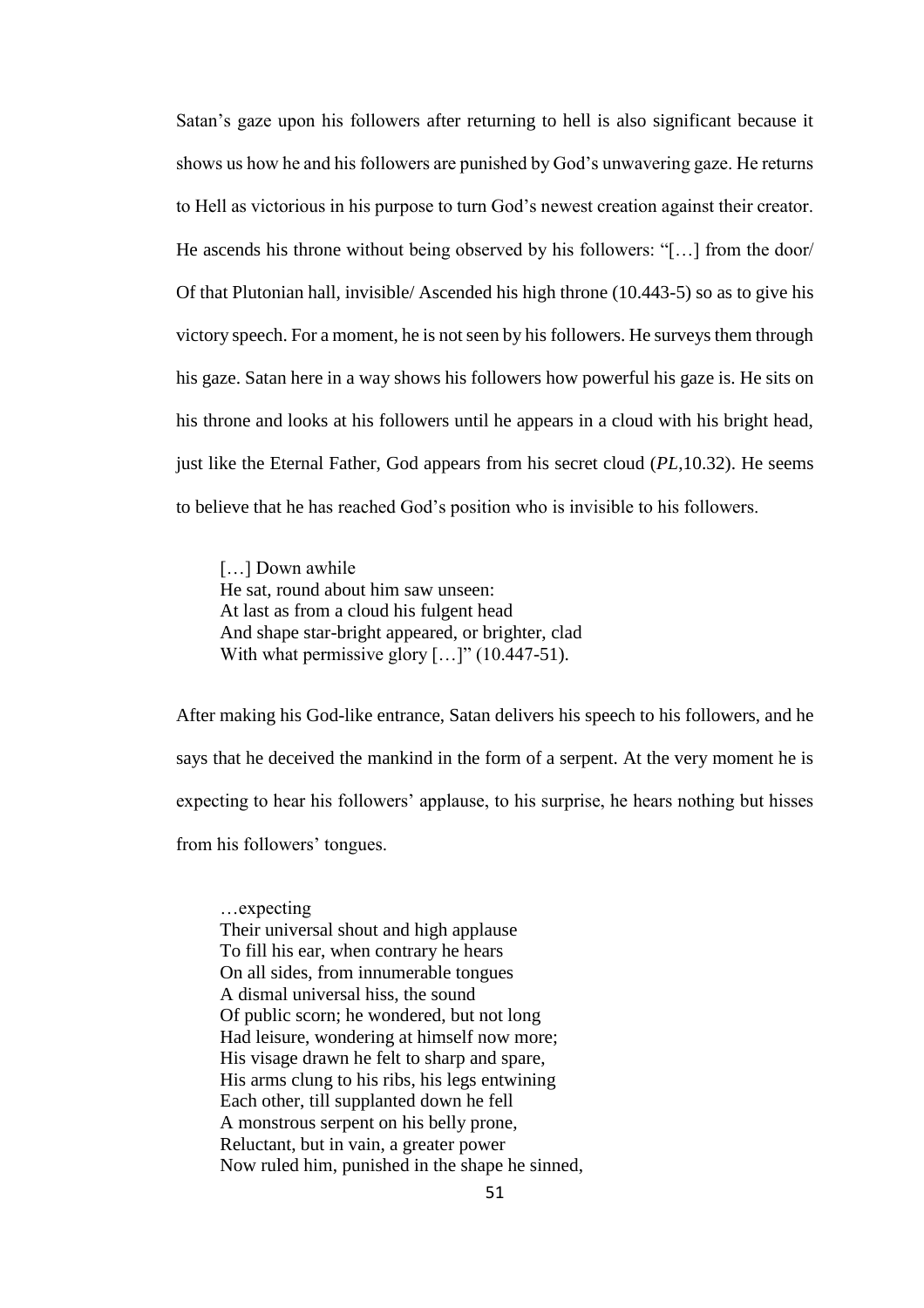According to his doom: he would have spoke, But hiss for hiss returned with forked tongue To forked tongue, for now were all transformed Alike, to serpents all as accessories To his bold riot… (10.504-21)

God's controlling and supreme gaze upon Satan and his followers brings devastating retribution. They all transform into serpents, the form that Satan had used to tempt Eve. Instead of triumph, they experience more punishment and more degradation.

Sublime with expectation when to see In triumph issuing forth their glorious chief; They saw, but other sight instead, a crowd Of ugly serpents; horror on them fell, And horrid sympathy; for what they saw, They felt themselves now changing; down their arms, Down fell both spear and shield, down they as fast, And the dire hiss renewed, and the dire form Catched by contagion, like in punishment, As in their crime. Thus was the applause they meant, Turned to exploding hiss, triumph to shame Cast on themselves from their own mouths (10.536-47).

In this scene, Satan's transformation is involuntary and witnessed. He loses his own appearance and becomes a serpent in the presence of his followers. Satan, as a narcissist, could scarcely be degraded further, for he is aware of his followers' gaze upon him as he turns into a serpent like them, losing his pre-eminence and his heroic physical attributes such as his great 'spear and shield' (10.542). There is no doubt that this is a dreadful punishment for a narcissist who cannot tolerate the idea that he might be seen as less than perfect. The fact that Satan's ultimate punishment is witnessed by all his followers shows us, as it shows him, how he has sunk lower and lower under God's gaze.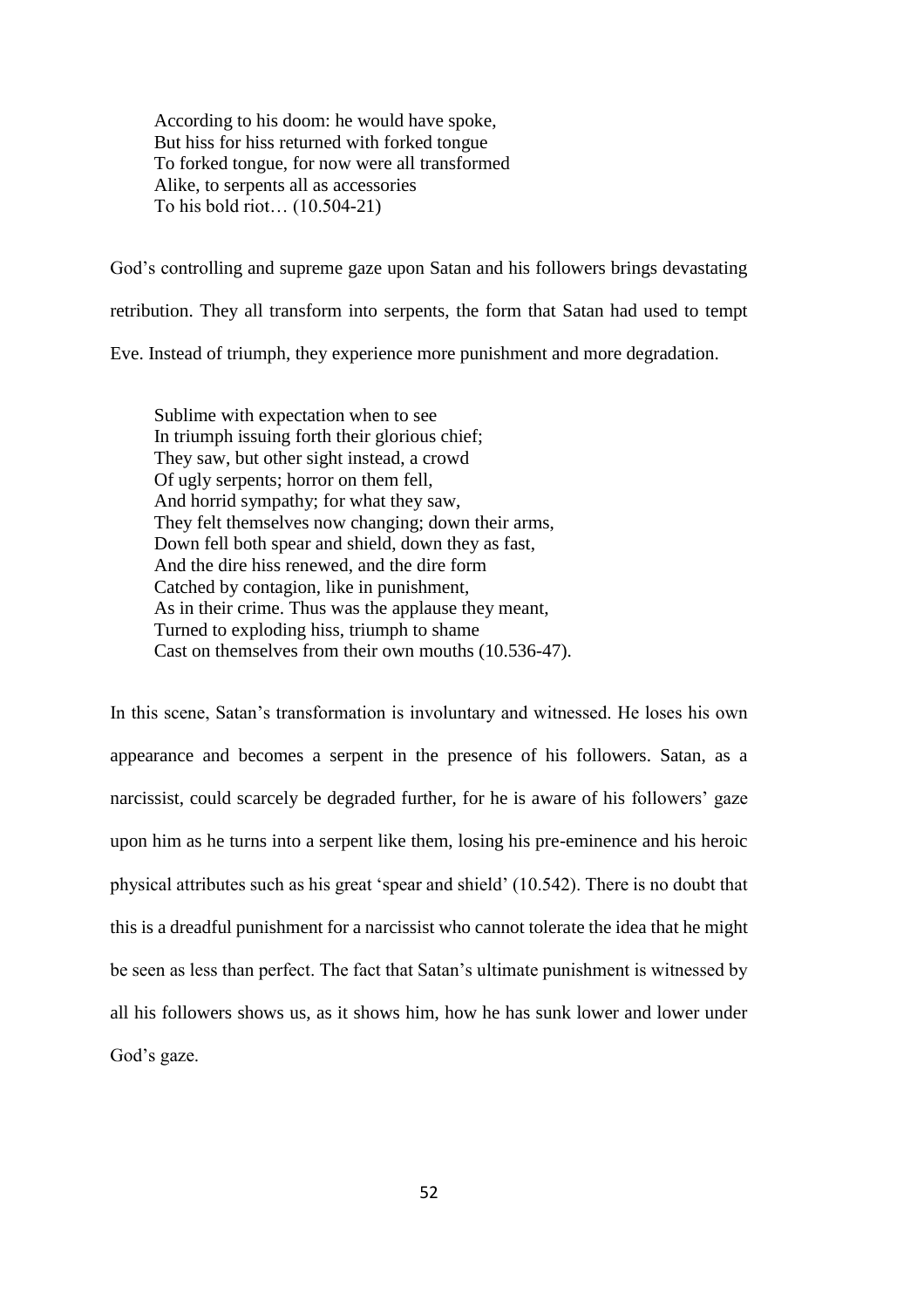# **2.5 Satan's Gaze upon Sin and Death**

Turning to Satan's gaze upon his daughter Sin and son Death, Satan first looks at them when he passes on his journey to the gates of hell guarded by Sin and Death. His son Death stops him from passing the gates. Death's appearance is described as such:

If shape it might be called that shape had none Distinguishable in member, joint, or limb, Or substance might be called that shadow seemed, For each seemed either; black it stood as night, Fierce as ten Furies, terrible as hell, And shook a dreadful dart; what seemed his head The likeness of a kingly crown had on (2.666-73).

In Sartre's concept of gaze, this scene might be a good example of the conflict in which two gazes clash and one of them succeeds in seeing the other as an object. To disarm each other's power, both Satan and Death use their assaultive gazes: "…such a frown/ Each cast at the other" (2.713-14). With regard to this, Lovatt also observes that "the essence of the assaultive gaze is looking at someone with the intention of committing violence against them" (312). Both Satan and Death's gazes are used as a kind of literal weapon as their blazing eyes can also carry out the violence. Before any further conflict arises, Sin intervenes to stop them from fighting. She reveals herself and Death's identity. Yet, Satan after gazing upon them does not consider them to be his family as they possess an unseemly form and repugnant countenance.

What thing thou art, thus double-formed, and why In this infernal vale first met thou call'st Me father, and that phantasm call'st my son? I know thee not, nor ever saw till now Sight more detestable than him and thee (2.741-45).

Satan as a character who is still fond of his own appearance believes that Sin and Death cannot be his daughter and son. Again, Satan seems to face a very difficult dilemma: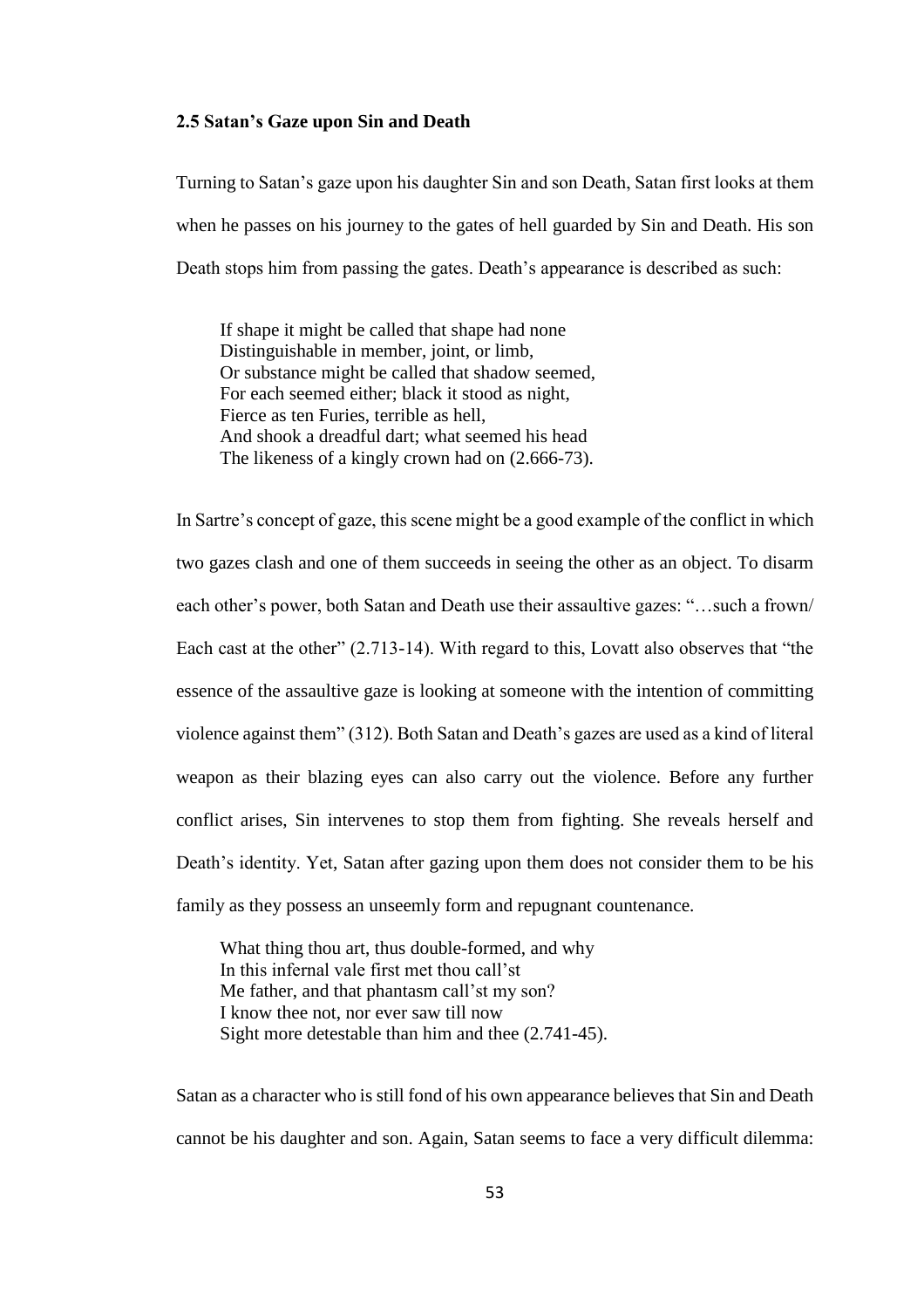is he in fact beautiful to behold, his bright countenance? or does he own a detestable outward appearance that others should refrain from looking at? Sin explains how she has come to life, emphasizing that she got her attractive grace from his image (as Christ his received from his father God).

Hast thou forgot me then, and do I seem Now in thine eye so foul, once deemed so fair In heaven, when at the assembly, and in sight Of all the seraphim with thee combined In bold conspiracy against heaven's king, All on a sudden miserable pain Surprised thee, dim thine eyes, and dizzy swum In darkness, while thy head flames, thick and fast Threw forth, till on the left side opening wide, Likest to thee in shape and countenance bright, Then shining heavenly fair, a goddess armed Out of thy head I sprung (2.747-58).

It is no wonder that Sin has been appointed as a guardian of hell to gaze upon those who might try to escape. After hearing these words, Satan seems to recognize that they are his family, and the less aggressive manner of his speech that follows indicates that he accepts the new information: "She finished, and the subtle fiend his lore/ Soon learned, now milder, and […] answered smooth" (2.815-6).

The following chapter will investigate God's divine gaze which is the most powerful among all the characters' gazes.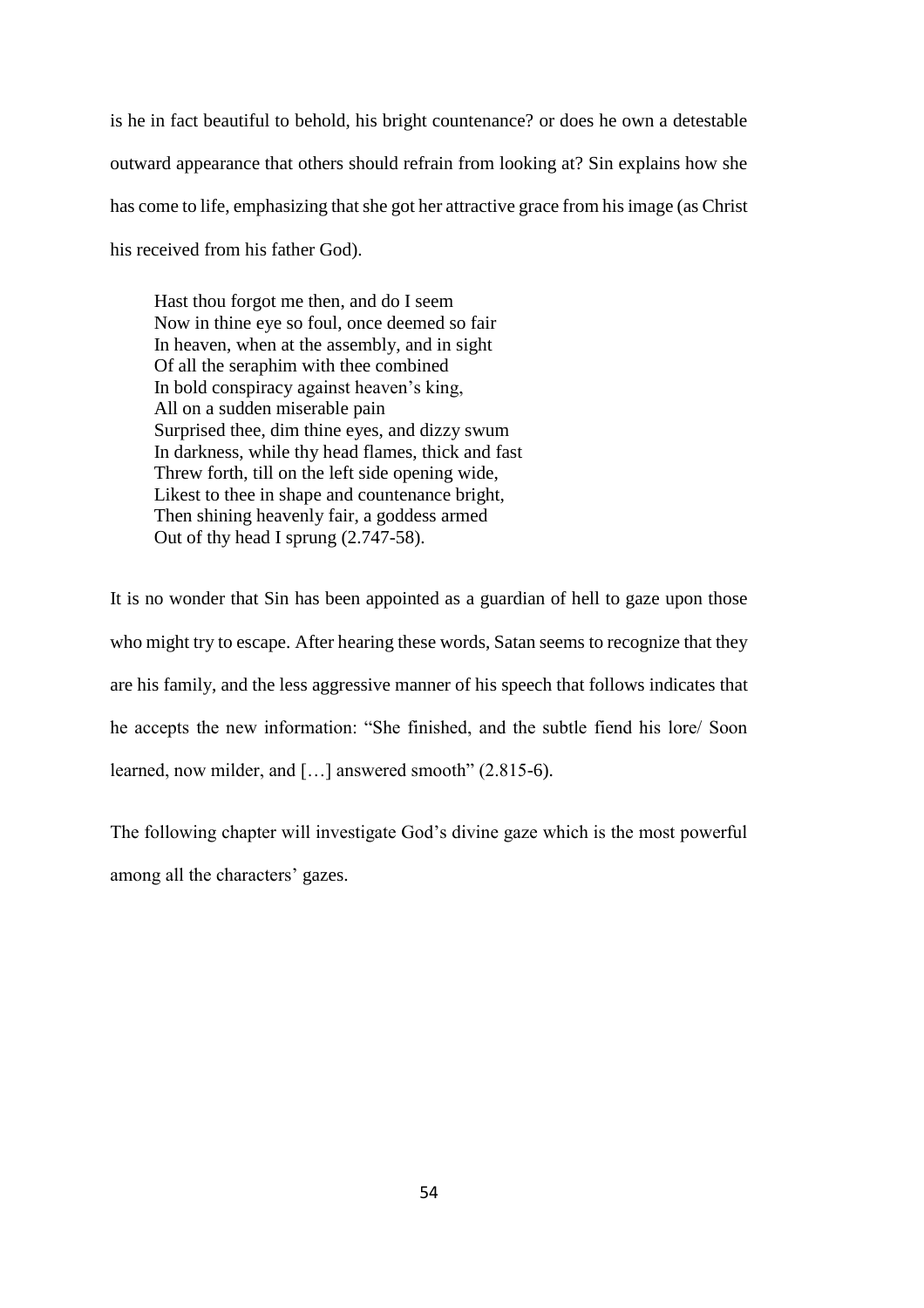#### **CHAPTER III**

# **GOD'S GAZE IN** *PARADISE LOST*

Identifying gods as active viewers, Lovatt says that gods in epics possess a distinctive way of seeing/looking which she defines as the "divine gaze." According to her, the divine gaze has a structural significance for the epic genre. She further says that the divine gaze is characterised by verticality (the gods tend to be above the action, often on a mountain or hill), and often a distant, 'bird's-eye' view, clarity and penetration (seeing through to the true nature of what is on display), agency and effectiveness. (78). Likewise, in *Paradise Lost,* Milton's representation of God as an omniscient and omnipresent character who (as the narrator informs us) "beholds from his prospect high/ Wherein past, present, future he beholds" (3.78-9) demonstrates the authority and power of God's divine gaze. Lovatt also highlights that "epic is a genre closely associated with the divine gaze, the genre which most clearly aspires to apotheosis: epic requires and desires authority" (77). In *Paradise Lost*, the powerful gaze of God is shown to be a constitutive aspect of his divine omnipotence. In addition to being part of his omnipotence, this divine gaze is definitely different from the gaze of any other character, for he can see and control them with a central and dominant gaze while remaining unseen. Importantly, the objects of his gaze are subject to a gaze that they cannot return.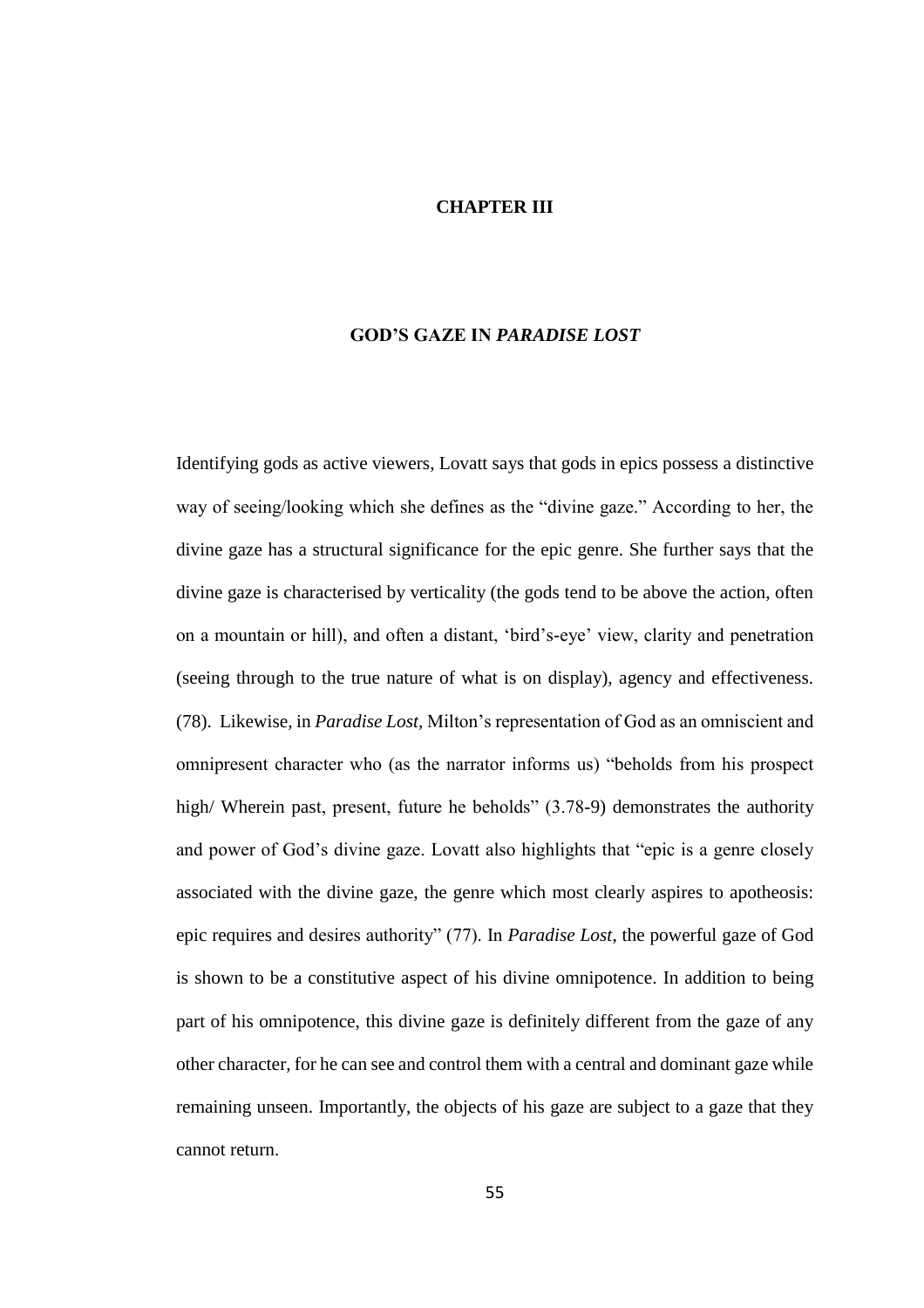From the first of these aspects, we can read God's gaze upon other characters in Foucauldian terms as a 'Panopticon', -meaning 'all-seeing', as did Armstrong in "Punishment, Surveillance, and Discipline in *Paradise Lost.*" Suggesting that the 'surveillance' in the poem is as pervasive as in a modern panoptic setting, she further says that God's surveillance is possible to be associated with an 'optic glass,' a seventeenth century invention which enabled observers of the universe to view distant objects:

A hierarchy or network of surveillance controls life, invading, as the optic glass in nature, the private lives of individuals. Within *Paradise Lost* a similar network of watching exists with God at the apex watching Satan, the Angels, Adam and Eve, and by extension, all of mankind and all of history to the end of time" (100).

As readers, we encounter God acting as a gazer with his more powerful and penetrative gaze throughout the whole poem, in passages where, in Armstrong's term, God is presented as a 'surveillant' (101). Examples of such passages include the following: God can witness every incident "for what can scape the eye/ Of God all-seeing" (10.5- 6); for Satan and his companions God is a "wakeful foe" (2.463) whose eye is capable of seeing "all things at one view" (2.190); God sees all time at once (3:78) with an "Eye" that is "unsleeping" and "Eternal" (5:647, 711). In addition to these passages, further examples can be given from the other parts of the poem: In Belial's assumption, God "from heaven's height sees and derides all their motions vain" (2.190-1); God "sits/ Shrined in his sanctuary of heaven secure" (6.671-2) and watches the "intestine war in heaven" (6.259); God gazes upon and "surveys his great work" (8.352) in the course of creation of the earth and mankind. He also gazes upon his newest creation Adam and Eve: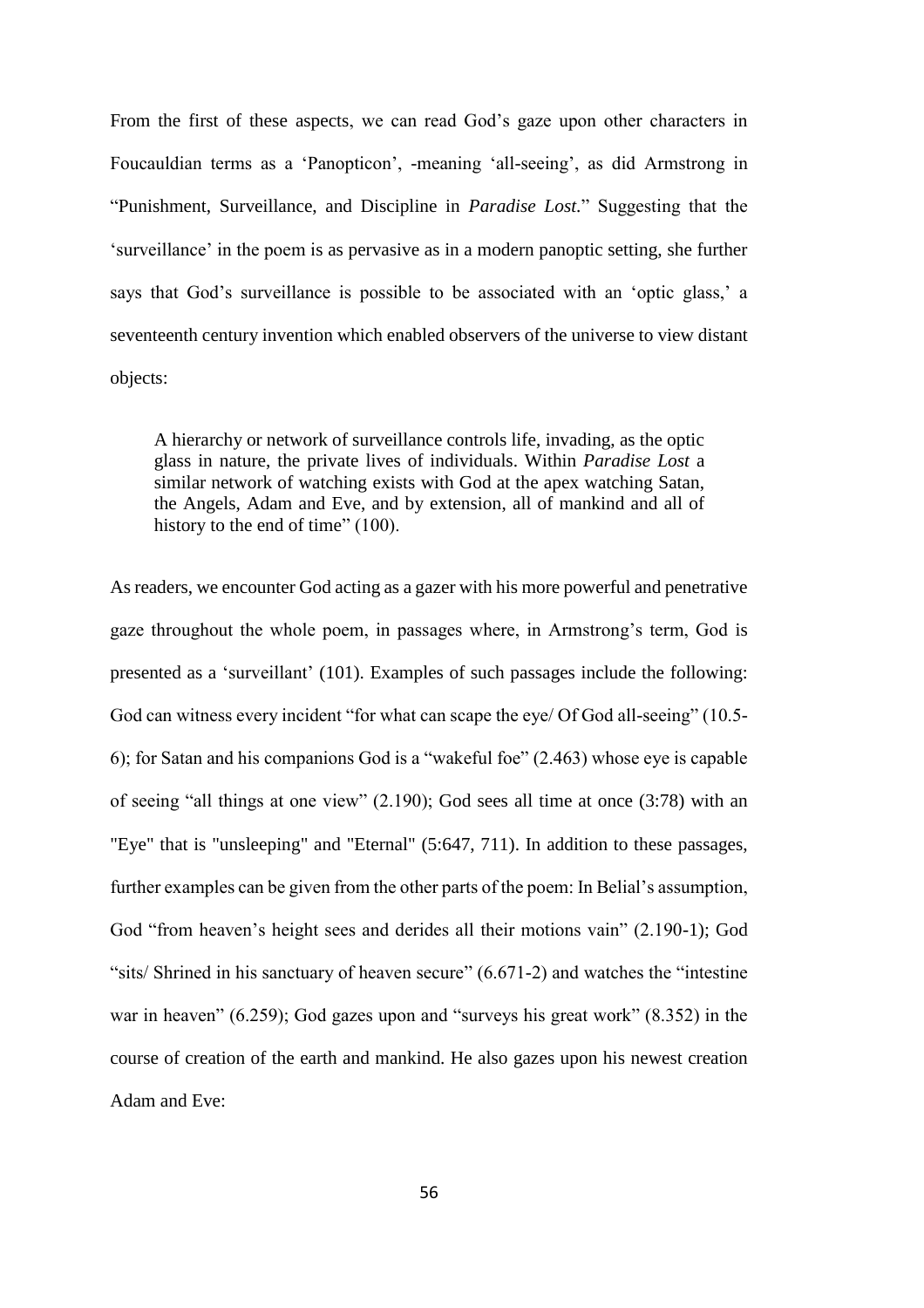[...] the almighty Father from above, From the pure empyrean where he sits High throned above all height, bent down his eye His own works and their works at once to view (3.56-9)

In another scene the unceasing gaze of God is implied with the sentence "them thus employed beheld with pity heaven's high king (5.219-20) These passages and their ubiquity through the poem demonstrate that God's powerful, panoptic gaze watches and sees everything at once.

This chapter will start with the analysis of God's unwavering gaze upon Satan, then it will continue with God's gaze and the process of creation, and finally it will investigate his gaze upon his newest creations, Adam and Eve.

## **3.1 God's Gaze upon Satan and His Followers**

God is a Foucauldian 'surveillant', exercising his panoptic power over Satan and his followers in hell. These are the only explicit prisoners in the poem and hell and its inmates are therefore the most literally appropriate objects for a Foucauldian reading of gaze in the poem. Taking into consideration the effects of the Panopticon's surveillance system on the prisoners, we could say that Satan and fallen angels are also 'caught up in a power situation of which they are the bearers' (Foucault 201), because God's powerful surveillance system disempowers them even when God does not need to exercise it. This is confirmed in Belial's assumption, mentioned above, that God "sees and derides all their motions vain" (2.190-1). This assumed gaze deters the fallen angels from further direct conflict with God. As also observed by Armstrong, although there are limitations and failures in Satan's 'surveillance' (e.g. over hell) God is the absolute 'surveillant' and thus the absolute gazer. With regard to this, she says: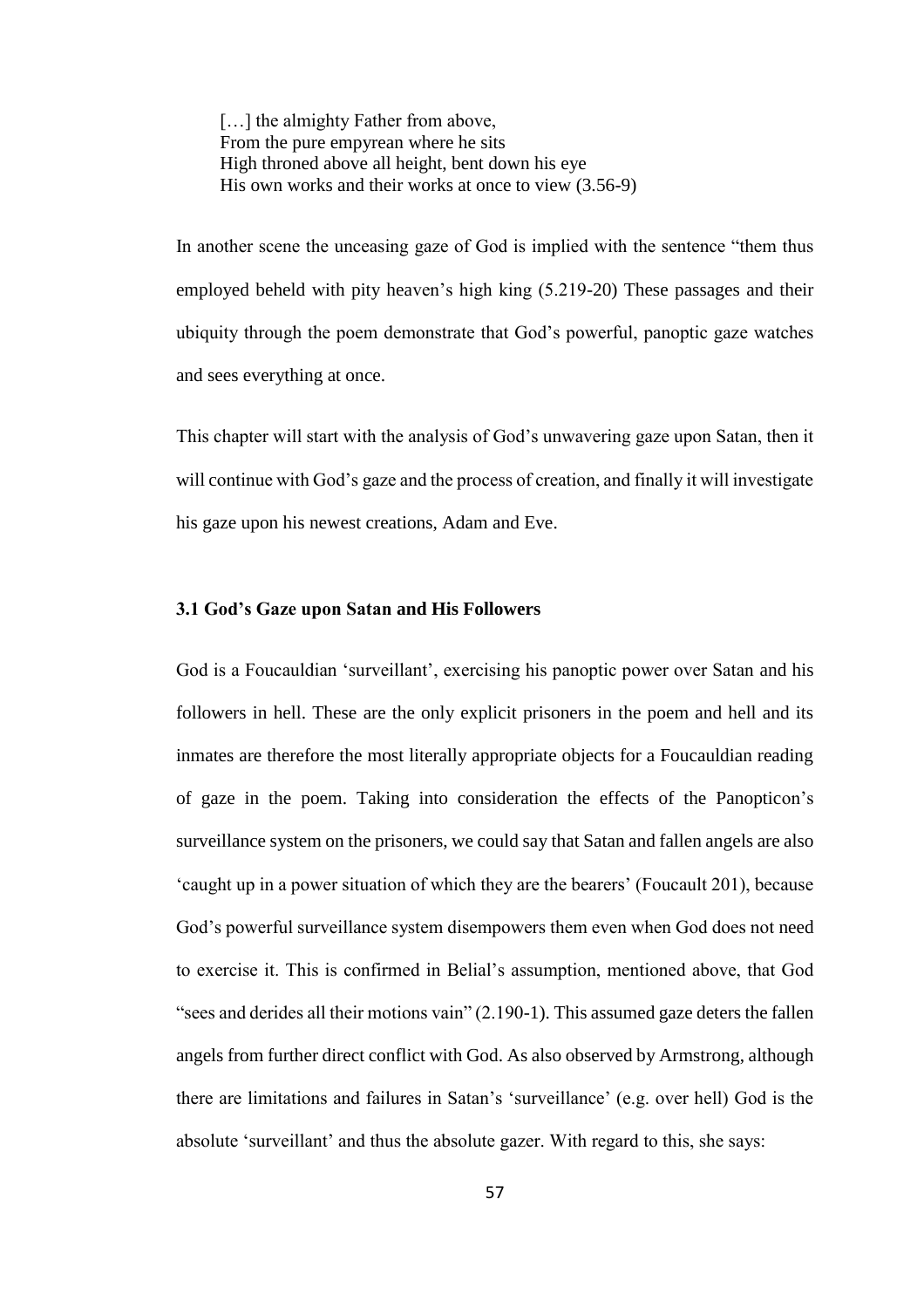The total nature of God's vision extends to the secret plans of Satan, both in Heaven when he makes gunpowder and in Hell when he plans to take his revenge on God through his creation and mankind. God, therefore, is the ultimate panopticist; he is able to see not only physically but psychically (101).

From a vantage point, God operates in the poem just as an observer in the Panopticon's tower; nothing escapes from his eye. Within this context, the heaven's high towers that are mentioned in several parts of the poem might be considered as metaphorical, if not physical representations of a network of God's 'surveillance.' Even though God does not need any of these towers to be able to observe Satan and his fiendish peers, they play a major role as symbols of God's absolute authority and surveillance system. In Books 1 and 2, we are notified of the presence of these structures, described as:

[...] many a towered structure high, Where sceptred angels held their residence, And sat as princes, whom the supreme king Exalted to such power, gave to rule, Each in his hierarchy, the orders bright (1.733-7).

We understand that like a monarch, God gives the towers in heaven to his higher (sceptred) angels to enable them to survey and thence rule the other angelic orders. After the fall of the rebel angels, these towers may not only be used as seats of power within heaven, but also as look-out towers from which to send out guards, and to survey, the areas beyond heaven's borders. The very idea of this deters Satan and his followers from considering re-entering heaven, as seen in Belial's comment that

[...] the towers of heaven are filled With armed watch, that render all access Impregnable; oft on the bordering deep Encamp their legions, or with obscure wing Scout far and wide into the realm of night (2.129-33).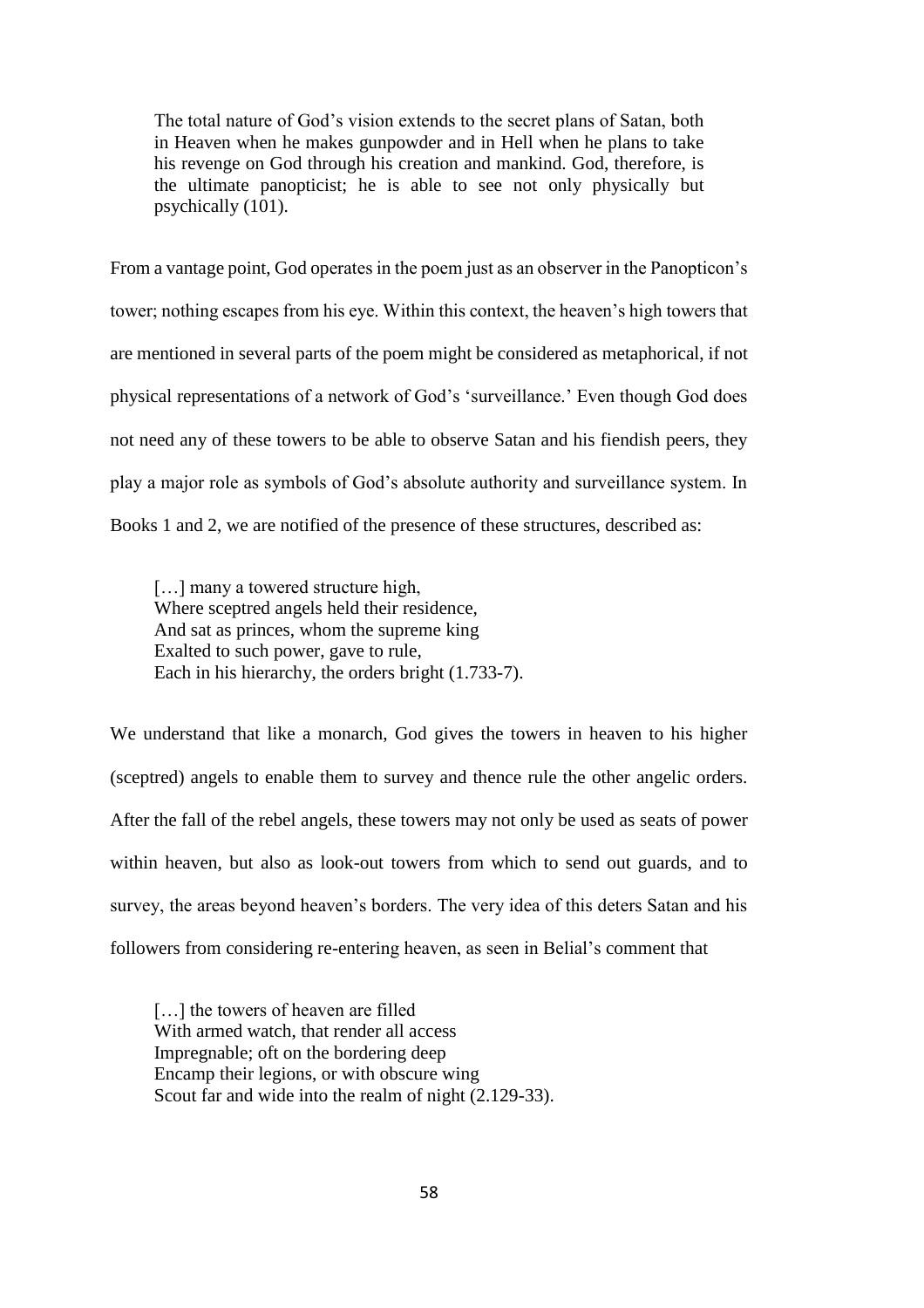Satan and his followers are aware that it is probably impossible to enter heaven by force due to the fact that God's surveillance system is thorough and strict. This is explicitly discussed in their council in Book 2, where they debate whether another battle should be hazarded for the recovery of heaven, and are finally dissuaded from the idea because of somehow knowing that heaven is highly protected by God's observer angels. When Beelzebub asks whom they shall send in search of the new world, which they hope might be less strictly guarded, his speech again refers to the gaze of angel observers and protectors, that extend beyond the borders of heaven:

[...] ere he arrive The happy isle; what strength, what art can then Suffice, or what evasion bear him safe Through the strict sentries and stations thick Of angels watching round? (2.409-13).

As a hellish counterpart of the heaven's towers, in Book 1, one of the fallen angels Mulciber who had "built in heaven high towers" (1.750) builds another high structure for Satan and his peers in hell. This enormous structure, called 'Pandemonium' (coined by Milton from Greek, meaning 'all the devils') is considered as the 'capital' of these fallen angels (1.756). Thus, we could observe that Satan's Pandemonium which is the perversion of God's towers in heaven symbolizes his pride and denotes his attempt to equal or even best God. Concerning this, Low says that "the construction of hell's capital corresponds with Satan's drive to be first and highest" (175). If he believes that he can build single, capital tower higher and more central than those occupied by heaven's sceptr'd angels, it is not surprising that he should also underestimate the panoptic powers of God, considering, as it would seem from the speeches in Books 1 and 2, that God alone does not have a controlling panoptic power, but that he has a devolved network of surveillance. To illustrate, when he disguises himself in the shape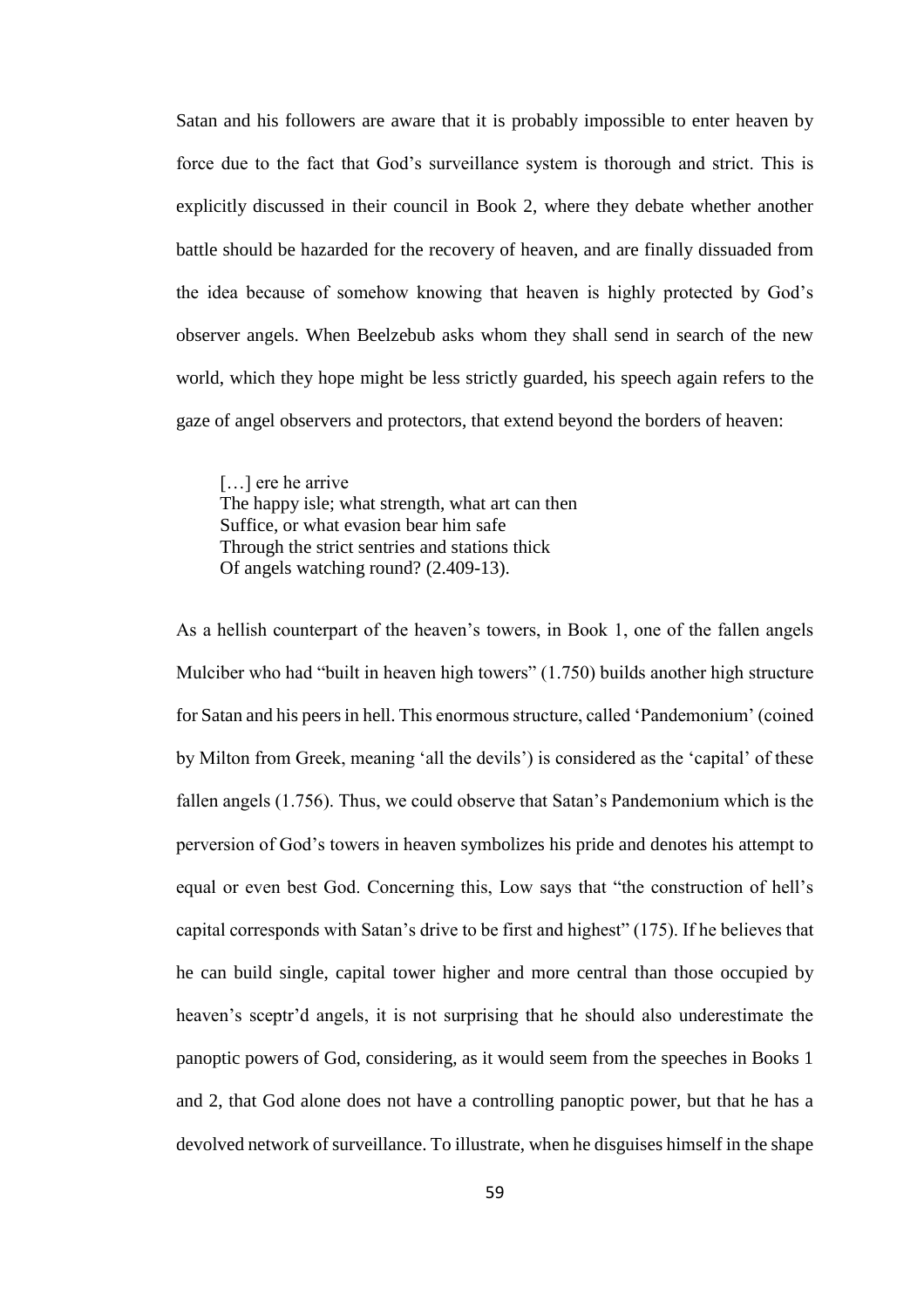of a young angel in Paradise, he considers that he is alone and not seen: "alone/ As he supposed, all unobserved, unseen" (4.129-30). Yet, ironically, acting as the God of hell, just as God appoints good angels to guard heaven, he asks his followers to keep uninterrupted watch against a 'wakeful foe' while he is seeking the destruction of mankind. The poem knows better: when Satan starts his journey for the newly created world to find Adam and Eve, God 'beholds him from his prospect high'.

[...] he then surveyed Hell and the gulf between, and Satan there Coasting the wall of heaven on this side night In the dun air sublime, and ready now To stoop with wearied wings, and willing feet On the bare outside of this world, that seemed Firm land embosomed without firmament, Uncertain which, in ocean or in air (3.69-76).

Even though Satan is on the dark side of the newly created world, God is able to see him at once. God also shows his Son how Satan directs his flight towards Adam and Eve's world. God directly gazes upon Satan and his companions when he punishes them after Satan's return to Pandaemonium. He shows them to his saints from his "transcendent seat":

See with what heat these dogs of hell advance To waste and havoc yonder world, which I So fair and good created, and had still Kept in that state, had not the folly of man Let in these wasteful furies, who impute Folly to me, so doth the prince of hell And his adherents, that with so much ease I suffer them to enter and possess A place so heavenly, and conniving seem To gratify my scornful enemies, That laugh, as if transported with some fit Of passion, I to them had quitted all, At random yielded up to their misrule; And know not that I called and drew them thither (10.616-29).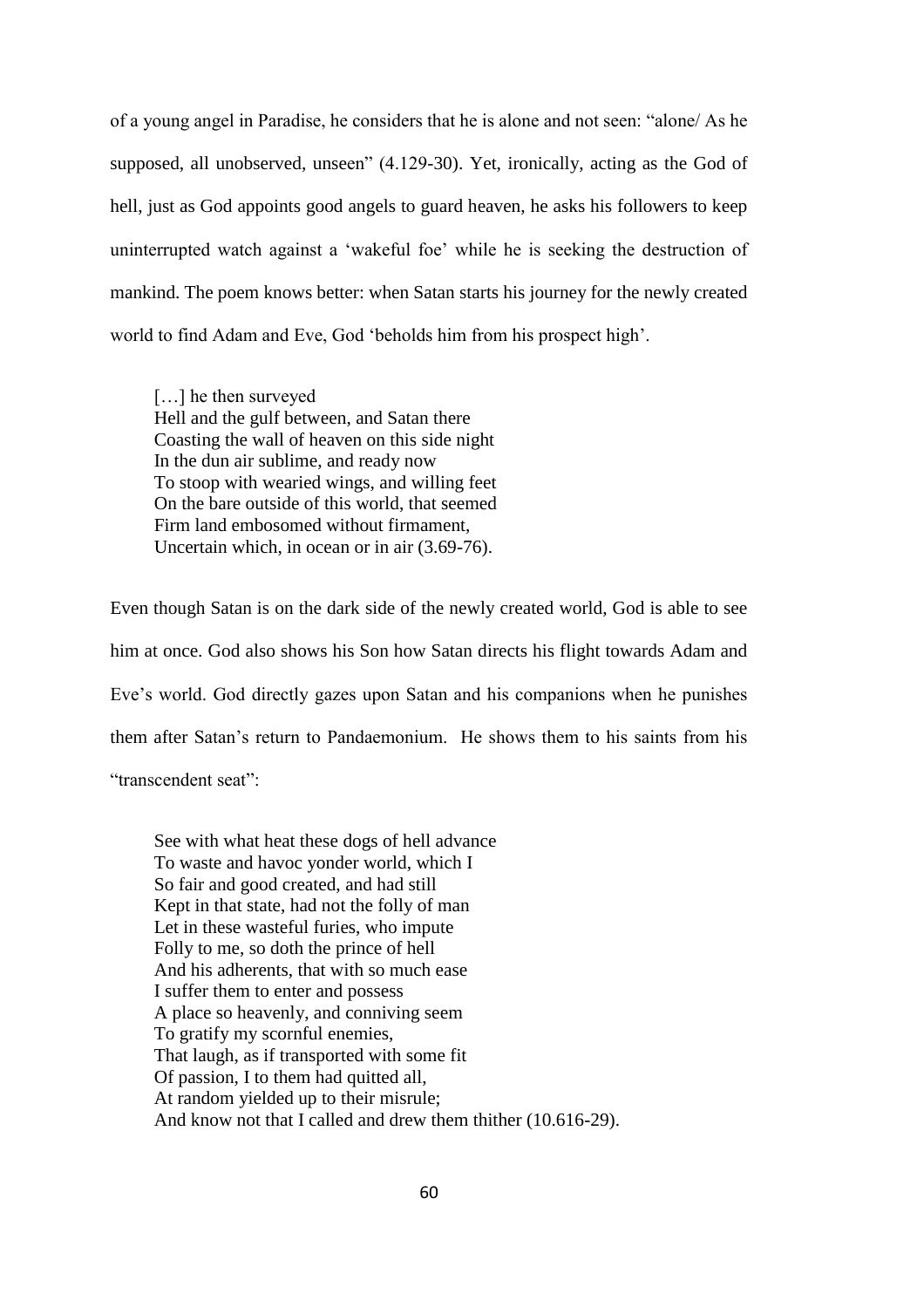Although there are no more scenes in which God directly gazes upon Satan and his peers, we come to understand that it is impossible for Satan to avoid his panoptic gaze. God could read Satan's most secret plans easily, and God's surveillance system is shown in the poem to be absolute.

## **3.2 God's Gaze and the Newly Created World**

There is an interesting contrast between the gazes of Satan and God in *Paradise Lost.*  Satan possesses an evil and destructive gaze, but God's gaze is beneficent, which makes it possible to draw a clear contrast between their gazes. Where God's gaze is benevolent, inevitable and defining, Satan's gaze is malevolent, atrocious and manipulative; we may remember how Satan, early in the poem, 'threw his baleful eyes' around hell. In contrast, without God's gaze, there would be no creation because although God's 'great idea' (7.557) is first uttered, it is only affirmed by God's gaze. In Book 7, as narrated by Raphael, God actively gazes upon the whole creation, which is fundamental to his creation as he confirms and affirms that all is good. His gaze (unlike that imputed to his sentinel angels by the fallen angels, as shown above) is always creative and affirming in this respect.

As several critics have also noted, Milton modelled his account of creation on the first chapter of Genesis closely following its story of creation in terms of the order of the events and repetitions of certain lines. Concerning this, Ittzés says: "Raphael faithfully follows the opening chapter of Genesis, keeping much of its formulaic structure but amplifying the biblical text. The sequence of events is identical in both accounts, as in their temporal arrangement into six days followed by a Sabbath" (232). In Milton's poem, the line "and God saw […], that it was good" is repeated over and over as in the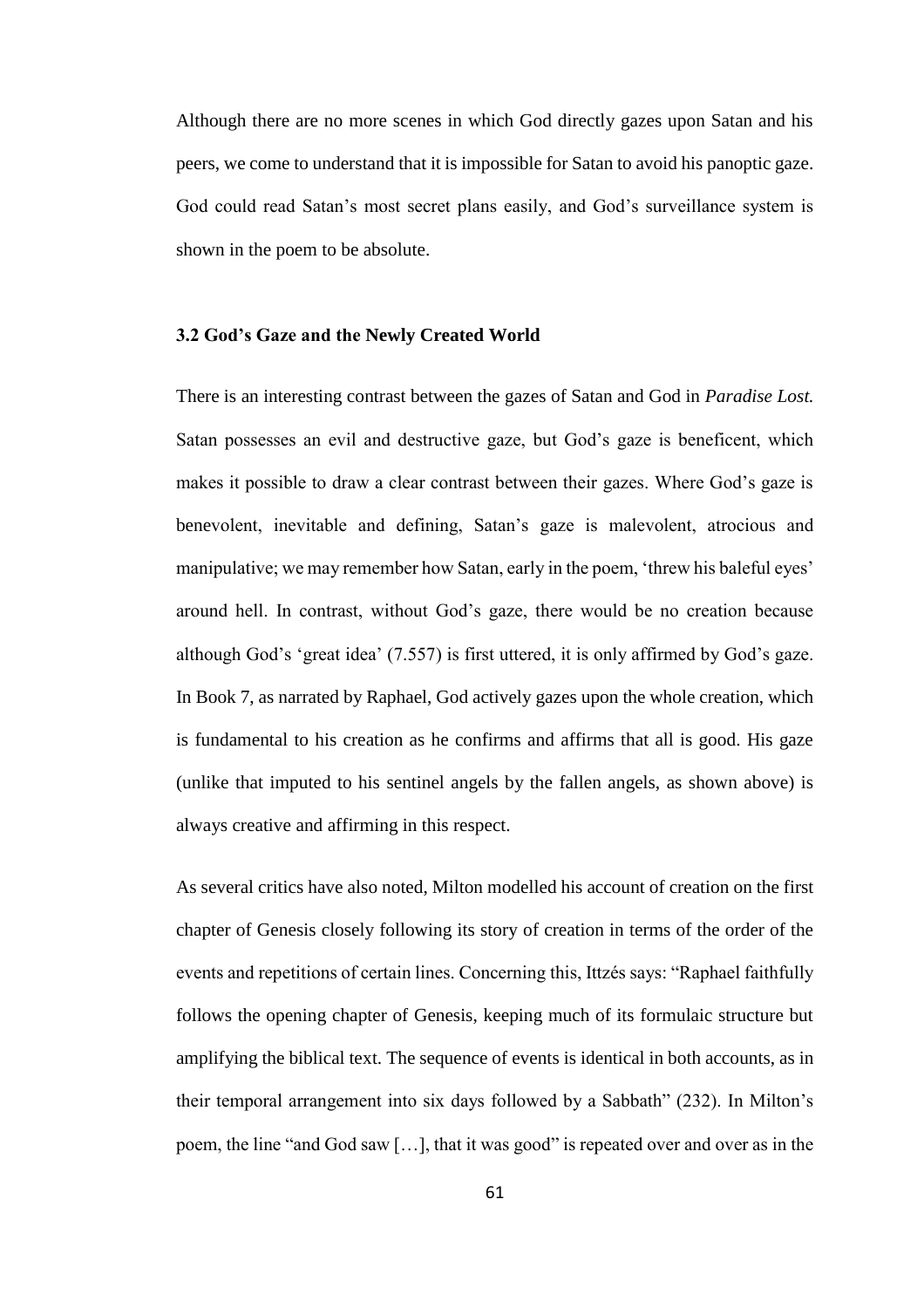Genesis account of creation (*PL*, 7: 249, 309, 337, 352/353, 395, 549, 556). We wonder whether Milton repeated this Biblical line so as to draw attention to the fact that God's gaze is central to creation, unwavering, and thence impossible to avoid. With regard to this repetition in the Bible, Humphreys observes that use of such repetitions has a function.

The cosmos [...] shaped by God is as ordered in the mode of telling as it is in what we are told about his speaking, dividing, separating, making, naming, seeing, and judging. Form informs content. Just as the created cosmos will serve as a finely structured setting to support human life, and as a stage for the story of God's relationship with these humans, so a range of repetitions provides a structured framework for its telling (25).

We may use these ideas about the Biblical narrative of the creation to understand God's supreme rule over his creation in Milton's poem. Humphreys suggests that repetitions are used as a rhetorical frame, which is obviously echoed in the creation passage of *Paradise Lost*. Besides its poetic function, this repetition allows us to understand that God as the author and authority of the whole of creation gazes upon the whole event actively; and what is being created is seen as good in his own judgement. Concerning this, Humphreys further says:

Creation comes directly from his utterance and actions, as expressions of his will. As a further indication of his commanding authority we repeatedly meet the suggestion that the elements of creation are "good" and the whole "very good," for this is presented as God's judgment. In this respect the perspective of this prelude to the Genesis narrative is God's. His is the only perspective we have to this point. It is "good" because God looks at it, judges it, and says it is "good" (26).

Likewise, Milton's God is also the only perspective in the act of creation because he is the only character who actively gazes upon, and judges whether all is good. When Raphael narrates the account of whole creation to Adam, he emphasizes the difficulty of understanding and recounting God's work: "This also thy request to recount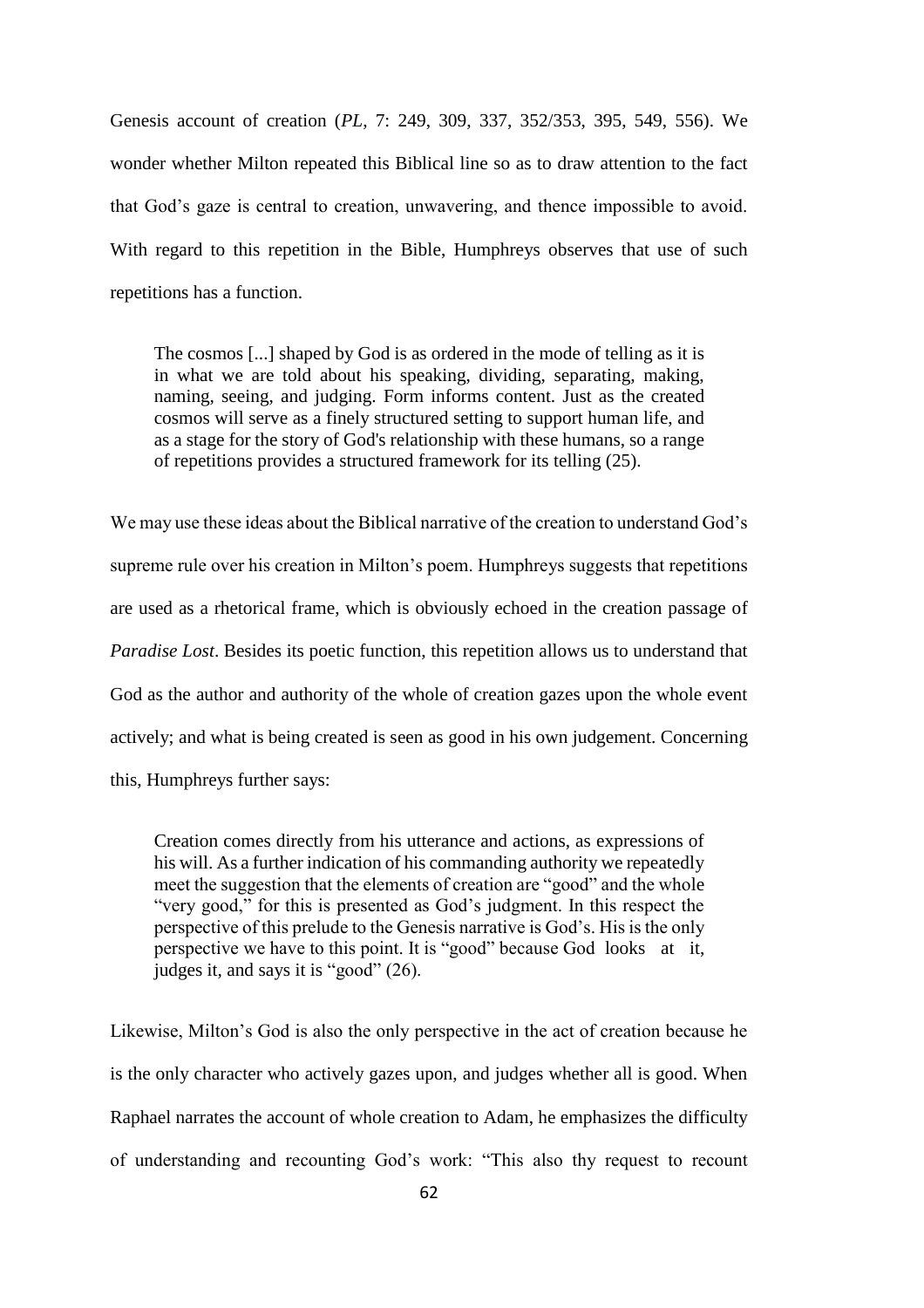almighty works/ What words or tongue of seraph can suffice, / Or heart of man suffice to comprehend?" (7.111-3), which implies that angels and mankind cannot judge God's work (as 'good' or otherwise) because God is the only perspective and maker of the whole creation, the theology indicated by the words of Genesis is that he creates the very concepts by which judgements can be made, and if he saw that something was good then that makes it good, by definition.

In Raphael's narration, while God is speaking to his Son, he says that he will create another world and mankind: "in a moment will create/ Another world, out of one man a race/ Of men innumerable, there to dwell" (7.154-56). Raphael notes that God's acts are swift and mankind cannot comprehend this without being told, and that act of telling can only indicate the immediacy of his acts in a watered-down version, because 'earthly notion[s]' cannot grasp such speed: "Immediate are the acts of God, more swift/ Than time or motion, but to human ears/ Cannot without process of speech be told/ So told as earthly notion can receive" (7.176-79). The whole creation takes six days, in such earthly terms, although we have just been informed that these days are nothing like the 'days' that earthlings count. On the first day, God as the commanding authority declares the creation of light because the earth is "matter unformed and void"; and "darkness profound/ Covered the abyss" before the creation (7.233-4). When God creates light, first he gives utterance to it: "Let there be light, said God, and forthwith light / Ethereal, first of things, quintessence pure / Sprung from the deep" (7.243-5), and then he gazes upon and affirms it: "the light was good" (7.249). This creation of light paraphrases Genesis (1: 4-8). Then God creates seas and land, and again judges with his affirming gaze: "The dry land, earth, and the great receptacle / Of congregated waters he called seas: / And saw that it was good" (7.307-309), which again follows the account of Genesis (1:10 ff). God goes on, in subsequent days, to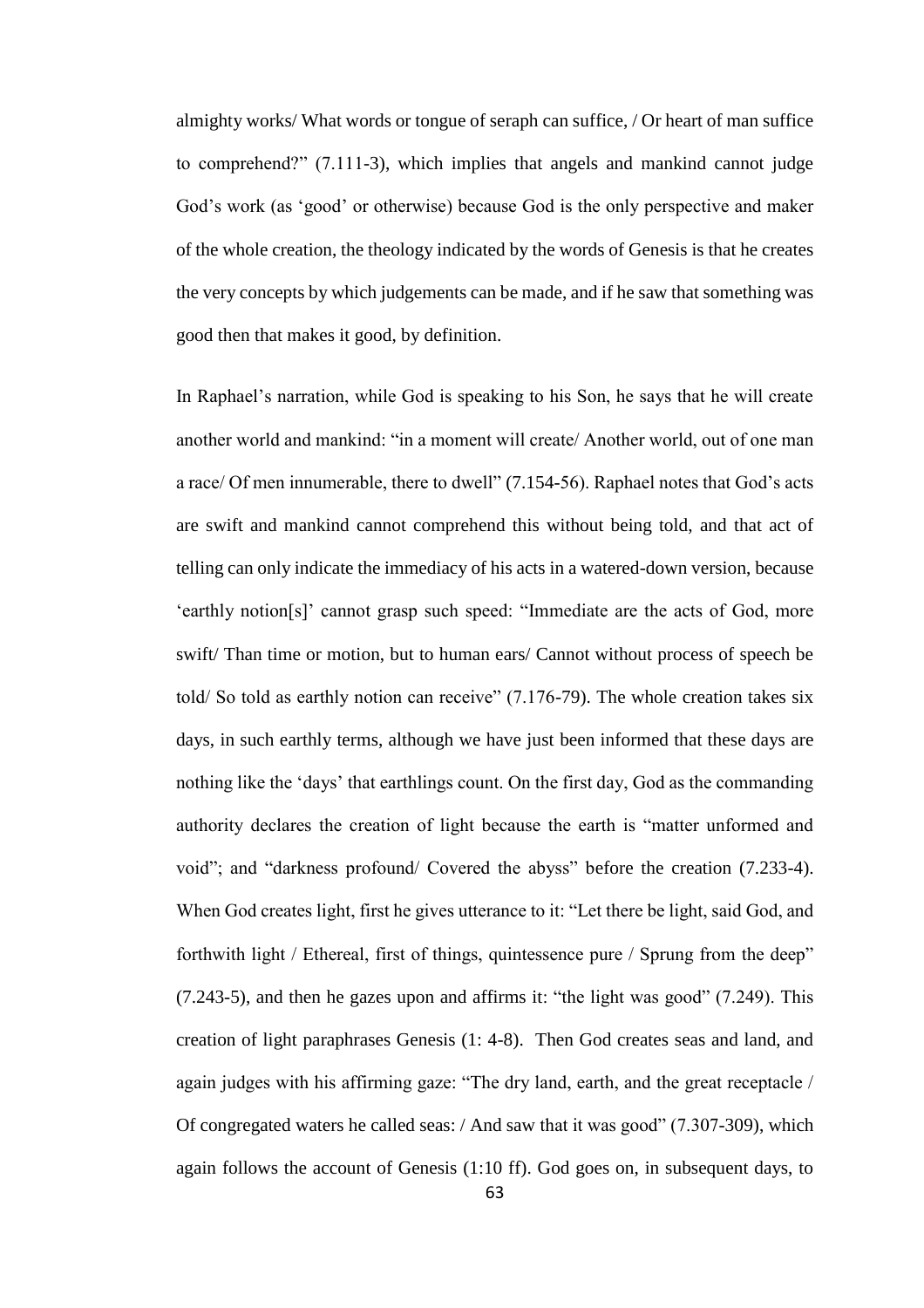create plants with "their branches hung with copious fruits; or gemmed / their blossoms" (7.325-6), and the Sun, Moon and stars, and then reptiles, fish and birds, and on each occasion he observes his work and sees that "it was good" (7.337, 7.352- 3, 7/395). On the sixth day God creates mankind in his own image and at the end of that day, he "views and beholds all was entirely good" (7.549). After the creation of the earth and mankind, as Raphael narrates, God gazes upon his whole creation:

Yet not till the creator from his work Desisting, though unwearied, up returned Up to the heaven of heavens high abode, Thence to behold this new created world The addition of his empire, how it showed In prospect from his throne, how good how fair, Answering his great idea (7.551-57).

It is notable that Milton incorporates the biblical account of creation into his epic with the given lines. God's gaze in the poem is central to the creation and without his gaze, it is implied, there would be no creation.

# **3.3 God's Gaze upon Adam and Eve**

The power of God is greatly increased in *Paradise Lost,* as in the classic epics, by his divine perspective from on high. Nørgaard talks about how to analyse 'real photos and graphics' inserted in novels, taking "gaze, perspective, distance and modality" into account. In a slightly different context, we could consider the scenes of God's gazing in *Paradise Lost* as the images presented by the poem to the minds of readers. Concerning "perspective," Nørgaard says that:

Vertical perspective refers to the vertical positioning of the viewer in relation to the represented participants, who are seen either from above, from below or at eye level. Where eye level signals some sense of equality, the perspectives from above and below typically involve a sense of power,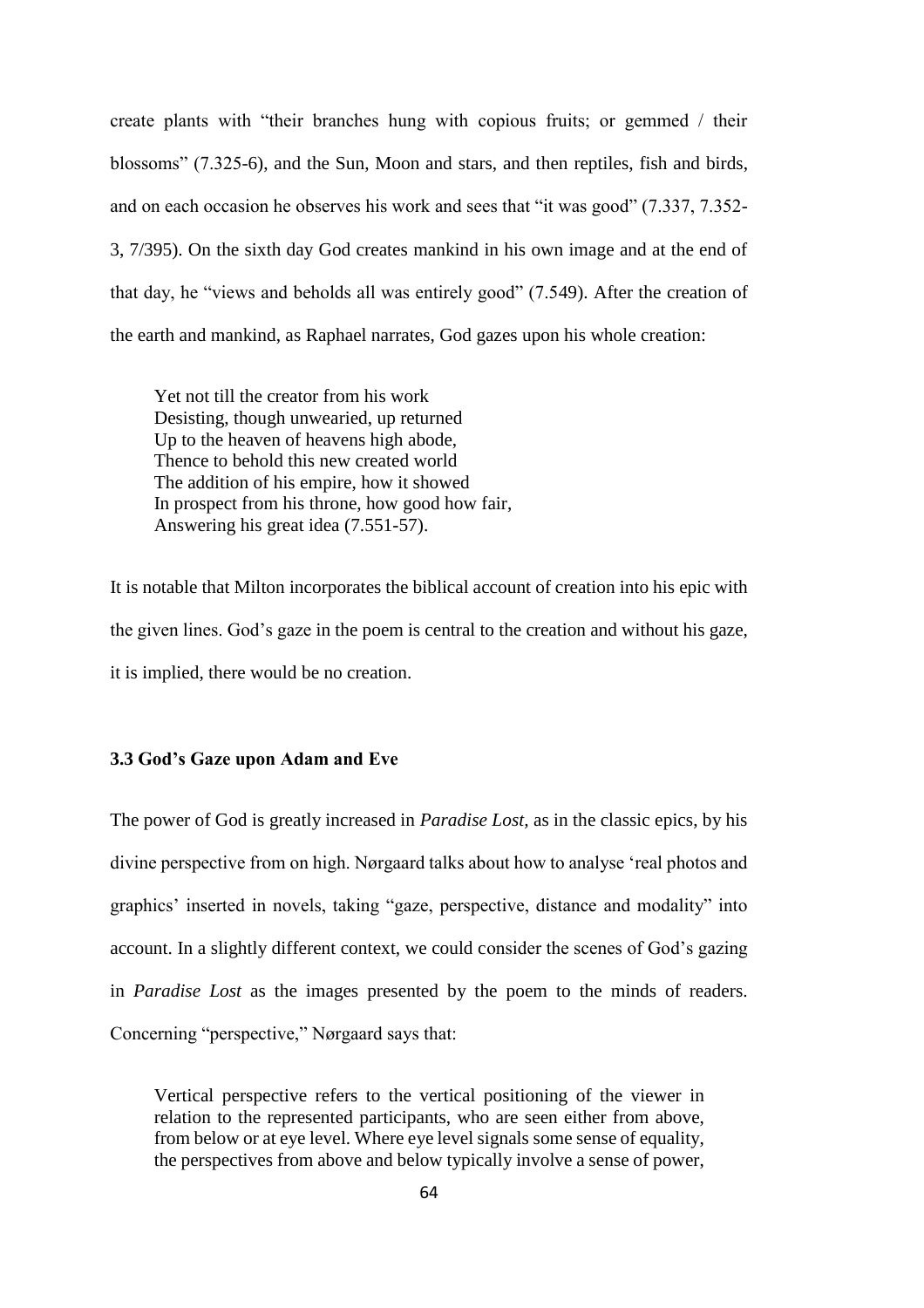since these perspectives invite the viewer to respectively look down on or up to the represented participants – literally as well as figuratively (170).

For example, in Book 4, God sits on his 'high throne' (3.58) and 'bends down his eye' upon Adam and Eve in their 'happy garden' (3.66) before turning his gaze to Satan flying towards newly created earth.

Now had the almighty Father from above, From the pure empyrean where he sits High throned above all height, bent down his eye, His own works and their works at once to view: About him all the sanctities of heaven Stood thick as stars, and from his sight received Beatitude past utterance (3.56-62).

We could certainly understand that God in this scene views his creatures from a vantage point, which suggests his absolute power. Within this hierarchical system, God's gaze is central to his authority over other characters for he is the only character whose gaze is absolute. Later, in Book 5, when Adam and Eve are praying, God gazes upon them with pity because he knows that Satan is plotting their fall from the 'state of bliss': "Them thus employed beheld/ With pity heaven's high king" (219-20). God with his pitying gaze is a mediating spectator in this scene. When Eve is later tempted by Satan and disobeys God by eating the fruit, interestingly, for a moment, she reckons that God may not have seen or witnessed her eating.

And I perhaps am secret; heaven is high High and remote to see from thence distinct Each thing on earth; and other care perhaps May have diverted from continual watch Our great forbidder, safe with all his spies About him (9.811-16).

Readers know that God sees Eve eating the fruit because nothing "can escape the eye of all-seeing God," as mentioned in this chapter's introduction. When Adam partakes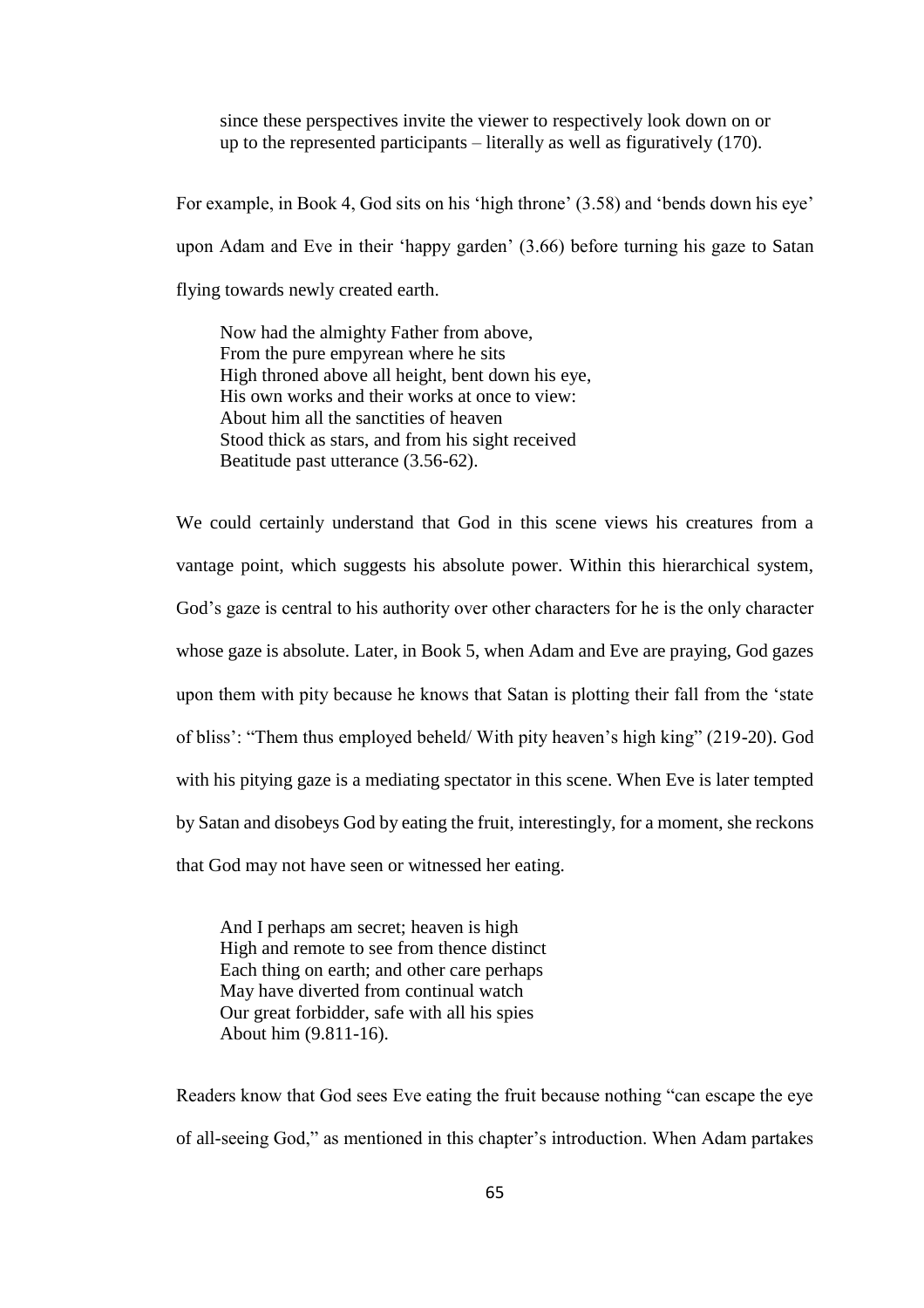of the fruit with Eve, he realises their mistake. They both feel shame for the first time because they become aware of their naked state. As discussed in Chapter 2, in their pre-fall, they were unashamed of their nakedness, and open to the gazes of God, angels and each other. They were innocent and did not have any self-consciousness: they were naked and did not "shun the sight of God, or angel, for they thought no ill" (4.319-20). However, after eating the fruit, their own gazes are changed, and they become aware of their nudity in a different way. We understand this from Adam's speech.

[...] since our eyes Opened we find indeed, and find we know Both good and evil, good lost, and evil got, Bad fruit of knowledge, if this be to know, Which leaves us naked thus, of honour void, Of innocence, of faith, of purity, Our wonted ornaments now soiled and stained, And in our faces evident the signs Of foul concupiscence; whence evil store; Even shame, the last of evils; of the first Be sure then (9.1070-80).

Then, Adam asks how he will "behold the face of God or angel" (9.1080-1). To conceal their nakedness and hide their shame from God, Adam's own gaze 'creates' a shameful map of the previously beautiful human body, as he says:

[...] cover me ye pines, Ye cedars, with innumerable boughs Hide me, where I may never see them more. But let us now, as in bad plight, devise What best may for the present serve to hide The parts of each from other, that seem most To shame obnoxious, and unseemliest seen, Some tree whose broad smooth leaves together sewed, And girded on our loins, may cover round Those middle parts, that this newcomer, shame, There sit not, and reproach us as unclean (9.1088-98).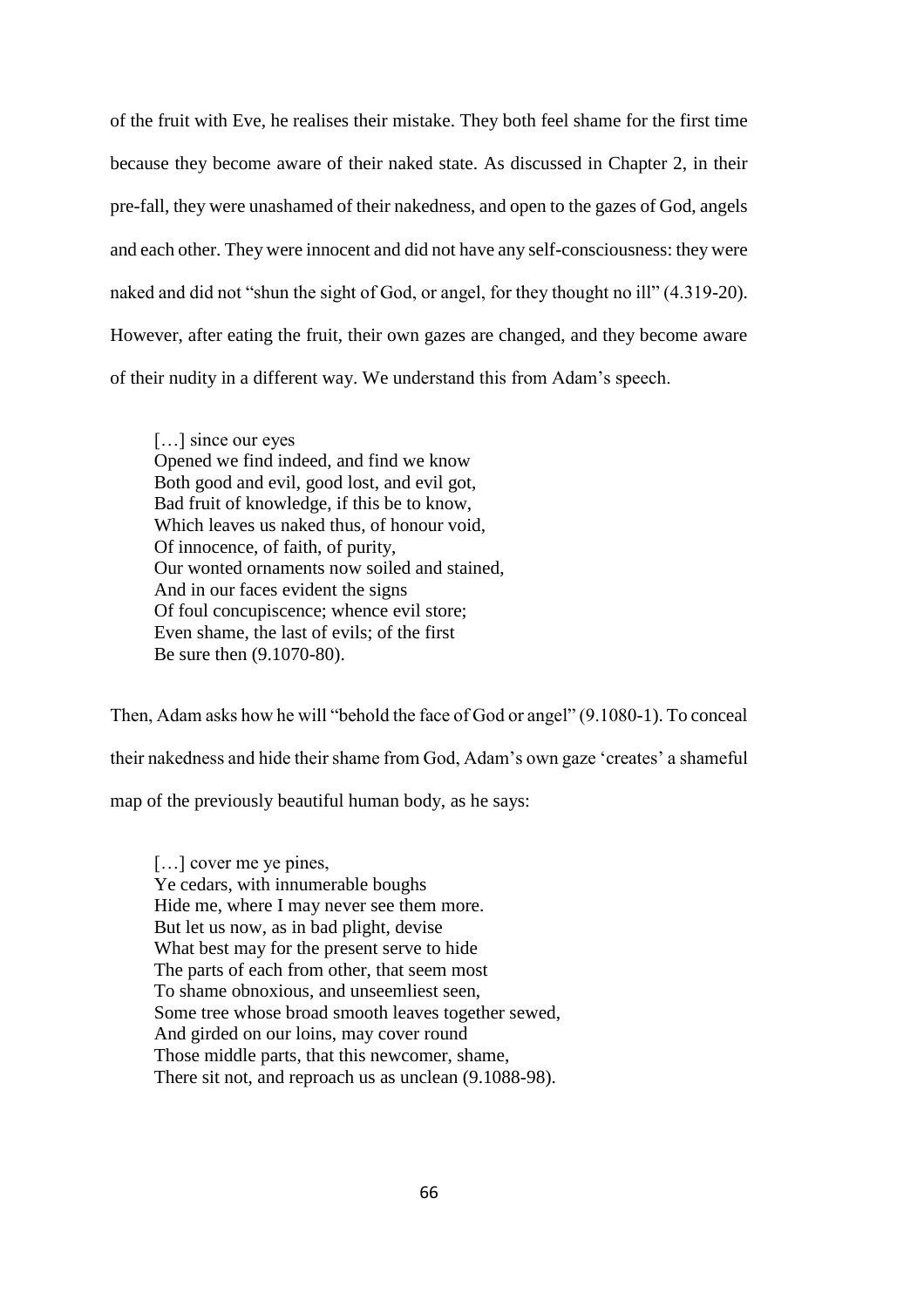We could read Adam and Eve's shame in the light of Sartre's account of shame in his analysis of "the look" (252). Adam and Eve feel shame because they recognize that they have transgressed against God. Undoubtedly they have been seen by him, and eventually, in their understanding, they are put in a position of object about which the possessor of the panoptic gaze (God) makes judgments. Even when Eve tasted the fruit alone, we could remember how she was first concerned whether God had seen her eating the fruit. They are worried about God's judgement, and gaze. We could consider this kind of shame as a moral emotion because it arises due to the fact that they have transgressed God's Law. Yet, and more importantly for the fallen humans in *Paradise Lost*, for Sartre, shame has an ontological significance, too, which he describes as "pure shame". In this type of shame, both Adam and Eve recognizes the fact that they are the Other in God's gaze. That is, Sartre's characterization of this particular shame reveals our being-for-others as an object in our very existence. So, Adam and Eve are dependent on God for they are rendered an object under his gaze. Thus, this ultimately brings shame.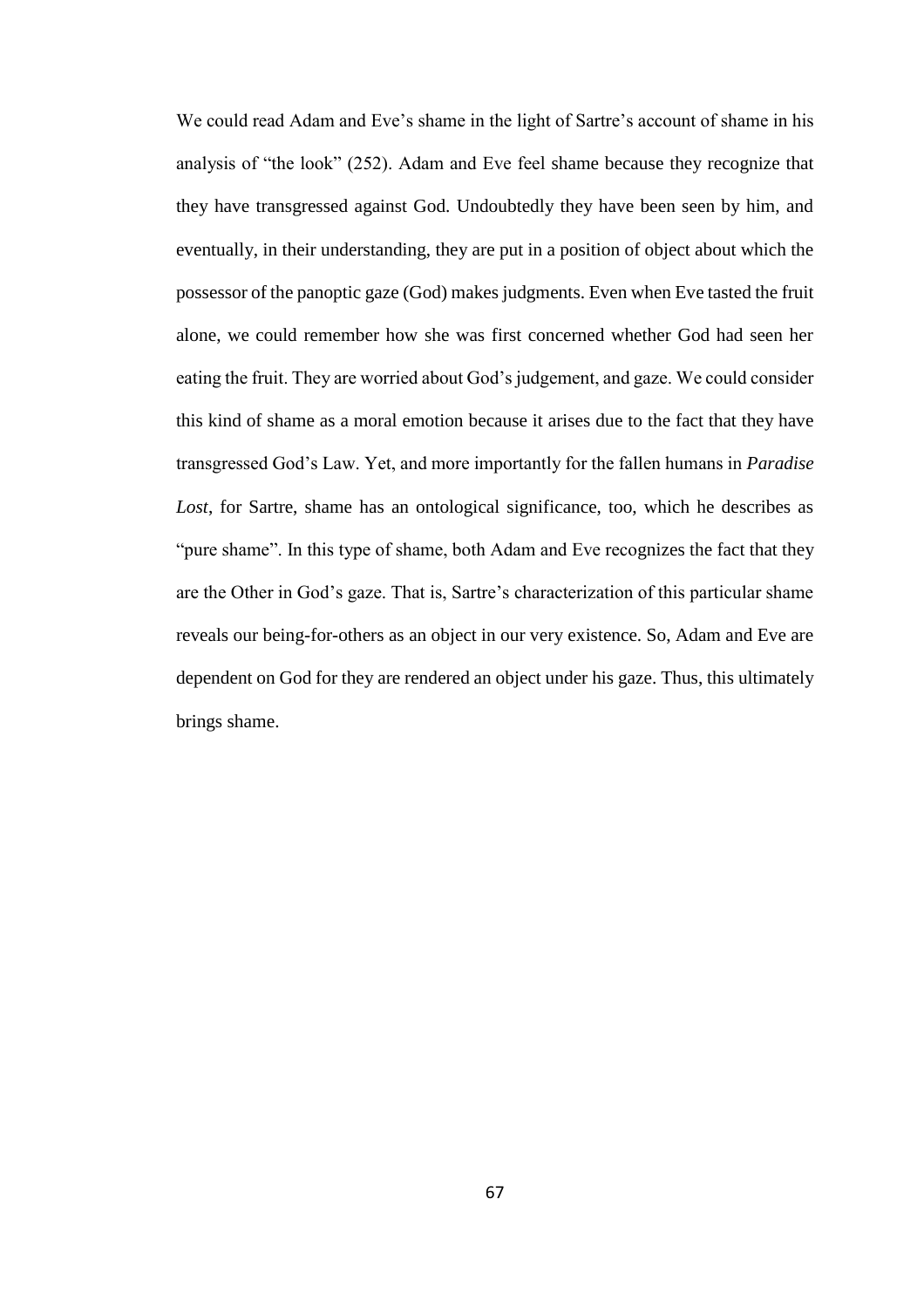#### **CHAPTER IV**

## **ADAM AND EVE'S GAZE IN** *PARADISE LOST*

Adam is told about the war in heaven, he is not shown it. The future of his descendants (mankind), however, is shown to him in Book 11, and he actively gazes upon it like a spectator in the cinema. Thus, his gaze in this particular scene is very cinematographic. In the analysis of his gaze here, the ideas of Lacanian film theory will be referred to where relevant.

This chapter will also discuss Eve's gaze upon herself in the lake in Book 4, which allows her to gain her identity because it is evidently a stage which recalls Lacan's 'primary narcissism'. As pointed out by Zimmerman, it is during this moment that Eve experiences a degree of selfhood even though at first she does not recognize that the image in the lake is a reflection of herself. It is also worthy of mention that Eve's gaze upon Adam reveals her object-state, because as she herself acknowledges, she is subjected to Adam.

The following section will first explore Adam's gaze upon Paradise before the creation of his companion Eve, and following that his gaze upon her; these are the scenes of his dreams. Even though Lovatt notes that the dreamers and interpreters in epics are often female characters, she gives the dream of Agamemnon as an example of the epic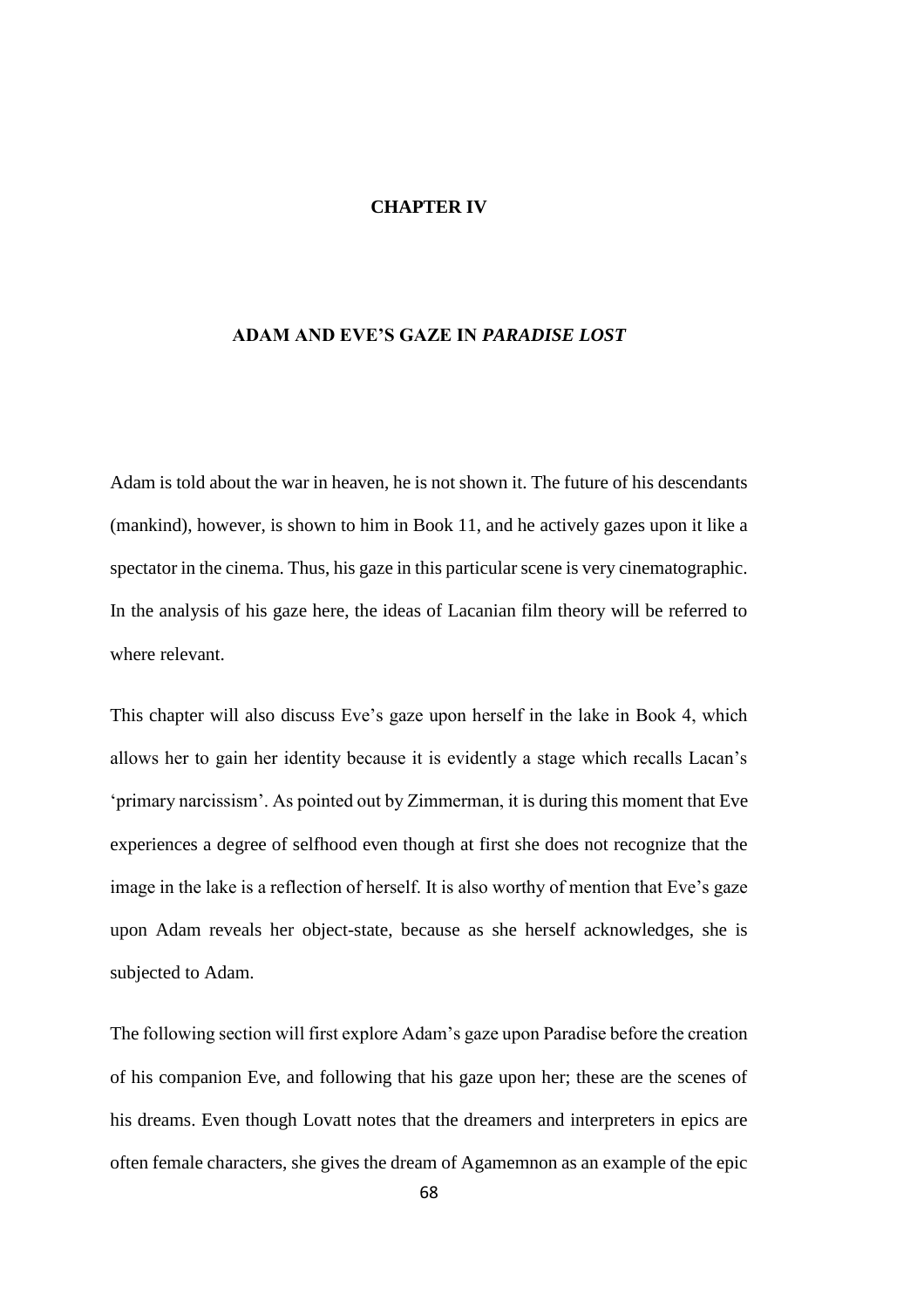dream. Likewise, Adam's dreams are also a part of Milton's epic. So, we can understand that both male and female characters in epics can dream of present or future events. However, it should be pointed out that Adam's dreams are God-given whereas it is Satan who gives a dream to Eve.

Then, it will focus on Book 11 in which Adam's gaze reveals the cinematographic aspect of the gaze. The third section will deal with Eve's gaze upon herself while the final section will refer to her dream and gaze.

## **4.1 Adam's Gaze upon Paradise and Eve**

 $\overline{a}$ 

While relating to Raphael what he remembers since his own creation in Book 8, Adam informs us about his dream in the garden of Eden.<sup>7</sup> Before he starts dreaming, first he finds himself lying on a 'flower herb' (*PL,* 8.254) in Paradise. Turning his wondering eyes as a new-born, he gazes at the 'ample sky' (8.258) above him without knowing who he is or how he has come there. 'By quick instinctive motion', he raises himself from ground to be able to see further, and surveys

Hill, dale, and shady woods, and sunny plains, And liquid lapse of murmuring streams; by these, Creatures that lived, and moved, and walked, or flew, Birds on the branches warbling; all things smiled, With fragrance and with joy my heart o'verflowed (8.262-66).

Among his other senses, it is first his gaze that allows him to enjoy what he sees. After carefully examining his surroundings, he begins to examine his own body too: "My

 $<sup>7</sup>$  At Adam's request. Raphael has related how Satan has become a fallen angel, and then the creation</sup> of the world. This time, Adam relates what he remembers from his own creation and interestingly, Raphael notes that he 'was absent that day' (8.229) when God created Adam. As discussed in Chapter 2, we can certainly confirm that angels lack the agency of divine gazing, that of God's omniscient gaze.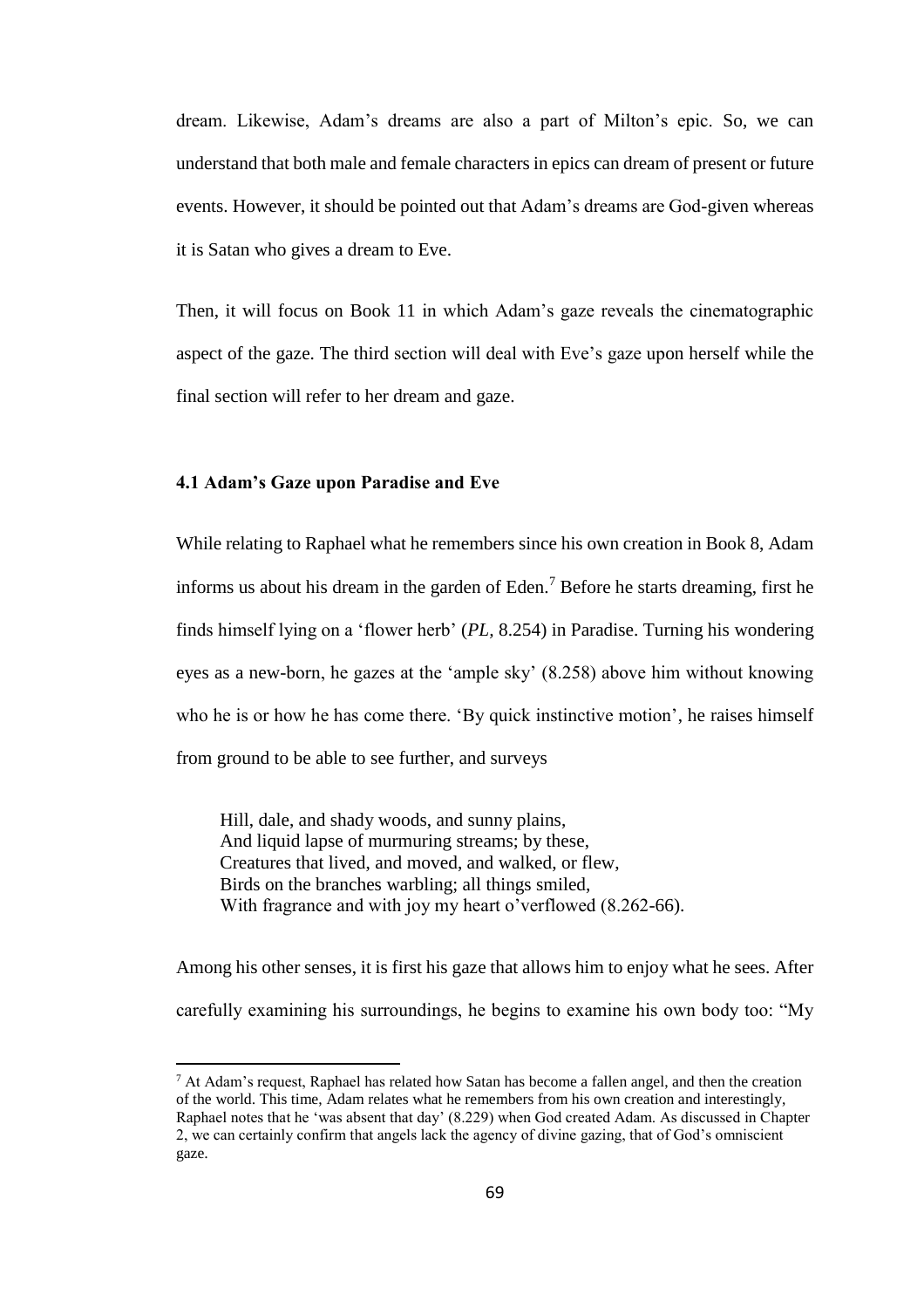self I then perused, and limb by limb/ Surveyed […]" (8.267-68). We can understand that he is developing an innocent physical self-consciousness at this moment. Although he is not aware of where or who he is, all of a sudden, he begins to speak and name everything he sees around him. Turning his gaze on to the sun, like Satan did in Book 4 in his soliloquy<sup>8</sup>, he directs his speech to it: "Thou sun [...], fair light, /And thou enlightened earth, so fresh and gay" (8.273). Afterwards, he turns his gaze upon hills, dales, rivers and creatures, and implores them to say what has brought him there. He is instinctively aware of the fact that someone higher and greater has put him in this garden (God created him 'self-knowing' (7.510)) as indicated by the following lines clearly: "[n]ot of myself; by some great maker then, /In goodness and in power pre-eminent" (8.278). With regard to this, we can certainly say that there is a strong contrast between newly created Adam and Satan. As discussed in Chapter 2, Satan denied his having been created by God in his quarrel with Abdiel. Adam, on the other hand, accepts that he is created by someone higher than him. As to his creation, no answer is returned, and so he sits pensively, lost in thought. It is at this moment when he starts dreaming. God comes to him in his dream and instructs him:

[...] Thy mansion wants thee, Adam, rise First man, of men innumerable ordained First father, called by thee I come thy guide To the garden of bliss, thy seat prepared (8.296-99).

Afterwards, still in his dream, God takes him by the arm and carries him 'over fields and waters' (8.301) and then leads him up a woody mountain on whose top he is able to gaze upon the pleasant earth: "A circuit wide, enclosed, with goodliest trees/ Planted, with walks, and bowers, that what I saw of earth before scarce pleasant

 $\overline{a}$ 

<sup>&</sup>lt;sup>8</sup> It should be noted that unlike Adam, Satan gazed upon the sun in a hostile fashion.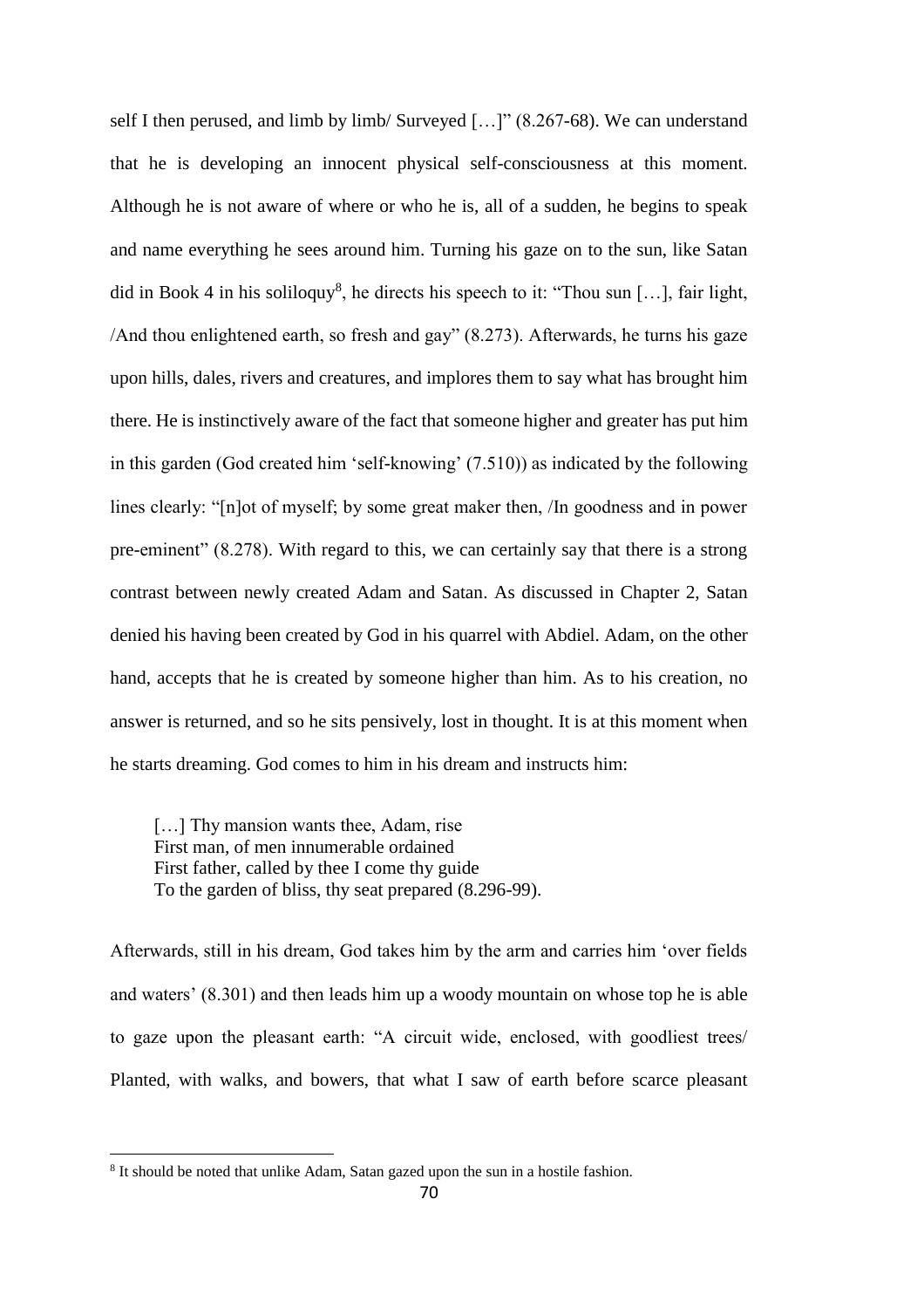seemed" (8.304-6). There he observes the trees 'loaden with fairest fruit that hung to the eye' (8.307) and they whet his appetite: 'stirred in me sudden appetite/ To pluck and eat' (8.308-9). During this moment, God gives Adam a chance to survey Paradise from a vantage point, just as he surveyed everything during the creation. It seems that only through a panoptic gaze Adam will be able to understand that everything is created for him, and thence belongs to him. Unlike God, he is a passive gazer while gazing upon Paradise, and only once and here is he given a panoptic gaze. He wakes up from his dream and discovers that what he has seen in his dream is set before his eyes 'all real'. At this moment, God appears to him 'up hither, from among the trees' (8.313). No sooner does he see God, than 'with awe' he falls at his feet to 'rejoice' him; however, God raises him from ground again and talks to him as follows:

Whom thou sought'st I am [...] Author of all this thou seest Above, or round about thee or beneath. This Paradise I give thee, count it thine To till and keep […] (8.316-20).

After informing Adam that he is the 'author' of everything created, God warns Adam against eating from the forbidden tree.

As God has shown Paradise to Adam from above, he seems to be concerned with the idea that Adam should be conscious of his power over all the creatures in Paradise. According to Nørgaard, as also mentioned in Chapter 3, the perspective from above is often connected with power since this perspective allows a viewer to look down on a participant. Thus, God in this scene draws attention to Adam's superiority over other creatures, and says that he is the possessor of all things in Paradise, including animals.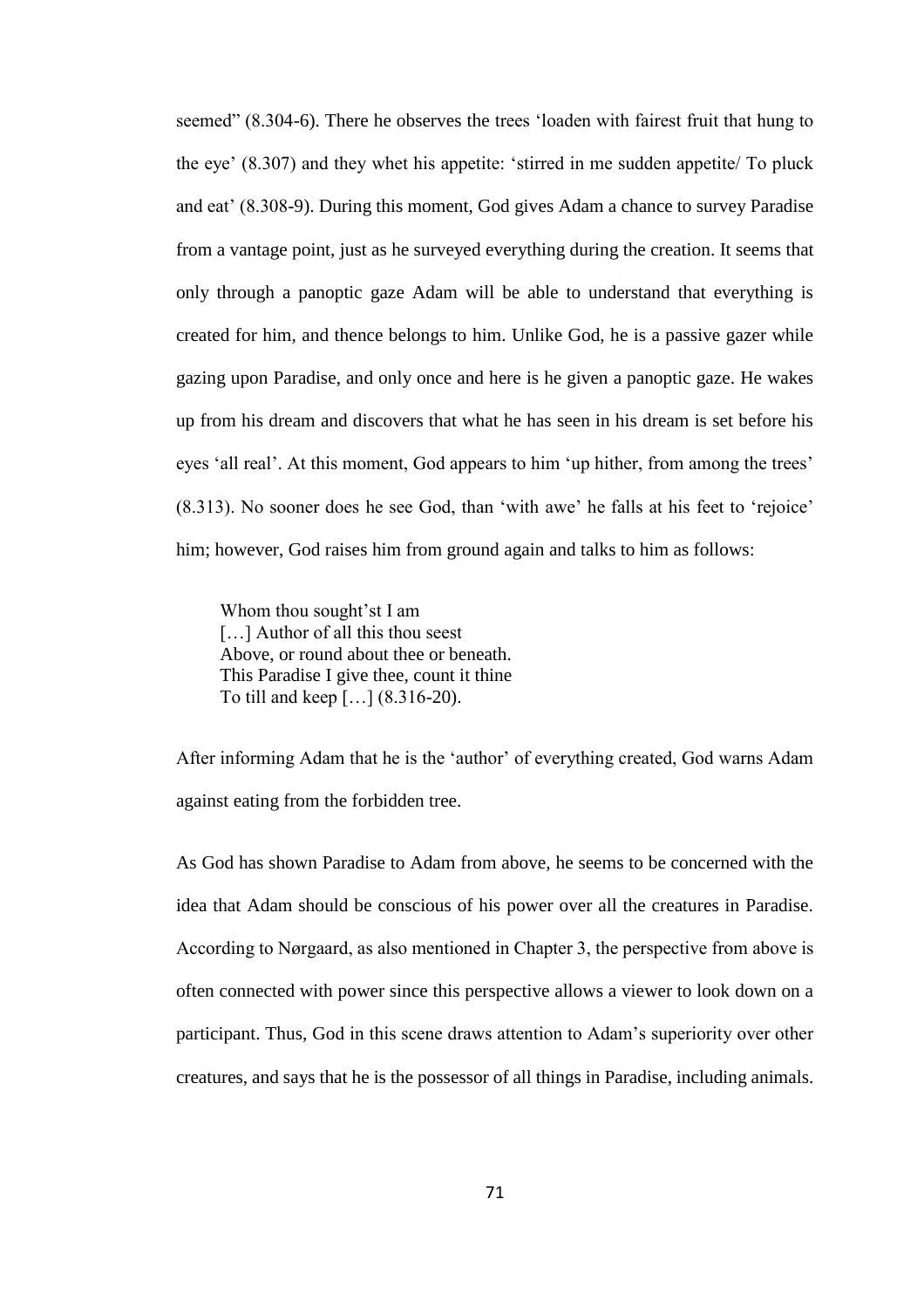Even though all the animals except the fish (God has not summoned it out of water due to its nature) pay fealty to Adam as he names them one by one, and even though he acknowledges that he is provided with everything 'with hands so liberal' (8.362) he expresses his desire for a companion in his own likeness because for him there is no happiness in solitude: "In solitude/ What happiness, who can enjoy alone, / Or all enjoying, what contentment find?" (8.364-66). Adam observes that the animals are not his equal for he has been made God's "substitute, / And these inferior far beneath me set?" (8.381-82). He wants to have a rational companion because 'the brute cannot be human consort' (8.391). Following their discourse, God announces that he will give Adam a companion: "Thy likeness, thy fit help, thy other self, / Thy wish exactly to thy heart's desire (8.450-51). In order to create Eve, God puts Adam to sleep in which he dreams of the creation of Eve, gazing upon the vision of that creation that his dreams present him with. It should be here pointed out that Milton incorporated the biblical sleep in Genesis into his own epic, just as he modelled his account of creation on the first chapter of Genesis. But he added the idea that Adam has a dream or vision of what happened while he sleeps. Adam's sleep is told in Genesis with the following lines: "The Lord God caused a deep sleep to fall on Adam, and he slept; and He took one of his ribs, and closed up the flesh in its place/ Then the rib, which the Lord God had taken from man, He made into a woman, and He brought her to the man" (Gen., 2.21-22). In Milton's poem, Adam actively gazes upon the creation of Eve in his dream. He relates this scene to Raphael with the following words:

[God] opened my left side, and took From thence a rib, with cordial spirits warm, And life-blood streaming fresh; wide was the wound, But suddenly with flesh filled up and healed: The rib he formed and fashioned with his hands (8.465-69).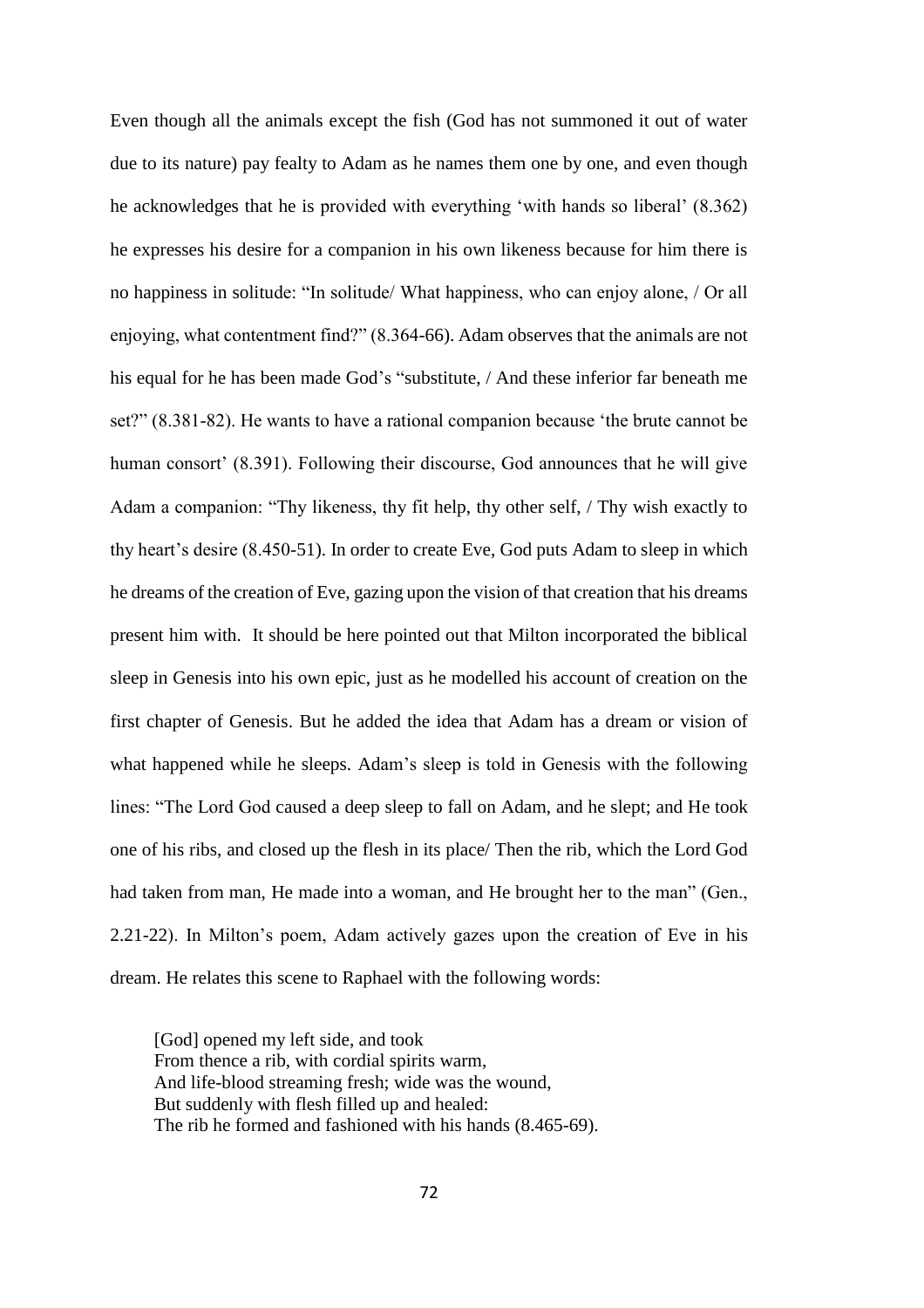The first woman, Eve, is presented as an object of beauty, which connotes her to-be-

looked-at-ness. Adam is fascinated by her fair beauty:

Manlike, but different sex, so lovely fair, That what seemed fair in all the world, seemed now Mean, or in her summed up, in her contained And in her looks, which from that time infused Sweetness into my heart, unfelt before, And into all things from her air inspired The spirit of love and amorous delight (8.471-77).

For a moment, in his dream Eve disappears and Adam thinks that he has lost her. However, he wakes to find 'all real' as in his first dream. Eve approaches him and Adam, still in gaze, enjoys Eve's beauty and his gaze increases his love for her.

Such as I saw her in my dream, adorned With what all earth or heaven could bestow To make her amiable: on she came, Led by her heavenly maker, though unseen, And guided by his voice, nor uninformed Of nuptial sanctity and marriage rites: Grace was in all her steps, heaven in her eye, In every gesture dignity and love (8.482-89).

 $\overline{a}$ 

This depicted scene resembles a scene from a Christian marriage ceremony<sup>9</sup> in which the father gives the daughter as a bride to the husband. It is not unexpected, therefore, that we have a visual connection here with 'nuptial sanctity' and 'marriage rites', while being a direct reference to God giving Eve to the first man. These lines also prompt us to say that Eve is presented as an object to be looked at by Adam. Even though she is created from his rib as his 'other self', she completes Adam's delight in things to gaze at. In Mulvey's view of the gaze, in this scene Adam would most probably be assigned

<sup>9</sup> Here there is a strong parallel between this scene and Edmund Spenser's "Epithalamion" (1595). In this poem Spenser celebrates his own marrriage to his bride Elizabeth Boyle who is gazed upon by the attendants. Likewise, Eve's beauty is also gazed at. It seems that Milton knew this poem and was influenced by it.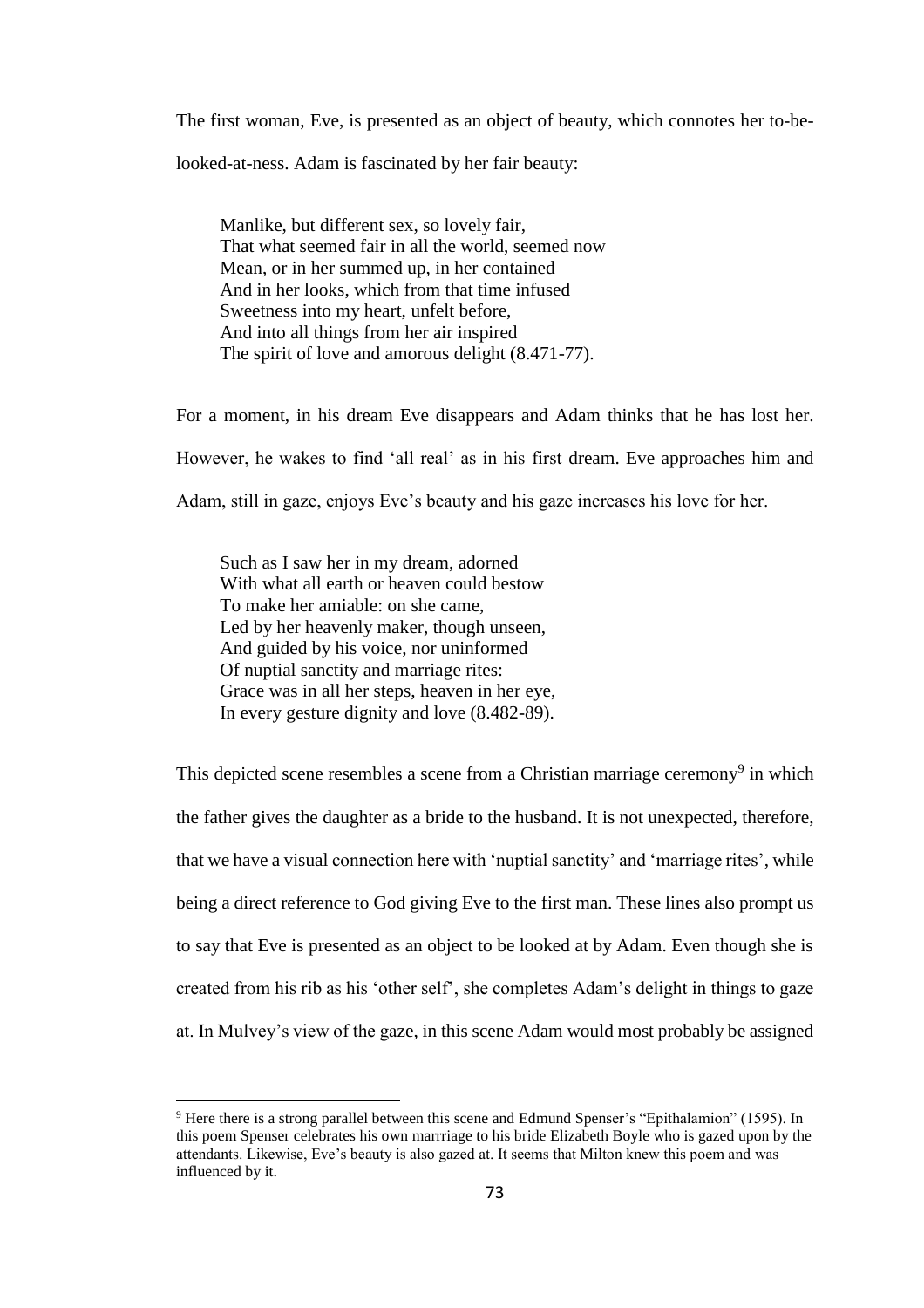an active role as the possessor of the 'male gaze' whereas Eve would be considered to be the passive recipient of the male gaze. On the contrary, Eve is not presented as a sexual object with an erotic impact. Adam overwhelmingly gazes upon her because she is so gracious and dignified. According to him, Eve is "bone of my bone, flesh of my flesh, myself" (8.495) and they are "one flesh, one heart, one soul" (499). Therefore, she is not made an erotic object and an other through his gaze in Mulvey's version of the gaze. Moreover, in his discourse with Raphael, Adam states that he is superior to and unmoved by all other pleasures except that of gazing upon Eve's beauty: "[…] in all enjoyments else/ Superior and unmoved, here only weak/ Against the charm of beauty's powerful glance" (8.531-33). Besides, Adam ignores wisdom and reason when he beholds Eve because she seems 'so absolute' and 'complete' (8.547-48), which implies that Adam is incomplete without her. Until the moment of eating the forbidden fruit, we can say that Adam's gaze is not malevolent at all; there is nothing threatening about his gaze. The nature of his gaze, however, is different when he partakes of the fruit as they now both know 'good and evil', where before they only knew good, and this change is first described in terms of gaze. They are overcome with 'carnal desire inflaming, he on Eve/ Began to cast lascivious eyes, she him/ As wantonly repaid; in lust they burn' (9.1013-15). Adam's desire intensifies as he keeps gazing upon her 'lasciviously', and Eve appears to him as an erotic object of desire; to fulfil this desire, tellingly, the sight of her beauty 'inflames' his physical senses, giving readers an allusion to the flames of hell. In the quotation given below, we see that Adam invites her a way that it draws on or echoes the tradition of carpe diem poems, in which the speaker urges his beloved to make the most of time, and explore earthly pleasures. Here, especially the first line alludes to the popular carpe diem poems and songs of the late sixteenth and earlier seventeenth century, as does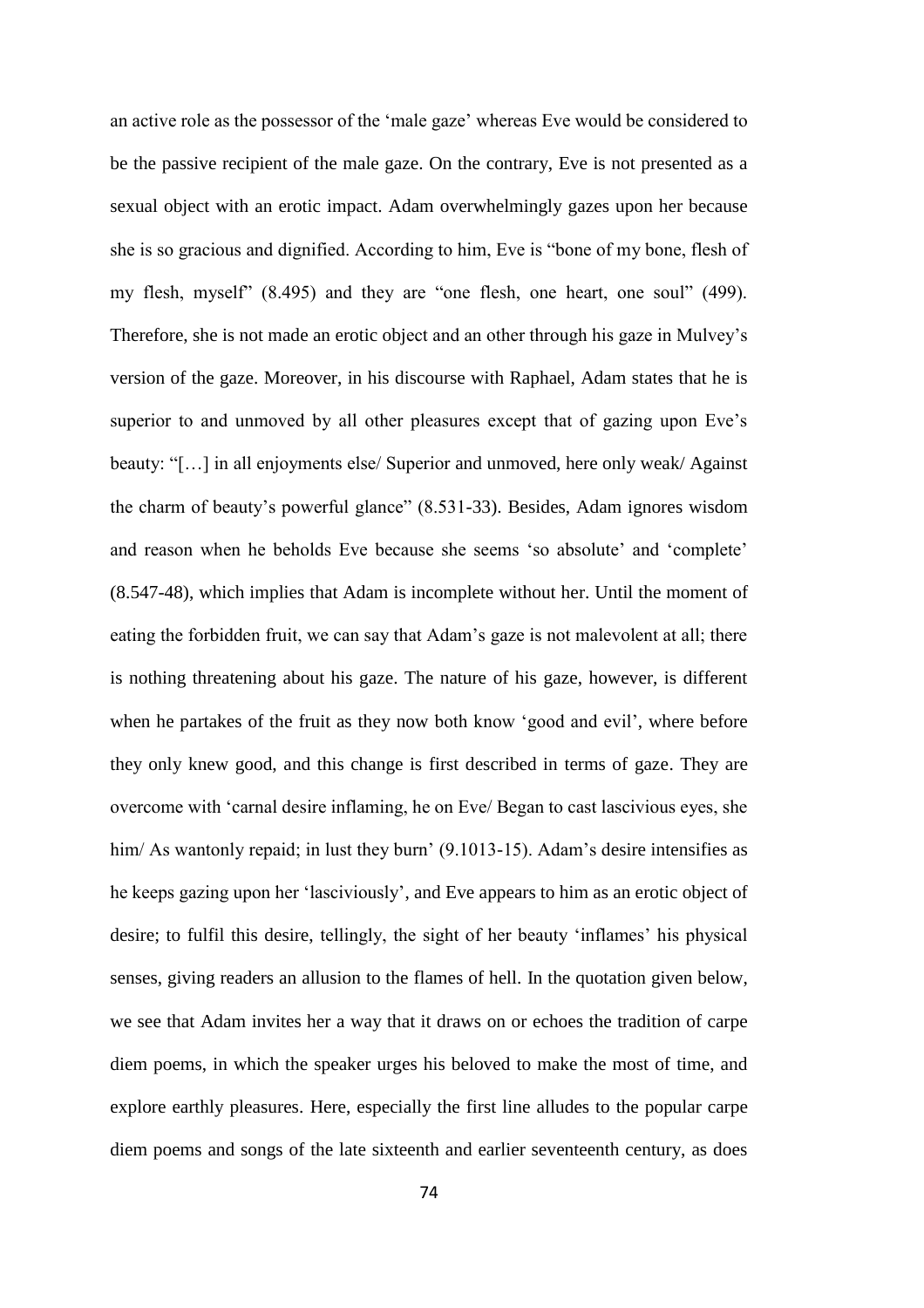the end rhyme (so rare in *Paradise Lost*) of the first and third lines, and the almost end rhyme of the second and  $6<sup>th</sup>$  lines (fare/fairer) which incidentally draws attention to the fact that Eve's fairness is now something consumable, like 'fare'.

But come, so well refreshed, now let us play, As meet is, after such delicious fare; For never did thy beauty since the day I saw thee first and wedded thee, adorned, With all perfections, so inflame my sense With ardour to enjoy thee, fairer now Than ever, bounty of this virtuous tree (9.1027-33).

There is a strong contrast between his former gaze and his gaze in this particular scene. As this act of gazing gives them pleasure, they both desire each other. Mulvey's article mainly focusses on the male gaze which objectifies the woman's body through a controlling and curious gaze. It should be pointed out, however, that like Adam, Eve is also overwhelmed sensuous and gaze-related desire that alludes to hell's flames, because her 'eye dart[s] contagious fire' (8.1036). As discussed in the previous chapters, in their pre-fall, there was no sense of shame between them due to their nakedness. After their fall, however, as they look upon their nakedness, they are filled with shame, which leads them to conceal their nakedness from each other's gaze. This concealing of their bodies from each other is grieved by Milton's poetic voice: "[…] O how unlike/ To that first naked glory" (8.1114-15).

## **4.2 Adam's Gaze upon the Future of Mankind**

In Book 11, the future of mankind is shown to Adam by Michael in a cinematographic fashion. In this part of the poem, history of the mankind is not narrated to Adam. Thus, it is worth asking why God instead of sending Raphael to relate the future of mankind, sends Michael to reveal it to Adam in the form of visions. Another interesting point to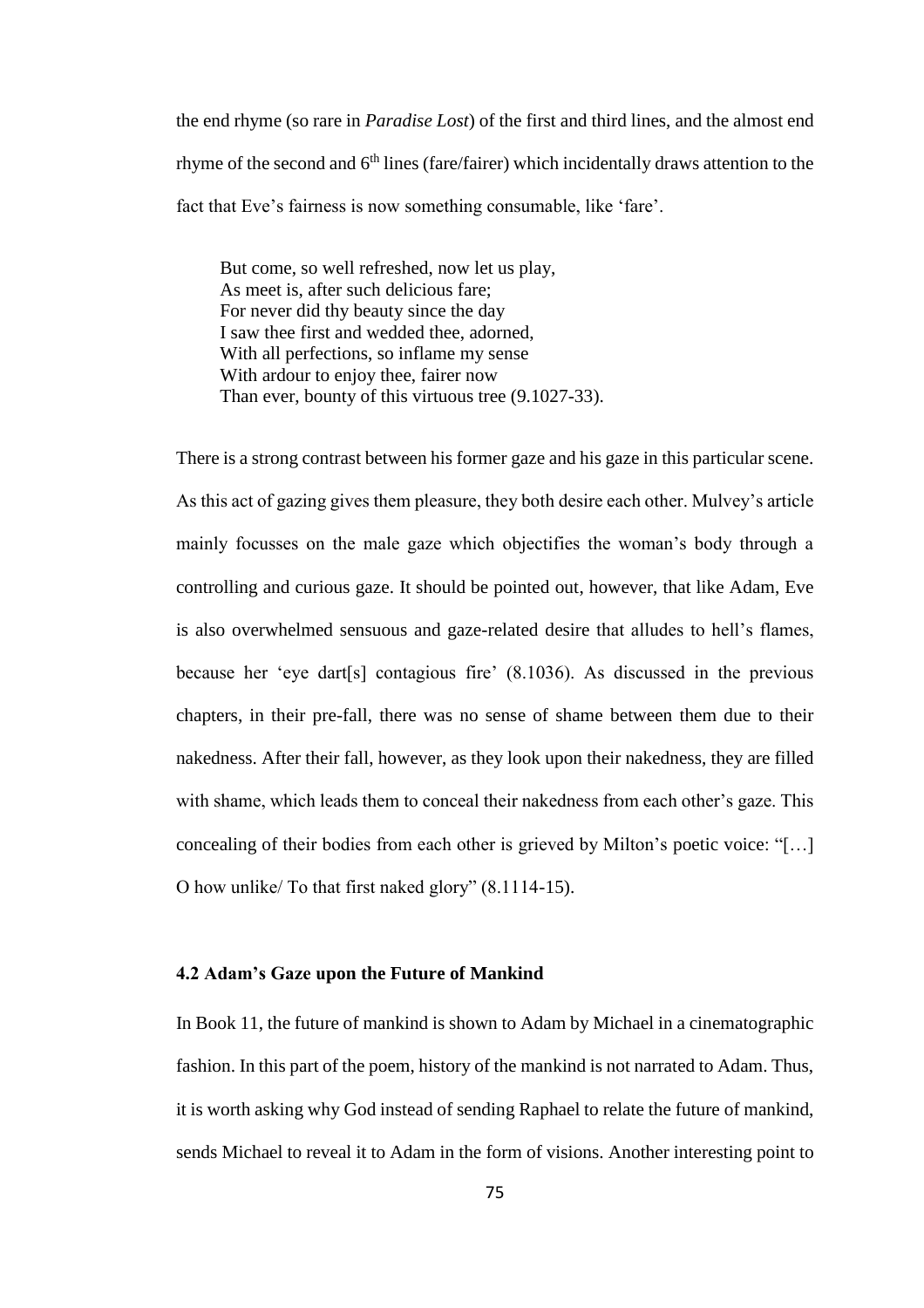ponder over is why Adam in this book is allowed to gaze from a vantage point, in the same way as in Book 8, for both of these particular acts of gazing occur on the top of a mountain and a hill. Also we wonder whether Adam's gaze in these two scenes is meant to show him what they have lost after their fall. When Adam first found himself lying in Paradise following his creation, God led him up to a mountain on whose top he gazed upon Paradise. This scene was his arrival into the realm of Paradise. It was the first day of his creation and life therein. God appeared to him and showed everything created for him from a panoptic point of view. Adam concluded that everything was an object of his gaze because God was mainly concerned with Adam's gazing upon everything. After their fall, however, God declares that they must no longer reside in Paradise, and sends Michael along with a group of cherubim to expel them from their abode. We can also call attention to why God does not appear to Adam in this book, and appoints Michael instead. Is this because Adam is unable to stand in the presence of God due to shame? This is clearly confirmed by Adam who suffered agonies of guilt over his fall, and wanted to: "[…] hide me from the face/ Of God, whom to behold was then my height/ Of happiness (10.723-25). Before leading them out of Paradise, Michael first leads Adam to a high hill and it is from there that he reveals to him the future of his descendants from the Fall to the Flood. This hill is described as "the highest of Paradise, from whose top/ The hemisphere of earth in clearest ken/ Stretched out to the amplest reach of prospect lay" (11.378-80). Before Michael asks Adam to behold the first vision, he improves Adam's eyesight because his gaze is evidently not as powerful as that of God and the angels:

[Michael] purged with euphrasy and rue The visual nerve, for he had much to see; And from the well of life three drops instilled. So deep the power of these ingredients pierced, Even to the inmost seat of mental sight,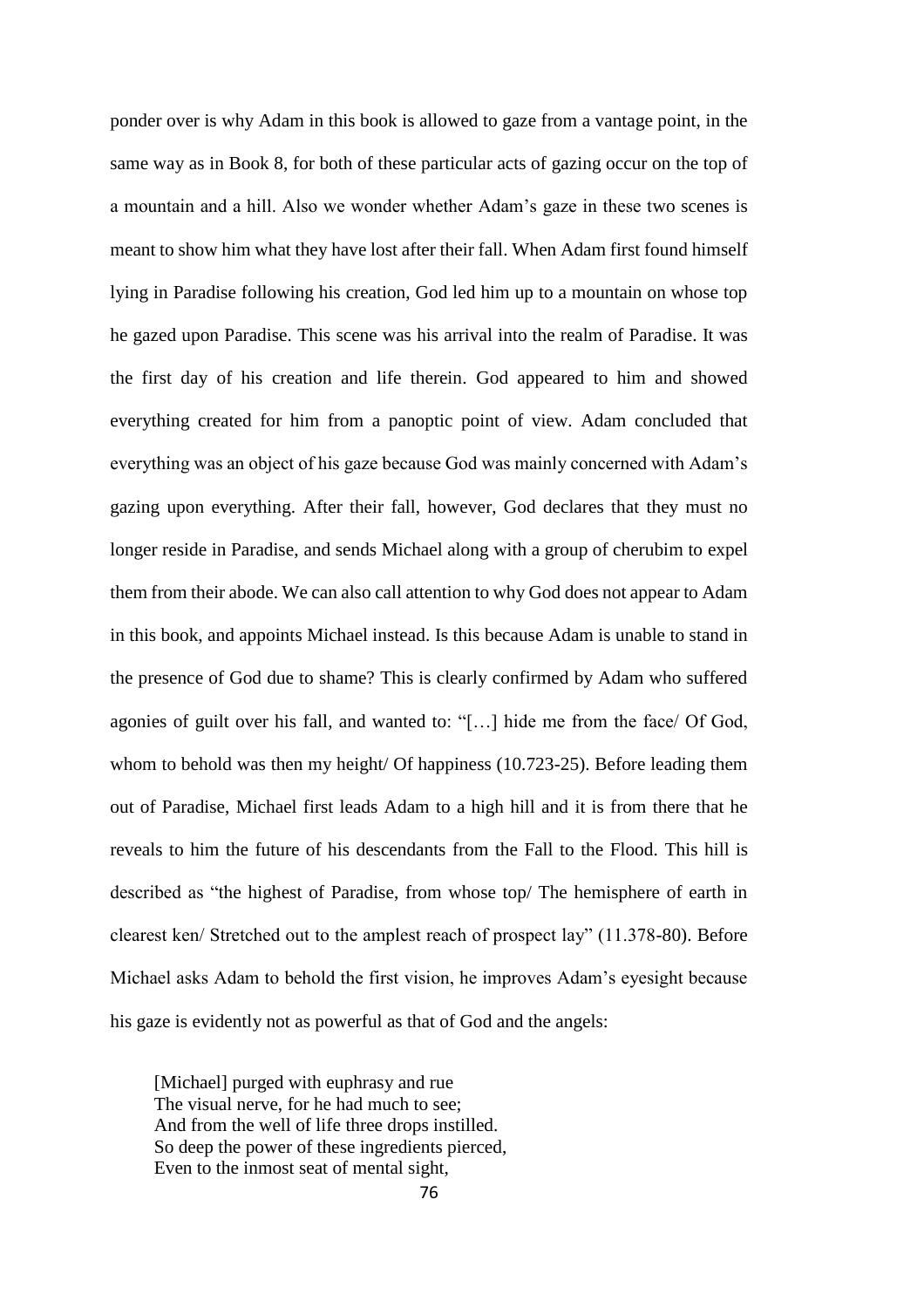That Adam now enforced to close his eyes, Sunk down and all his spirits became entranced (11.414-20)

Adam first gazes upon the biblical scene in which Cain murders his brother Abel due to envy. At the sight of this first act of killing, Adam is utterly 'dismayed' and cries out to Michael. Curiously enough, even the Archangel Michael is moved by this scene as noted by the speaker of the poem. Michael informs Adam that Cain and Abel are his sons, and Abel will be rewarded while Cain will be punished for what he has done to his own brother. Witnessing the first form of death, Adam reacts and asks Michael:

But have I now seen death? Is this the way I must return to native dust? O sight Of terror, foul and ugly to behold, Horrid to think, how horrible to feel!

Michael says that Adam has only seen one form of death, and adds that there are other forms of death, too: "By fire, flood, famine, by intemperance more/ In meats and drinks, which on earth shall bring/ Diseases dire (11.472-74). The second vision depicts a lazar-house in which many people caught with various diseases are helpless in the face of death. According to the speaker, it is a "sight so deform [that, he exclaims] what heart of rock could long/ Dry-eyed behold?" (11.494-95). At this sight, Adam sheds tears. He expresses his sorrow with the following words, almost expostulating with God:

O miserable mankind, to what fall Degraded, to what wretched state reserved! Better end here unborn. Why is life given To be thus wrested from us? Rather why Obtruded on us thus? who if we knew What we receive, would either not accept Life offered, or soon beg to lay it down, Glad to be so dismissed in peace  $(11.500-7)$ .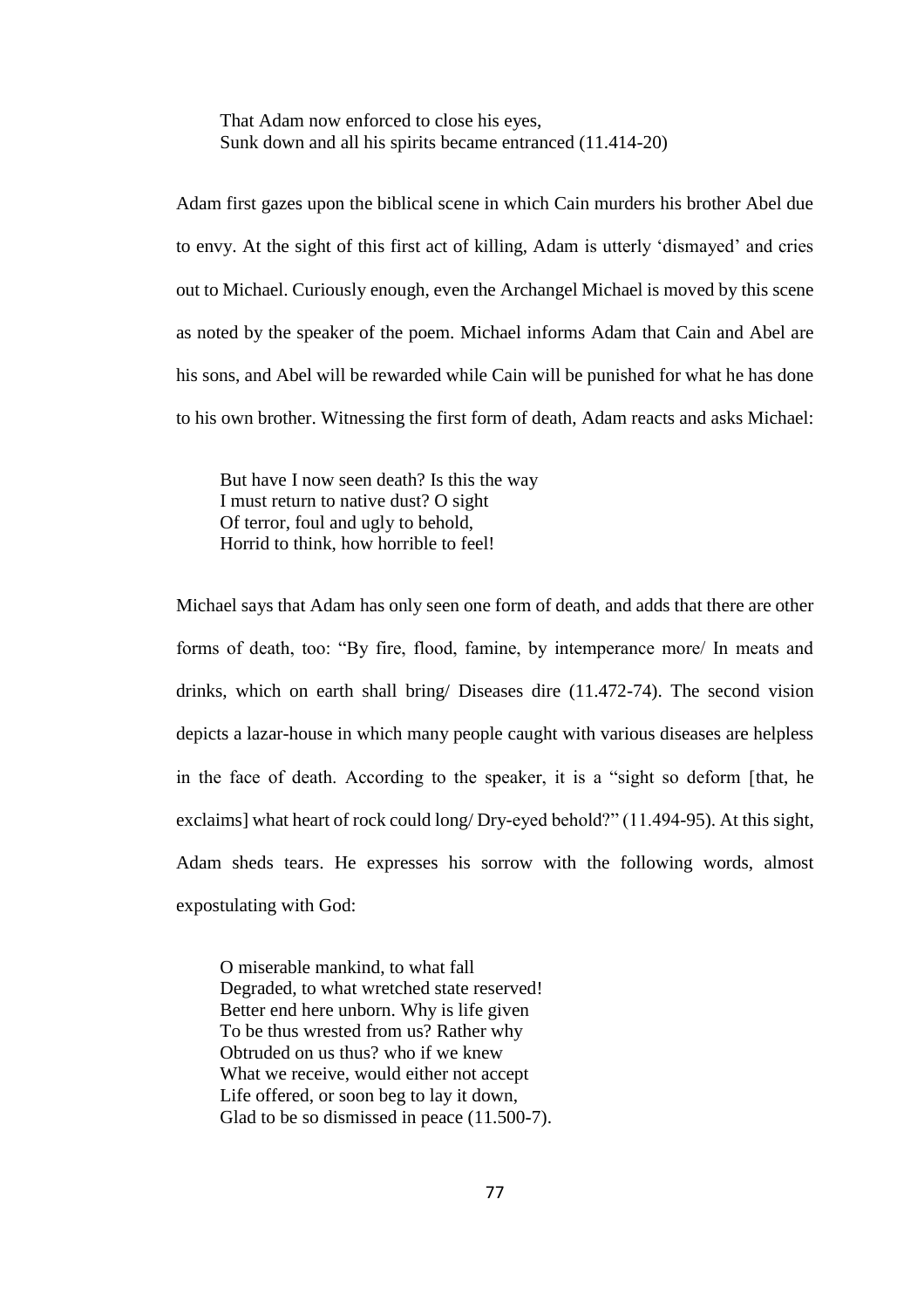Adam fails to understand how mankind created in the image of God can suffer from those 'ghastly' diseases. Michael asserts that it does not have anything to do with God's image, and the sin of Eve is the main cause of all this suffering (11.519). The third vision of the future that Michael shows Adam returns stories told in Genesis, and it depicts the story of Cain's descendants. Adam at first enjoys this scene as he has no insight into what he gazes upon. Further, he says that he is hopeful about the future of mankind because in the words of Adam, this third vision does not depict "hate and death or pain much worse" (11.601) like the preceding visions. Shortly after, Michael points out that Adam should not be deceived by what he has seen because "those tents [Adam] saw'st so pleasant, were the tents/ Of wickedness" (11.607-8). He explains the whole scene to Adam in detail, showing how men and women suffer lack of righteousness. Adam from a male perspective and easily returning to his earlier blaming of Eve for his own troubles, sees women as the main source of man's suffering, for which he says:

O pity and shame, that they who to live well Entered so fair, should turn aside to tread Paths indirect, or in the mid-way faint! But still I see the tenor of man's woe Holds on the same, from woman to begin (11.629-33)

In response to this, Michael declares that man is responsible for his own woe because "From man's effeminate slackness it begins, / […] who should better hold his place/ By wisdom and superior gifts received" (11.634-36). In this vision, the male descendants of Cain lose their righteousness due to their lust for women since, just as Adam had done after the fall, they gaze upon them with lascivious eyes as described with the following lines: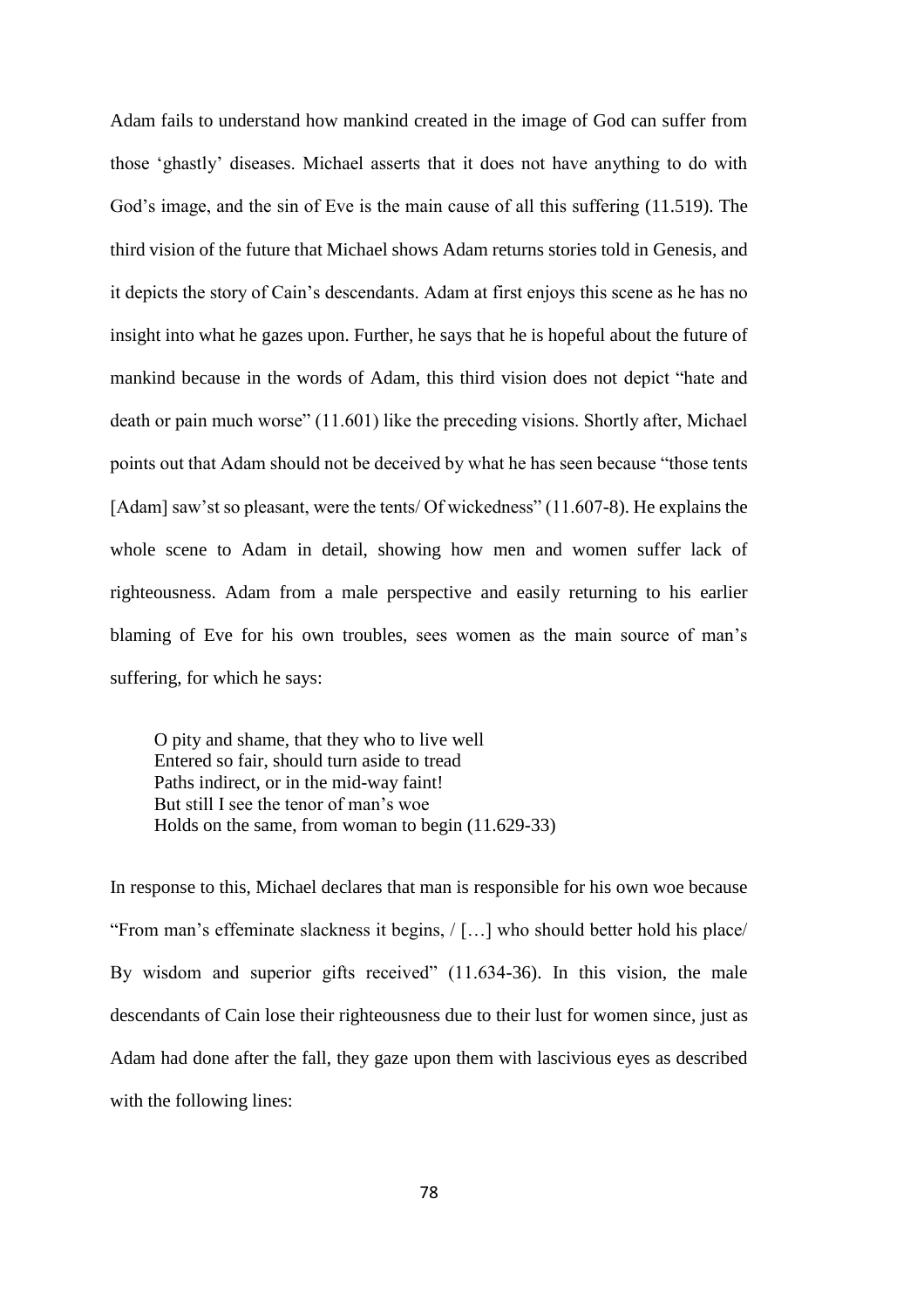A bevy of fair women, richly gay In gems and wanton dress; to the harp they sung Soft amorous ditties, and in dance came on: The men though grave, eyed them, and let their eyes Rove without rein, till in the amorous net Fast caught, they liked, and each his liking chose (11.582-87).

These lines clearly demonstrate how women bodies are turned into objects through the gazes of Adam's male offspring, and the poem draws parallels between their gazes and Adam's gaze upon Eve after partaking of the fruit. With regard to this, Waddington argues out that Milton's purpose was to portray Adam's infatuation with Eve to be similar to that of Satan for Sin (13), which reminds us of that earlier story of lascivious attraction between sexes (even though Lucifer, like the other angels, would not have had a fixed sexual nature (*PL* 6.350-53). In the fourth vision, Adam gazes upon a scene of warfare in which 'cities of men' are destroyed and the inhabitants slaughtered mercilessly. Among all men, only one (Enoch) is rescued from being killed by God. He would be killed "had not a cloud descending snatched him thence/ Unseen amid the throng (11.670-71). Adam again weeps and laments, comparing this 'massacre' with the atrocity of Cain:

[...] O what are these, Death's ministers, not men, who thus deal death Inhumanly to men, and multiply Ten thousandfold the sin of him who slew His brother; for of whom such massacre Make they but of their brethren, men of men? (11.675-80).

In the last vision, Adam is shown the Flood. He gazes upon the annihilation of his offspring as: "Down rushed the rain/ Impetuous, and continued till the earth/ No more was seen" (11.743-45). Adam is emotionally devastated by what he sees and this seems to move the Miltonic voice to describe his own vision of Adam's grief, and exclaim: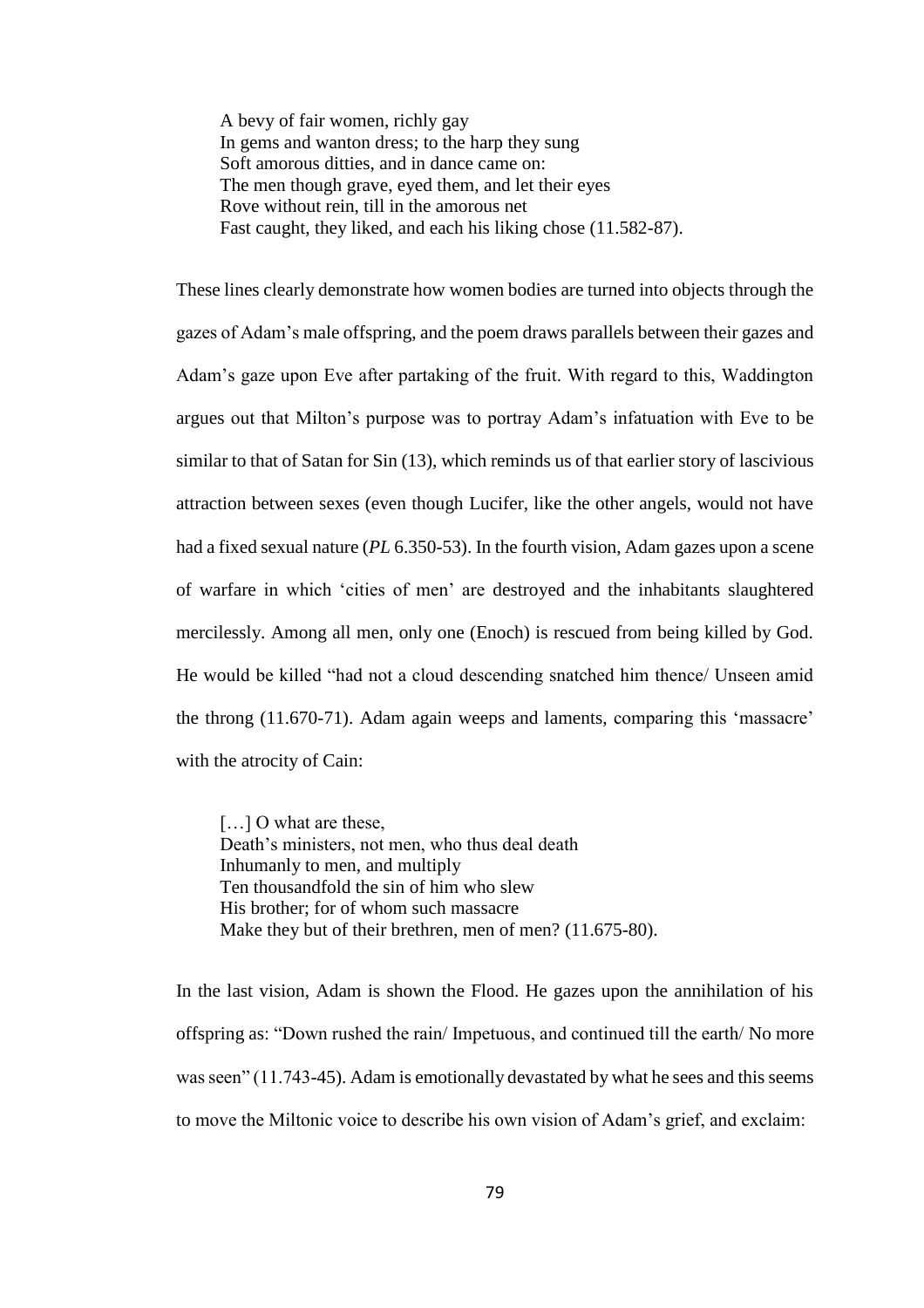How didst thou grieve then, Adam, to behold The end of all thy offspring, end so sad, Depopulation; thee another flood, Of tears and sorrow a flood thee also drowned, And sunk thee as thy sons; till gently reared By the angel, on thy feet thou stood'st at last, Though comfortless, as when a father mourns His children, all in view destroyed at once; And scarce to the angel uttered'st thus thy plaint (11.754-62).

Adam is saddened by the future of his descendants and he wishes that he had never

seen it.

O visions ill foreseen! better had I Lived ignorant of future, so had borne My part of evil only, each day's lot Enough to bear; those now, that were dispensed The burden of many ages, on me light At once, by my foreknowledge gaining birth Abortive, to torment me ere their being, With thought that they must be. Let no man seek Henceforth to be foretold what shall befall Him or his children [...] (11.763-72)

So, we can say that the more Adam gazes upon the future of his descendants the more he feels sorrow. In Chapter 2, Satan's pain and sorrow were discussed in relation to his gaze. As he gazed upon his followers, then the good angels, Paradise and Adam and Eve, even the sun, he understood what he had lost by being cast out of heaven. He was tormented by what he gazed at because there was no turning back to his previous happy state. Likewise, Adam's gaze gives him discomfort and pain. His gaze upon the future of his children leads him to understand (as quoted by Satan) "from what state [he] fell". However, in this last vision, Adam is comforted by being shown God again sparing one good man (Noah), this time with his family, and the promise of hope for the future of mankind. Adam expresses his joy with these words: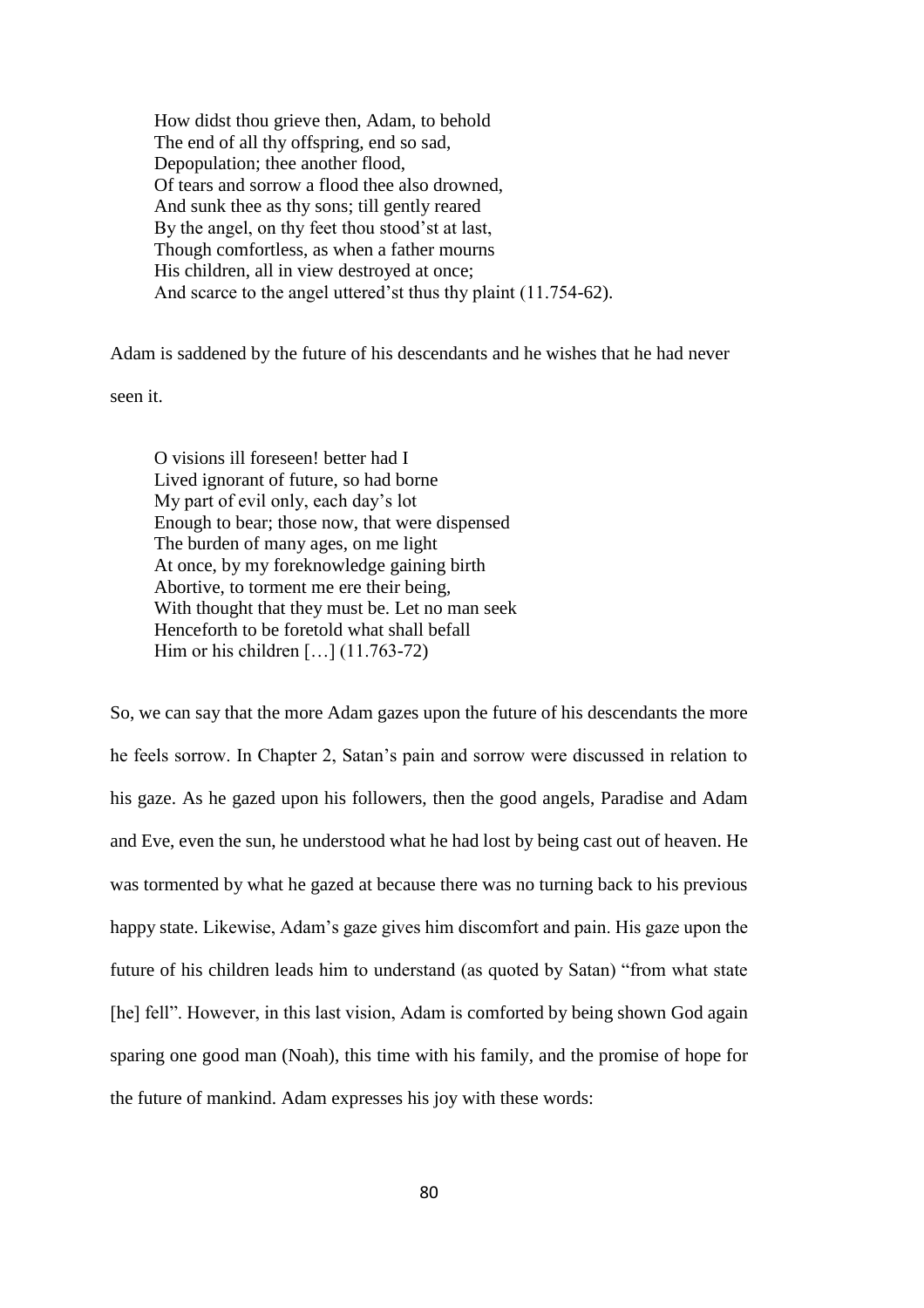O thou who future things canst represent As present, heavenly instructor, I revive At this last sight, assured that man shall live With all the creatures, and their seed preserve. Far less I now lament for one whole world Of wicked sons destroyed, than I rejoice For one man found so perfect and so just, That God vouchsafes to raise another world From him, and all his anger to forget (11.870-78).

This last vision gives hope for the future of mankind not only to Adam but also to the Miltonic voice and to the reader of the poem because as readers, we have also actively gazed upon all these visions, and shared Adam's sorrow.

## **4.3 Eve's Gaze upon Herself**

Zimmerman has drawn attention to how Eve has been examined through the male lens from the moment of the poem's publication. According to her, these male perspectives, while analysing Eve as a character, have seen femininity "as vain and seductive, as well as infantile and dependent" (247). Although she confirms that this is evident in the poem, in particular "through the eyes of the divine voice, Adam, Satan, and the narrator", she asserts that "Eve is much more complex a figure" than this. Even though she shares Gilbert's view of Milton as "the first of the masculinists [whose intention] "most notably [is to] tell to women [...] the story of woman's secondness, her otherness, and how that otherness leads inexorably to her demonic anger, her sin, her fall" (Gilbert, 370), she argues that Milton's poem is also mainly concerned with Eve's search for her identity. Within this context, acknowledging it as an instinctive dilemma, Zimmerman emphasizes how Eve through her actions "strives to secure a sense of self [while] desir[ing] to be both separate from and united with [Adam] without losing [herself] in either isolation or fusion" (247). She further suggests that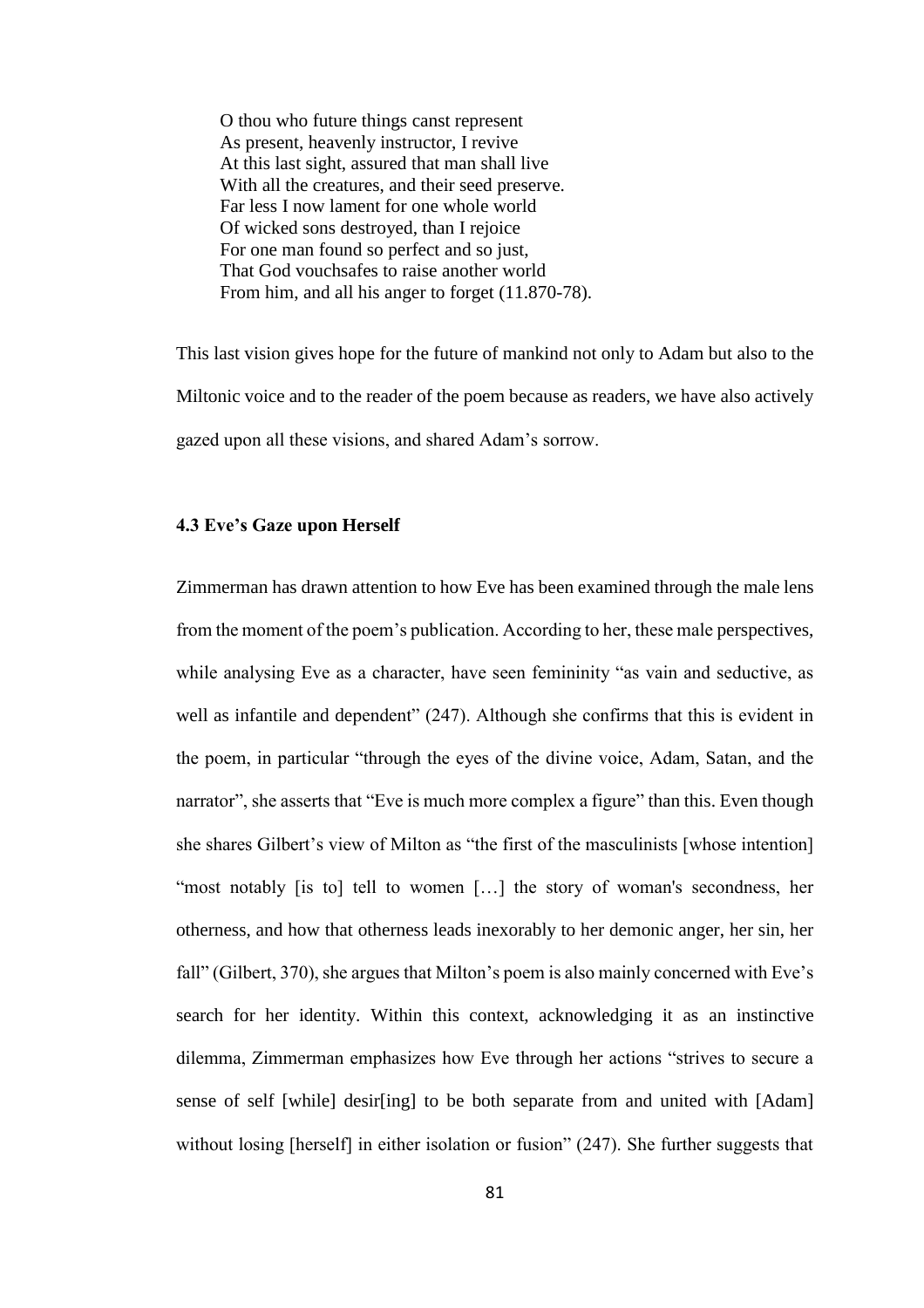Eve's first view of her reflection in the lake reveals "a very positive psychological basis for her identity" although it is generally considered "to be an ominous foreshadowing of her vanity" (248). Thus, Eve's primary gaze upon herself suggests that she experienced Lacan's 'primary narcissism' because during that moment she came closer to understanding a sense of wholeness. To discuss her gaze upon herself here, the following lines report Eve's first moment of life after her creation, as she recounts it to Adam in Book 4:

That day I oft remember, when from sleep I first awaked, and found myself reposed Under a shade of flowers, much wondering where And what I was, whence thither brought, and how. Not distant far from thence a murmuring sound Of waters issued from a cave and spread Into a liquid plain, then stood unmoved Pure as the expanse of heaven; I thither went With unexperienced thought, and laid me down On the green bank, to look into the clear Smooth lake, that to me seemed another sky. As I bent down to look, just opposite, A shape within the watery gleam appeared Bending to look on me, I started back, It started back, but pleased I soon returned, Pleased it returned as soon with answering looks Of sympathy and love; (4,449-65)

This scene shares a similarity with the scene in which Adam first found himself created in Paradise. Like Adam, Eve fails to understand who she is and how and by whom she has been brought there. Eve also turns her gaze upon her surroundings; unlike Adam, however, she does not name everything around her. Concerning this, Zimmerman maintains that:

Whereas Adam perceives an objective reality instantly, Eve is at first fused with an environment which is neither subjective nor objective, but rather both. Nevertheless, it is in this initial fusion with the world and mirroring of the image's "sympathy and love" that Eve seems to experience a degree of selfhood (249).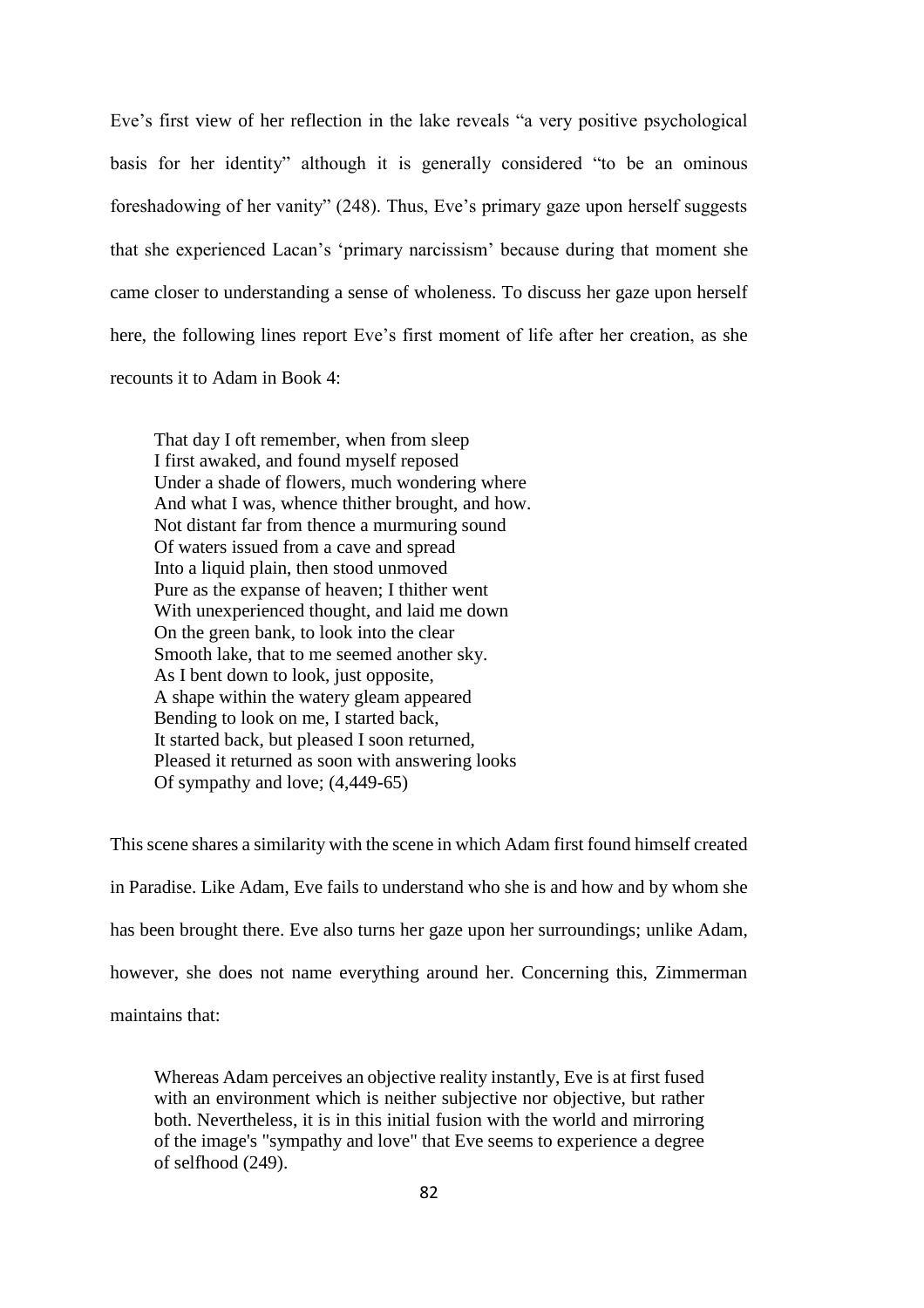Even though Eve does not discern that the image in the lake is a reflection of herself, she starts to develop a physical self-consciousness as also stated by Zimmerman: "This mirroring experience […] is the essential source of Eve's sense of who she is" (249). We can understand that Eve's gaze upon herself is certainly the kind of gaze that can explained by Lacan's concept of the gaze because this mirroring experience plays a major role in the acquisition of Eve's selfhood. Like the infant, first Eve confuses the image with her own self, and then we see that she is fascinated with the image on the reflective surface. This alienation and fascination with her own image paves the way for the emergence of her ego. However, it should be pointed out that Eve as a subject is not alienated from something or from herself. That is, this alienation is significant for the emergence of the ego (see The Lacanian Gaze). At this moment, the divine voice warns and instructs her as she fixes her gaze upon her own reflection, and interestingly, having been commanded by the divine voice, Eve describes her narcissistic gaze as a "vain desire" (4.466). The divine voice talks to Eve with the following lines, almost condemning her gaze upon herself as if it is something to be avoided and suggesting a preferable object for her eyes:

[...] What thou seest, What there thou seest fair creature is thyself, With thee it came and goes: but follow me, And I bring thee where no shadow stays Thy coming, and thy soft embraces, he Whose image thou art, him thou shall enjoy Inseparably thine, to him shalt bear Multitudes like thyself, and thence be called Mother of human race: (4.467-75).

Just as the divine voice had instructed Adam about who he is, so is Eve also instructed. When led by the divine guide to Adam whom "she shall enjoy" but to whom she is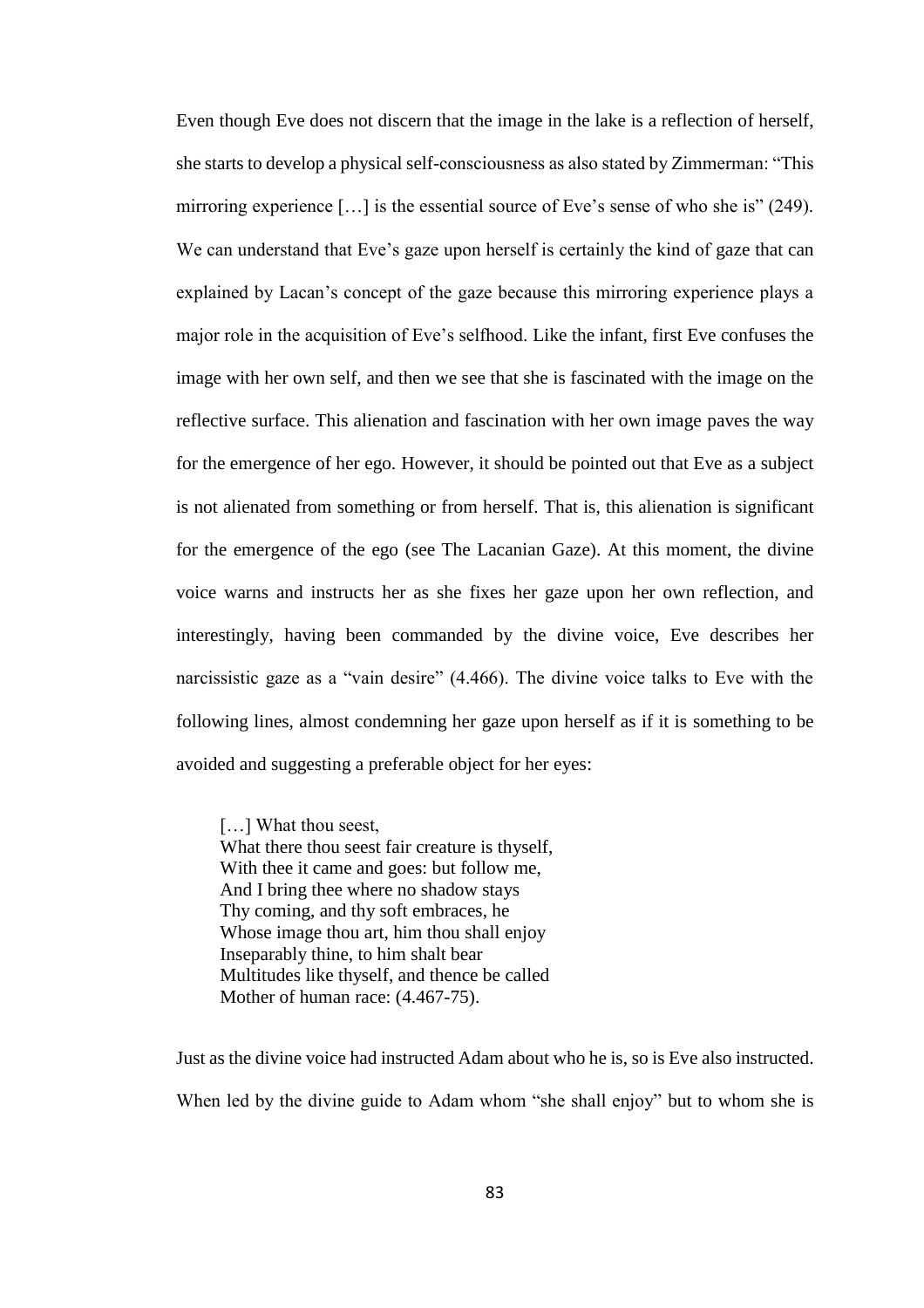secondary as his image (just as her reflection in the pool is secondary to herself), she obeys:

[...] what could I do, But follow straight, invisibly thus led? Till I espied thee, fair indeed and tall, Under a platan, yet methought less fair, Less winning soft, less amiably mild, Than that smooth watery image;

Eve is allowed to gaze upon Adam from a distance, not from a vantage point. She is already created as an object; and thus she is given to Adam. Eve does not find Adam as appealing as the "smooth watery image" in the lake. With respect to this, Zimmerman says: "Eve wants to return to an "image," a more positive affirmation of her primary identity. In an effort to retain her sense of self, Eve almost instinctively rejects Adam" (250). In spite of her wish, Adam asks her to stay as he has 'lent' her his own rib for her creation and therefore, he argues, she is a part of him.

[...] back I turned, Thou following cried'st aloud, Return fair Eve, Whom fly'st thou? Whom thou fly'st, of him thou art, His flesh, his bone; to give thee being I lent Out of my side to thee, nearest my heart Substantial life, to have thee by my side Henceforth an individual solace dear; Part of my soul I seek thee, and thee claim My other half (4.480-88).

Eve notes that Adam seized her hand and thus she yielded to stay. His first touch allows her to see "How beauty is excelled by manly grace/ And wisdom, which alone is truly fair" (4.490-91). We can conclude from this scene that Eve is not drawn to Adam by act of gazing but by touch, which is an interesting detail. This perhaps indicates that Eve is a more tactile, physical creature than Adam who can be so affected by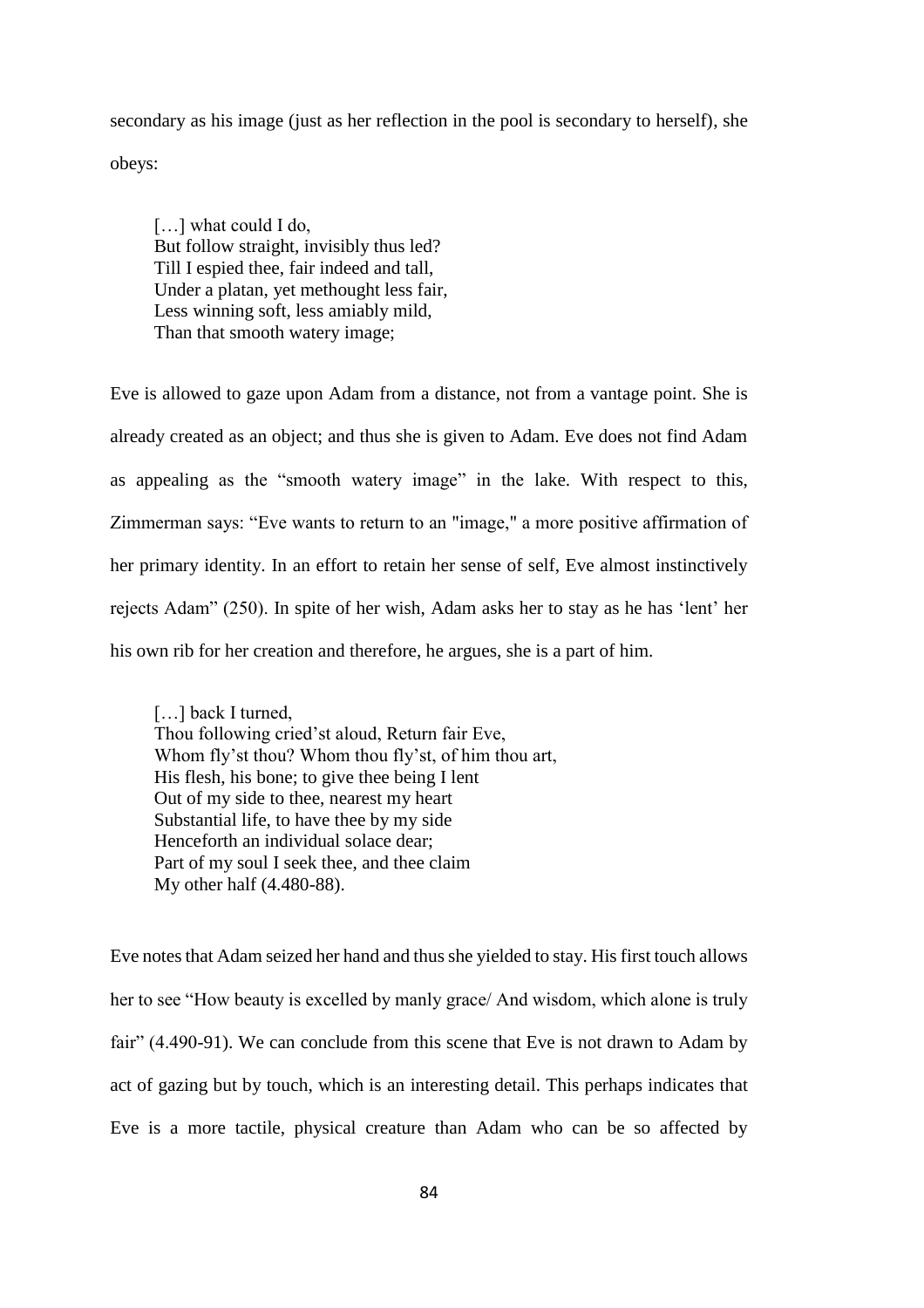immaterial things like gaze, dreams, visions and the words of angels. Further, this might be the reason why Adam sees her so 'absolute' and 'complete'.

So we can understand that Eve's primary gaze upon herself is the indication of her search for her own identity, and plays a major role in how she will be searching for own identity in the other parts of the poem. As maintained by Zimmerman, starting from her creation Eve, through her actions, wishes to secure a sense of self while desiring to be both separate from and united with Adam. This is certainly confirmed by the scene in which she suggests dividing the days labour, and again when she later contemplates whether to share the fruit with Adam:

[...] Shall I to him make known As yet my change, and give him to partake Full happiness with me, or rather not, But keep the odds of knowledge in my power Without copartner? so to add what wants In female sex, the more to draw his love, And render me more equal, and perhaps, A thing not undesirable, sometime Superior; for inferior who is free? (9.817-25).

So, Eve's soliloquy here makes it clear that she is already aware of her secondary position in Paradise, and she wishes to be independent of Adam in order to gain at least equality, or even superiority. Eve's primary gaze upon herself had given her the beginnings of a sense of wholeness and thence an urge to sense mastery over her own body. That is why she wished to return to the image in the lake, and again why she preferred to work separately from Adam. Therefore, it is not surprising that afterwards, Satan taunts her for being seen only by Adam, with the words "Who sees thee? (and what is one?)" (9.546), she eats the fruit.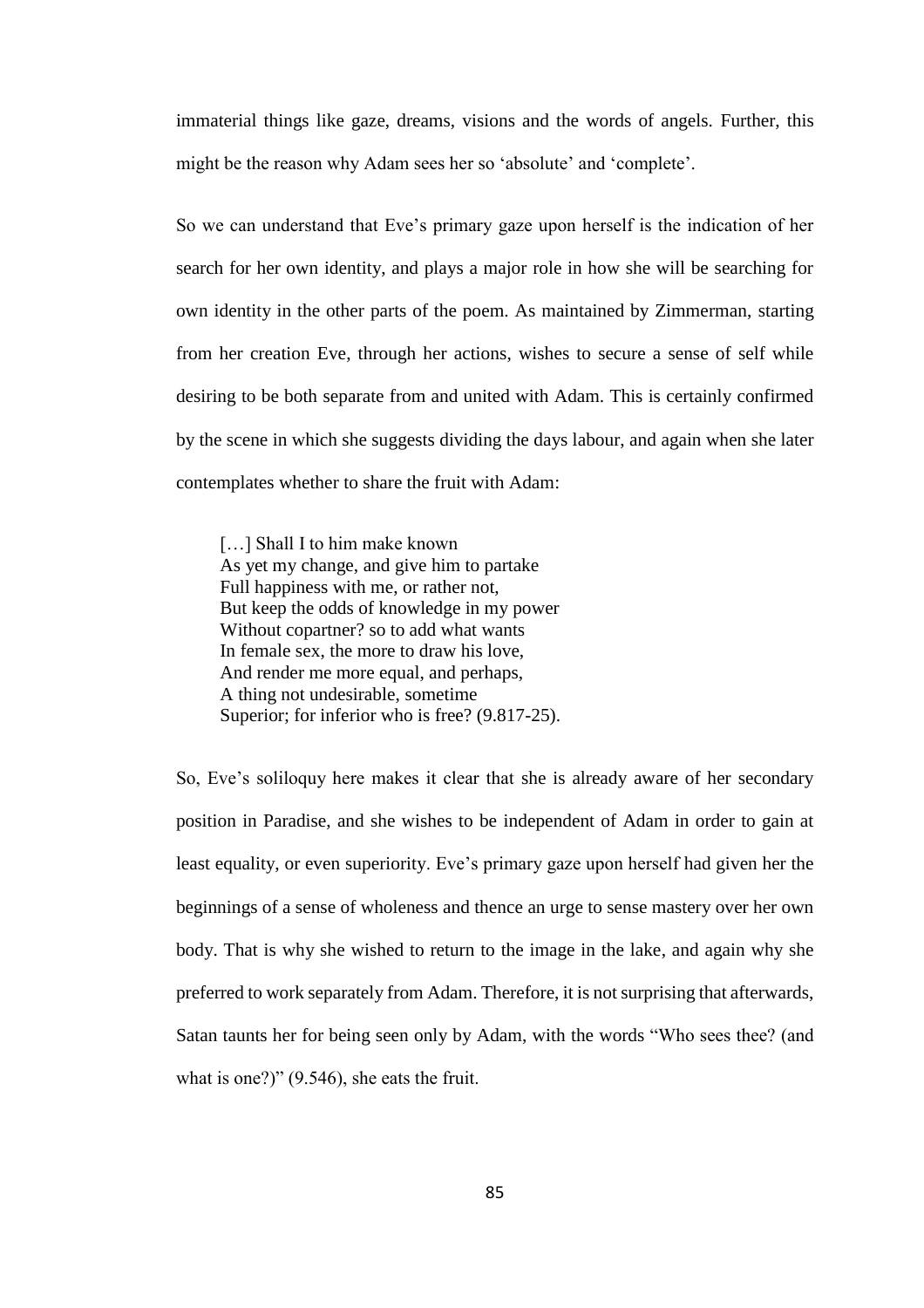## **4.4 Eve's Dream and Gaze**

In a chapter entitled 'The Female Gaze', Lovatt considers that dreams of female characters engage with the future. She points out that: "while most interpreters of omens are male, dreamers and their interpreters are often female. Dreams offer one way of approaching the female gaze in epic" (205-6). According to her, dreams in ancient literature have prophetic elements and function as a channel of communication between gods and men. In a modern sense, however, referring to the ideas of some critics, she observes that dreams are often connected with film, as a metaphor for the subconscious (206). Interestingly, in a footnote, she also provides Jung's characterization of dreams as 'theatrical'. Further, she comments upon the particular idea that dreamers, regardless of their sex, are often passive in the face of a future inflicted upon them (214). Similar to Lacan's notion of the gaze, she says that dreams are disturbances in the field of epic vision (209). Taking into account all these ideas, of particular interest in this section is how Eve's infernal dream in Book 4 (in which there is a theatrical gazing) presents her subconscious and foreshadows how she will be tempted by Satan in their future encounter in Book 9. In this respect, her dream is certainly prophetic; yet it should be noted that this particular dream is not given to Eve by God, but by Satan "Assaying by his devilish art to reach/ The organs of her fancy, and with them forge/ Illusions as he list, phantasms and dreams" (*PL,* 4.801-3). According to Lovatt, the dreams of female characters are one of the defining features of the epic genre. So we conclude that dreamers and their interpreters in epics are often female. Twentieth century critics read Eve's infernally instilled dream in the light of Freud's notion of dreams, claiming that it manifests her subconscious, and thence she had already fallen long before eating the fruit (Diekhoff, 5). This dream foreshadows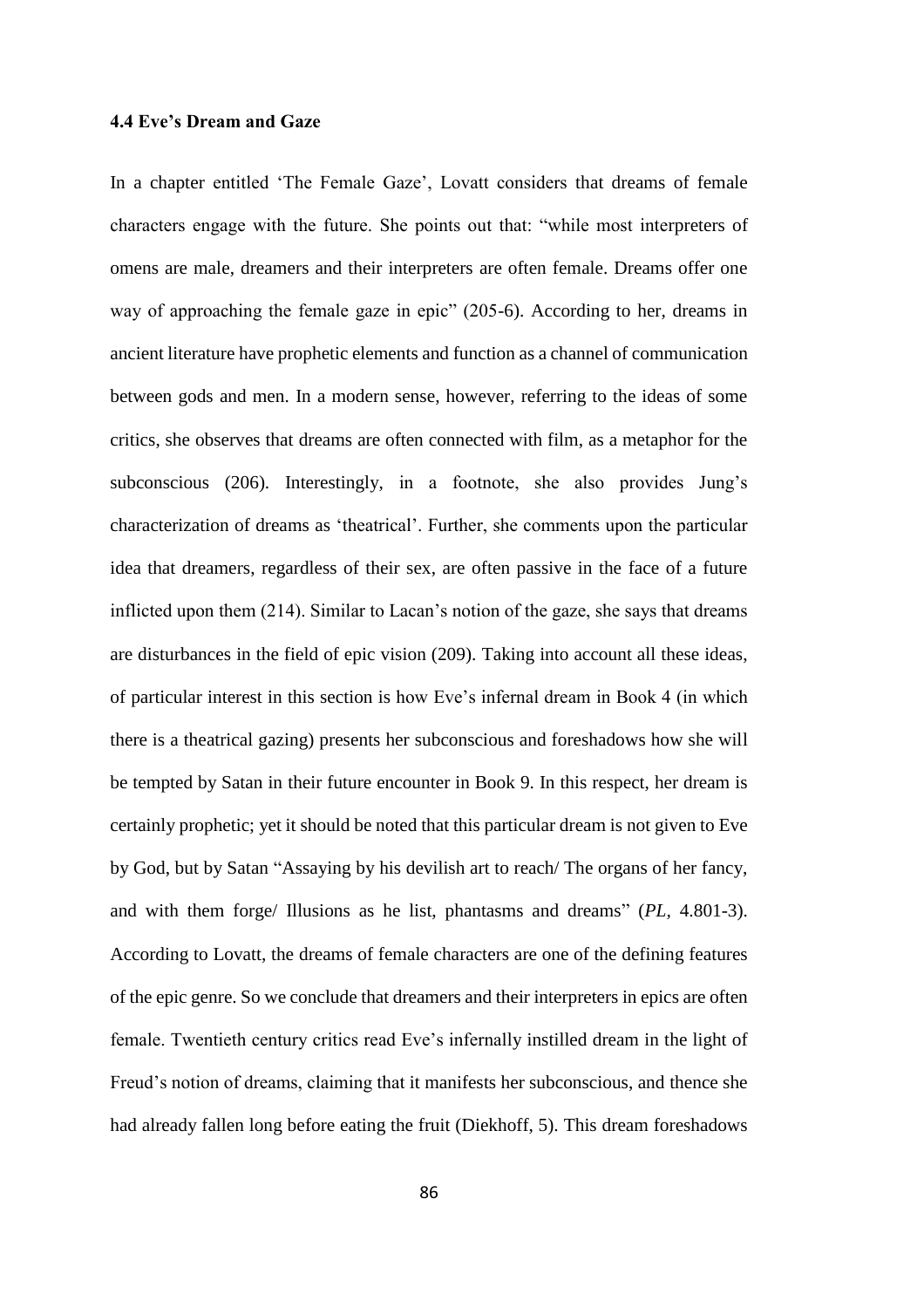what will happen in her future encounter with Satan, and it is very significant due to the fact that it seems almost to represent what Eve wishes to do.

In the shape of a toad, Satan, "close at the ear of Eve assay[ed] by his devilish art to reach the organs of her fancy" (4.800-2) in a dream. As Eve recounts this dream to Adam, readers learn that Satan had attempted to make her unsatisfied with her (very new) life by objectifying her, showing her to herself with words as a beautiful woman with a visual impact. In his speech, often employing gaze-related language such as 'to gaze', 'to behold', and 'to see', Satan speaks to Eve in the following way:

… heaven wakes with all his eyes, Whom to behold but thee, nature's desire, In whose sight all things joy, with ravishment Attracted by thy beauty still to gaze. (5.44-7)

Satan's words suggest that Eve and her beauty is the object of a gaze from 'all things', including Satan's. Like 'desire', in this passage the word 'ravishment' is very ambiguous as it implies 'pleasure' for the gazers, but also violation of the gazers and, in this syntactically ambiguous sentence, also perhaps of the object. In her dream as elsewhere, then, Eve is presented as a passive recipient of 'gaze', and here Satan claims 'all things' so view her. The words used by Satan for Eve connote her 'to-be-lookedat-ness', as expressed by Mulvey (11). In the dream, Satan in the form of an angel, is seen gazing on the tree as she continues relating it to Adam.

And as I wondering looked, beside it stood One shaped and winged like one of those from heaven By us oft seen; his dew locks distilled Ambrosia; on that tree he also gazed (5.54-7)

It should be emphasised that Satan is in the process of gazing upon Eve within this dream, and while doing so, he exerts power over Eve through his gaze, putting himself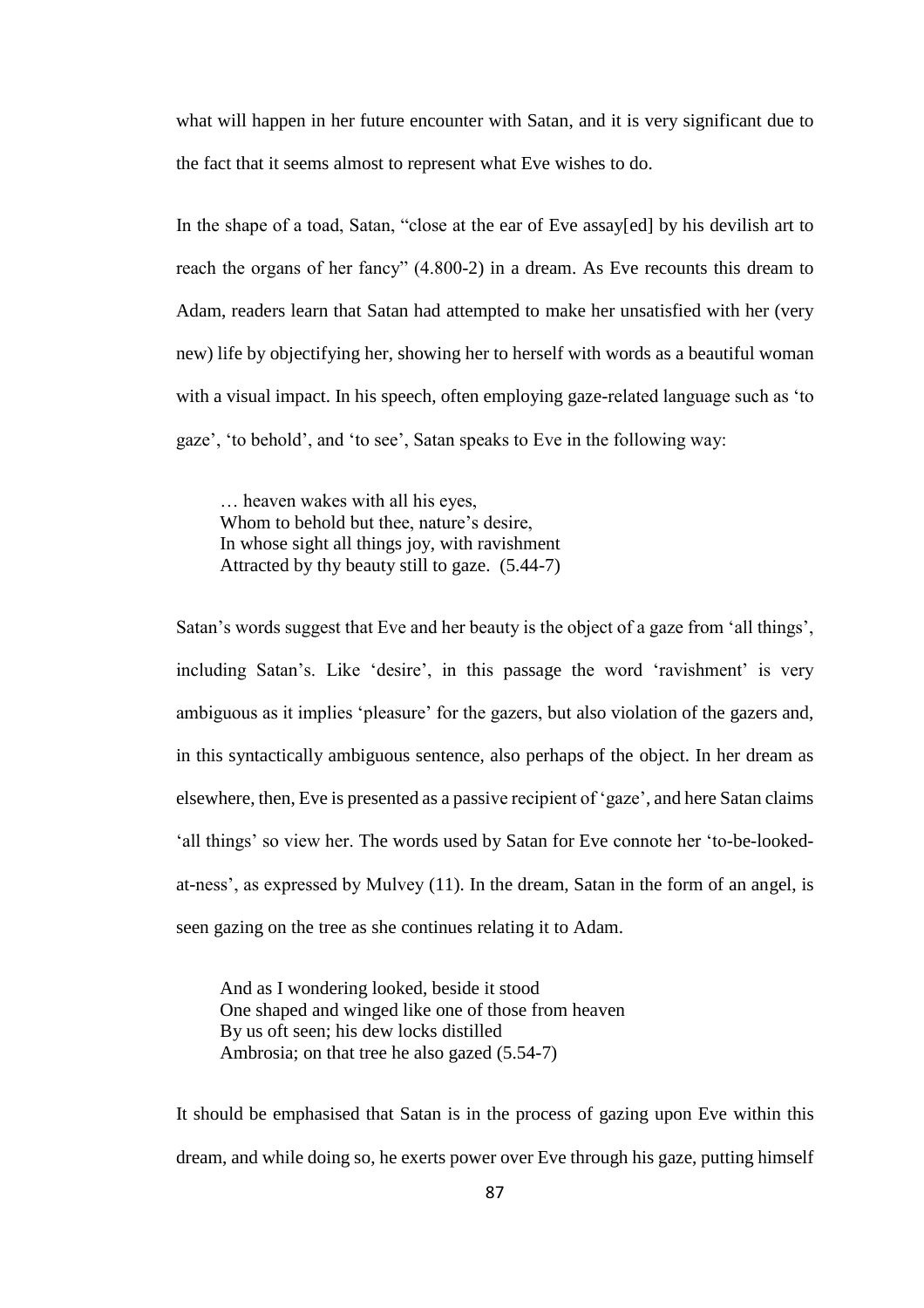in a position of power. Eve, on the other hand, beholds rather than gazes, she looks in order to understand her surroundings because she is not aware where she is led. Satan continues speaking to Eve in the dream.

Taste this, and be henceforth among the gods Thyself a goddess, not to earth confined, But sometimes in the air, as we, sometimes Ascend to heaven, by merit thine, and see What life the gods live there, and such live thou (5.77-81).

While trying to entice Eve to eat the fruit, Satan uses words related to sight. After the passage given above, he declares that Eve will be like a god, beholding the world from 'prospect high'. After eating the fruit, she flies with him up to the clouds: "Forthwith up to the clouds/ With him I flew, and underneath beheld/ The earth outstretched immense, a prospect wide/ And various (5.86-8). Satan reveals the world from up above, from a god's perspective. Eve 'wonders at her flight and change to this high exaltation' (5.89-90) now that she comes to understand that the act of looking from above is an indication of a higher rank or more powerful position, which is also implied by Satan's reference to the heavenly abode of the gods. We may argue that Eve's dream seems to present her subconscious state of mind. Furthermore, Eve is objectified through Satan's gaze in this scene, but she is also reduced to the role of a spectator. She gazes upon Satan when he plucks the fruit, and tastes it. It should be pointed out that in this dream, Eve is shown – and then narrates to Adam and to the readers - a distorted vision of the future, thus relating her dream to the dreams of other female characters in the epics analysed by Lovatt.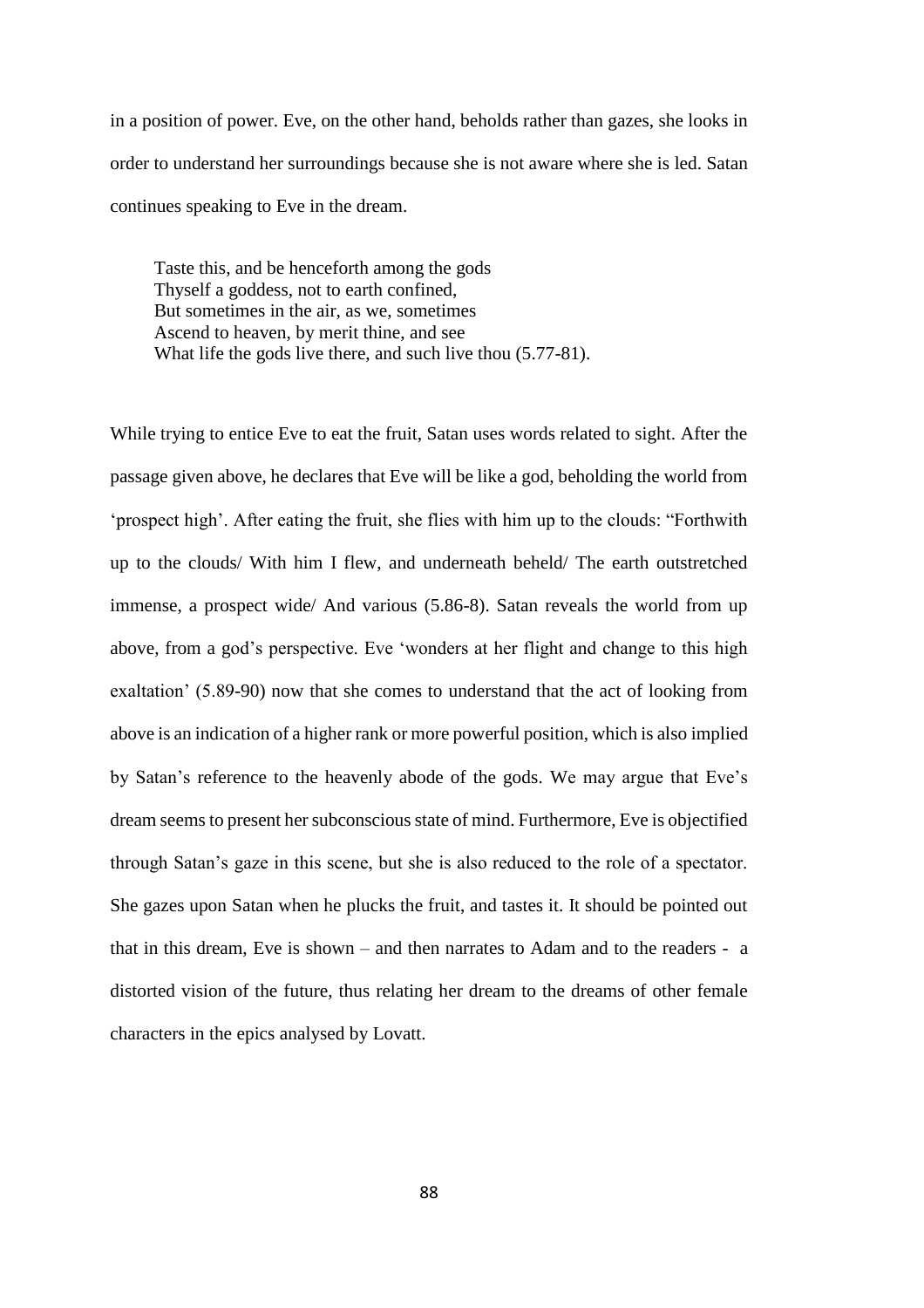### **CHAPTER V**

# **CONCLUSION**

This study has attempted to analyse the workings of the gaze in Milton's *Paradise Lost*  with respect to Lovatt's epic gaze and focusing on four main characters*,* that is Satan, God, Adam and Eve, through the theoretical insights of three important writers on the gaze: Sartre, Foucault and Lacan.

The first analytic chapter of this thesis, which is chapter two, found that Satan gazed upon Adam and Eve together, and then separately upon Eve, and that these gazes are presented very differently in the poem. His gaze upon Eve separately is found to be the most notable of these acts of gazing, being a more controlling and destructive gaze. Curiously enough, Satan does not gaze upon Adam independently and with regard to this, some possible reasons are presented: As he sees the image of God in Adam, he seems to avoid gazing upon him independently. Or rather, from a Sartrean point of view, Satan probably fears a fierce conflict when the gaze returns and Satan is rendered an object under Adam's gaze. Satan's gaze upon other fallen angels and good angels are investigated, too. Satan as a self-conscious object of the gaze, uses his companions (other fallen angels) like mirrors, and it illuminates Satan's anxiety which arises from the fact that he is also the other who is being looked at. Lastly, Satan's gaze upon his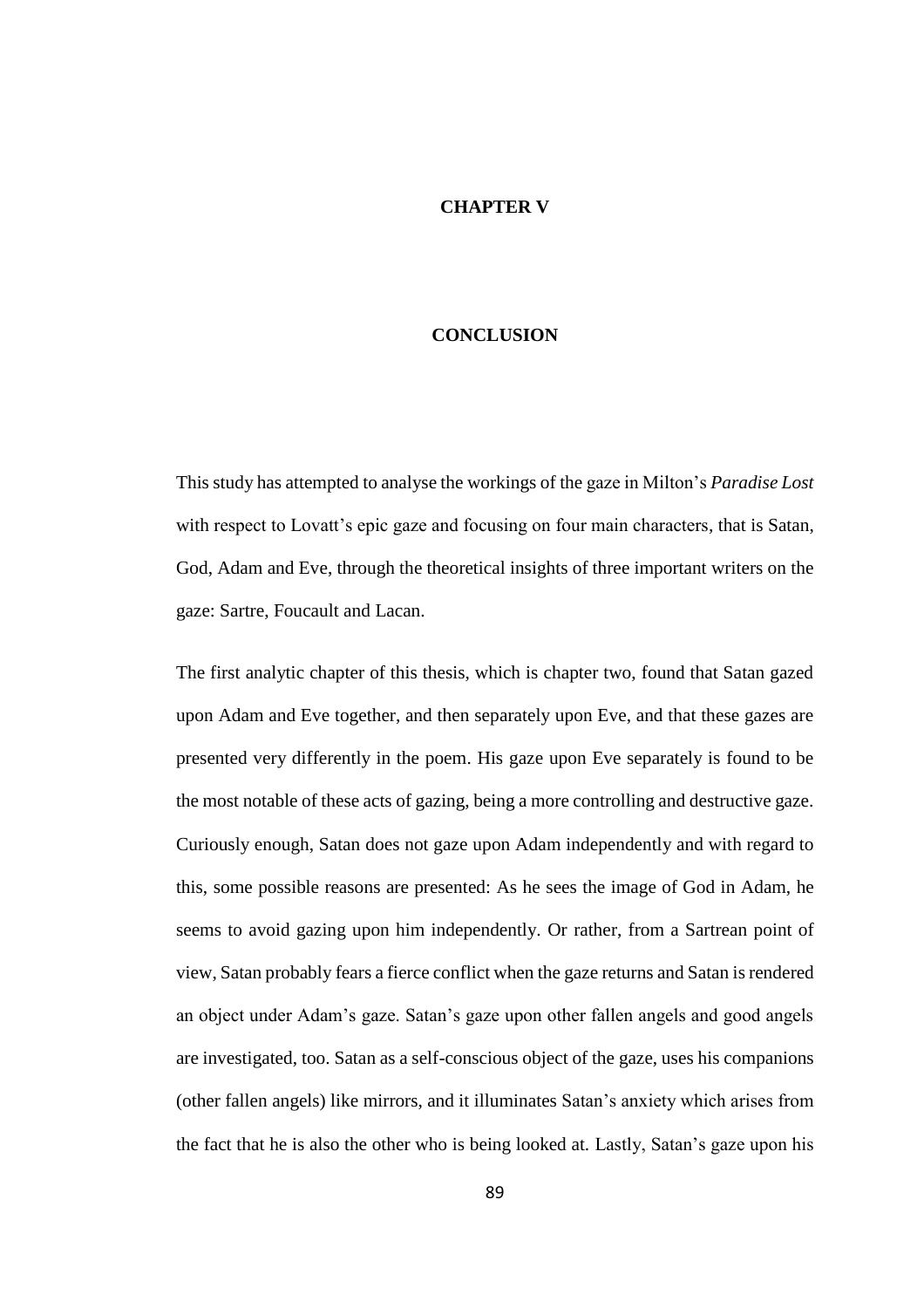children Sin and Death is inspected and these passages reveal his attempted rejection of the physical changes that his own sins have created.

The next analytic chapter discusses God's gaze from Foucault's view of the gaze, which demonstrates the panoptic power of God's gaze. Throughout the whole poem, God acts with his more powerful and penetrative gaze, and his absolute surveillance deters Satan and his followers from a direct conflict with him. Unlike Satan, God's gaze, on which the whole creation is based, is seen to be benevolent and defining. After all, it is his gaze during creation which confirms and affirms that all is good. As the sole authority and the possessor of the divine gaze in the poem, nothing escapes his gaze.

The fourth chapter, which is the last analytic chapter found that God gives Adam a chance to survey Paradise from a vantage point, just as he surveyed everything during the creation. Adam is only given a panoptic gaze in this scene, which nevertheless reflects a small illustration of Adam's inherited divine properties. Then, Adam also gazes upon Eve for the first time in his dream vision when she is created out of his rib at his request. Eve is presented as an object to be looked at by Adam. However, she is not made an erotic object and an other through his gaze. Adam's gaze upon the future of mankind illustrates the cinematographic aspect of the gaze, which is suitable for the ideas of Lacanian film theory. Also, this thesis found that Lacan's view of the Mirror Phase offers us a possible reading of Eve's gaze upon herself since this stage introduces to us Eve's primary narcissism. Lastly, Eve's dream proves to be useful in approaching the female gaze in epics, as suggested by Lovatt in her book.

As a result of these findings, the thesis concludes that Lovat's epic gaze was an appropriate starting point for the discussion of how Milton uses the gaze in this poem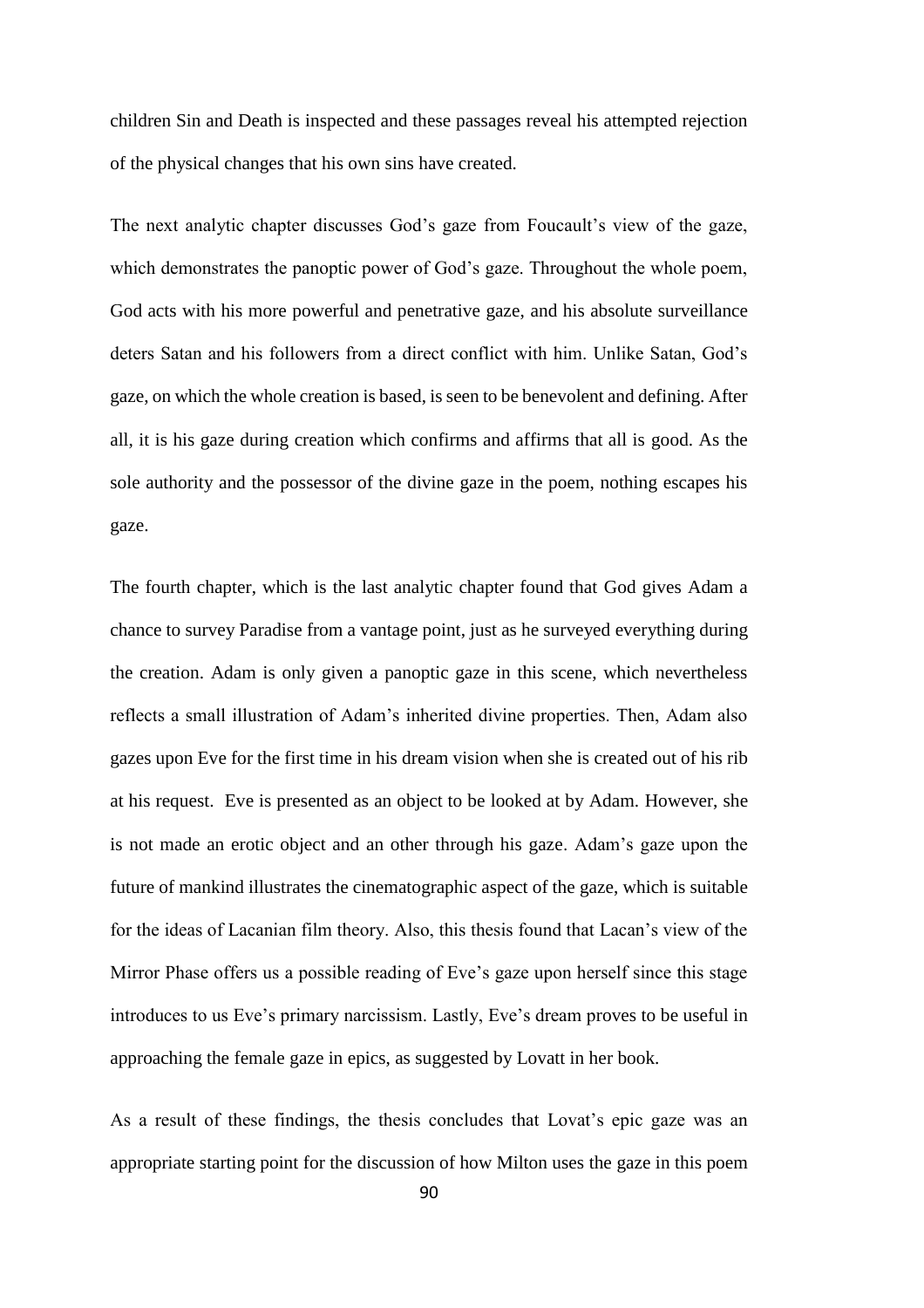but did not cover all the different ways in which it was used. While all of the three theorists whose ideas about the gaze were studied contributed to our understanding of Milton's use of the gaze, not all of them were appropriate for all of the different uses of the gaze in the poem. Lacan was found to be more fruitful in approach to Satan and Eve; whereas Sartre was found to be more fruitful when looking at these characters but also when examining Adam's character; and Foucault was particularly useful when looking at God's divine gaze. So the gaze in this poem reinforces the power relations in the story, including those related to gender and to perceptions of identity. Also, the characterization in more general terms benefits greatly from Milton's differential uses of and representations of the gaze.

As for the limitations of this study and suggestions for further research, time and space, focus on selected characters, other characters, specifically good and fallen angels could be fruitfully investigated with respect to the gaze in further work.

Using three theorized approaches to the gaze under the more general concept of Lovatt's epic gaze helped us to understand the functions of the gaze in this poem but did not allow the research to pursue any of these individual theories completely. Future work could pick up on the position of the gaze in *Paradise Lost* with respect to other Sartrean, Lacanian or Foucauldian concepts.

The connections between philosophical and theological ideas and the theories of the gaze have been studied could be further researched, most notably connections between Rousseau's earlier concept of "Amour-propre" and how it relates to shame and gaze, Sartrean ideas of gaze and authenticity in relation to sin, Lacan's ideas of especially the symbolic and semiotic registers again with relation to the theological implications of his Law-of-the-Father, and Foucauldian Panoptic gaze with respect to whole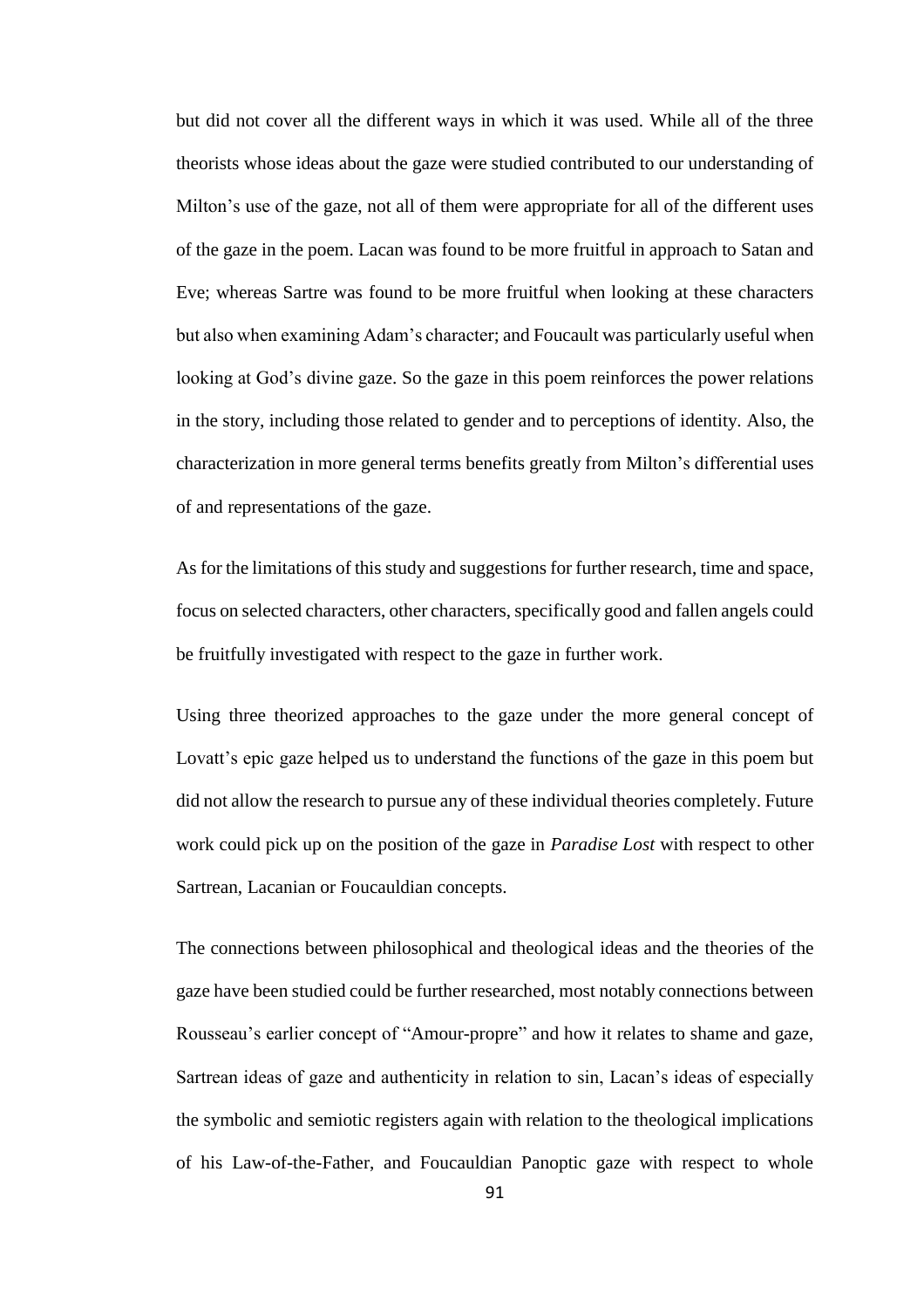discipline and punishment theory as it can be applied to the power structures in *Paradise Lost.*

Given the fact that light is the first thing that God creates and Milton asks for light in *Paradise Lost,* any act of or reference to sight and the gaze will have a heightened thematic as well as epic importance in this as in Milton's other poems. That Milton makes direct references to his own blindness in certain well-known parts of Paradise Lost indicates that, so the gaze of the blind poet himself could be investigated with respect to a power struggle between himself as the author of the poem and his characters, including God, in further study.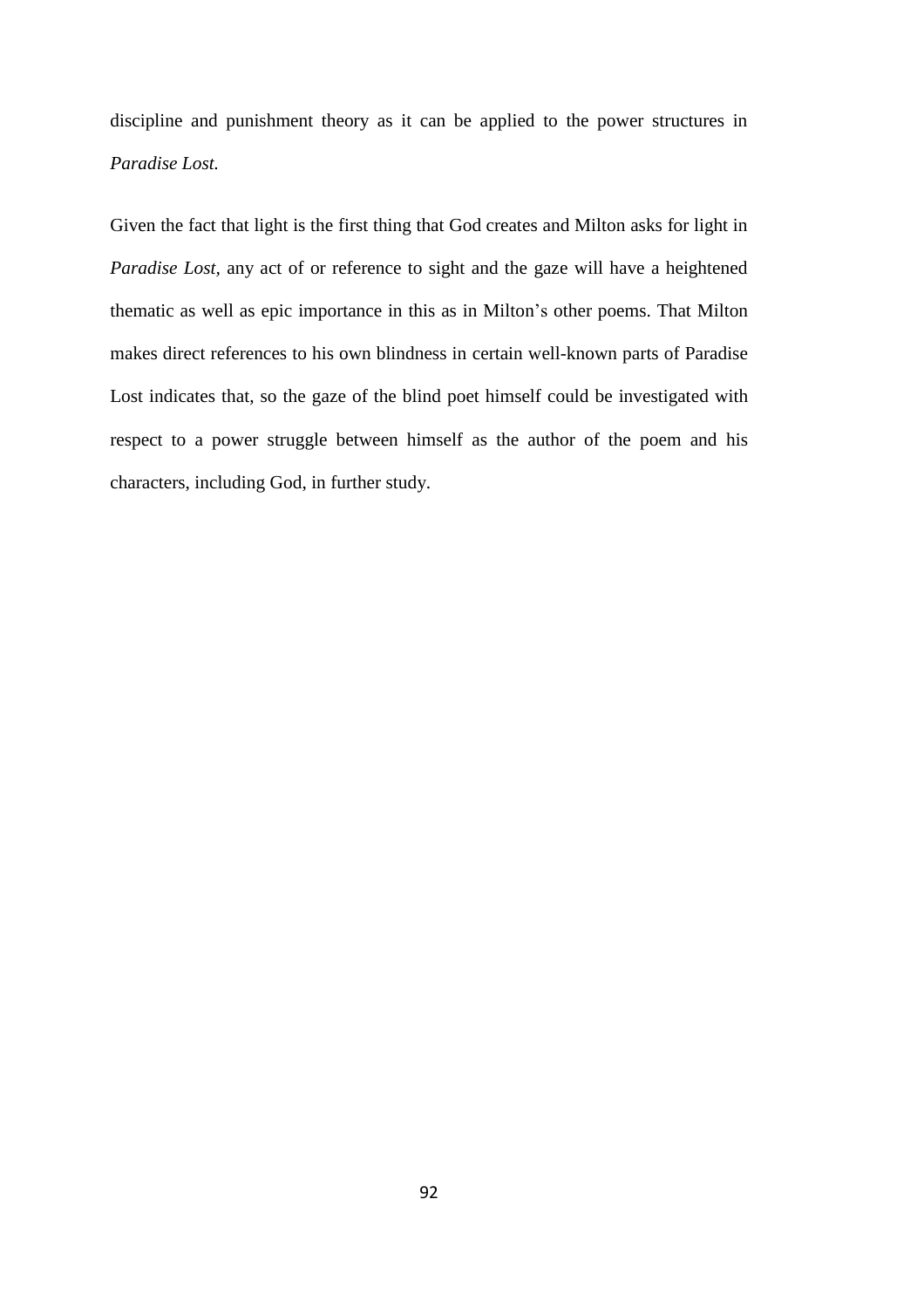### **BIBLIOGRAPHY**

- Armstrong, Wilma G. "Punishment, Surveillance, and Discipline in Paradise Lost." *Studies in English Literature, 1500-1900*, vol. 32, no. 1, 1992, pp. 91–109. *JSTOR*, [www.jstor.org/stable/450942.](http://www.jstor.org/stable/450942.)
- Berger, John, et al. *Ways of Seeing*. London: BBC Enterprises, 1972.
- Bible, Holy. The New King James Version. Nashville: Thomas Nelson Publishers, 1982.
- Baudry, Jean-Louis, and Alan Williams. "Ideological Effects of the Basic Cinematographic Apparatus." Film Quarterly, vol. 28, no. 2, 1974, pp. 39– 47. JSTOR, www.jstor.org/stable/1211632.
- Boothby, Richard. "Figurations of the *Objet* a." *Jacques Lacan: Critical Evaluations in Cultural Theory, Volume II*, edited by Zizek, Slavoj, London: Routledge, 2002, pp. 159-191.
- Diekhoff, John S. "Eve's Dream and The Paradox of Fallible Perfection." Milton Quarterly, vol. 4, no. 1, 1970, pp. 5–7. JSTOR, www.jstor.org/stable/24463129.
- Downing, Lisa. *The Cambridge Introduction to Michel Foucault.* Cambridge University Press, 2008.
- Foucault, Michel. *Discipline and Punish: The Birth of Prison*. Trans. by Alan Sheridan. Vintage Books, 1995.
- ---. *The History of Sexuality, Volume 1: An Introduction*. Trans. Robert Hurley. NY: Pantheon Books, 1978.
- Gilbert, Sandra M. "Patriarchal Poetry and Women Readers: Reflections on Milton's Bogey." *PMLA*, vol. 93, no. 3, 1978, pp. 368–382. *JSTOR*, [www.jstor.org/stable/461860.](http://www.jstor.org/stable/461860)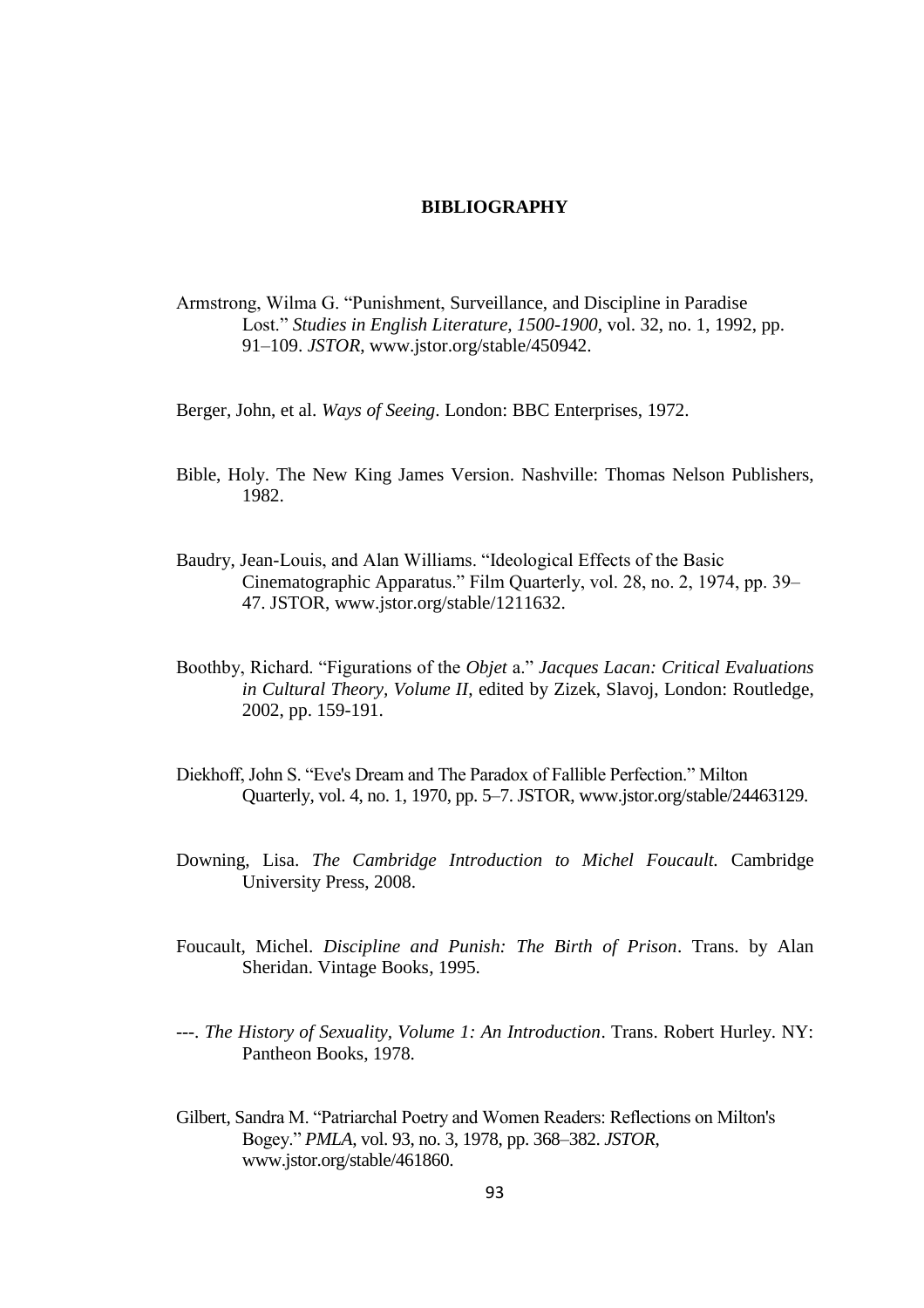Gutting, Gary, editor. *The Cambridge Companion to Foucault*. 2nd ed., Cambridge University Press, 2005.

Homer, Sean. *Jacques Lacan*. London: Routledge, 2005.

- Humphreys, W. Lee. *The Character of God in the Book of Genesis: A Narrative Appraisal*. Westminster John Knox Press, 2001.
- Ittzés, Gábor. ""Thus God the Heaven Created, Thus the Earth": The Biblical Creation Story in Milton's Paradise Lost." 2016, pp. 229-248.
- Lacan, Jacques. *The Four Fundamental Concepts of Psychoanalysis: The Seminar of Jacques Lacan, Book XI*." Trans. by Alan Sheridan, ed. by Jacques-Alain Miller. New York: Norton, 1998.
- Low, Anthony. "The Image of the Tower in Paradise Lost." *Studies in English Literature, 1500-1900*, vol. 10, no. 1, 1970, pp. 171–181. *JSTOR*, [www.jstor.org/stable/449702.](http://www.jstor.org/stable/449702.%20Accessed%205%20May%202020)
- Lovatt, Helen. *The Epic Gaze: Vision, Gender and Narrative in Ancient Epic*. Cambridge University Press, 2013.
- Martinot, Steve. "The Look and its Conflicts." *The Sartrean Account of the Look as a Theory of Dialogue.* University of California, ocf.berkeley.edu/~marto/dialogue.
- McGowan, Todd. *Real Gaze, The: Film Theory after Lacan*. State University of New York Press, 2007.
- Mills, Sara. *Michel Foucault.* London: Routledge, 2003.

Milton, John. *Paradise Lost*. Ed by Stephen Orgel and Jonathan Goldberg. OUP, 2008.

Mulvey, Laura. [1975] 1988, "Visual Pleasure and Narrative Cinema." *Feminism and Film Theory*, ed. by Constance Penley. New York: Routledge.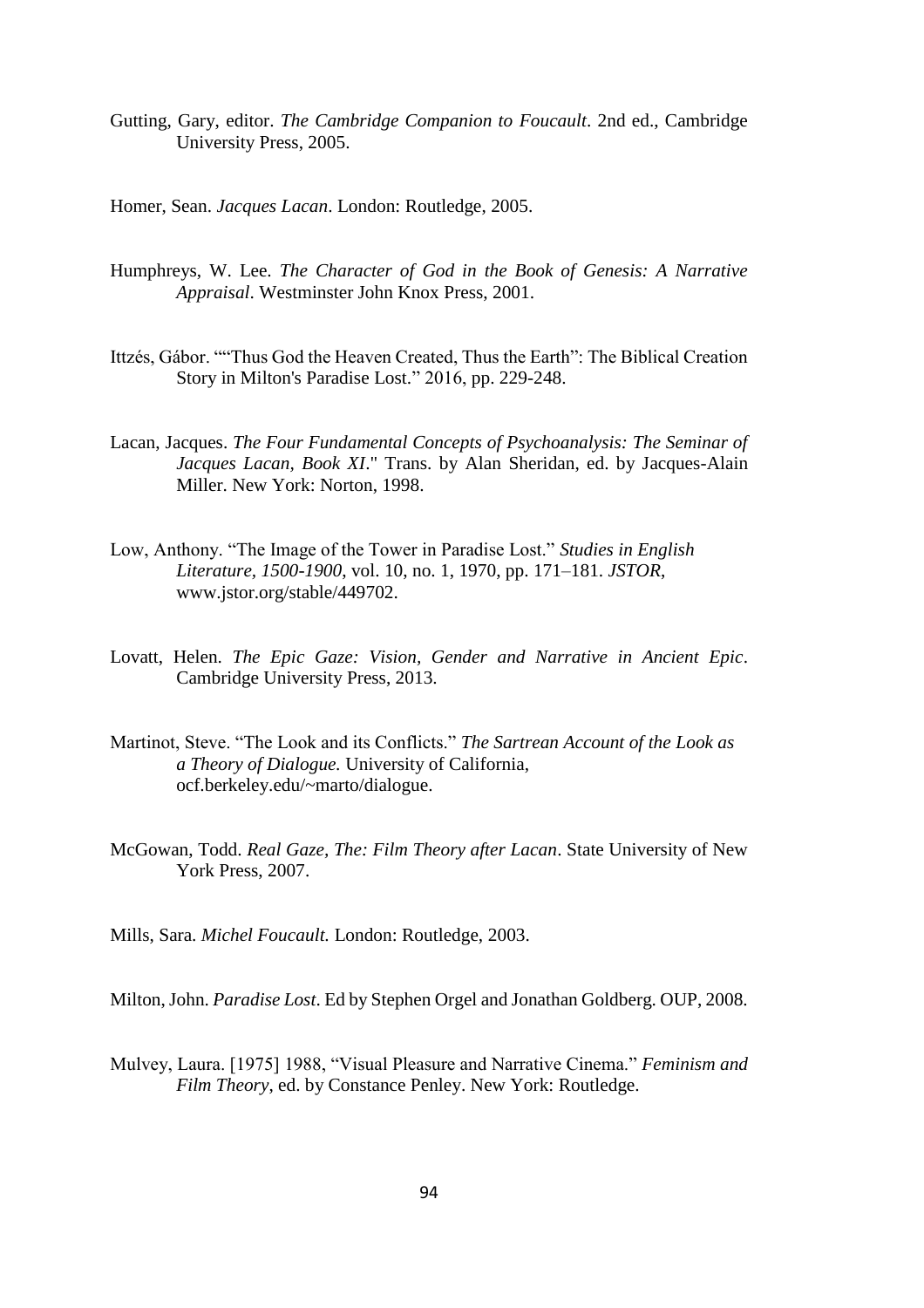- Nørgaard, Nina. *Multimodal Stylistics of the Novel: More Than Words*. Routledge, 2018.
- Olin, Margaret. "Gaze." *Critical Terms For Art History,* ed. by Robert S Nelson and Richard Shiff. Chicago; London; University of Chicago Press, 2003, pp. 318- 29.
- Sartre, J-P., 1969. *Being and Nothingness: An Essay on Phenomenological Ontology*. Translated from French by H. E. Barnes. London: Routledge.
- Schwartz, Regina. "Rethinking Voyeurism and Patriarchy: The Case of Paradise Lost." *Representations*, no. 34, 1991, pp.85–103. *JSTOR*, [www.jstor.org/stable/2928771.](http://www.jstor.org/stable/2928771.%20Accessed%202%20Feb.%202020)
- Spade, Paul Vincent. "Jean-Paul Sartre's Being and Nothingness." *Class Lecture Notes Fall 1995* (1996).
- Storr, Melinda Jill. *The Gaze in Theory: The Cases of Lacan and Sartre*. Diss. University of York, 1994.
- Waddington, Raymond B. "The Death of Adam: Vision and Voice in Books XI and XII of *Paradise Lost*." Modern Philology, vol. 70, no. 1, 1972, pp. 9–21. JSTOR, www.jstor.org/stable/436500.
- Zimmerman, Shari A. "Milton's 'Paradise Lost': Eve's Struggle for Identity." *American Imago*, vol. 38, no. 3, 1981, pp. 247–267. *JSTOR*, [www.jstor.org/stable/26303763](http://www.jstor.org/stable/26303763)
- Žižek, Slavoj. *Looking Awry: An Introduction to Jacques Lacan Through Popular Culture*. MIT press, 1991.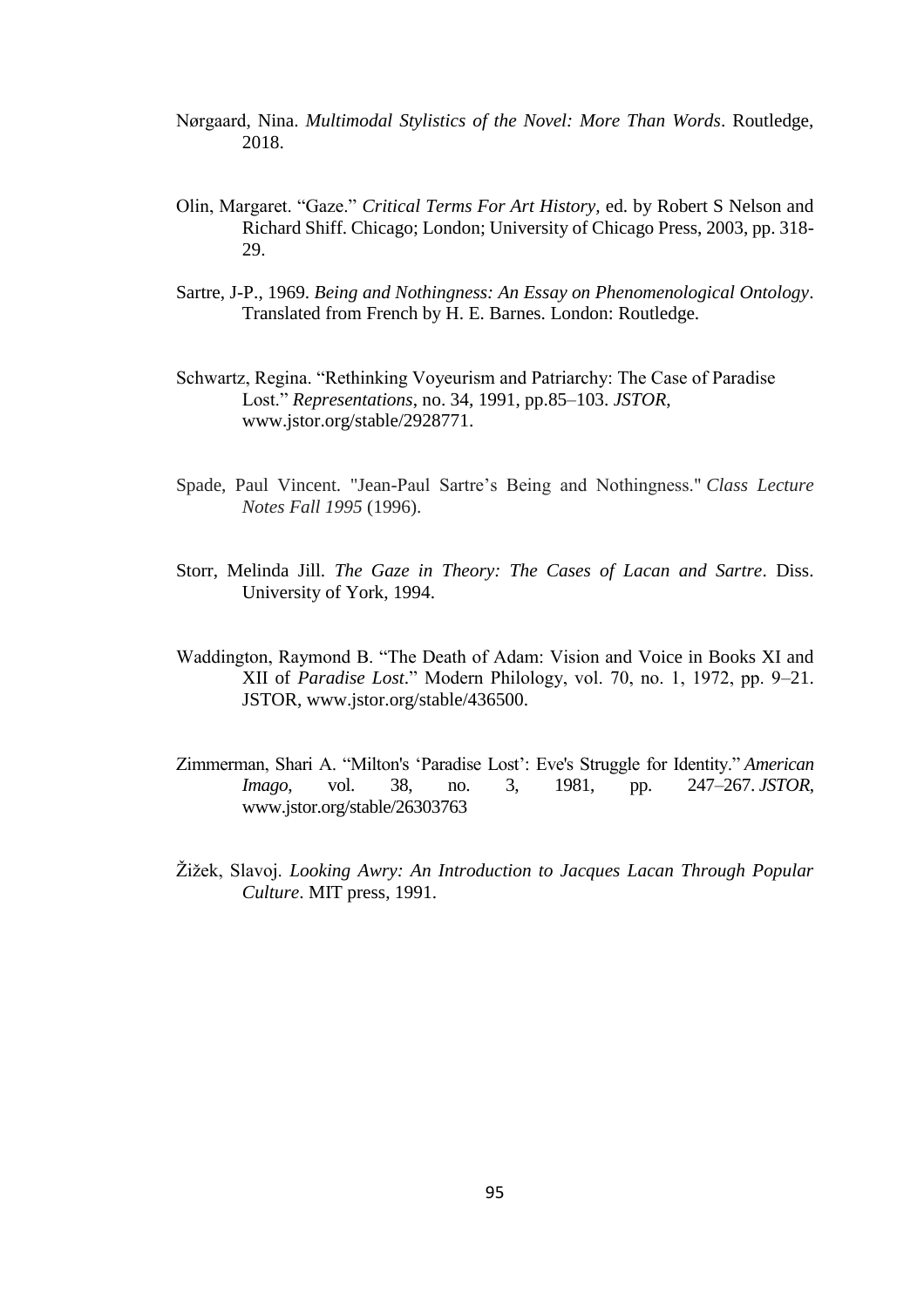# **APPENDICES**

# **A. TURKISH SUMMARY / TÜRKÇE ÖZET<sup>10</sup>**

# **JOHN MILTON'IN**  *KAYIP CENNET* **ADLI ESERİNDE EPİK BAKIŞ**

Bu çalışma John Milton'ın epik şiiri Kayıp Cennet'i incelerken, Helen Lovatt'ın epik bakışını, Sartre, Foucault ve Lacan gibi önemli kuramcıların bakış kavramlarını kullanmaktadır. Milton'ın şiiri, yayınlandığından bu yana bir çok açıdan incelenmiş; ancak teorik olarak bakış konseptini kullanan bir çalışma bulunamamıştır. Bakış konsepti film çalışmaları, görsel sanatlar ve edebiyat gibi çeşitli alanlarda ön plana çıkmış bir kavram haline gelmiştir. Lovatt eserinde epik şiir için bakış konseptinin çok önemli bir unsur olduğunu vurgulamıştır. Milton'ın şiirinde bütün karakterler birbirini izler ve karakterlerin bakışları diğer karakterler üzerinde önemli bir etkiye sahiptir. Bu açıdan, yukarıda bahsedilmiş olan önemli kuramcıların bakış konseptine olan yaklaşımları eseri anlamamız için farklı bakış açıları sunmaktadır.

Sözlük, bakış kelimesinin eski zamanlardaki kullanımını, "merakla veya boş boş bakmak; şaşırmış bir şekilde birisinin gözlerini dikmesi" şeklinde ifade etmektedir.

 $\overline{a}$ 

<sup>10</sup> Bu çalışmanın Türkçe özetinde, Milton'ın şiirindeki karakterlerin isimleri, edebi karakter olmaları nedeniyle çevrilmemiştir.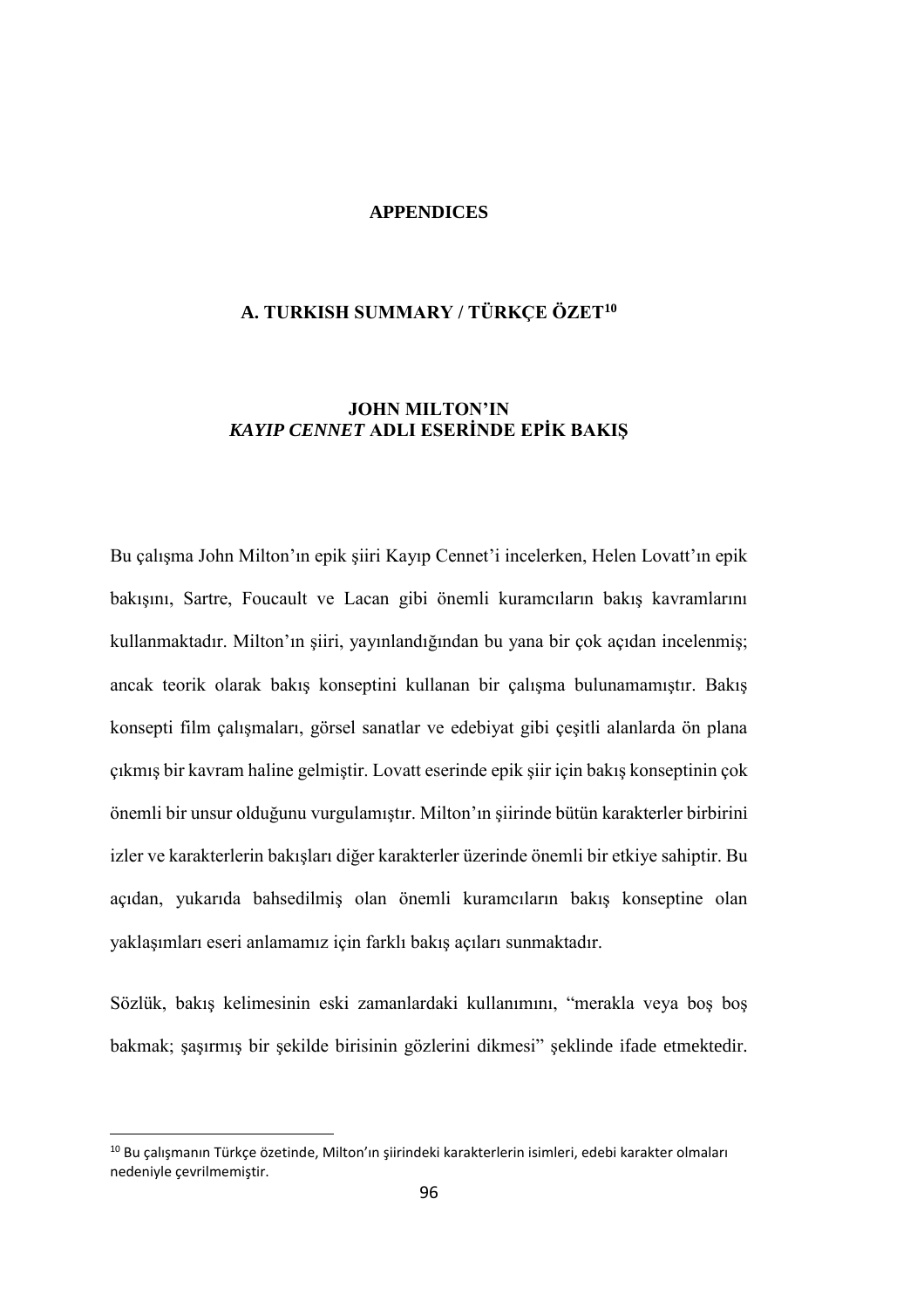Yine, sözlük kelimenin günümüzdeki kullanımı için "bir şeye kasten gözlerini dikerek bakmak" tanımını vermektedir. Her ne kadar bu tanımlar kelimenin edebi kuramlarla olan ilişkisini anlamamız konusunda yardımcı olsa da, kelimenin felsefi, kültürel ve edebi kuramlarla olan bağını yeterince açıklamamaktadır. Margaret Olin, *Sanat Tarihi için Önemli Terimler* (2003) isimli kitabında kelimenin manipülasyon, güç ve arzu gibi kavramlarla ilişkili olduğunu ve daha çok olumsuz bir anlam içerdiğini savunmuştur. Aynı şekilde, feminist film kuramcı Laura Mulvey *Görsel Zevk ve Anlatı Sineması* isimli makalesinde, kelimenin güç ve arzu ile yakından ilişkili olduğunu vurgulamıştır. Mulvey, Freud ve Lacan gibi kuramcıların fikirlerinden faydalanarak, bakış kelimesinin sinemayı tanımlayan bir kavram olduğunu belirtir. Mulvey'e göre, sinema izleyiciye görsel bir haz (skopofili) imkanı sunar çünkü izleyici karanlık bir ortamda diğer insanlardan ayrı olarak, ekranda gördüğü bedenleri bakışlarıyla nesnelleştirir ve bu deneyimden zevk duyar. Buna ek olarak, Mulvey'in makalesinde asıl savunduğu düşünce, sinemada kadın bedeninin nasıl erkek izleyici tarafından arzu nesnesine dönüştürüldüğüdür. Sinemada kadınlar cinsel bir nesne olarak izlenilmesi ve bedenlerinin erkeklerin bakışlarına maruz kalması öne çıkan düşünceleri arasındadır. Yani, ona göre, bu durumda, bakış erkeklere aktif bir rol sunarken; kadınları pasif hale getirerek, izlenen nesne konumuna düşürmektedir.

Jean-Paul Sartre, varoluşçu felsefenin önemli bir eseri olan *Varlık ve Hiçlik* isimli kitabında, bakış kavramını ele alır ve ona göre bu söz konusu kavram insan hayatında, özellikle de özne ve nesne ilişkilerinde önemli bir rol oynamaktadır. Sartre'a göre bakış günlük deneyimden ziyade varoloşcu bir seviyededir. Sartre'ın yaklaşımında, bakış özne ile nesne arasındaki iktidar ilişkisini belirler. Bakış bir kişinin konumunu yüceltirken, onun öznelliğini ortaya koymasına imkan sunar. Öte yandan, Öteki bakılacak pasif bir nesne konumuna düşer. Diğer bir deyişle, biri diğerini bakışı altına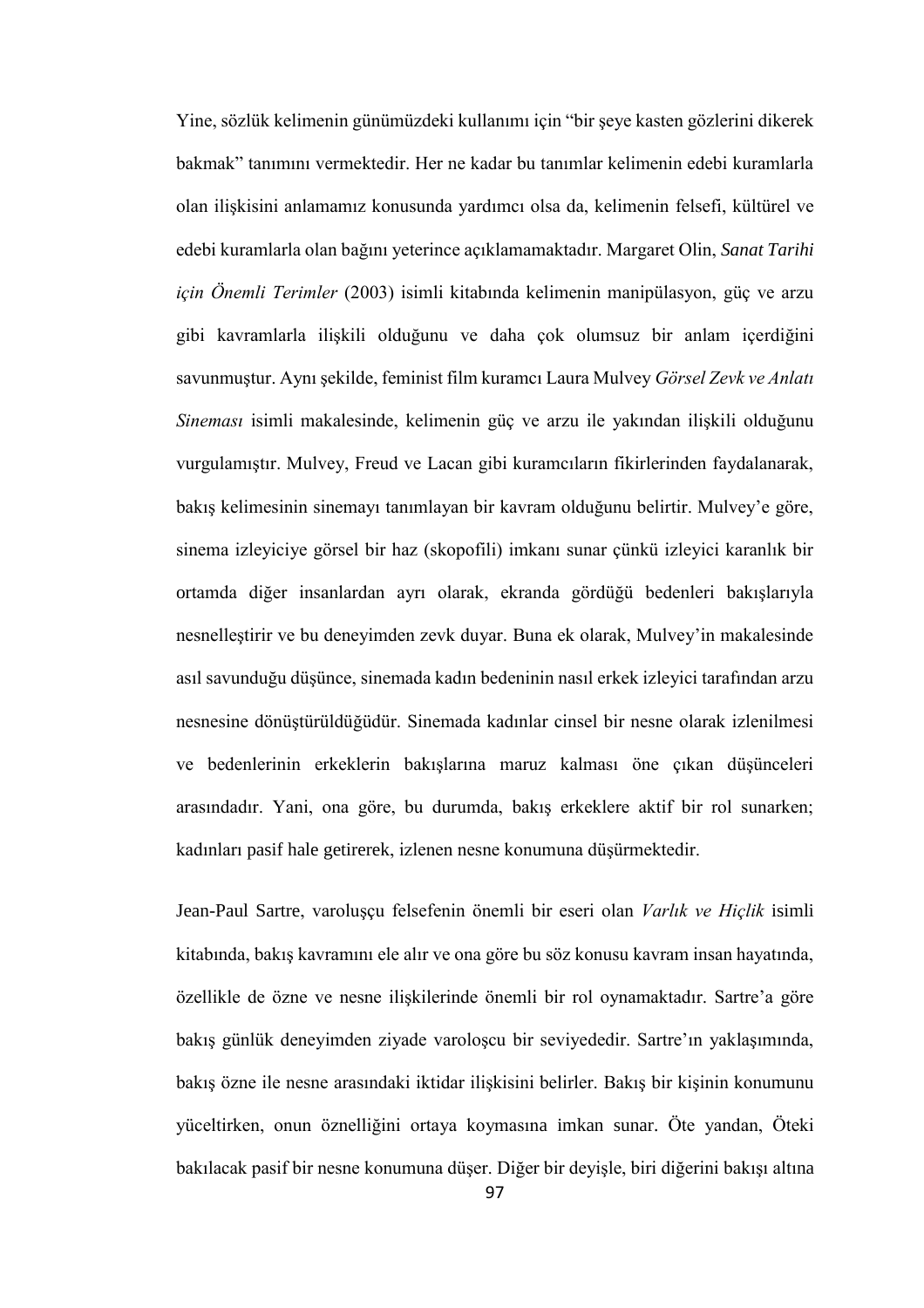aldığında, aktif bir özne rolünü üstlenir ve Öteki, Öznenin görüş alanında pasif bir nesne haline gelir. Bu aşamada, ikisi de aynı anda hem nesne hem de özne konumlarında bulunamaz ancak rollerini değiştirebilirler çünkü Sartre için bakış iki yönlü bir süreçtir. Sartre söz konusu bu iki yönlü süreci ifade etmek için, "başkası tarafından görülmek başkasını görmek" der. Ancak bakış iki taraf arasındaki etkileşimde bir çatışmaya neden olur. Bu çatışmada, kişi öznelliğe ulaşmak için bakışıyla Ötekini nesnelleştirerek, etkisiz hale getirmeyi amaçlar. Dolayısıyla bakış, Sartre'a göre, Öznenin Öteki ile ilişkisinde belirleyici bir rol oynar çünkü kişi kendi öznelliğini ve özgürlüğünü ancak üstün gelen bakışıyla elde edebilir. Aynı şekilde, Ötekinin bakışı da bizi varlığımızdan ve özgürlüğümüzden koparır ve sonunda Öteki tarafından ele geçiriliriz. Sartre, bu varoluşçu yapıda, varlığımızı yeniden kazanmak için, ötekinin varlığını ve özgürlüğünü özümsemeye mecbur kaldığımızı belirtir. Bunun yanı sıra, Sartre Öteki tarafından görünüyor olmamızı yabancılaştırıcı bir deneyim olarak nitelendirir çünkü Ötekinin bakışı bizi bir nesneye indirger ve bakışını bize yönelttiğinde Ötekinin bakışıyla tanımlanırız. Aynı zamanda, Sartre, Öteki tarafından görülmenin nesne için utanç verici bir deneyim olduğunu belirtir. Bu durumu "saf utanç" olarak tanımlar. Nitelendirdiği bu utanca, Ötekinin gözünde nesne olup ona bağımlı kalmanın neden olduğunu söyler.

Foucault ise, Sartre'dan farklı olarak (çünkü Sartre bakışı varoluşçu bir bağlamda inceler), kavramı ele alırken, bakışın güçle yakından ilişkisine dikkat çeker. Foucault, bakışın bu türünde, gücün otorite sahibi biri tarafından kullanıldığı Panopticon modelini ele alır. Bakışın ön planda olduğu bu modelde, bir gözlemci görünmez bir merkezi noktadan özgürce bakarak başkaları üzerinde hakimiyet kurar. Foucault, *Disiplin ve Cezalandırma: Hapishanenin Doğuşu* isimli kitabında (1977) bakış kavramını bir disiplin ve kontrol mekanizması olarak nitelendirir. Tarihten örnekler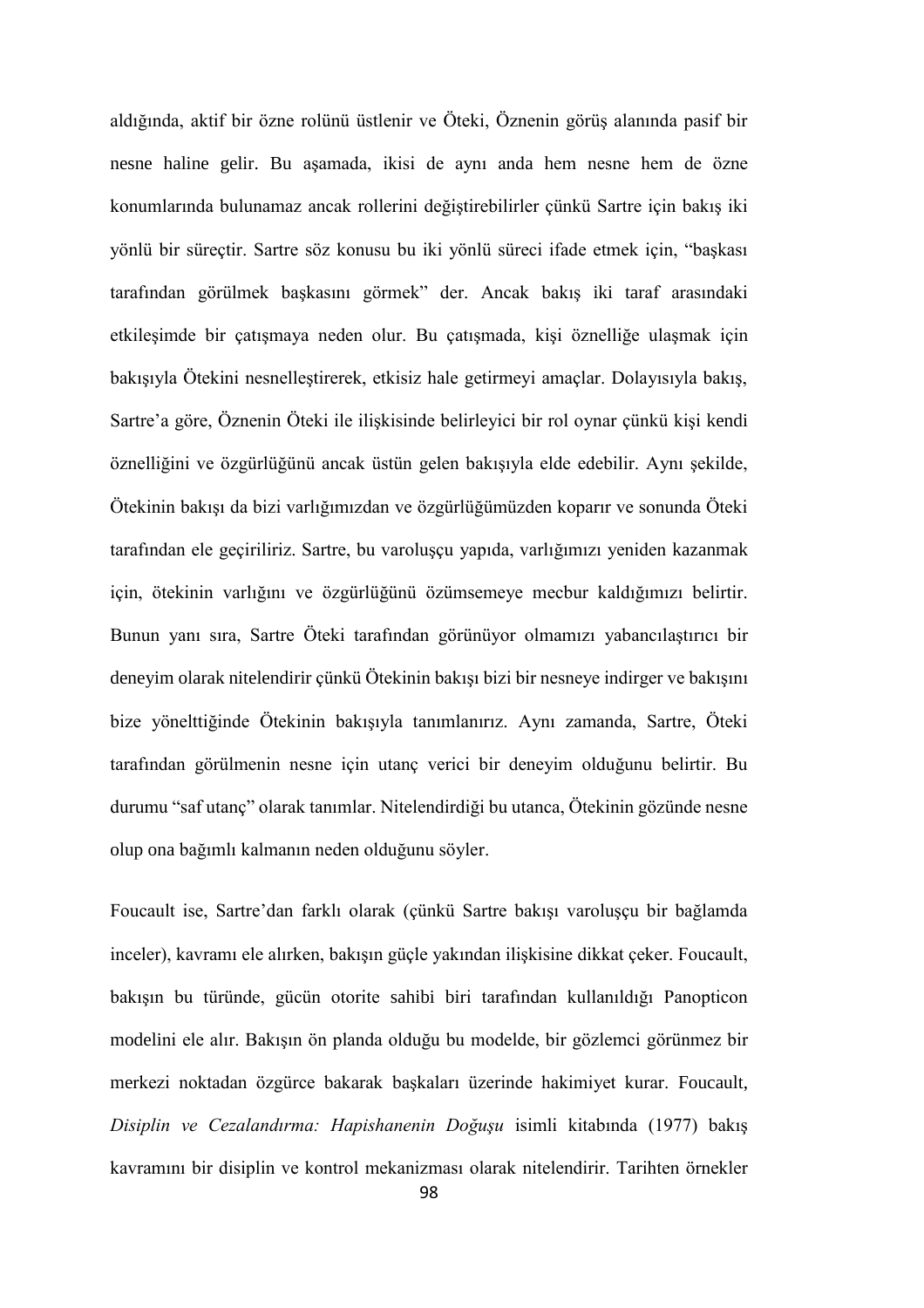vererek, bakışın bir denetleme mekanizması olarak nasıl güç sahibi otoritelerce kullanıldığını anlatır. Aslında Foucault'ın söz konusu bu kontrol ve denetleme mekanizması Bentham'ın hapishane modelinden gelmektedir. Bu hapishane modelinde mahkumlar denetleyen bir bakışla merkezi bir kuleden gözlemlenir, ancak gözlemciyi göremez. Bu durumun mahkumların davranışlarını kontrol ettiği ve nihayetinde onları disiplin haline getirdiği öne sürülmektedir. Sonuç olarak, bu Panoptik bakış, mahkum veya gözlenen kişi üzerinde gücün otomotik olarak işleyişini sağlar. Yani, panoptik bakış bu sistemin başında olan kişiden bağımsız bir güç ilişkisi yaratır. Kısacası, denetlenen kişiler birisinin onları sürekli izlediğini düşünür ve bu da disiplin yaratır.

Lacan'ın bakış konseptine yaklaşımı Foucault ve Sartre'ın yaklaşımlarından farklıdır çünkü Lacan bakışı psikolojik bir bağlamda ele almaktadır. Yukarıda belirtildiği üzere, Sartre'a göre iki kutup (Özne ve Öteki) arasında bir çatışmaya neden olan ikili bir karşıtlık vardır; diğer bir ifadeyle, ya ben aktif bir özne olarak Ötekini bakışımın nesnesi yapıyorum ya da Öteki'nin bakışları altında nesneleştiriliyorum. Ancak, Lacan'ın bakış kavramında, Özne ve Nesne arasında böyle bir ontolojik yapı yoktur. Lacan bakış kavramını geliştirmek üzere Merleau-Ponty'nin fikirlerini kullanmıştır. Merleau-Ponty, bize her zaman dışarıdan yönlendirilen önceden var olan bir bakış olduğunu söyler. Lacan görme organı olan göz ve bakış arasındaki farklılığa dikkat çeker. Yani her zaman her şeyi gören bir bakışa maruz kalırız ve bakış her zaman görme eyleminden önce gelir. Dahası, Lacan'a göre, doğası gereği bakış, öznenin görüş alanında kavrayabileceği bir şey değildir; daha ziyade ulaşılamaz kalır. Bu sebeple, bu eksikliğin, öznenin arzusunu tetiklediğini belirtir. Lacan'nın bakış kavramında, ayna evresi de önemlidir. Ayna evresi 6 ile 18 ay arasında gerçekleşir. Bu yaşlarda bebek aynada (herhangi bir yansıtıcı yüzey) görüntüsünü tanımaya başlar ve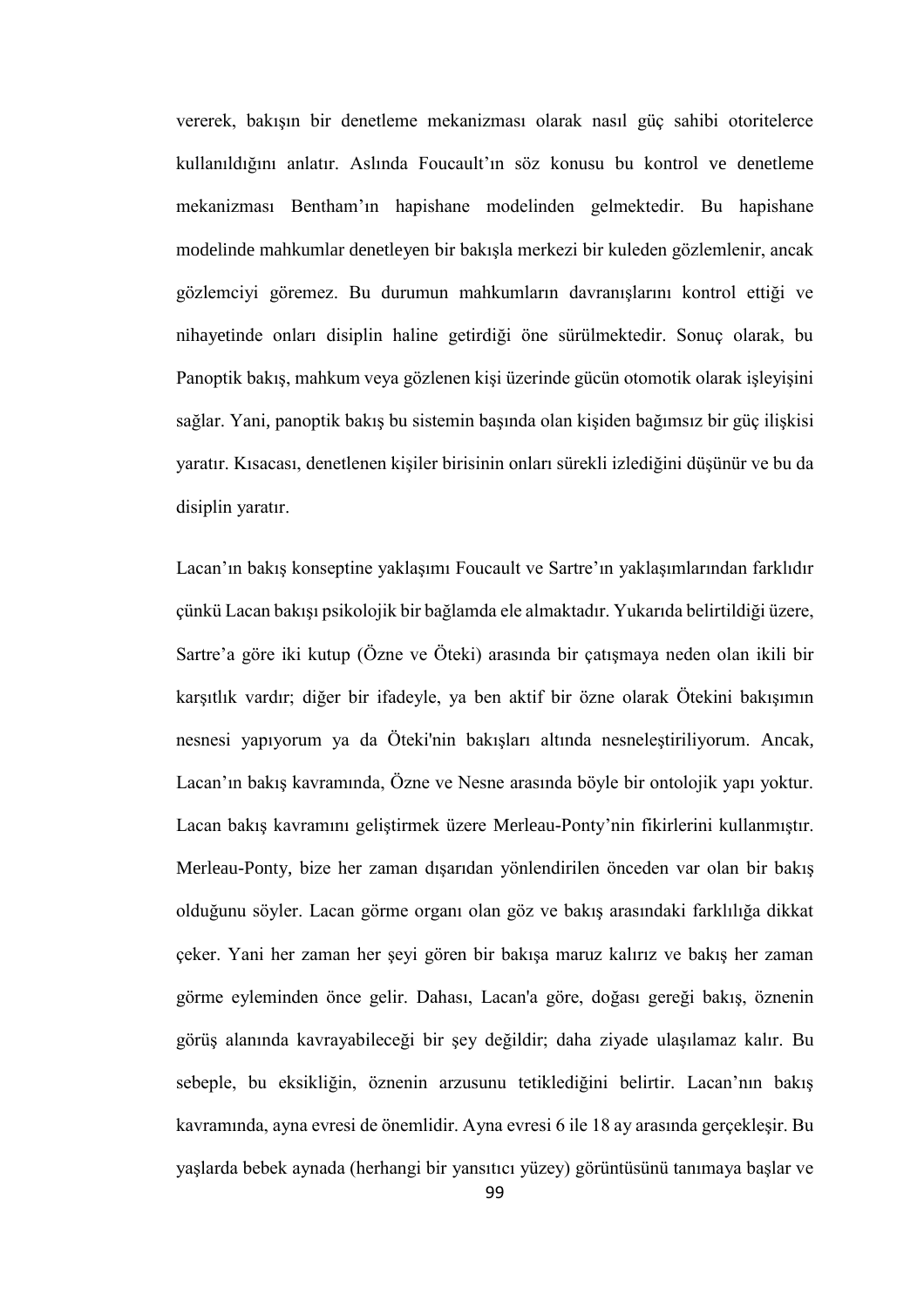kendi görüntüsünden zevk alır. Başlangıçta çocuk kendi görüntüsünü gerçeklikle karıştırır; ancak daha sonra aynadaki görüntünün kendisinin bir yansıması olduğunu anlar ve vücudunun bütünsel bir forma sahip olduğunun farkına varır. Motor kontrolü tam olarak gelişmemiş olmasına rağmen, vücudu üzerinde bir hakimiyet duygusu hisseder. Bütünlük duygusuna sahip olmalarını sağlayan ayna görüntüsüdür, ki bu ancak bebeğin bakışıyla mümkündür. İşte bu evrede çocuk bu ayna görüntüsü ile özdeşleşir ve gördüğü şeyin kendisinin bir görüntüsü olduğu sonucuna varır. Bu yüzden bakış ayna evresinde oldukça önemlidir.

Lovatt ise, yukarıda bahsedilmiş olan, Sartre, Foucault ve Lacan gibi önemli kuramcıların da bakış konseptine olan yaklaşımlarına eserinde yer verir ve bakışın epik şiirinin önemli bir parçası olduğunu vurgular. Epik şiirin karakterlerine tepeden bakan ve onları birer görsel nesnelere dönüştüren, her şeyi bilen bir nesnel anlatı olduğunu söyler. Epik şiirde, sadece yukarıdaki dağlardaki tanrıların (ve tanrıçaların) değil, aynı zamanda kenardaki duvarlardaki kadınların (ve yaşlıların) bakışlarının da epik şiirin bir parçası olduğunu belirtir. Bununla beraber, her bir karakterin kendine özgü ve diğerlerinden farklı bir bakışa sahip olduğunu ifade eder. Örneğin, ilahi karakterler (tanrılar) bakışlarını diğer karakterler üzerinde kullanabilir. Lovatt, ilahi bakışı, ölümlü karakterlerin bakışından daha net, nüfuz edici ve etkili olarak nitelendirir. Daha sonra, Lovatt kahin bakışını ele alır. Kahin bakışı, ilahi bakışlara oranla daha az etkiye sahiptir. Ancak, kahin bakışı diğer ölümlülerin bakışlarından daha etkilidir çünkü kahin bakışı, ilahi ve ölümlülerin bakışları arasında ikincil konumdadır. Lovatt, kadın karakterlerinin bakışının her ne kadar güçsüz bırakılmış olsa da epik şiirinin önemli bir parçası olduğunu ileri sürer. Buna ek olarak, epik şiirde, genellikle erkek karakterlere bakmaya odaklanıldığını ve bu epik kahramanların bedenlerinin erotik olarak nasıl nesnelleştirildiğini aktarır. Yine de kahramanlar sadece bakılması gereken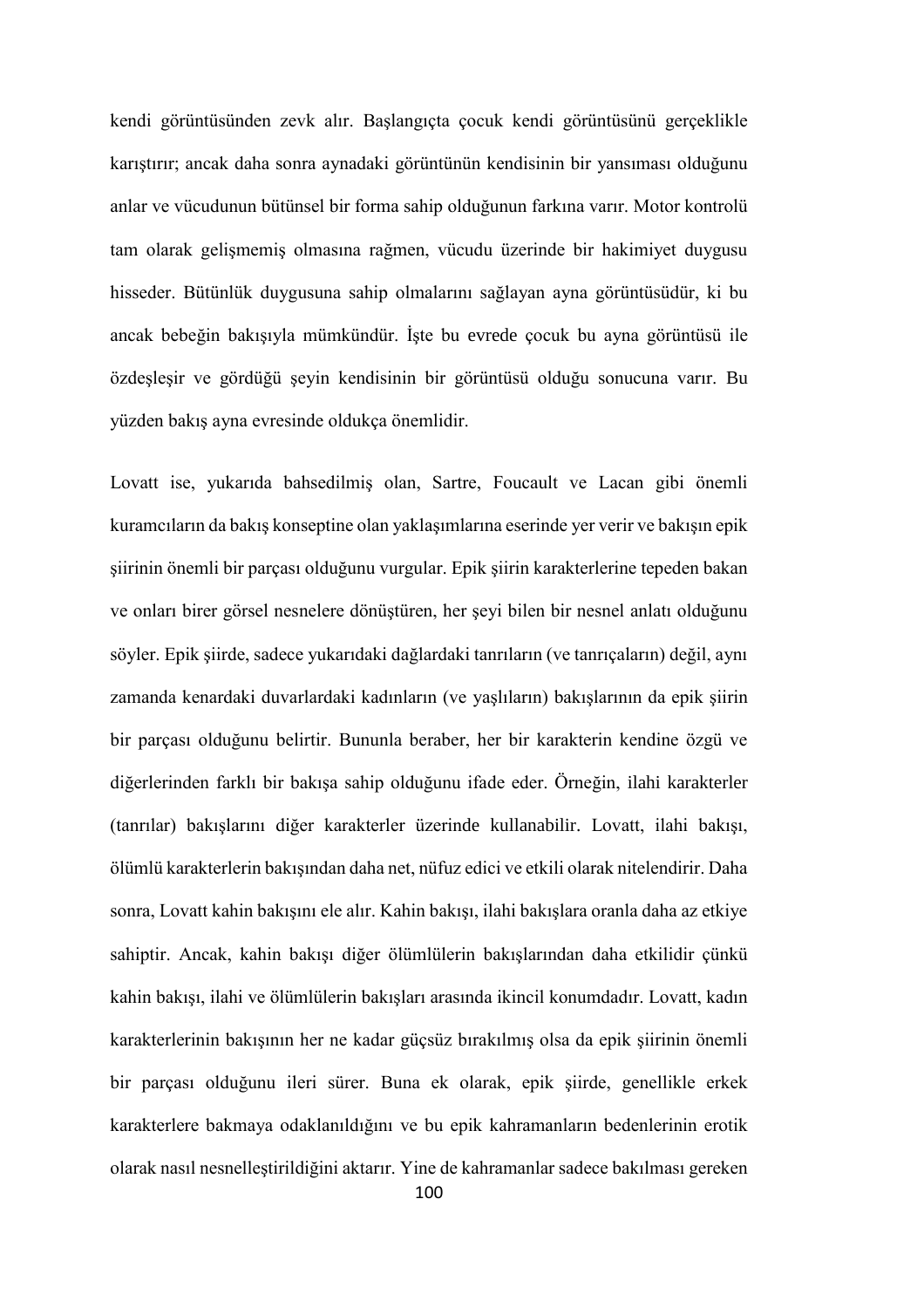bir nesne olarak sunulmaz, aynı zamanda saldırgan bakışlarıyla güçlerini de gösterebilirler. Özetle, Lovatt'ın ifade ettiği gibi, bakış epik şiirin en temel özelliğidir ve karakterler sahip oldukları bakışları kullarak eylemlerini gerçekleştirirler, ki bu okuyucuya görsel bir senaryo sunar.

Bu çalışmanın ikinci bölümünde, Satan karakterinin bakışı ele alınmıştır. Şiir boyunca, Satan adeta bir röntgenci gibi davranır. Aslında röntgencilik, Satan'ın tanımlanmasında temel bir unsurdur. Ne var ki, Satan'ın şiirdeki ilk eylemi, nefret dolu bakışlarını cehenneme çevirmesiyle başlar. Satan ilk olarak 4. Kitapta Adam ve Eve'i bir arada görür. Her ikisini de bakışıyla nesneleştirir ancak her ikisine bakışında farklılık vardır. Cennet'teki Hayat Ağacının üzerinde kurbağa kılığına girmiş bir şekilde oturarak, onların mükemmel ve mutlu halini görmesi, ona eziyet verir. Cennetten kovulduğu ve artık cehennemin bir parçası olduğu için yakınır. Şiirin anlatıcı bu sahneye dikkatimizi Satan'ın ilk erkek ve kadına ilk bakışına çekmek için anlatır. Onları dikizlerken, onlarla ilgili daha fazla şey öğrenmeyi arzular. Schwarz'ın da belirttiği üzere, bu sahnede Satan'ın bakışı yıkıcıdır. Schwartz, Satan'ın bakışıyla ilgili bir başka ilginç noktaya dikkat çeker. Freud'un teorisine göre, narsisizmin (özseverlik) önce kendi bakışımızı kendimize yöneltmekle başlar ve sonrasında bakışımızı başkalarına yönlendiririz. Lacancı bir bakış açısıyla, bir kişinin kendisine bakmasının, o kişinin dışında bir başkası tarafından bakılabilecek olduğu anlamı çıkmaktadır. Dolayısıyla, bu durum kişinin öznel konumunu tehdit altına aldığı için endişeli bir sürecin başlangıcı olarak görebilir. Bu bağlamda Satan da etrafındaki diğer karakterlere bakar ve onlara bakarken aynı zamanda kendisine de baktığının (çeşitli şekillerde) ve bu nedenle de başkalarının gözünde Öteki olduğunun farkındadır. Bu yaklaşım, Satan'ın narsisist bir karakter olarak neden kendisini Adam ve Eve'den üstün gördüğüne dair bir bakış açısı sunmaktadır. Satan, gözlerinin önünde gördüğü Adam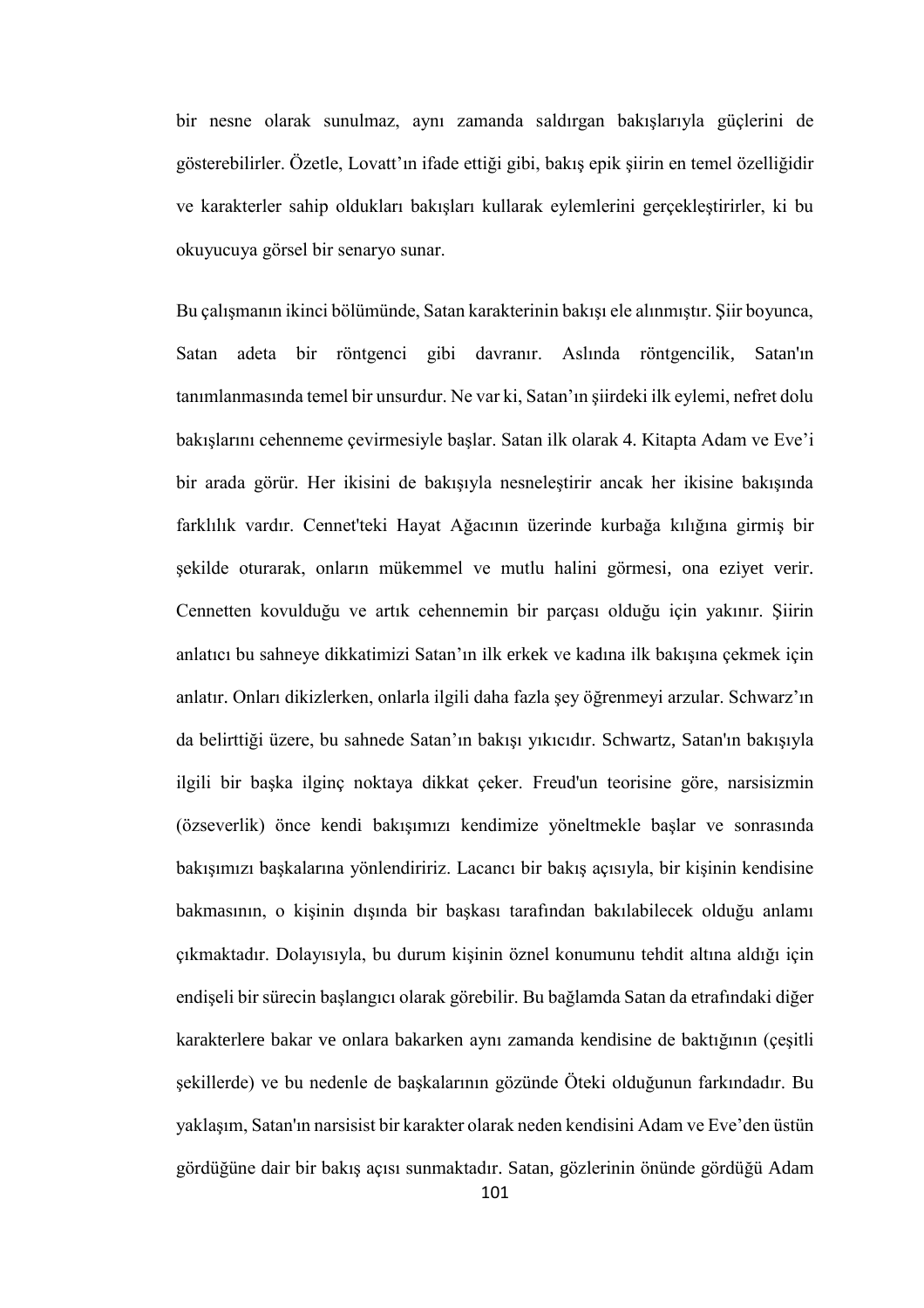ve Eve'nin güzelliğe tahammül edemez. Onlara bakmak, cennetten kovulmadan önceki eski güzelliğini hatırlar ona. Bu nedenle, Satan'ın God'ın yaratmış olduğu Adam ve Eve'e bakması bir ayna görevi görür ve aslında Satan bir bakıma kendisine dolaylı yoldan bakmış olur. Yani aslında, onlara bakışı kendi görünüşünün ne kadar da çirkin ve deforme olduğunu anlamasını sağlar. Satan'ın şiirdeki cehenneme ilk bakışının ardından, kendisi gibi cennetten kovulmuş Beelzebub'a bakar ve onun cennetteki güzelliğini kaybederek ne kadar biçimsiz ve çirkin bir hale geldiğini söyler. Yine, bu sahne aslında Satan'ın dış görünüşüyle ne kadar ilgili ve aynı şekilde Beelzebub'ı bir ayna gibi kullanarak aslında Beelzebub için kullandığı kelimelerin kendisi için de geçerli olduğunun farkında olduğunu gösterir. Satan kendisini ne kadar güçlü görürse görsün, aslında kendisi de Ötekidir çünkü yalnız çevresindeki kovulmuş meleklerce değil aynı zamanda her şeyi gören God tarafından da şiir boyunca Satan'ın izlendiğini anlarız. Satan'ın şiirin kahramanı olup olmadığı uzun zamandır tartışılıyor olsa da, God'ın her şeyi gören bir karakter olarak Satan'ı da bakışı altında tutması ve güçsüz bırakması Satan'ın aslında şiirin ana kahramanı olamayacağına bir işarettir.

Eve, Satan'ın kontrol edici bakışlarına, diğer karakterlerden daha fazla maruz kalır ve Satan'ın Eve'e bakışının diğer karakterlere göre daha büyük yansımaları vardır çünkü nihayetinde Eve'in yasak ağaçtan meyveyi yemesine yol açar. Satan, Eve'in tek başına daha korumasız olduğunu düşünür ve şiirin 9. Kitabında Eve'i tek başına yakalar ve izler. Nitekim, saldırgan bir röntgenci olarak Satan, gizli gizli izlediği için kendisini güçlü bir konuma sokar. Ayrıca aktif bir özne ve izleyici olarak Eve'in Adam'inkinden farklı bir meleksi güzelliğe sahip olduğunun farkındadır. Eve'in kadınsı bir masumiyet ve tatlılıkla donatıldığı Satan'ın gözünden kaçmaz. Aslında, yıkıcı ve röntgenci bakışıyla Eve'i baştan aşağı incelese bile, bir an için düşmanlığını unutur. Eve'in güzelliğine ve masumiyetine bakışının ona düşmanlığını unutturduğu düşünülebilir,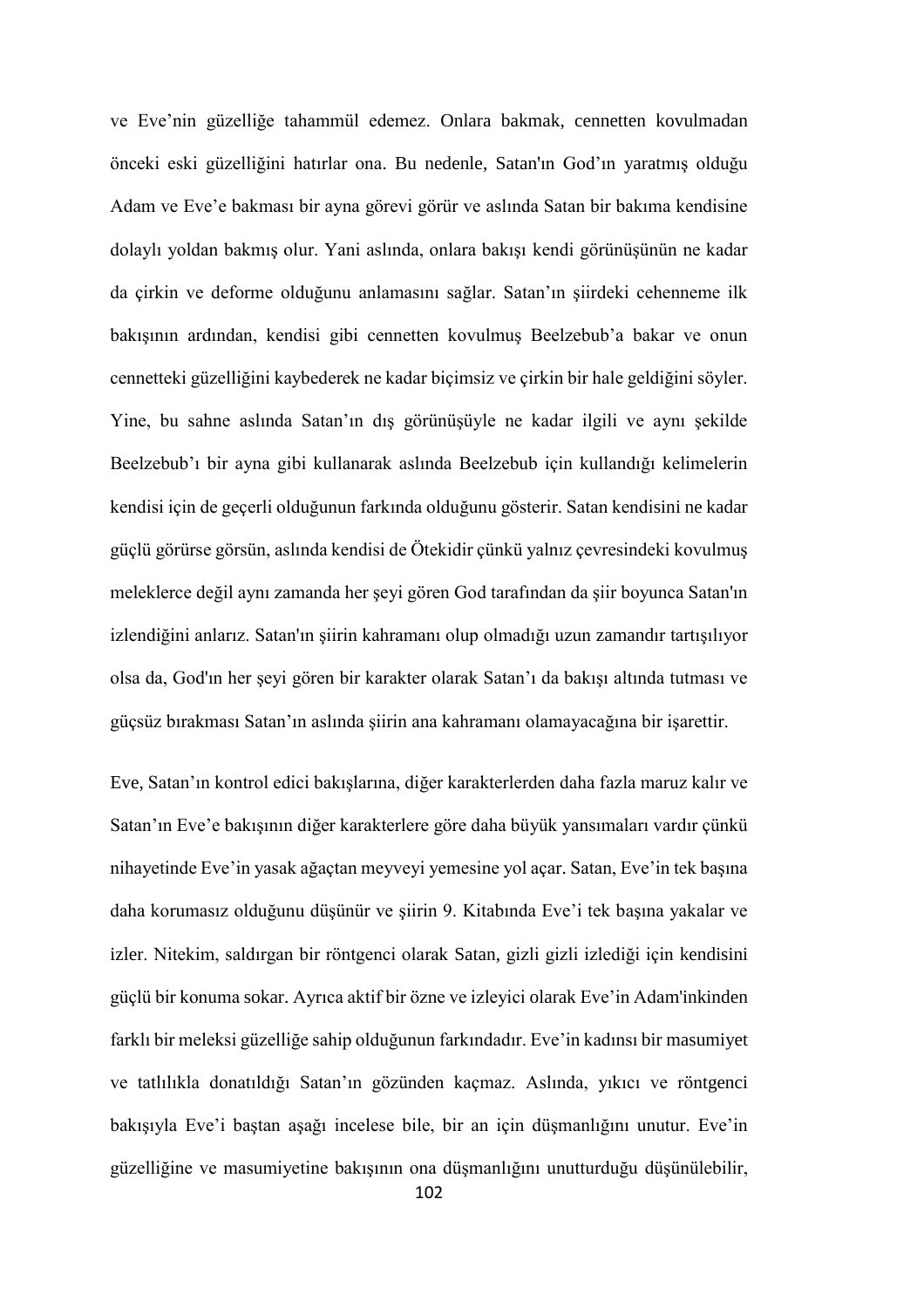çünkü bu esnada Satan önceki meleksi güzelliğe sahip değildir. Yani, Eve'e bakması aslında kendisinin de bir zamanlar güzel bir görünüme sahip olduğunu anlamasını sağlar. Ancak, çok geçmeden bulunduğu cennette hiçbir şeyin kendisi için yaratılmadığını hatırlar ve tekrar nefrete kapılır. Ne kadar çok bakarsa, cennetten kovulduktan sonra ne kaybettiğinin o kadar farkına varır ve öznel varoluşu ile baktığı Ötekinin tamamen ayrı varoluşu arasındaki uçurumun farkına varması ona rahatsızlık ve acı verir. Bu nedenle, Satan'ın rahatsızlığı ve üzüntüsü, bakışlarının bir sonucudur ve onun bakışlarının ne şekilde hissetmesi ve hatta nasıl hareket etmesi gerektiğini belirlediğini söyleyebiliriz.

Satan kendisi gibi kovulmuş melekleri ayna gibi kullanır ve Satan'ın kendisinin de bakılan Öteki olması, ona huzursuzluk ve endişe verir. Yukarıda da belirtildiği üzere, Satan, ilk olarak cehennemde Beelzebub'ı görür, ve onun meleksi görünüşünün çoğunu kaybettiğine dikkat çeker. Aslında Beelzebub'daki değişimi görmesi kendisinin de değişmiş olduğunu anladığını gösterir. Beelzebub'ın harap olmuş haline bakar ve kendisinin de onunla aynı konumda olduğunu farkeder. Bu nedenle, Lacan bakış açısıyla, Beelzebub Satan'ın kendini yansıttığı "ayna" ile ilişkilendirilebilir. Satan, lütuftan düşüşünün farkındadır ve bu nedenle, Beelzebub'a bakışıyla, muhtemelen değişen fiziksel görünümünün farkına varır. Lacan'ın da bakışın görme eyleminden her zaman daha önce geldiğini belirttiği gibi, Satan kendisine eşlik eden diğer kovulmuş melekler için bir Ötekidir ve farklı açılardan şiir boyunca izlenir, oysa kendisi onlara yalnızca bir taraftan bakabilir. Şiirin bir çok bölümünde Satan'ın görünüşünün kötüye gittiğini anlamamızı sağlayan olaylar vardır. Ancak Satan'ın fiziksel görünümü sabit bir şey değildir. Birçok kez görünümünü değiştirir. İlginçtir, eski ihtişamını geri kazanmaya çalışmaz, belki de güzelliğini elde etme gücünün kendisinde olmadığını bildiği için. Böylece, Uriel'i kandırmak için kısa bir süreliğine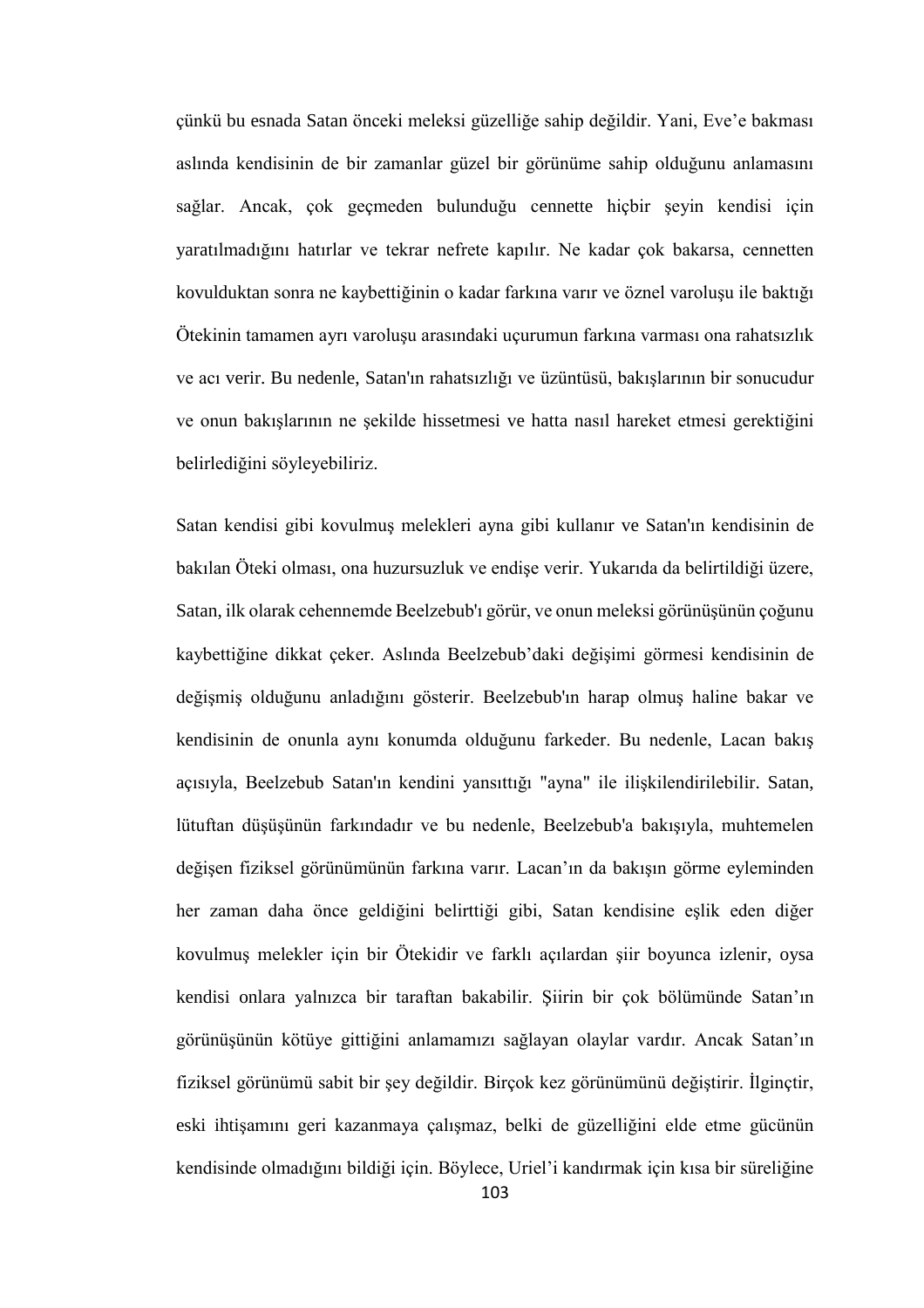genç bir melek ve sonra bir kurbağa gibi görünür. Sonraki sahnelerde bir aslan ve bir kaplana dönüşür. Bu nedenle, Satan'ın fiziksel görünümünün kötüye gitmesi, sürekli bakışlara maruz kalmasıyla bağlantılı olarak tartışmaya değer bir noktadır. Satan'ın yeryüzünde bir hayvandan diğerine geçişinin, kötüye giden fiziksel görünümünü saklı tutma kaygısıyla da bağlantılı olabileceği düşünülebilir. Bu durumda sürekli kılık değiştirmesinin nedeni, sadece başkalarının onu tanımasını engellemek değil aynı zamanda onların bakışlarını engellemek istemesidir.

Bu çalışmanın üçüncü bölümünde, God karakterinin Panoptik bakışı ele alınır. God, cehennemde Satan ve kovulmuş diğer melekler üzerinde panoptik gücünü kullanan bir Foucault'cu "gözetmen" olarak düşünebilir. Her ne kadar God'ın gücünü doğrudan kullanmaya ihtiyacı olmasa da, onun güçlü denetleme sistemi Satan ve diğerlerini güçsüzleştirir. God şiirde Panopticon'un kulesindeki bir gözlemci gibidir çünkü onun gözünden hiçbir şey kaçmaz. God'ın şiirde ne kadar herşeye hakim ve güçlü olduğu anlatıcı ve melekler tarafından dile getirilir Bu bağlamda, şiirin birkaç bölümünde bahsedilen yüksek kuleler, God'ın gözetim ağının fiziksel temsili değilse de metaforik temsili olarak düşünülebilir. Dolayısıyla, aslında God, Satan ve diğerlerini görmek üzere bu kulelerin hiçbirine ihtiyacı duymaz. Ancak God'ın çeşitli yerlere koymuş olduğu bu yüksek kuleler Satan'ı ve diğer melekleri bazı amaçlarından alıkoymaktadır.

Kayıp Cennet'te Satan ve God'ın bakışları arasında ilginç bir zıtlık vardır. Satan kötü ve yıkıcı bir bakışa sahiptir, ancak God'ın bakışı yapıcıdır. God'ın bakışı iyiliksever, kaçınılmaz ve tanımlayıcıyken, Satan'ın bakışı kötü niyetli, gaddar ve manipülatiftir; şiirin başlarında Satan'ın cehenneme nasıl kötü kötü baktığını hatırlayabiliriz. Aksine, God'ın bakışı olmadan yaratılış olmazdı. Dolayısıyla şiirde, yaratılış için God'ın bakışı esastır.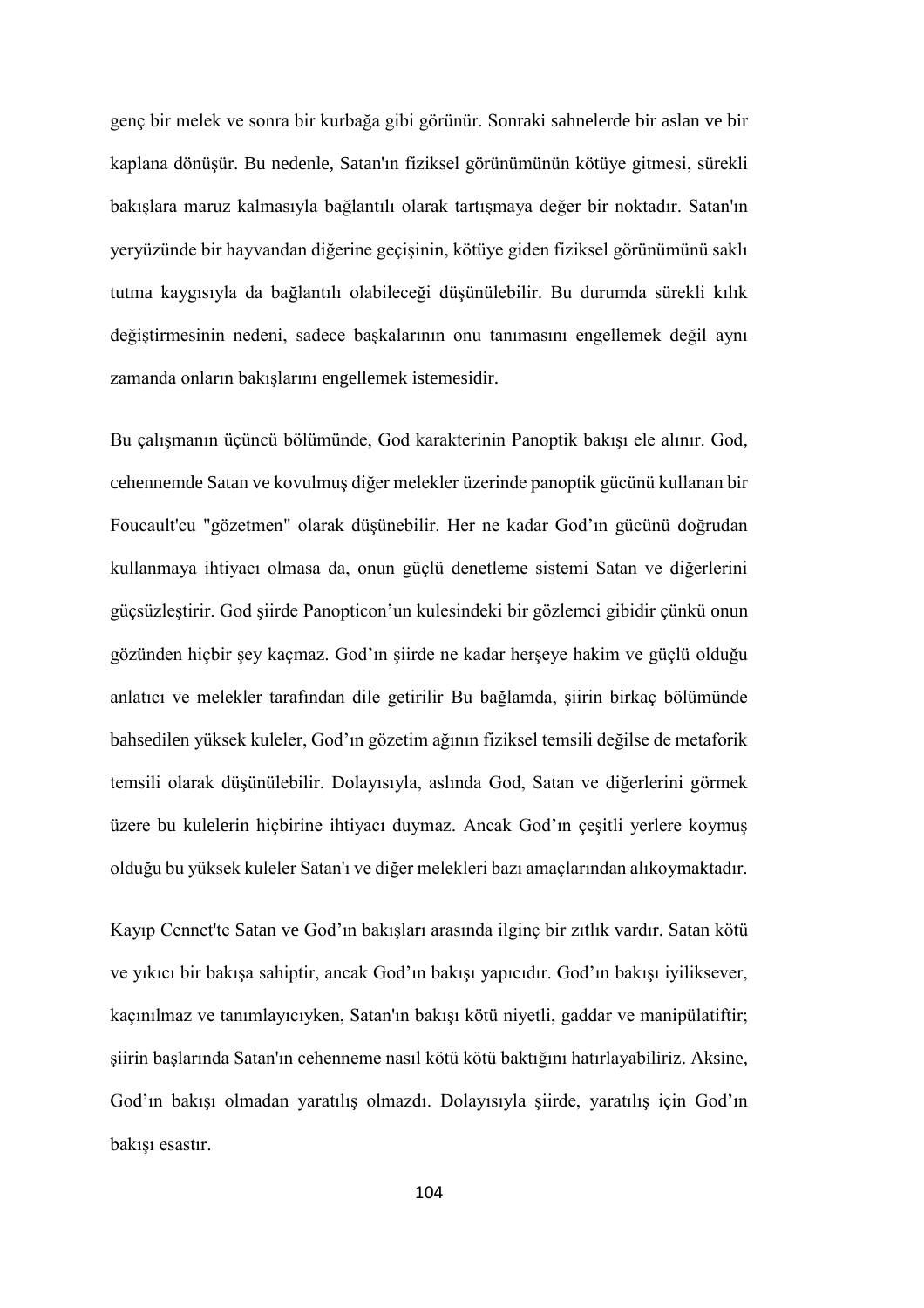Daha önce belirtildiği gibi, God'ın bakışı şiirdeki en güçlü bakıştır ve hiçbir şey asla gözünden kaçmaz. Bu nedenle, God'ın Adam ve Eve'in yasak meyveyi yediklerinde gördüğünü biliriz. Adam ve Eve yasak meyveyi yediklerinde her ikisi de çıplak hallerinin farkına vardıkları için ilk kez utanç duyarlar. Daha önce çıplaklıklarından dolayı herhangi bir utanç duymuyorlardı ve God'ın, meleklerin ve birbirlerinin bakışlarına açıktılar. Dahası, masumdular ve herhangi bir öz bilinçleri yoktu. Ancak meyveyi yedikten sonra bakışları değişir ve çıplaklıklarının farklı bir şekilde farkına varırlar.

Son bölümde, Adam ve Eve'in bakışı ele alınmıştır. Adam'e cennetteki savaş anlatılır, gösterilmez. Ancak onun soyundan gelenlerin (insanlığın) geleceği ona Kitap 11'de gösterilir ve sinemadaki bir seyirci gibi aktif olarak insanlığın geleceğine bakar. Bu nedenle, Adam'ın bu özel sahnede bakışı oldukça sinematografiktir. Daha önceki kitaplarda, God Adam'a önemli konularda bilgilendirmek için Raphael'i gönderir. Ancak bu kitapta, Michael'i gönderir ve ondan Adam'a insanlığın geleceğini göstermesini ister. Adam'a insanlığın geleceği adeta bir film gibi sunulur. God, Adam'a kendisine karşı gelerek yasak meyveyi yedikleri için işlemiş oldukları bu suçtan gelecekte insanlığın ne gibi felaketlerle karşılacağını göstermek istemektedir. Sebebi ne olursa olsun, Adam görmüş olduğu insanlığın geleceğinden oldukça üzülür ve görmüş olduğu bir takım olaylar karşısında bir kaç kez göz yaşlarına hakim olamaz. Sonuç olarak, Adam'ın bu kitaptaki bakışı oldukça sinematografiktir ve Lacancı film teorisi bakışını incelememiz konusunda bizlere yardımcı olmaktadır.

Bu bölüm ayrıca, Lacan'ın "birincil narsisizmini" ile yakından ilişkili olan, 4. Kitapta Eve'in göldeki kendi yansımasını da inceler. Zimmerman'ın belirttiği gibi, Eve göldeki kendi yansımasını ilk bakışta fark etmez ancak bu yansıma onun bir nebze kendi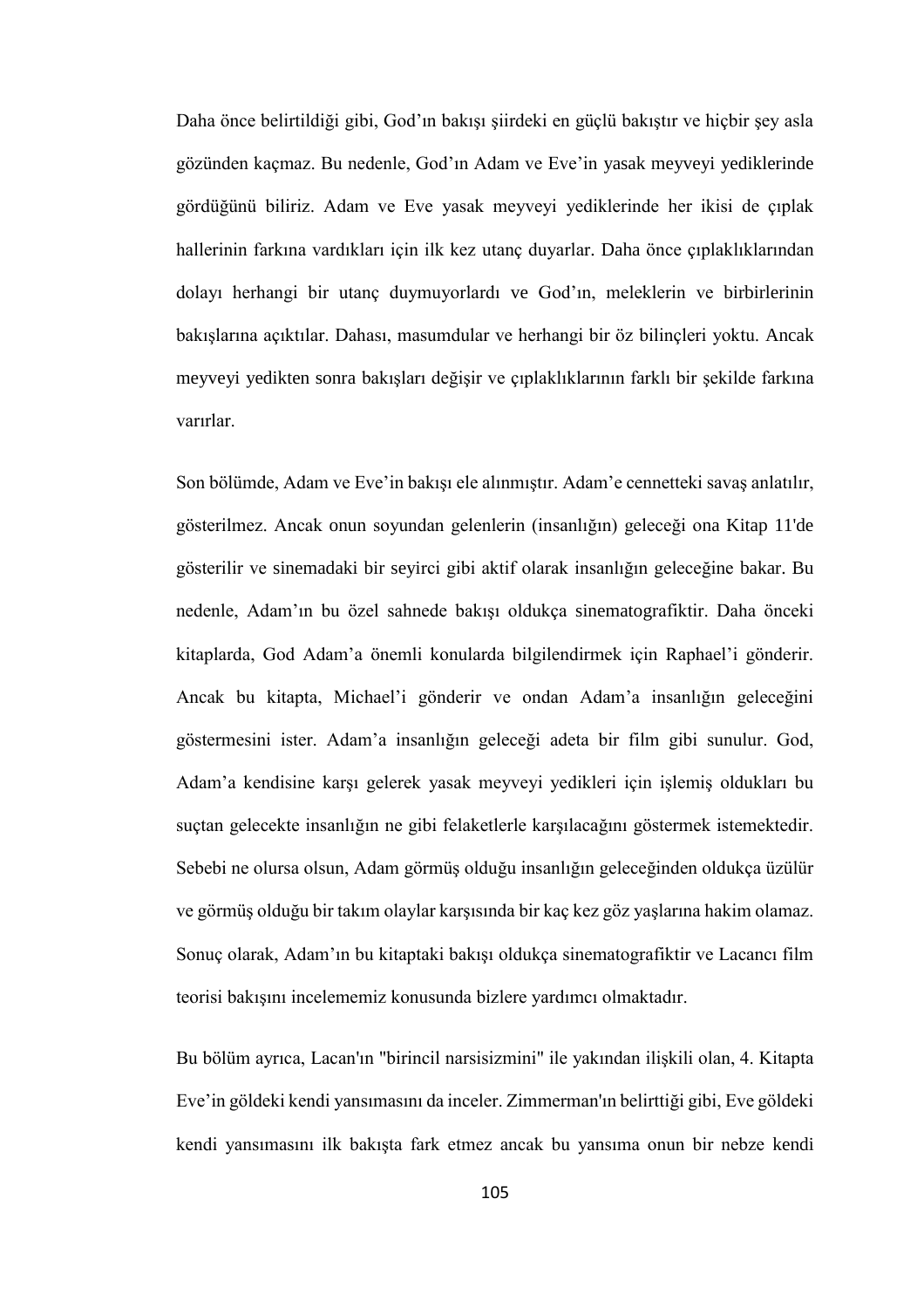benliğini keşfetmesine yardımcı olur. Daha önemlisi, bu deneyim sayesinde Eve kendi kimliğini elde etmeye başlamış olur. Yine, Zimmerman Eve'in göldeki kendi yansımasına gözlerini dikmesinin Evi'in kimliği için çok olumlu bir psikolojik temel olduğunu vurgular. Eve göldeki görüntünün kendisinin bir yansıması olduğunu fark etmese de, Zimmerman'ın da belirttiği gibi fiziksel bir öz-bilinç geliştirmeye başlar. Bu deneyimin, Eve'in kim olduğunu anlaması için temel olduğunu söyler. Eve'in kendine bakışının kesinlikle Lacan'ın bakış kavramıyla açıklanabilecek türden bir bakış olduğunu söyleyebiliriz çünkü bu ayna deneyimi Eve'in benliğinin kazanılmasında büyük bir rol oynar. Tıpkı, ayna evresindeki bir bebek gibi, önce Eve yansımayı kendi benliğiyle karıştırır ve sonra yansıtıcı yüzeydeki görüntüden büyülenir. Kendi görüntüsüne olan bu yabancılaşma ve hayranlık, egosunun ortaya çıkmasına zemin hazırlar. Bununla birlikte, Eve'in bir özne olarak bir şeye ya da kendine yabancılaşmadığı belirtilmelidir. Yani, bu yabancılaşma, Lacan'ın da belirttiği üzere egonun ortaya çıkışı için önemlidir. Eve, kendi yansımasına büyük bir beğeni ile bakarken, ilahi bir ses, onu kendisine bakarak oyalanmamasına dair uyarır çünkü Eve'i Adam beklemektedir. İlginç bir şekilde, ilahi ses tarafından emredilen Eve, narsisist bakışını "boş bir arzu" olarak tanımlar. Adam'ın yanına geldiğinde, onu gölde gördüğü yansıma (kendisi) kadar güzel ve çekici bulmaz. Aklı hala göldeki yansımadadır ve neredeyse geri dönmek üzere Adam'dan uzaklaşmak ister. Ancak bu noktada Adam onu elinde yakalar ve aslında kendi bedeninden yaratıldığını, kendisinin bir parçası olduğunu söyler. Eve, Adam'ın elin tutmasının onun Adam ile kalmasına neden olduğunu söyler. Bu noktada, Eve'in Adam'a bakışıyla değil de fiziksel bir dokunmayla bağlı olduğunu anlamamızı sağlar çünkü Adam, Eve'in aksine bu sahnede daha çok bakışıyla haraket etmektedir.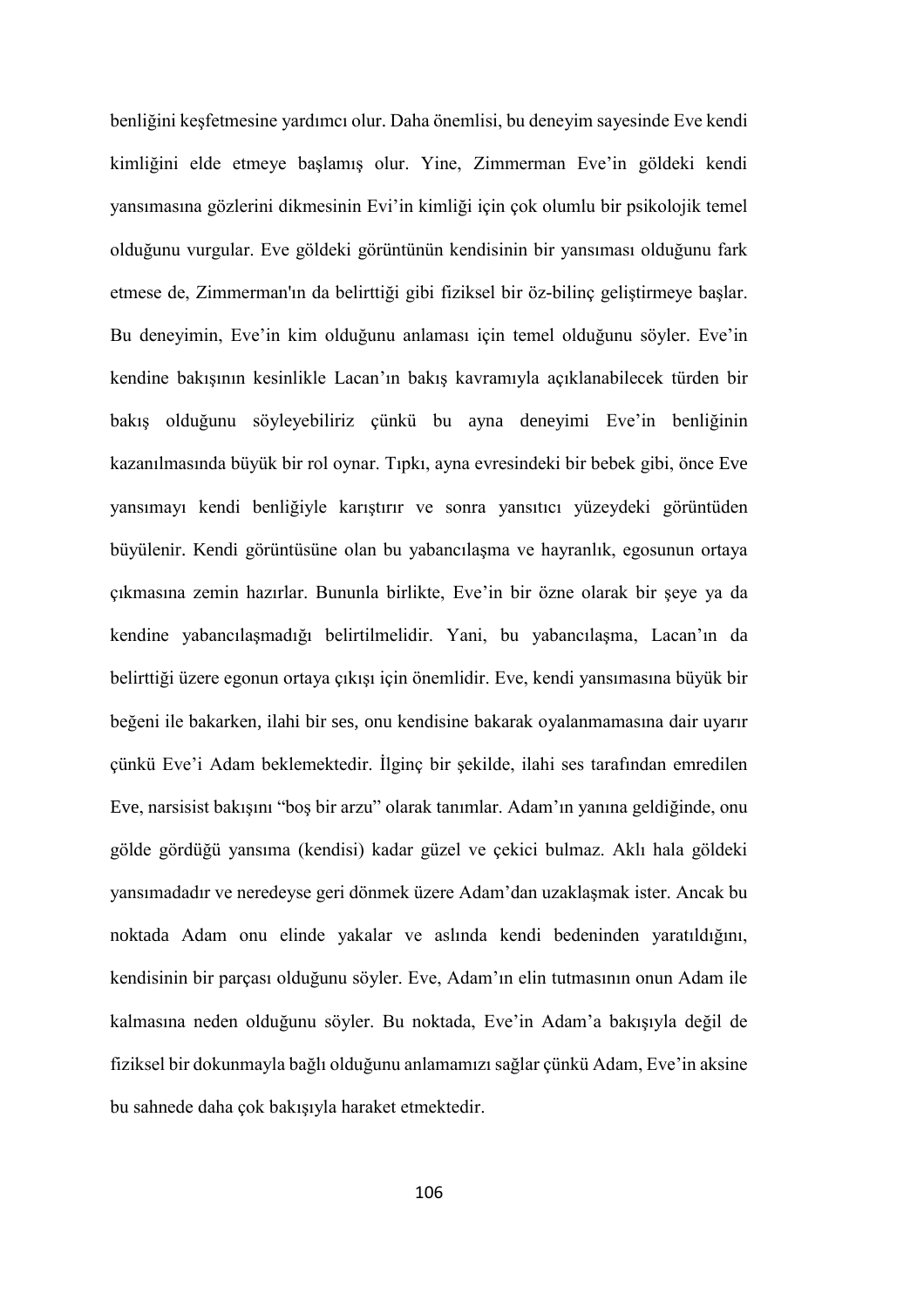Sonuç olarak, bu çalışma, Milton'ın epik şiir Kayıp Cennet'deki bakış kavramının işleyişini Lovatt'ın epik bakış kavramı açısından incelemeye ve dört ana karakteri, yani Satan, God, Adam ve Eve'i, bakışla ilgili üç önemli yazarın (Sartre, Foucault ve Lacan) teorik anlayışlarınından faydalanarak incelemeye çalışmıştır.

Bu tezin ikinci bölüm olan ilk analitik bölümü, Satan'ın Adam ve Eve'e birlikte ve sonra ayrı ayrı Eve'e baktığını ve bu bakışların şiirde çok farklı sunulduğunu ortaya çıkardı. Eve'e ayrı ayrı bakışının, bu bakma eylemlerinin en dikkate değer olduğu, daha kontrolcü ve yıkıcı bir bakış olduğu bulunmuştur. İlginçtir ki Satan, Adam'a bağımsız olarak bakmaz ve bununla ilgili olarak bazı olası nedenler sunulmuştur. Örneğin, Adam'ın güzelliğinin God karakterinin güzelliğinin bir yansıması olduğu dikkate alındığında, Satan bu sebeple Adam'a bakışını yöneltmek istememiş olabilir. Yine Satan'ın kendisinin de belirttiği gibi, Adam fiziksel olarak güçlüdür. Dahası, ona göre Eve Adam yokken daha savunmasızdır. Satan'ın cennetten kovulmuş diğer meleklere ve iyi meleklere bakışıyla onları aynalar gibi kullanmasına imkan sağlar ve Satan'ın da kendisine bakılan öteki olmasından kaynaklanan kaygısını ortaya çıkarır. Son olarak Satan'ın çocukları Sin ve Ölüm'e bakışı da incelenmiş ve bu bölümler, kendi günahlarının yarattığı fiziksel değişiklikleri reddetme girişimini gösterir.

Bir sonraki analitik bölüm, God'ın bakışının panoptik gücünü gösteren Foucault'un bakış kavramını kullanarak, bakışını ele alır. Tüm şiir boyunca, God daha güçlü ve derin bakışlarıyla hareket eder ve mutlak gözetimi, Satan'ı ve takipçilerini onunla doğrudan bir çatışmadan caydırır. Satan'ın aksine, tüm yaratılışın dayandığı God'ın bakışı olumlu ve tanımlayıcı olarak görülür. Sonuçta, her şeyin iyi olduğunu doğrulayan ve onaylayan, yaratılış sırasındaki bakışlarıdır. Şiirde tek otorite ve ilahi bakışın sahibi olarak, hiçbir şey onun bakışından kaçmamaktadır.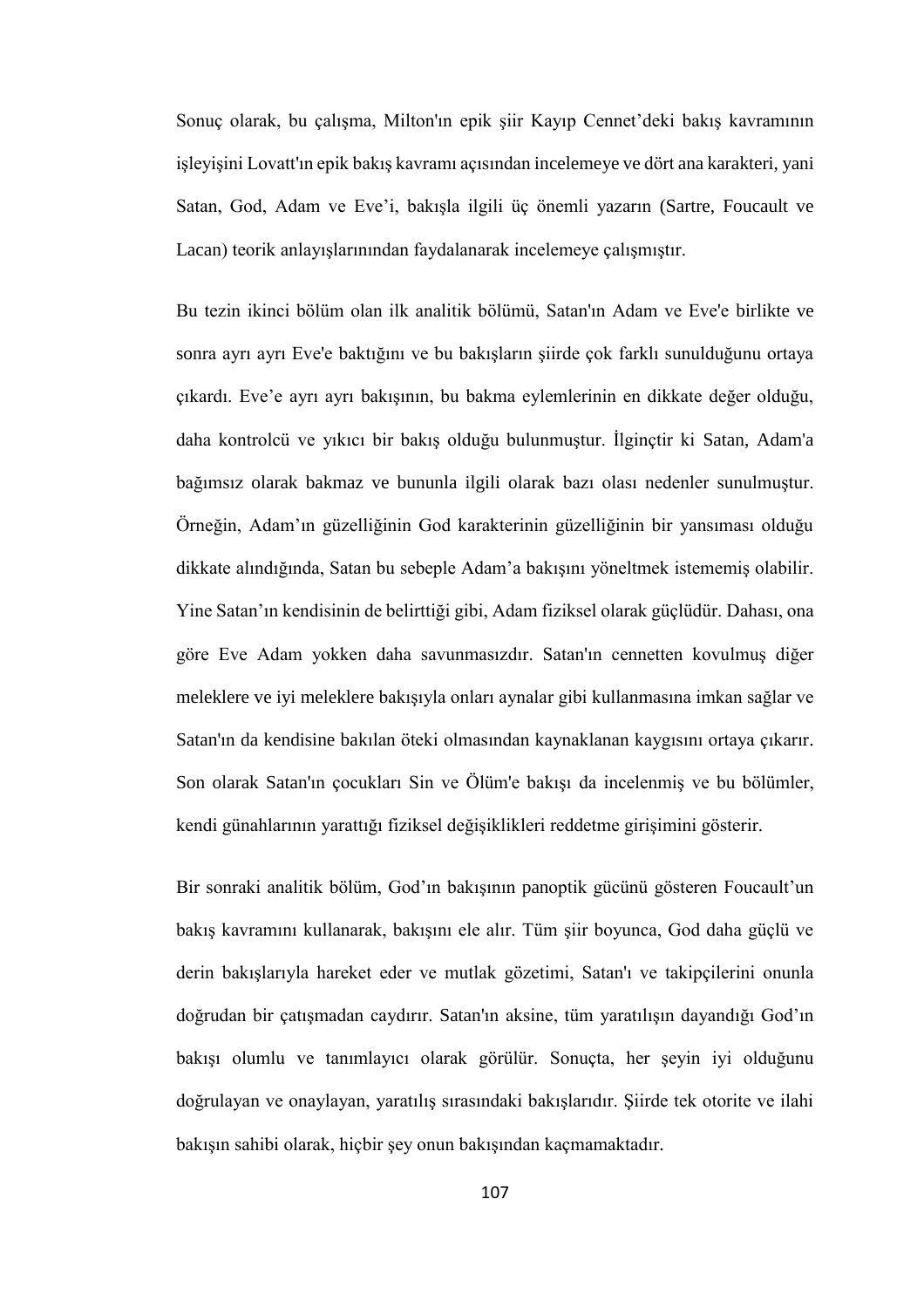Son analitik bölüm olan dördüncü bölüm, God'ın Adam'a, tıpkı yaratılış sırasında her şeyi bakışıyla incelediği gibi, Cennet'i inceleme için panoptik bir bakış imkanı sunduğunu ortaya koymuştur. Bu sahnede Adam'a yalnızca bir kez panoptik bir bakış verilir. Sonra Adam, isteği üzerine yaratılan Eve'i rüyasında ilk kez görür. Eve, Adam tarafından bakılması gereken bir nesne olarak sunulur. Ancak, Eve Adam'ın bakışıyla erotik bir nesne ve öteki yapılmaz. Adam'ın insanlığın geleceğine bakışı, Lacancı film teorisinin fikirlerine uygun olan bakışın sinematografik yönünü gösterir. Ayrıca, bu tez, Lacan'ın ayna aşaması bize Eve'in kendisine bakışını incelemek için yardımcı olur çünkü bu aşama Eve'in birincil narsisizmidir. Son olarak, Lovatt kitabında kadın karakterlerin rüyasının epik şiirin kadın bakışlarına yaklaşmada yararlı olduğu gözlemlemiştir. Bu bağlamda, Eve'in rüyasındaki bakışı da incelenmiştir.

Bu bulguların bir sonucu olarak bu çalışma , Lovat'ın epik bakış kavramının Milton'ın bu şiirde bakışı nasıl kullandığının incelenmesi için uygun bir başlangıç noktası olduğu, ancak kullanıldığı tüm farklı yolları kapsamadığı sonucuna varıyor. Bakışlarla ilgili fikirleri incelenen üç kuramcının tümü, Milton'ın bakışları kullanmasını anlamamıza katkıda bulunurken, bunların hepsi şiirdeki farklı bakışların tümü için uygun değildi. Lacan'ın Satan ve Eve'e yaklaşımda daha verimli olduğu görüldü. Sartre'ın Satan, Adam ve Eve karakterlerine bakarken daha verimli olduğu görülürken, Foucault özellikle God'ın ilahi bakışını incelerken yararlı olmuştur.